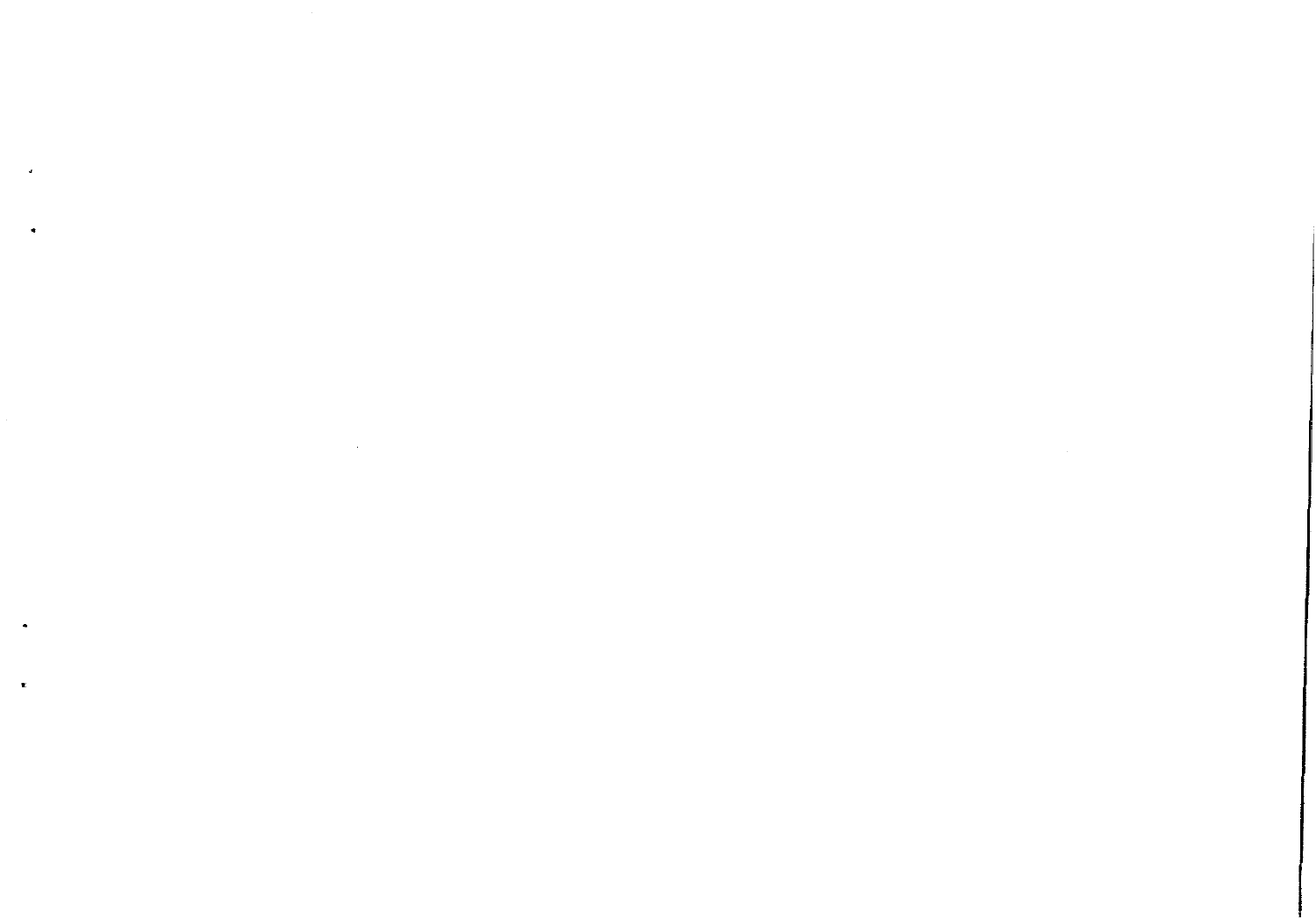#### TABLE OF CONTENTS

#### **FORWORD**

 $P.1$ 

| TABLE A.1 | Number of children in care on 31 December 1984 (1983) by type of care                           | P.2  |
|-----------|-------------------------------------------------------------------------------------------------|------|
| TABLE A.2 | Number of children in care on 31 December from 1982-84                                          | P.3  |
| TABLE A.3 | Primary reason for current admission of children in care on 31 December 1984 by<br>health board | P.4  |
| TABLE A.4 | Primary reason for current admission of children in care on 31 December 1984 by age             | P.5  |
| TABLE A.5 | Basis for admission of children in care on 31 December 1984 (1983) by health board              | P.6  |
| TABLE A.6 | Status of children in care on 31 December 1984 by health board                                  | P.7  |
| TABLE A.7 | Status of children in care on 31 December 1984 by type of care                                  | P.8  |
| TABLE A.8 | Length of stay to date of all children in care on 31 December 1984 by health board              | P.9  |
| TABLE A.9 | Length of stay to date of children in care on 31 December 1984 related to type of<br>care       | P.10 |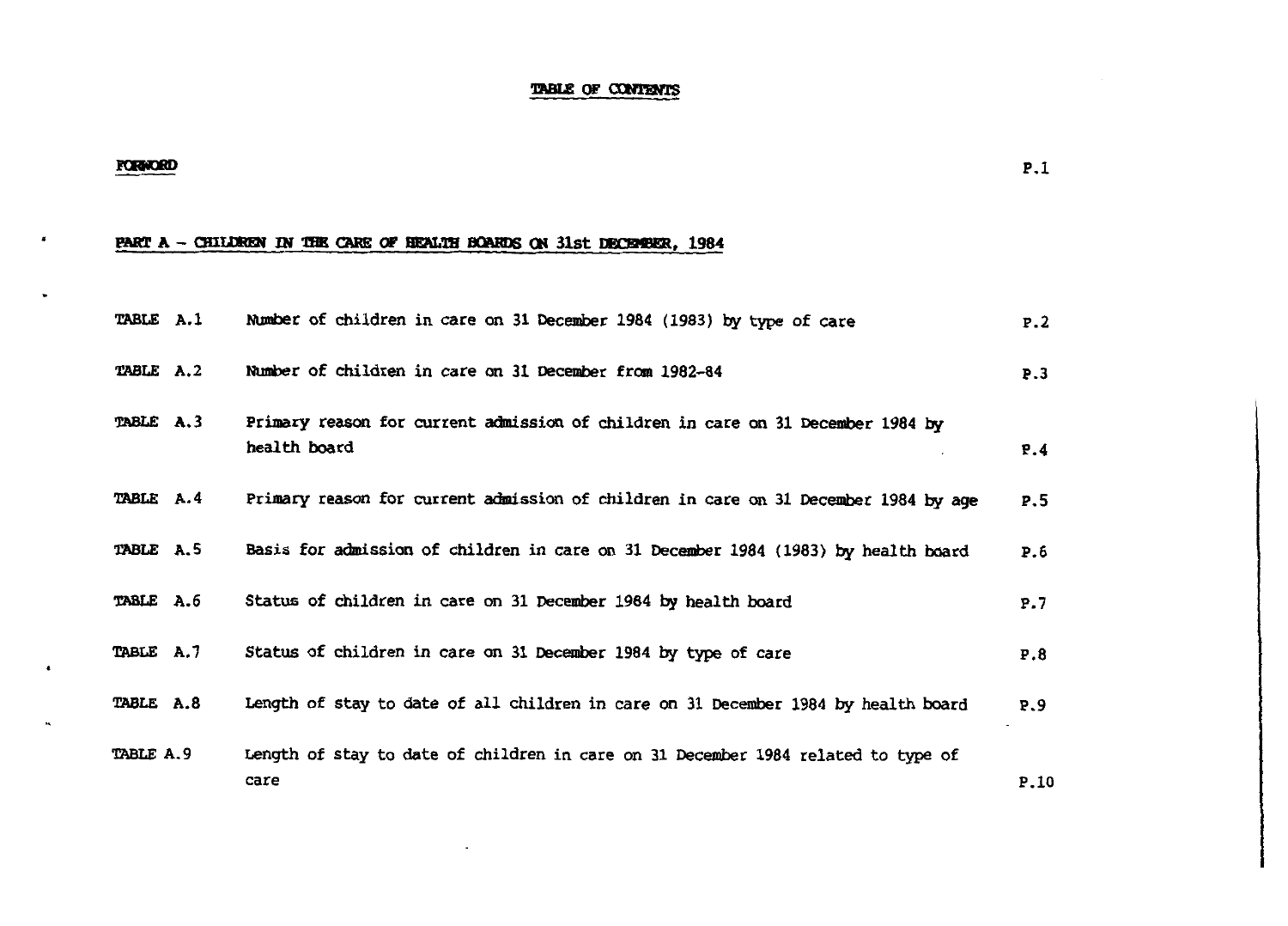#### PART B - CHILDREN IN THE CARE OF HEALTH BOARDS DURING 1984

| TABLE B.1  | Number of children in care during 1984 by health board by type of care                                | P.11        |
|------------|-------------------------------------------------------------------------------------------------------|-------------|
| TABLE B.2  | Reason for placement in residential care of children in care during 1984 by health<br>board           | <b>P.12</b> |
| TABLE B.3  | Primary reason for current admission of all children in care during 1984 (1983) by<br>health board    | P.13        |
| TABLE B.4  | Primary reason for current admission of all children in care during 1984 (1983) by<br>type of care    | P.14        |
| TABLE B.5  | Primary reason for current admission of children of unmarried mothers in care<br>during 1984          | P.15        |
| TABLE B.6  | Basis for admission of all children in care of health boards during 1984 (1983)                       | P.16        |
| TABLE B.7  | Age of admission of all children in care during 1984 by health board                                  | P.17        |
| TABLE B.8  | Number of placements during current stay for children in care during 1984                             | P.18        |
| TABLE B.9  | Number of previous admissions to care (since 1980) of children in care during 1984                    | P.19        |
| TABLE B.10 | Number of previous admissions to care (since 1980) of children in care during 1984<br>by age of child | P.20        |
| TABLE B.11 | Children receiving care outside responsible health board's area during 1984 (1983)                    | P.21        |
| TABLE B.12 | Number and percentage of children's cases reviewed during 1984                                        | P.22        |

 $\Delta_{\rm{c}}$ 

 $\sim$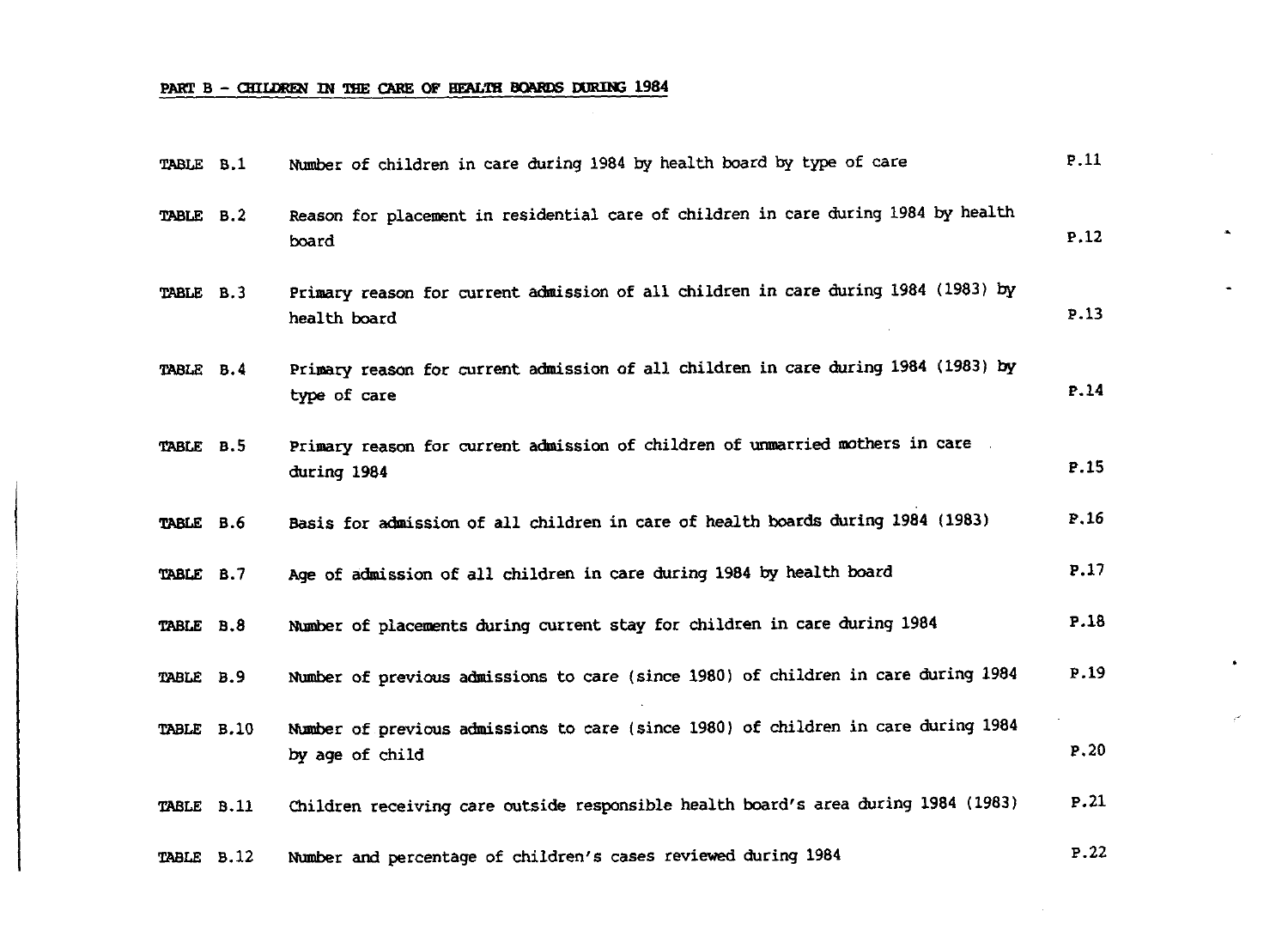#### **PART C** - **AUnSSI(HS AN) DIS(BARCgS M 1984**

 $\ddot{\phantom{1}}$ 

| APPENDICES - DETAILS RELATING TO INDIVIDUAL HEALTH BOARDS |  |                                                               |      |  |  |  |
|-----------------------------------------------------------|--|---------------------------------------------------------------|------|--|--|--|
|                                                           |  |                                                               |      |  |  |  |
| <b>TABLE C.3</b>                                          |  | Reason for children leaving care during 1984                  | P.25 |  |  |  |
| TABLE C.2                                                 |  | Number of children admitted to care during 1984 by age        | P.24 |  |  |  |
| TABLE C.1                                                 |  | Number of children admitted to care during 1984 (1983) by sex | P.23 |  |  |  |

| $P.26 - 34$ |
|-------------|
| $P.35 - 43$ |
| $P.44 - 52$ |
| $P.53 - 61$ |
| $P.62 - 70$ |
| $P.71-79$   |
| $P.80 - 88$ |
|             |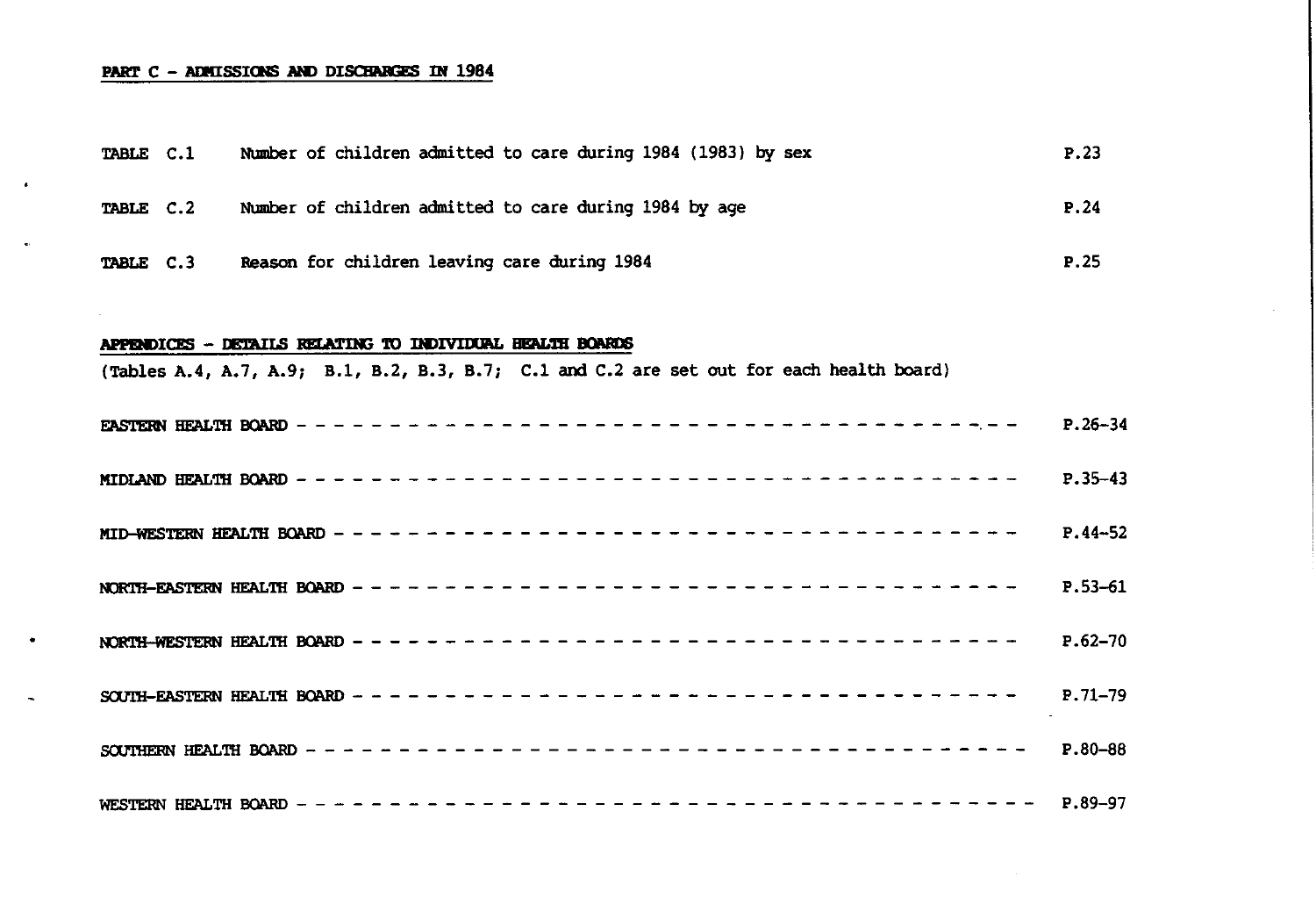#### **FOREWORD**

This is the 6th report of the Children in Care survey. There is a number of changes in preparation, presentation and content from previous years.

#### Preparation **of** the Report

This report is the first Children in Care **survey** to **have** been processed entirely on the Department of Health's information system. **A** special word of thanks is **due** to Jim Graham, Chris MacLochlaim and Tadhg O'Sullivan of the Department's Organisation Unit and also to the social workers and other health board staff who supplied the raw material for **the** report.

#### Presentation **of** the Report

lhis report is divided into three main parts. Part **A** contains information on children in the care of health boards on **one** particular day **(31** December, **1984);** Part B contains information on children who were at any time in the care of health boards in 1984 - this is significantly different information from that in Part A, as children continuously enter and leave the care of health boards during a year; Part C contains information strictly relating to the year **1984.** Detailed information on individual health boards is given in Appendices.

rhe nomenclature used in the report takes account of the Status of Children Act, **1987.** 

#### **Content of the** Report

Changes have been made from previous years in an effort to make the information more relevant and easily understood. Some tables have been added, some omitted and some re-designed. This development will be taken a stage further in the next report.

#### **Number of Children in Care**

The number of children in care on **31** December, **1984** was 2,400, a decrease of approximately 5% on the previous **31** December. The number of children who were at any time in care during **1984 was 3,671, an** increase of approximately 2% on **1983.** 

 $-1$   $-$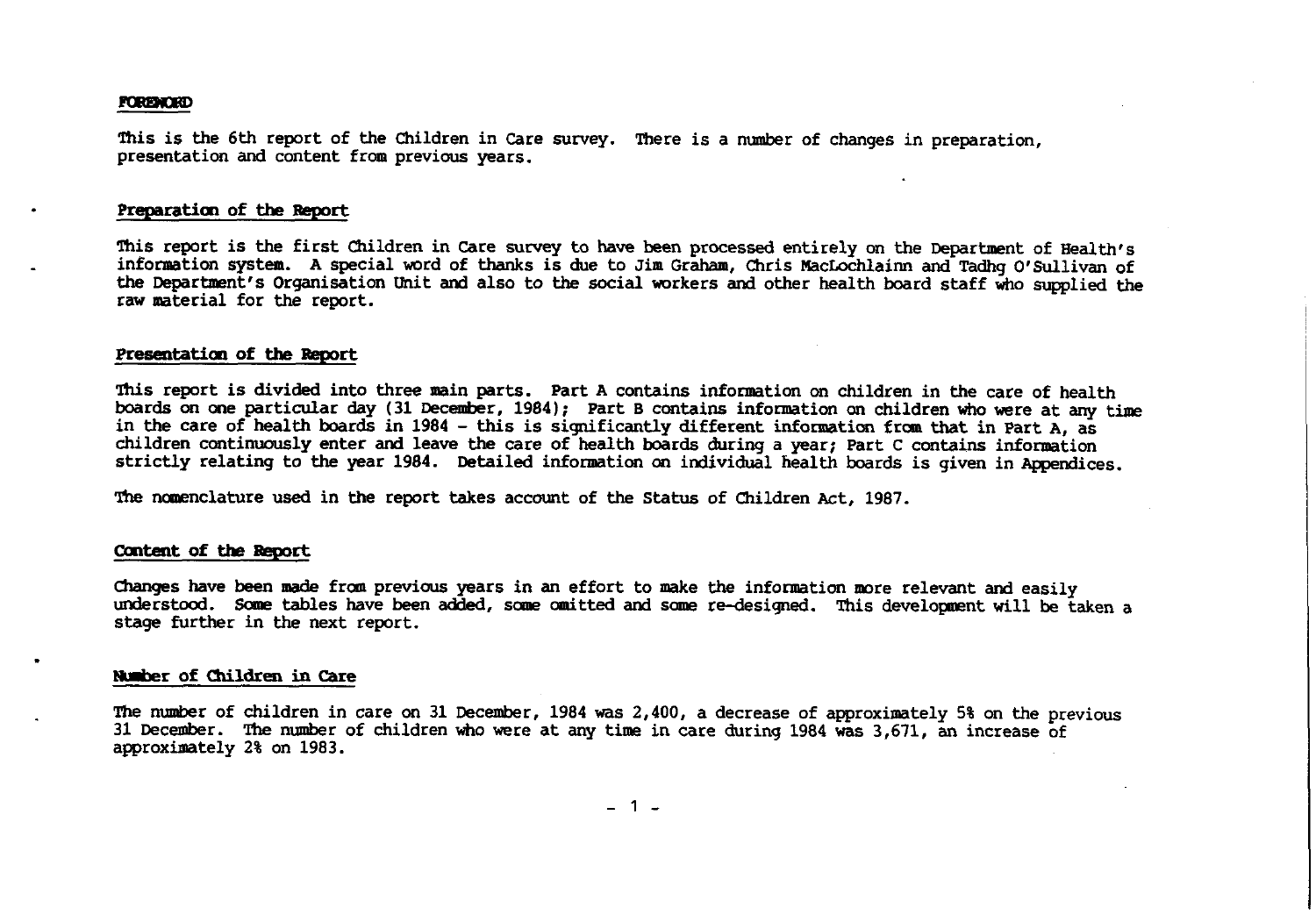**PART A** 

CHILDREN IN THE CARE **OF** HEALTH BOARDS ON 31ST DECEMBER, 1784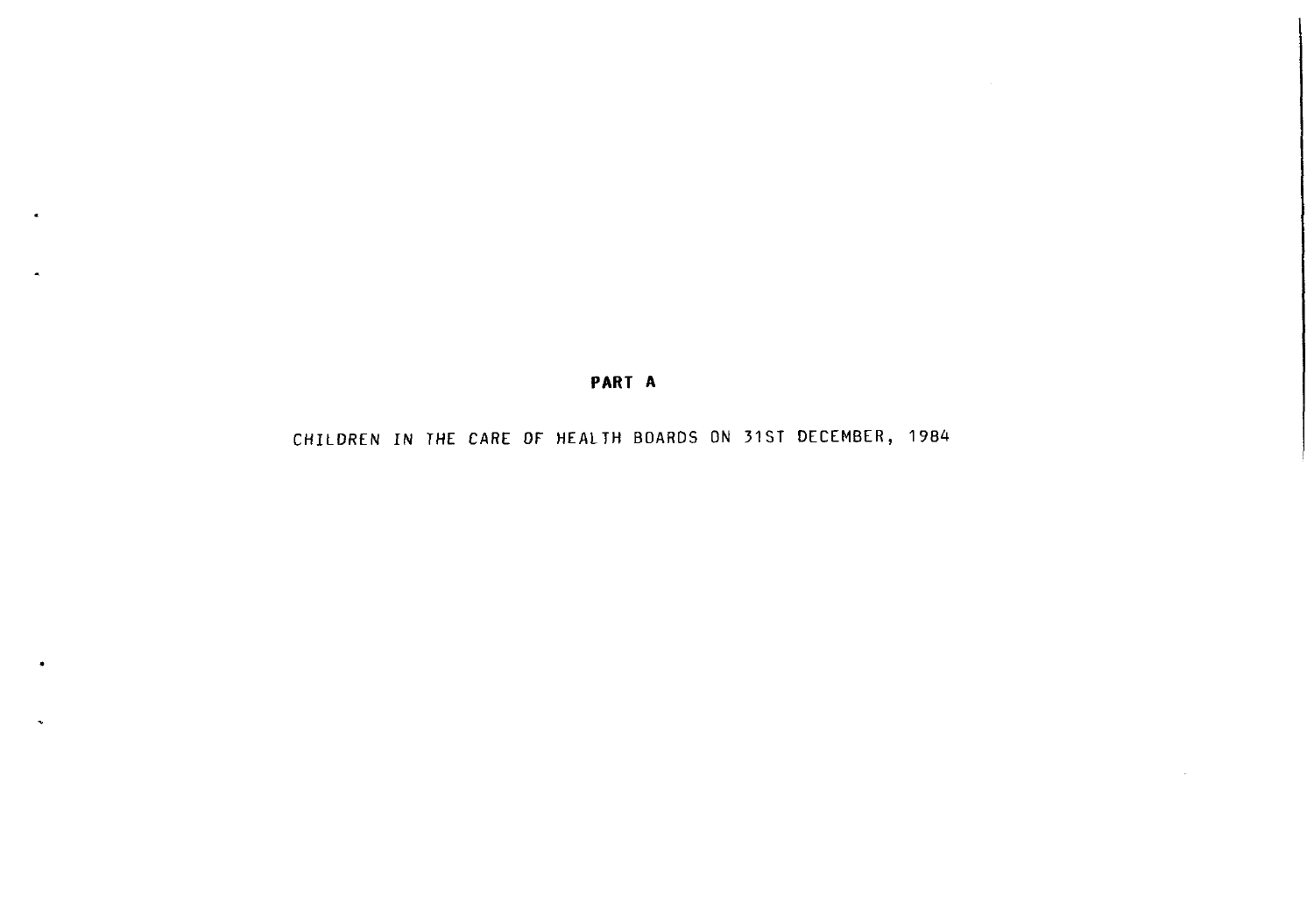# NUMBER OF CHILDREN IN CARE ON 31 DECEMBER 1984 (1983) BY TYPE OF CARE

 $\bullet$ 

 $\ddot{\phantom{a}}$ 

 $\sim$ 

|                     | FOSTER CARE     | RESIDENTIAL CARE          | <b>PRIVATE</b><br>FOSTER CARE | <b>SUPERVISION</b><br>AT HOME | <b>TOTAL</b>    |
|---------------------|-----------------|---------------------------|-------------------------------|-------------------------------|-----------------|
| <b>HEALTH BOARD</b> |                 |                           |                               |                               |                 |
| <b>EASTERN</b>      | 345 (331)       | 481 (581)                 | 24 (65)                       | 7(10)                         | 857 (987)       |
| <b>MIDLAND</b>      | 115(122)        | 48 (49)                   | 0(0)                          | 0(0)                          | 163 (171)       |
| <b>MID-WESTERN</b>  | 219 (222)       | 124 (111)                 | 0(0)                          | 0(0)                          | 343 (333)       |
| NORTH-EASTERN       | 101(113)        | 71(67)                    | 0(0)                          | 0(0)                          | 172 (180)       |
| NORTH-WESTERN       | 72 (76)         | 44 (43)                   | 0(0)                          | 0(0)                          | 116 (119)       |
| SOUTH-EASTERN       | 154 (157)       | 152 (149)                 | 1(0)                          | 0(0)                          | 307 (306)       |
| <b>SOUTHERN</b>     | 142 (148)       | 156 (143)                 | 2(3)                          | 0(0)                          | 300 (294)       |
| WESTERN             | 110(98)         | 29(43)                    | 3(3)                          | 0(0)                          | 142 (144)       |
| <b>TOTAL</b>        | 1258 (1267)     | 1105 (1186)               | 30(71)                        | 7(10)                         | 2400 (2534)     |
| As & of Total       | $52.4%$ (50.0%) | $46.0\frac{1}{6}$ (46.8%) | $1.3%$ $(2.8%)$               | 0.3% (0.4%)                   | 100.0% (100.0%) |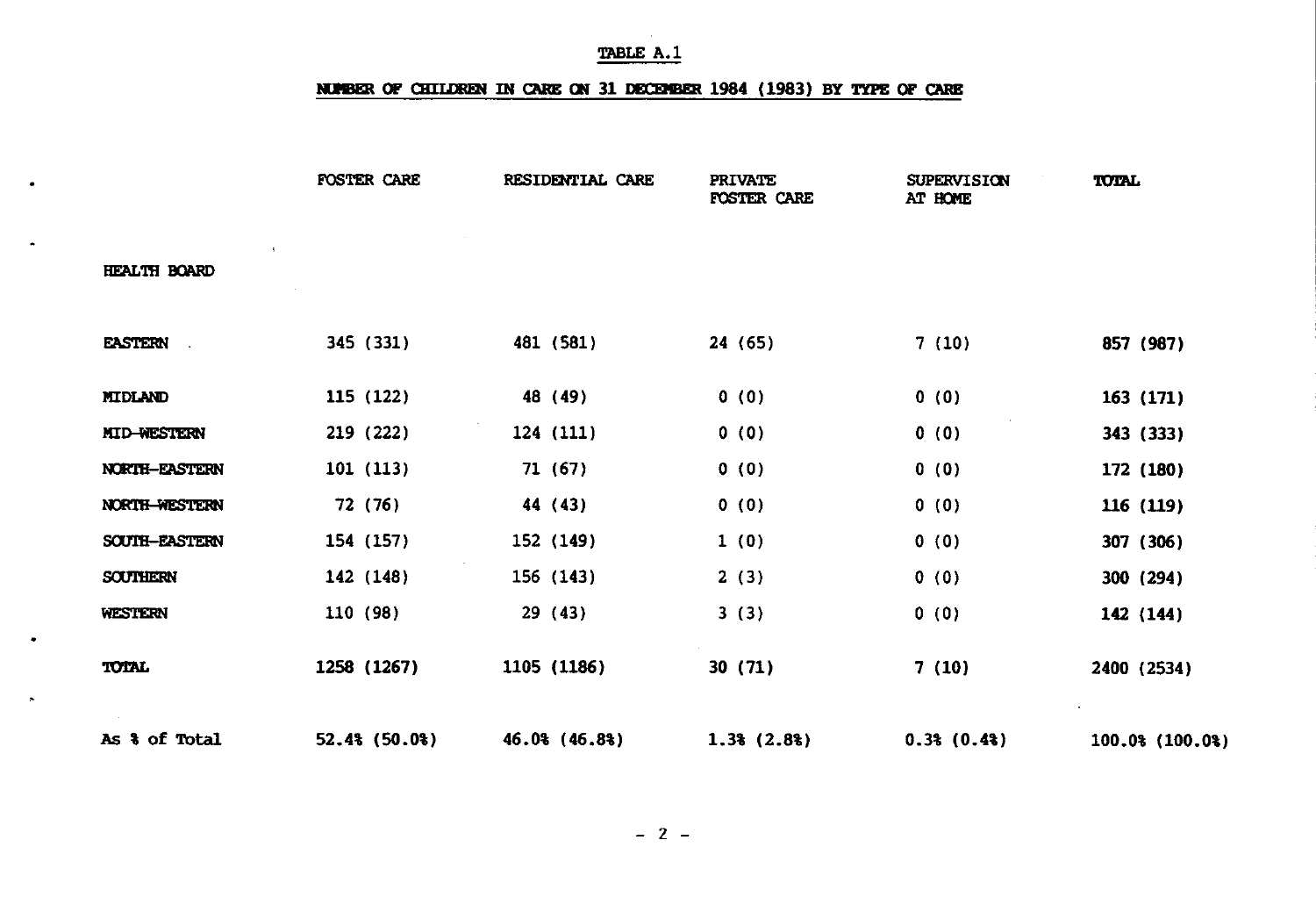# Table A.2

Number of Children in Care on the 31 December from 1982-84

 $\sim$ 

 $\mathbf{x}$ 

 $\bar{\mathcal{F}}$ 

|               | 1982 | 1983 | 1984 |
|---------------|------|------|------|
|               |      |      |      |
| Health Board  |      |      |      |
| Eastern       | 903  | 987  | 857  |
| Midland       | 179  | 171  | 163  |
| Mid-Western   | 327  | 333  | 343  |
| North-Eastern | 170  | 180  | 172  |
| North-Western | 110  | 119  | 116  |
| South-Eastern | 318  | 306  | 307  |
| Southern      | 279  | 294  | 300  |
| Western       | 160  | 144  | 142  |
| Total         | 2446 | 2534 | 2400 |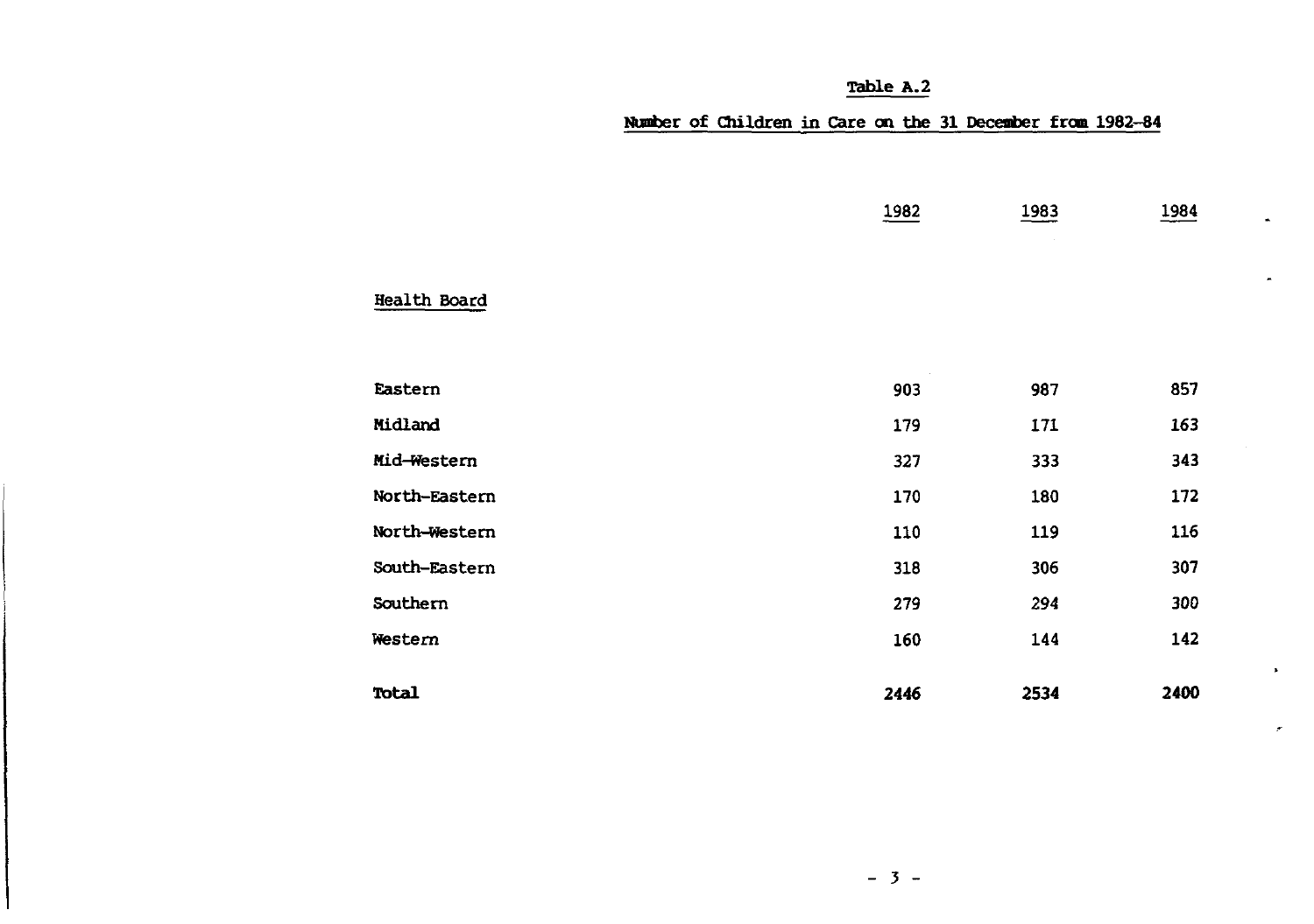# PRIMARY REASON FOR CURRENT ADMISSION OF CHILDREN IN CARE ON 31 DECEMBER 1984 BY HEALTH BOARD

| PRIMARY REASON<br>FOR ADMISSION<br>TO CARE | <b>EASTERN</b> | <b>MIDLAND</b>          | MID-<br>WESTERN | NORTH-<br><b>EASTERN</b> | NORTH-<br>WESTERN | SOUTH-<br><b>EASTERN</b> | <b>SOUTHERN</b> | <b>WESTERN</b> | <b>TOTAL</b> |
|--------------------------------------------|----------------|-------------------------|-----------------|--------------------------|-------------------|--------------------------|-----------------|----------------|--------------|
| Physical Abuse                             | 51             | 8                       | 10              | 6                        | 6                 | 14                       | 24              | $\mathbf{1}$   | 120          |
| Sexual Abuse                               | 11             | T                       | 3               | 5                        | $\mathbf{1}$      | 3                        | 3               | $\mathbf{1}$   | 28           |
| Emotional Abuse                            | 47             | 11                      | 25              | 5                        | 6                 | 17                       | 18              | 5              | 134          |
| Neglect                                    | 206            | 38                      | 70              | 31                       | 37                | 34                       | 79              | 33             | 528          |
| One Parent Family<br>Unable to Cope        | 259            | 60                      | 119             | 64                       | 39                | 145                      | 87              | 52             | 825          |
| Marital Disharmony                         | 55             | $\pmb{8}$               | 37              | 13                       | 16                | 29                       | 23              | 16             | 197          |
| Child out of Control                       | 49             | $\overline{\mathbf{2}}$ | 26              | 8                        | $\mathbf 1$       | 8                        | 11              | 3              | 108          |
| Child Abandoned                            | 62             | 18                      | 20              | 18                       | $\overline{a}$    | 40                       | 23              | 12             | 195          |
| Both Parents Dead                          | 15             | 7                       | $\mathbf{1}$    | 1                        | $\mathbf 1$       | $\mathbf{2}$             | 7               | 5              | 39           |
| Short Term Crisis                          | 61             | 5                       | 25              | 14                       | 6                 | 10                       | 23              | 9              | 153          |
| Awaiting Adoption                          | 41             | 5                       | $\overline{7}$  | 7                        | $\mathbf{1}$      | 5                        | $\overline{2}$  | 5              | 73           |
| Total                                      | 857            | 163                     | 343             | 172                      | 116               | 307                      | 300             | 142            | 2400         |

 $\mathbf{r}$ 

 $\bullet$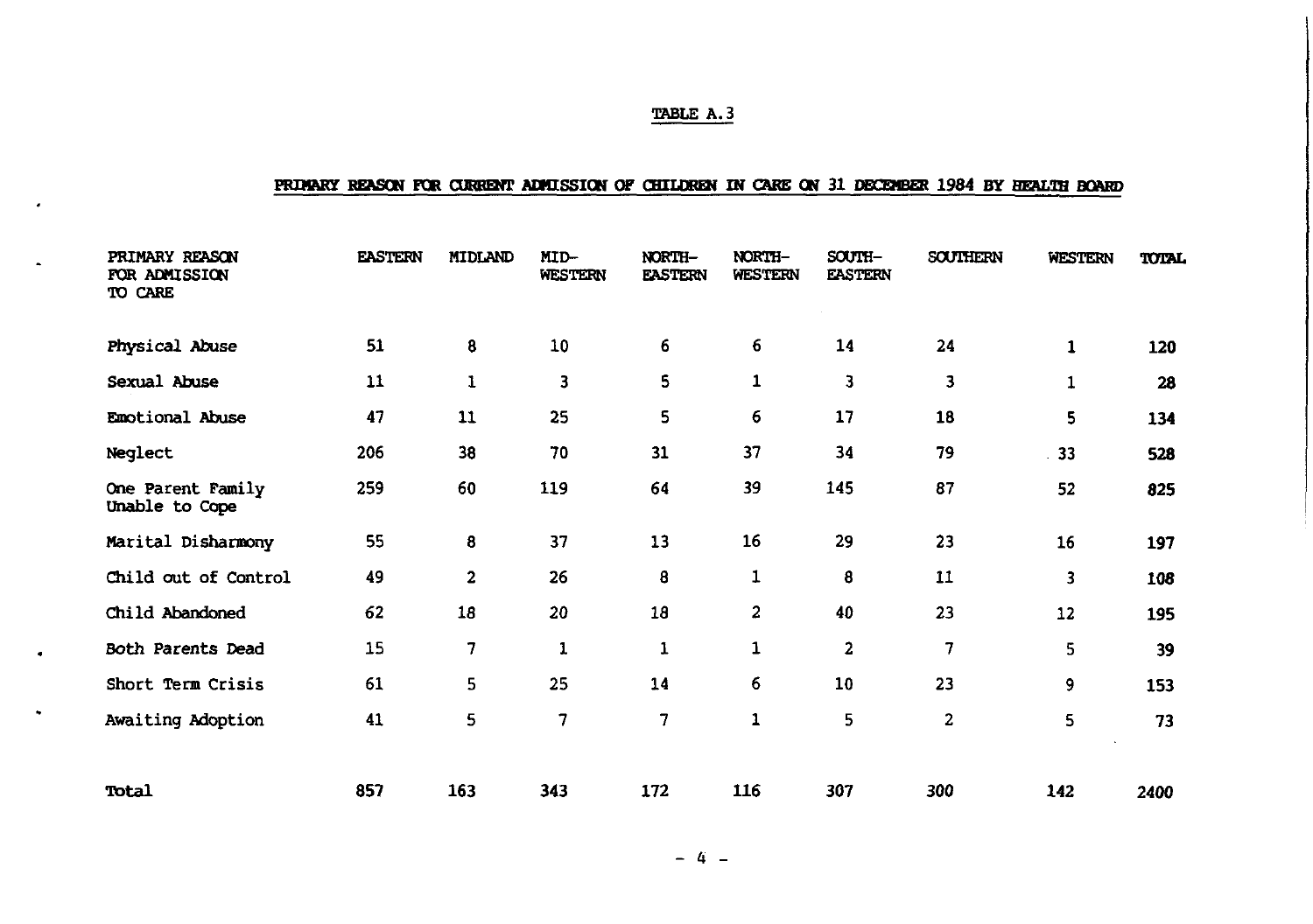| l | . . |  |
|---|-----|--|
|   |     |  |

 $\lambda$ 

|                                            | PRIMARY REASON FOR CURRENT ADMISSION OF CHILDREN IN CARE ON 31 DECEMBER 1984 BY AGE |                         |                         |                  |                          |                    |                         |              |               |
|--------------------------------------------|-------------------------------------------------------------------------------------|-------------------------|-------------------------|------------------|--------------------------|--------------------|-------------------------|--------------|---------------|
|                                            | $0 - 1$<br><b>YEAR</b>                                                              | $1 - 2$<br><b>YEARS</b> | $2 - 4$<br><b>YEARS</b> | $4 - 7$<br>YEARS | $7 - 12$<br><b>YEARS</b> | $12 - 15$<br>YEARS | <b>OVER</b><br>15 YEARS | <b>TOTAL</b> | As & of Total |
| PHYSICAL ABUSE                             | $\overline{2}$                                                                      | 5 <sup>1</sup>          | 14                      | 21               | 43                       | 15                 | 20                      | 120          | 5.04          |
| SEXUAL ABUSE                               | $\mathbf 0$                                                                         | $\mathbf{0}$            | $\mathbf 0$             | 1                | 12                       | 5                  | 10                      | 28           | 1.2%          |
| EMOTIONAL ABUSE                            | 3                                                                                   | $\overline{7}$          | 11                      | 29               | 34                       | 25                 | 25                      | 134          | 5.6%          |
| NEGLECT                                    | 7                                                                                   | 20                      | 55                      | 95               | 186                      | 96                 | 69                      | 528          | 22.0%         |
| <b>ONE PARENT FAMILY</b><br>UNABLE TO COPE | 30                                                                                  | 27                      | 88                      | 139              | 235                      | 132                | 174                     | 825          | 34.43         |
| <b>MARITAL DISHARMONY</b>                  | 5                                                                                   | 4                       | 8                       | 26               | 51                       | 52                 | 51                      | 197          | 8.2%          |
| CHILD OUT OF CONTROL                       | $\mathbf 0$                                                                         | $\overline{2}$          | $\mathbf 0$             | 3                | 18                       | 44                 | 41                      | 108          | 4.5%          |
| CHILD ABANDONED                            | $\mathbf{1}$                                                                        | $\overline{7}$          | 23                      | 30               | 66                       | 34                 | 34                      | 195          | 8.13          |
| BOTH PARENTS DEAD                          | $\overline{2}$                                                                      | 0                       | $\overline{\mathbf{c}}$ | 0                | 4                        | 11                 | 20                      | 39           | 1.6%          |
| SHORT TERM CRISIS                          | 19                                                                                  | 10                      | 19                      | 27               | 37                       | 27                 | 14                      | 153          | 6.4%          |
| AWAITING ADOPTION                          | 30                                                                                  | 19                      | 17                      | 5                | $\mathbf{2}$             | $\mathbf 0$        | 0                       | 73           | 3.0%          |
| <b>TOTAL</b>                               | 99                                                                                  | 101                     | 237                     | 376              | 688                      | 441                | 458                     | 2400         | 100.0%        |

**\*Note: Age of children calculated as at 31 December 1984**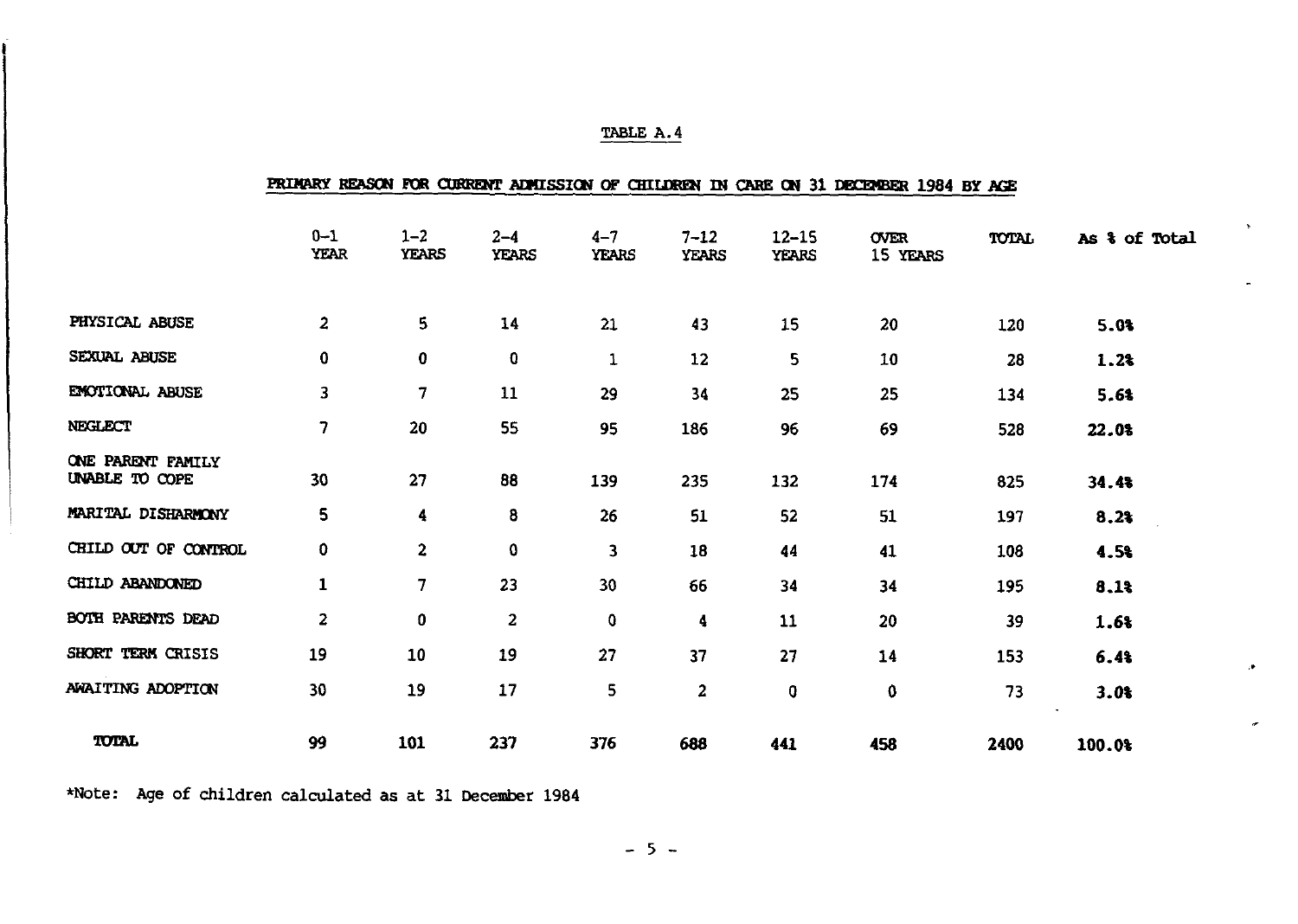# BASIS FOR ADMISSION OF CHILDREN IN CARE ON 31 DECEMBER 1984 (1983) BY HEALTH BOARD

 $\bullet$ 

 $\bullet$ 

 $\bullet$ 

| HEALTH BOARD         | VOLUNTARY ADMISSION | ADMISSION BY COURT ORDER | <b>TOTAL</b>      |
|----------------------|---------------------|--------------------------|-------------------|
|                      |                     |                          |                   |
| <b>EASTERN</b>       | 593 (707)           | 264 (280)                | 857 (987)         |
| <b>MIDLAND</b>       | 135 (137)           | 28(34)                   | 163 (171)         |
| MID-WESTERN          | 279 (277)           | 64 (56)                  | 343 (333)         |
| <b>NORTH-EASTERN</b> | 128 (141)           | 44 (39)                  | 172 (180)         |
| NORTH-WESTERN        | 75 (79)             | 41 (40)                  | 116 (119)         |
| SOUTH-EASTERN        | 257 (268)           | 50 (38)                  | 307 (306)         |
| <b>SOUTHERN</b>      | 201(204)            | 99 (90)                  | 300 (294)         |
| <b>WESTERN</b>       | 112 (120)           | 30(24)                   | 142 (144)         |
| <b>TOTAL</b>         | 1780 (1933)         | 620 (601)                | 2400 (2534)       |
| As & of Total        | $74.2%$ $(76.3*)$   | $25.8\{23.7\})$          | $100.0% (100.0*)$ |

 $-6-$ 

 $\sim$   $\sim$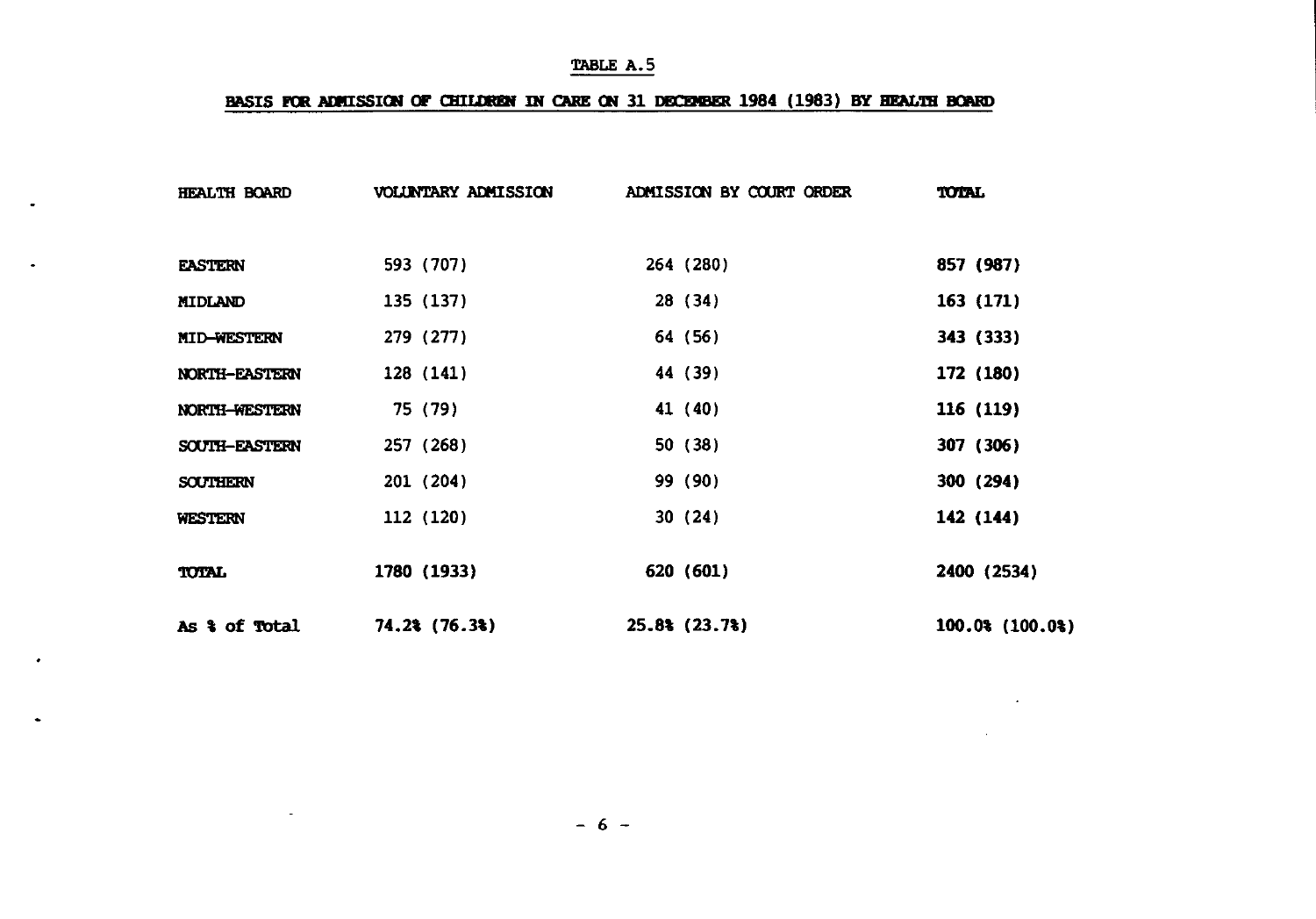### STATUS OF CHILDREN IN CARE ON 31 DECEMBER 1984 BY HEALTH BOARD

 $\bullet$ 

 $\mathbf{r}$ 

 $\bullet$ 

 $\bullet$ 

 $\sim$ 

|                 | Children of Married<br>Parents | Children of Unmarried<br>Mothers | Children of Married Women<br>where husband is not Father | Total  |
|-----------------|--------------------------------|----------------------------------|----------------------------------------------------------|--------|
| HEALTH BOARD    |                                |                                  |                                                          |        |
| <b>EASTERN</b>  | 520                            | 308                              | 29                                                       | 857    |
| MIDLAND         | 117                            | 34                               | 12                                                       | 163    |
| MID WESTERN     | 256                            | 81                               | $6\phantom{1}6$                                          | 343    |
| NORTH EASTERN   | 87                             | 67                               | 18                                                       | 172    |
| NORTH WESTERN   | 61                             | 50                               | 5                                                        | 116    |
| SOUTH EASTERN   | 167                            | 123                              | 17                                                       | 307    |
| <b>SOUTHERN</b> | 215                            | 69                               | 16                                                       | 300    |
| <b>WESTERN</b>  | 83                             | 59                               | 0                                                        | 142    |
| <b>TOTAL</b>    | 1506                           | 791                              | 103                                                      | 2400   |
| % OF TOTAL      | 62.8%                          | 33.0%                            | 4.23                                                     | 100.0% |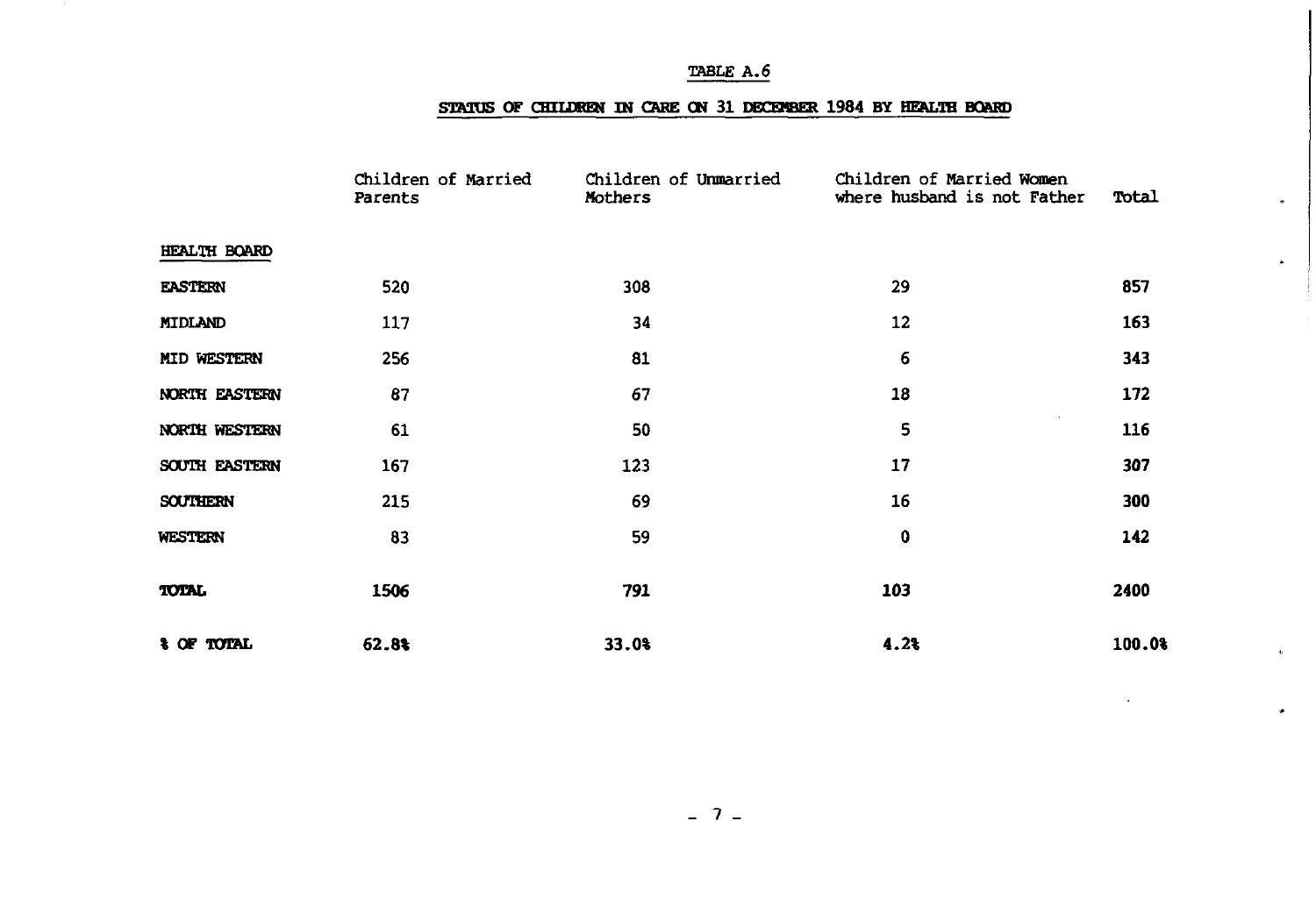# STATUS OF CHILDREN IN CARE ON 31 DECEMBER 1984 BY TYPE OF CARE

 $\bullet$ 

 $\bullet$ 

 $\bullet$ 

|                                                             | FOSTER CARE | RESIDENTIAL CARE | PRIVATE FOSTER CARE | <b>SUPERVISION</b><br>AT HOME | <b>TOTAL</b> |
|-------------------------------------------------------------|-------------|------------------|---------------------|-------------------------------|--------------|
| <b>STATUS</b>                                               |             |                  |                     |                               |              |
| Children of Married<br>Parents                              | 644         | 848              | 8                   | 6<br>$\sim$                   | 1506         |
| Children of Unmarried<br>Mothers                            | 537         | 231              | 22                  | 1                             | 791          |
| Children of Married<br>Women where husband<br>is not Father | 77          | 26               | 0                   | $\mathbf 0$                   | 103          |
| TOTAL                                                       | 1258        | 1105             | 30                  | 7                             | 2400         |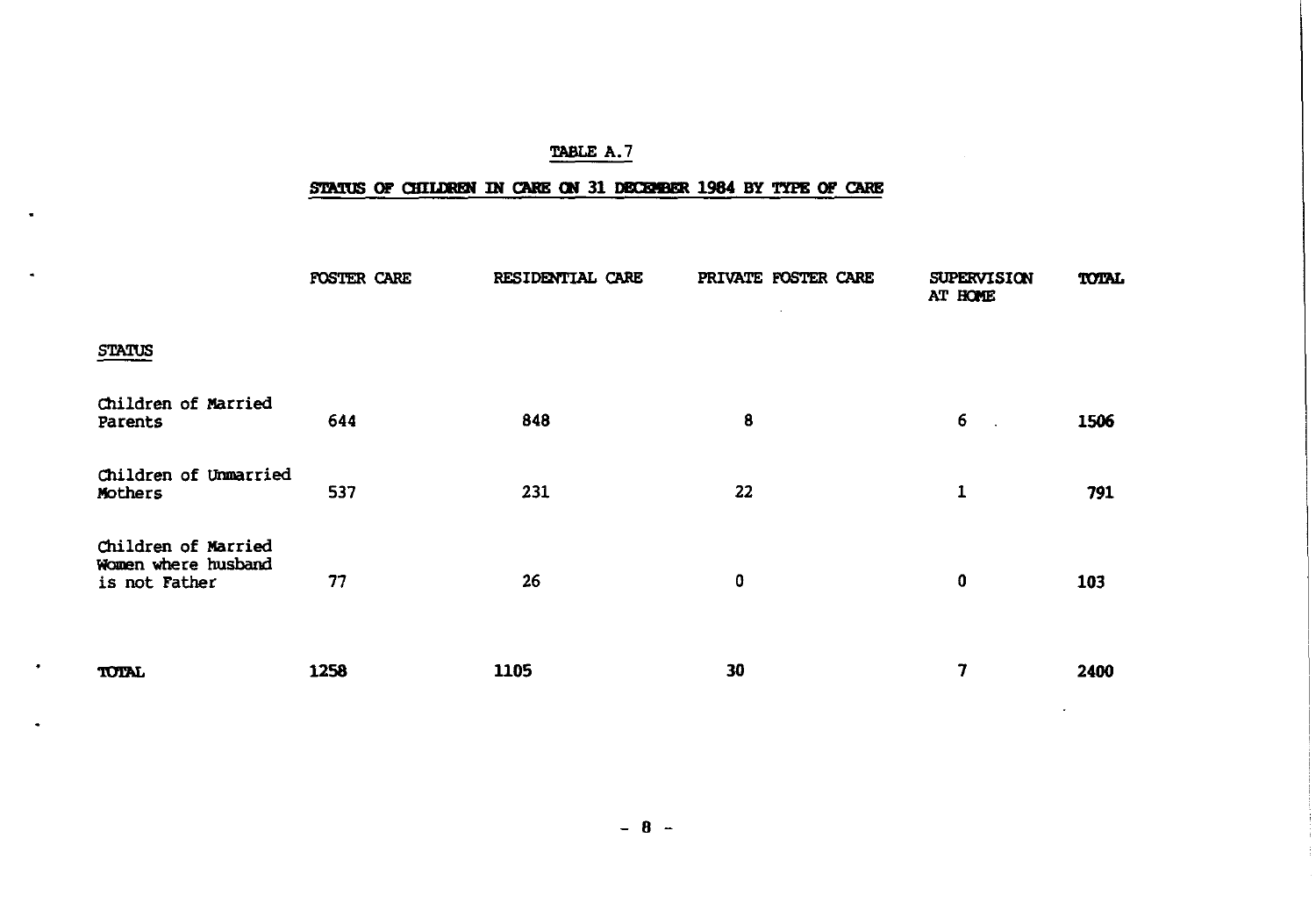|                 | $0 - 3$<br><b>MONTHS</b> | $3 - 12$<br><b>MONTHS</b> | $1 - 3$<br><b>YEARS</b> | $3 - 5$<br>YEARS | OVER <sub>5</sub><br>YEARS | <b>TOTAL</b> |
|-----------------|--------------------------|---------------------------|-------------------------|------------------|----------------------------|--------------|
| HEALTH BOARD    |                          |                           |                         |                  |                            |              |
| <b>EASTERN</b>  | 48                       | 108                       | 244                     | 160              | 297                        | 857          |
| MIDLAND         | 5                        | 12                        | 48                      | 32               | 66                         | 163          |
| MID-WESTERN     | 19                       | 30                        | 101                     | 48               | 145                        | 343          |
| NORTH-EASTERN   | $\bf{8}$                 | 14                        | 51                      | 41               | 58                         | 172          |
| NORTH-WESTERN   | 10                       | 5                         | 23                      | 19               | 59                         | 116          |
| SOUTH-EASTERN   | 8                        | 35                        | 65                      | 37               | 162                        | 307          |
| <b>SOUTHERN</b> | 12                       | 41                        | 57                      | 71               | 119                        | 300          |
| WESTERN         | 14                       | 13                        | 28                      | 21               | 66                         | 142          |
| <b>TOTAL</b>    | 124                      | 258                       | 617                     | 429              | 972                        | 2400         |
| As & of Total   | 5.1%                     | 10.8%                     | 25.7%                   | 17.9%            | 40.5%                      | 100.0%       |

LENGTH OF STAY TO DATE OF ALL CHILDREN IN CARE ON 31 DECEMBER 1984 BY HEALTH BOARD

 $-9 -$ 

 $\mathbf{A}^{\mathrm{eff}}$ 

 $\omega$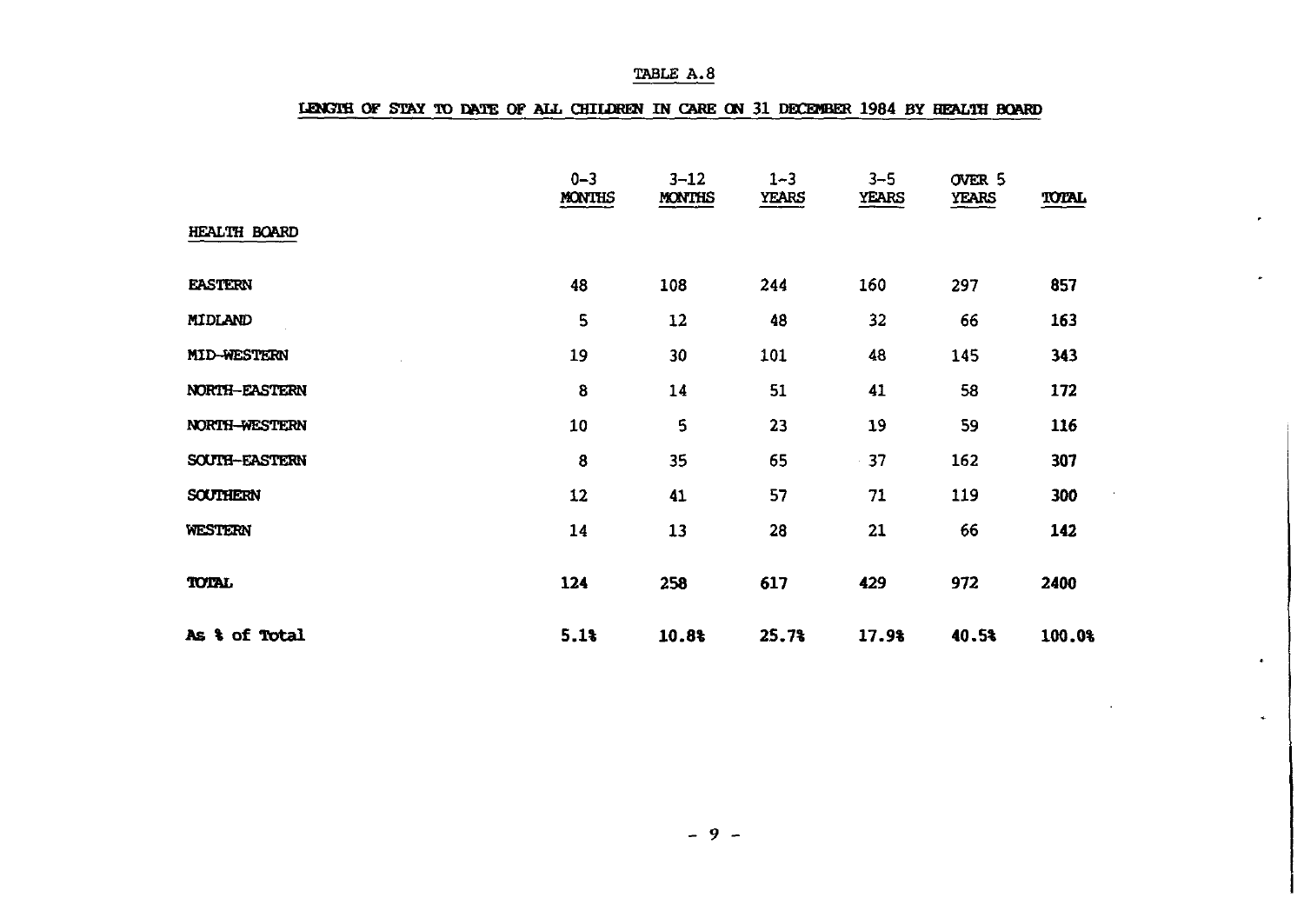|  |  |  |  |  |  |  |  |  |  |  | LENGTH OF STAY TO DATE OF CHILDREN IN CARE ON 31 DECEMBER 1984 RELATED TO TYPE OF CARE |  |  |  |  |  |  |
|--|--|--|--|--|--|--|--|--|--|--|----------------------------------------------------------------------------------------|--|--|--|--|--|--|
|--|--|--|--|--|--|--|--|--|--|--|----------------------------------------------------------------------------------------|--|--|--|--|--|--|

|                     | $0 - 3$<br><b>MONTHS</b> | $3 - 12$<br><b>MONTHS</b> | $1 - 3$<br><b>YEARS</b> | $3 - 5$<br><b>YEARS</b> | <b>OVER 5</b><br><b>YEARS</b> | TOTAL  |
|---------------------|--------------------------|---------------------------|-------------------------|-------------------------|-------------------------------|--------|
|                     |                          |                           |                         |                         |                               |        |
| FOSTER CARE         | 68                       | 145                       | 285                     | 211                     | 549                           | 1258   |
| RESIDENTIAL CARE    | 54                       | 112                       | 317                     | 214                     | 408                           | 1105   |
| PRIVATE FOSTER CARE | 2                        | $\mathbf{1}$              | 12                      | 3                       | 12                            | 30     |
| SUPERVISION AT HOME | $\pmb{0}$                | $\pmb{0}$                 | 3                       | $\mathbf 1$             | 3                             | 7      |
| <b>TOTAL</b>        | 124                      | 258                       | 617                     | 429                     | 972                           | 2400   |
| As & of Total       | 5.1%                     | 10.8%                     | 25.7%                   | 17.9%                   | 40.5%                         | 100.0% |

 $\sim$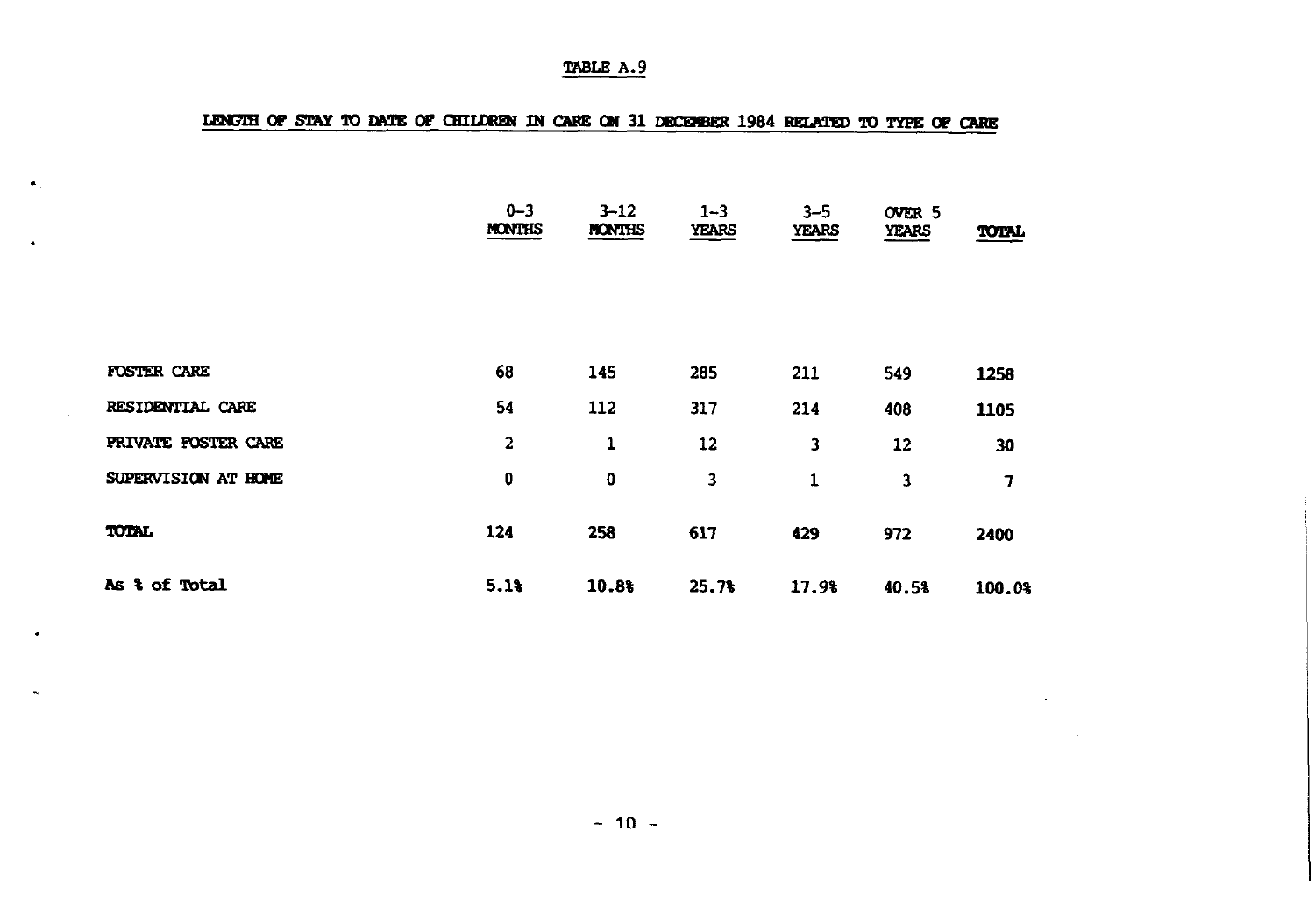**PART B** 

**CHILDREN IN THE CARE OF HEALTH BOARDS DURING 1984**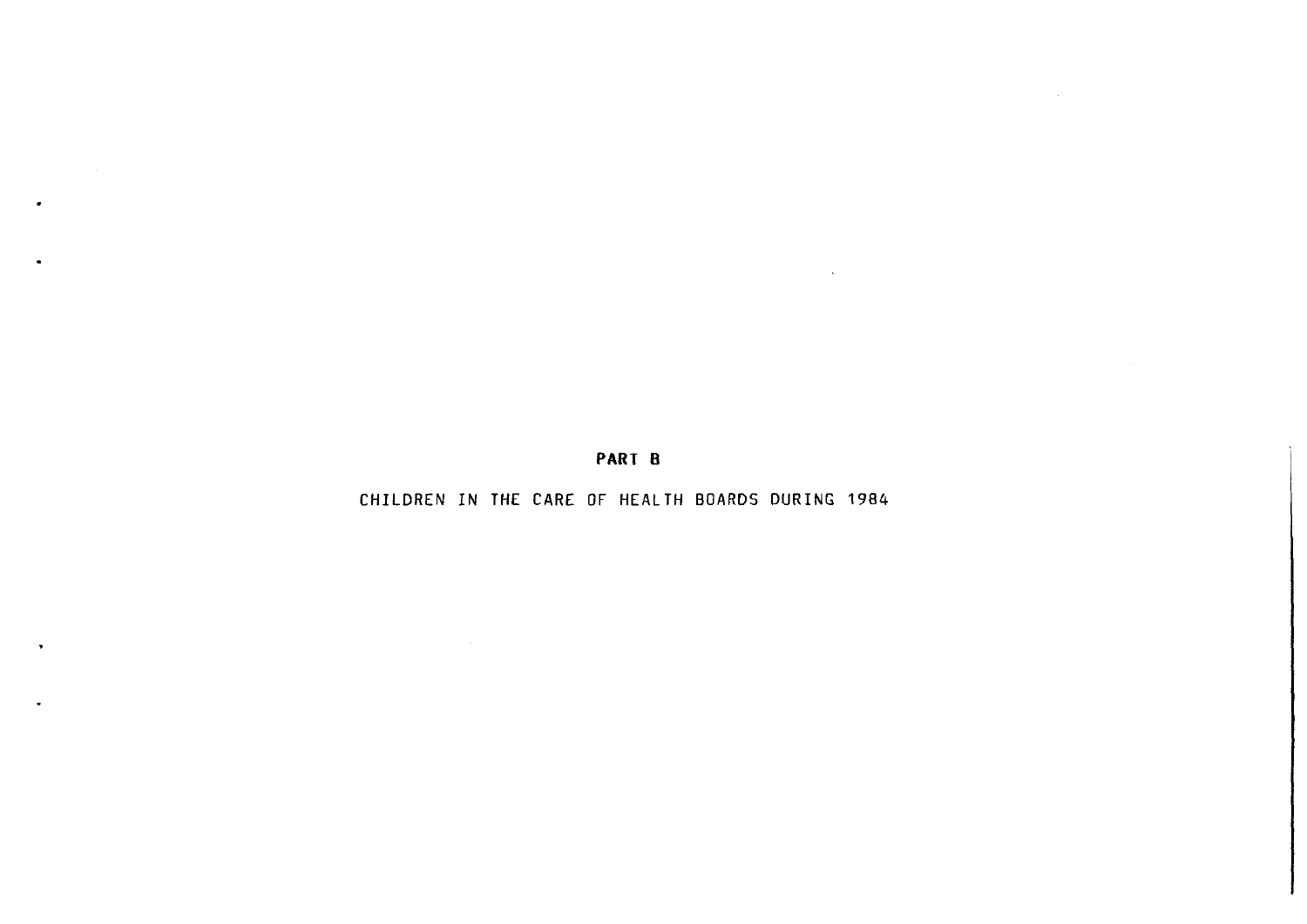# NUMBER OF CHILDREN IN CARE DURING 1984 BY HEALTH BOARD BY TYPE OF CARE

|                 | <b>FOSTER CARE</b> | RESIDENTIAL CARE | PRIVATE FOSTER CARE | SUPERVISION AT HOME | <b>TOTAL</b> |
|-----------------|--------------------|------------------|---------------------|---------------------|--------------|
| HEALTH BOARD    |                    |                  |                     |                     |              |
| <b>EASTERN</b>  | 548                | 792              | 66                  | 10                  | 1416         |
| MIDLAND         | 167                | 52               | $\mathbf 0$         | $\mathbf 0$         | 219          |
| MID-WESTERN     | 350                | 149              | $\mathbf 0$         | $\pmb{0}$           | 499          |
| NORTH-EASTERN   | 134                | 109              | $\bf{0}$            | $\bf{0}$            | 243          |
| NORTH-WESTERN   | 107                | 61               | $\mathbf{0}$        | $\mathbf 0$         | 168          |
| SOUTH-EASTERN   | 218                | 225              | 1                   | $\mathbf 0$         | 444          |
| <b>SOUTHERN</b> | 236                | 225              | 3                   | 0                   | 464          |
| <b>WESTERN</b>  | 173                | 41               | 3                   | $\mathbf{1}$        | 218          |
| <b>TOTAL</b>    | 1933               | 1654             | 73                  | 11                  | 3671         |
| As & of Total   | 52.6%              | 45.1%            | 2.0%                | 0.3%                | 100.00%      |

 $\textcolor{red}{\bullet}$ 

 $\mathbb{R}^2$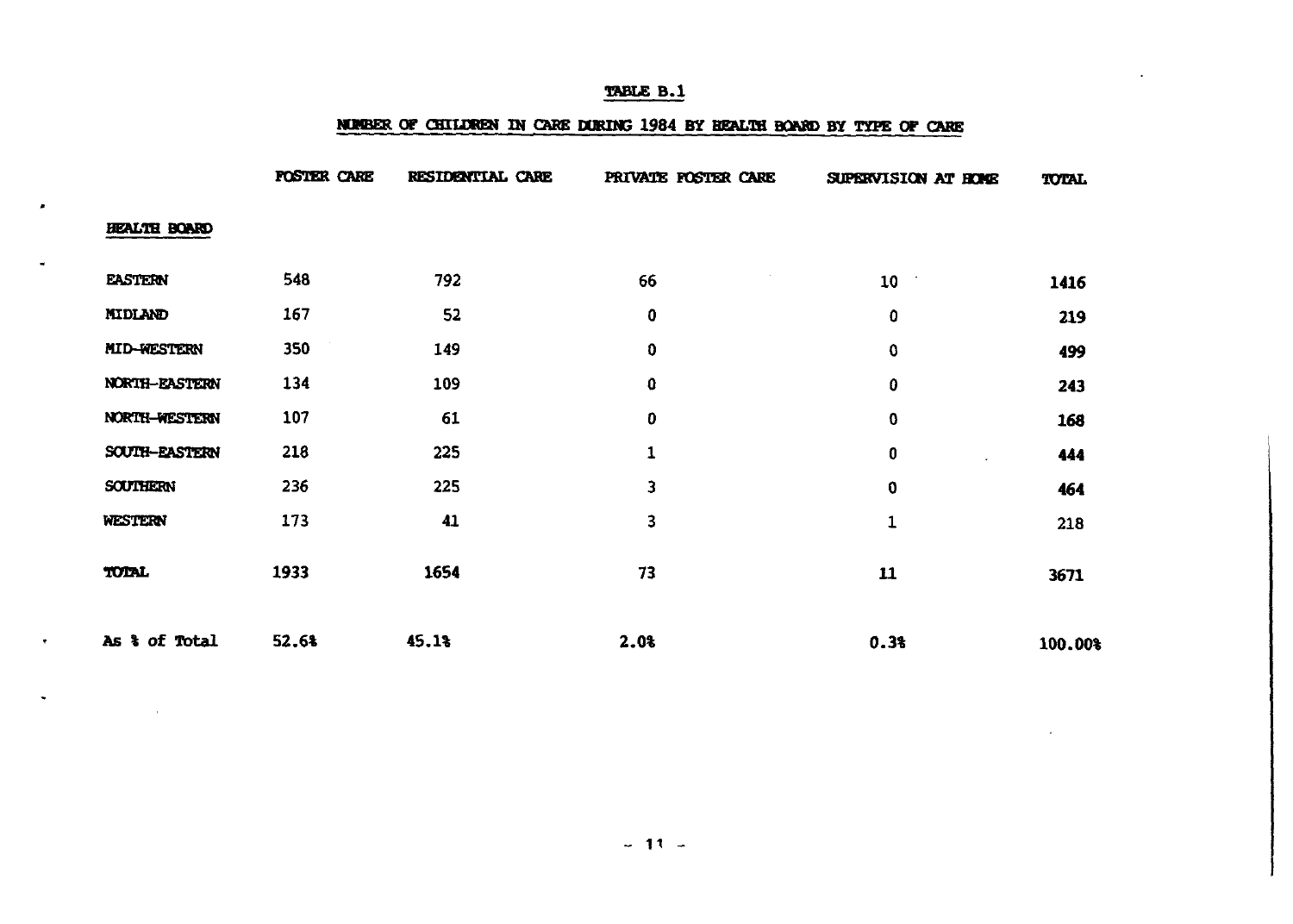# REASON FOR PLACEMENT IN RESIDENTIAL CARE OF CHILDREN IN CARE DURING 1984 BY HEALTH BOARD

 $\bullet$ 

 $\bullet$ 

 $\omega$ 

|                                                               | <b>EASTERN</b>          | <b>MIDLAND</b>   | MID-<br><b>WESTERN</b> | <b>NORTH</b><br><b>EASTERN</b> | <b>NORTH</b><br><b>WESTERN</b> | <b>SOUTH</b><br><b>EASTERN</b> | <b>SOUTHERN</b>  | <b>WESTERN</b> | <b>TOTAL</b> | As & of Total |
|---------------------------------------------------------------|-------------------------|------------------|------------------------|--------------------------------|--------------------------------|--------------------------------|------------------|----------------|--------------|---------------|
| NO SHORT TERM FOSTER<br>HOME AVAILABLE                        | 34                      | $\bf{0}$         | 3                      | $\mathbf{1}$                   | $\mathbf{1}$                   | 31                             | 5                | $\mathbf{0}$   | 75           | 4.5%          |
| NO LONG-TERM FOSTER<br>HOME AVAILABLE                         | 123                     | $\mathbf{2}$     | 6                      | 20                             | 23                             | 6                              | 6                | $\overline{2}$ | 188          | 11.4%         |
| BREAKDOWN IN FOSTER<br><b>PLACEMENT</b>                       | 10                      | 0                | $\bf{0}$               | 3                              | $\bf 0$                        | 8                              | 3                | 0              | 24           | 1.5%          |
| SIBLINGS IN SAME<br>RESIDENTIAL HOME                          | 165                     | 31               | 55                     | 12                             | 12                             | 86                             | 115              | 11             | 487          | 29.4%         |
| AWAITING ADOPTION                                             | $\overline{\mathbf{3}}$ | $\mathbf 0$      | $\mathbf 0$            | 11                             | $\bf{0}$                       | 1                              | $\boldsymbol{4}$ | $\mathbf{1}$   | 20           | 1.2%          |
| PARENTS REFUSE TO ALLOW<br>CHILD TO BE FOSTERED               | 22                      | $\boldsymbol{4}$ | $\mathbf 1$            | 32                             | $\overline{a}$                 | 26                             | 18               | 4              | 109          | 6.6%          |
| RESIDENTIAL CARE MOST<br>SUITABLE FOR CHILD'S<br><b>NEEDS</b> | 406                     | 15               | 84                     | 28                             | 21                             | 65                             | 71               | 22             | 712          | 43.0%         |
| <b>OTHER REASONS</b>                                          | 29                      | $\bf{0}$         | $\bf{0}$               | 2                              | $\overline{\mathbf{2}}$        | 2                              | 3                | $\mathbf{1}$   | 39           | 2.43          |
| <b>TOTAL</b>                                                  | 792                     | 52               | 149                    | 109                            | 61                             | 225                            | 225              | 41             | 1654         | 100.0%        |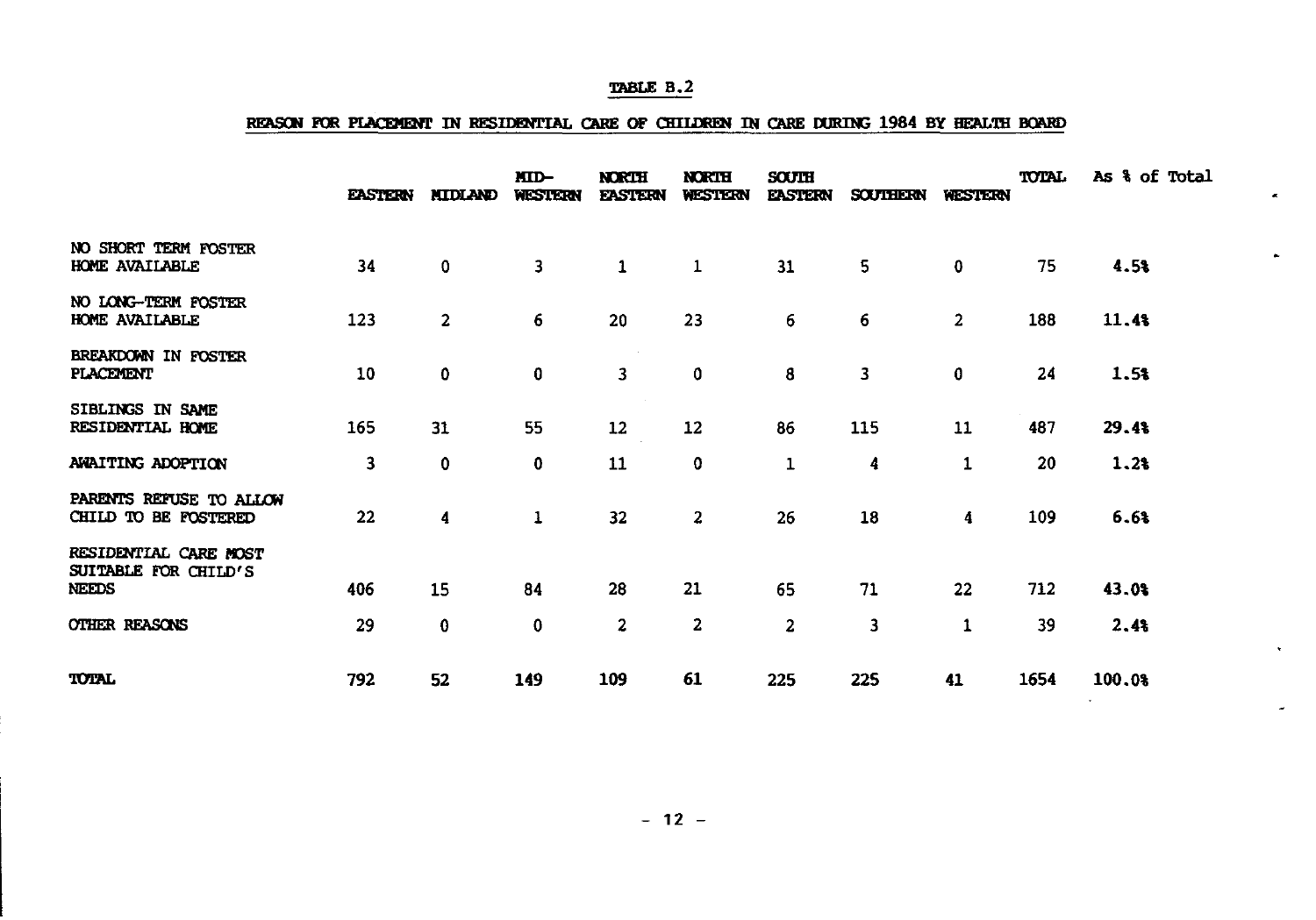# PRIMARY REASON FOR CURRENT ADMISSION OF ALL CHILDREN IN CARE DURING 1984 (1983) BY HEALTH BOARD

 $\overline{\phantom{a}}$ 

 $\mathbf{r}_{\mathbf{a}}$ 

|                                               | <b>EASTERN</b>                                      | MIDLAND | MID-<br>WESTERN   | <b>NORTH</b><br><b>EASTERN</b> | <b>NORTH</b><br><b>WESTERN</b> | SOUTH<br><b>EASTERN</b> | SOUTHERN  | WESTERN   | <b>TOTAL</b> |
|-----------------------------------------------|-----------------------------------------------------|---------|-------------------|--------------------------------|--------------------------------|-------------------------|-----------|-----------|--------------|
| PHYSICAL ABUSE                                | 68 (66)                                             | 12(11)  | 17(11)            | 8(6)                           | 9(8)                           | 17(14)                  | 28(21)    | 2(2)      | 161 (139)    |
| SEXUAL ABUSE                                  | 17(10)                                              | 2(2)    | 3(4)              | 5(5)                           | 1(1)                           | 4(5)                    | 4(3)      | 5(6)      | 41 (36)      |
| EMOTIONAL<br><b>ABUSE</b>                     | 60 (63)                                             | 12(15)  | 28(17)            | 6(3)                           | 6(4)                           | 18(22)                  | 24(11)    | 8(15)     | 162 (150)    |
| NEGLECT                                       | 270(242)                                            | 44 (40) | 82 (73)           | 35 (30)                        | 40 (36)                        | 37 (48)                 | 97 (98)   | 36(30)    | 641 (597)    |
| <b>ONE PARENT</b><br>FAMILY UNABLE<br>TO COPE | 378(384)                                            | 63 (80) | 132 (170) 83 (94) |                                | 45 (48)                        | 172 (165)               | 118 (112) | 65 (80)   | 1056 (1133)  |
| <b>MARITAL</b><br>DISHARMONY                  | 87(112)                                             | 11(15)  | 45 (50)           | 18 (25)                        | 20(20)                         | 45 (51)                 | 45 (31)   | 17(18)    | 288 (322)    |
| CHILD OUT OF<br><b>CONTROL</b>                | 97 (99)                                             | 4(4)    | 27(25)            | 8(6)                           | 1(3)                           | 14(16)                  | 16(13)    | 4(6)      | 171 (172)    |
| CHILD<br>ABANDONED                            | 86 (92)                                             | 21(22)  | 23(24)            | 18 (18)                        | 3(4)                           | 47 (49)                 | 31(26)    | 13(13)    | 242 (248)    |
| <b>BOTH PARENTS</b><br><b>DEAD</b>            | 21(18)                                              | 10(13)  | 2(0)              | 1(1)                           | 1(1)                           | 2(3)                    | 7(9)      | 11(7)     | 55 (52)      |
| SHORT TERM<br>CRISIS                          | 225(216)                                            | 17(25)  | 95 (65)           | 46 (34)                        | 30(16)                         | 52 (43)                 | 86 (77)   | 20(14)    | 571 (490)    |
| <b>AWAITING</b><br><b>ADOPTION</b>            | 107(110)                                            | 23(8)   | 45 (25)           | 15(19)                         | 12(18)                         | 36(11)                  | 8(17)     | 37(48)    | 283 (256)    |
| <b>TOTAL</b>                                  | 1416 (1412) 219 (235) 499 (464) 243 (241) 168 (159) |         |                   |                                |                                | 444 (427)               | 464 (418) | 218 (239) | 3671 (3595)  |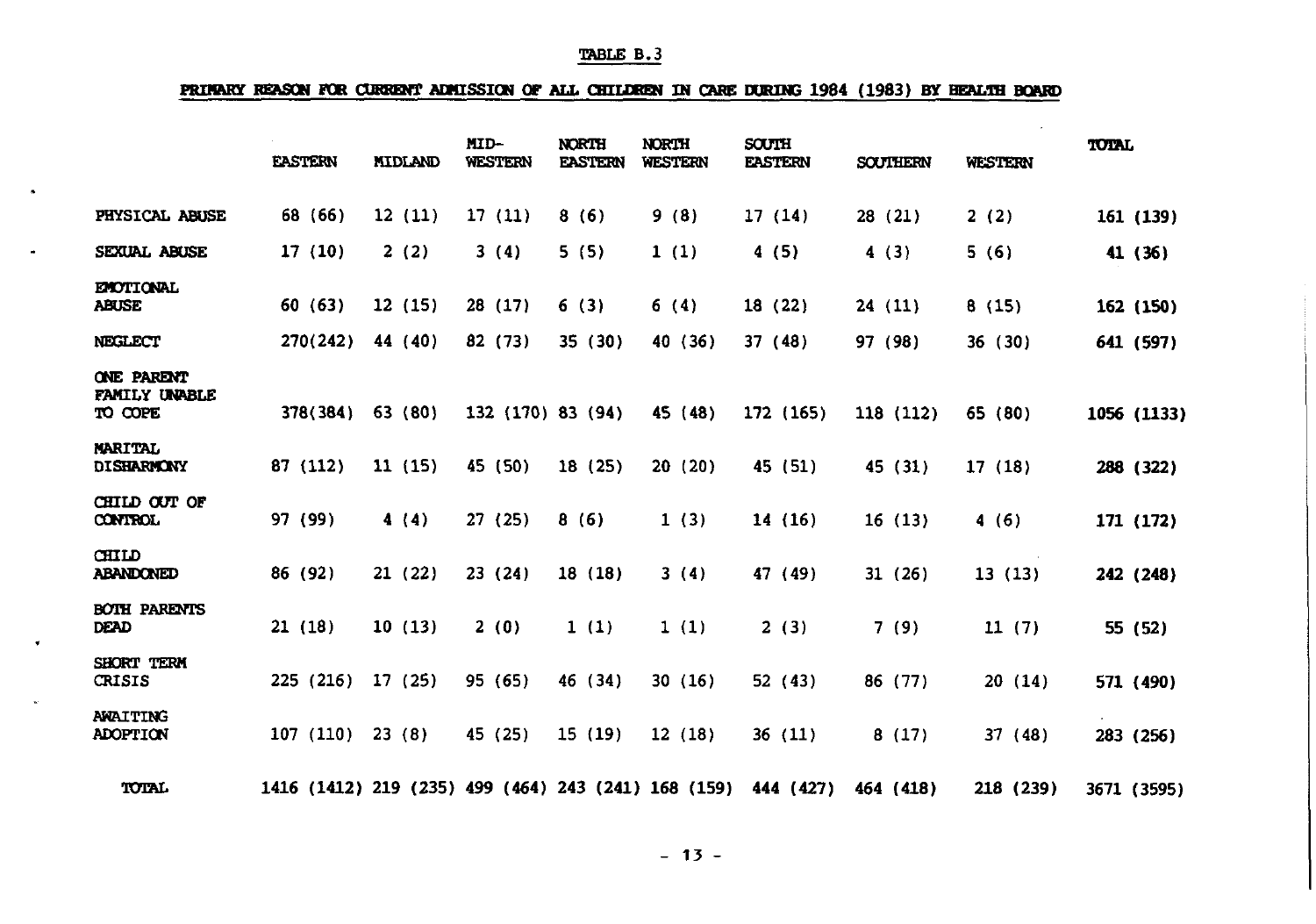### PRIMARY REASON FOR CURRENT ADMISSION OF ALL CHILDREN IN CARE DURING 1984 (1983) BY TYPE OF CARE

|                                     | FOSTER CARE | <b>RESIDENTIAL</b><br><b>CARE</b> | PRIVATE FOSTER<br><b>CARE</b> | <b>SUPERVISION</b><br>AT HOME | Total        | As & of Total     |
|-------------------------------------|-------------|-----------------------------------|-------------------------------|-------------------------------|--------------|-------------------|
| PHYSICAL ABUSE                      | 86 (64)     | 70 (70)                           | 5(5)                          | 0(0)                          | 161 (139)    | $4.3%$ $(3.9)$    |
| SEXUAL ABUSE                        | 17(9)       | 24(27)                            | 0(0)                          | 0(0)                          | 41 (36)      | $1.1\$ $(1.0\})$  |
| EMOTIONAL ABUSE                     | 66 (64)     | 96 (86)                           | 0(0)                          | 0(0)                          | 162 (150)    | $4.4%$ $(4.24)$   |
| <b>NEGLECT</b>                      | 288 (234)   | 346 (356)                         | 1(2)                          | 6(5)                          | 641 (597)    | $17.5%$ $(16.6%)$ |
| ONE PARENT FAMILY<br>UNABLE TO COPE | 615 (695)   | 402 (380)                         | 37 (56)                       | 2(2)                          | 1056. (1133) | $28.8\{ (31.5\})$ |
| MARITAL DISHARMONY                  | 126(131)    | 160 (189)                         | 2(2)                          | 0(0)                          | 288 (322)    | 7.82(9.03)        |
| CHILD OUT OF CONTROL                | 20(16)      | 151 (156)                         | 0(0)                          | 0(0)                          | 171 (172)    | $4.72$ (4.8%)     |
| CHILD ABANDONED                     | 144 (149)   | 97 (98)                           | 0(0)                          | 1(1)                          | 242 (248)    | 6.6% (6.9%)       |
| BOTH PARENTS DEAD                   | 41 (38)     | 14(14)                            | 0(0)                          | 0(0)                          | 55 (52)      | $1.5%$ $(1.4%)$   |
| SHORT-TERM CRISIS                   | 290 (224)   | 268 (260)                         | 11(4)                         | 2(2)                          | 571 (490)    | $15.6%$ $(13.6%)$ |
| AWAITING ADOPTION                   | 240 (178)   | 26(50)                            | 17(28)                        | 0(0)                          | 283 (256)    | $7.7%$ $(7.1%)$   |
| Total                               | 1933 (1802) | 1654 (1686)                       | 73 (97)                       | 11(10)                        | 3671 (3595)  | 100.0%(100.0%)    |

 $\star$ 

 $\bullet$ 

 $\mathcal{H}_{\mathrm{c}}$ 

 $\mathcal{L}^{\pm}$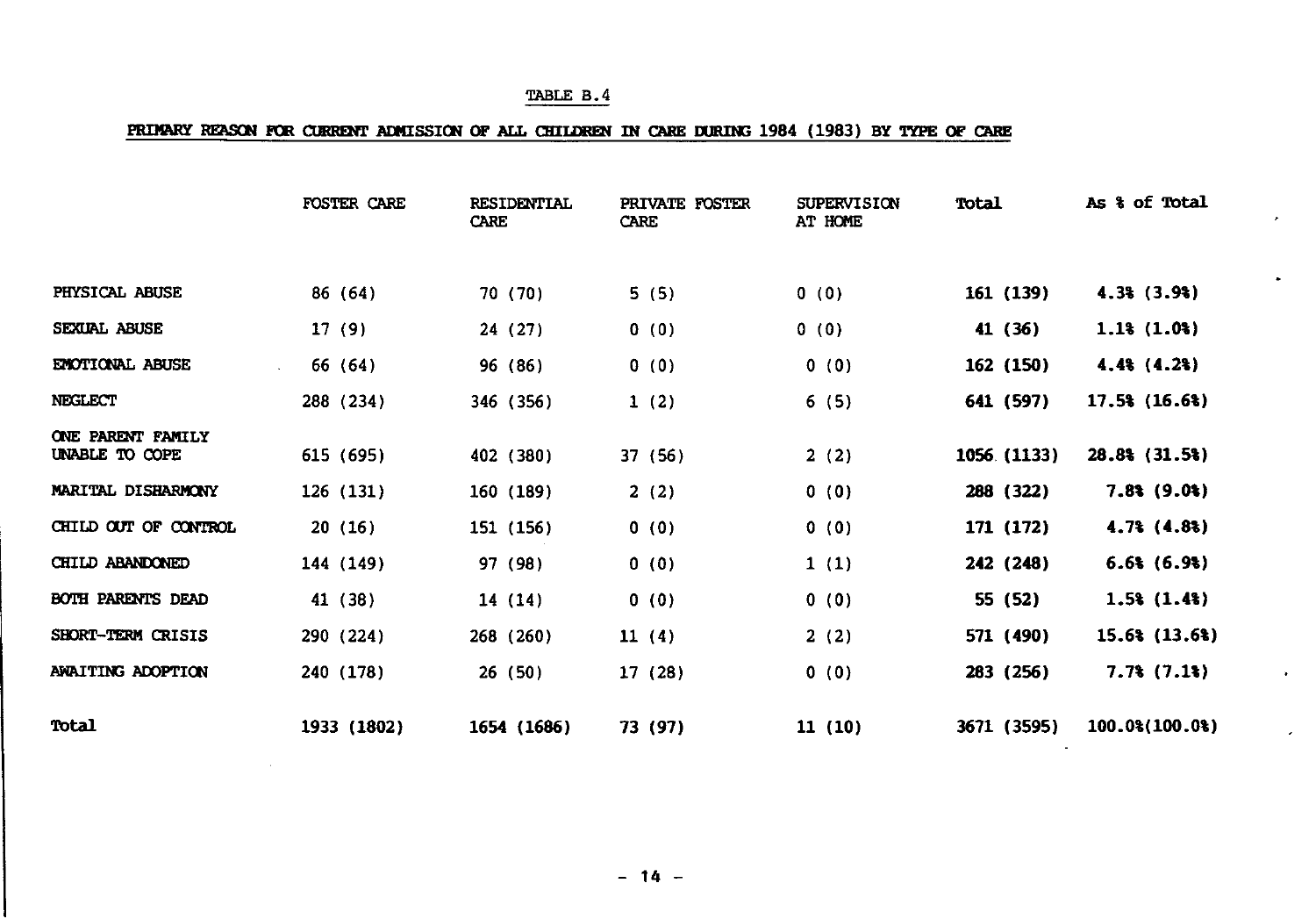### PRINARY REASON FOR CURRENT ADMISSION OF CHILDREN OF UNIARRIED MOTHERS IN CARE DURING 1984

|                                     | <b>EASTERN</b> | MIDLAND        | <b>WESTERN</b> | MID-<br><b>EASTERN</b>  | NORTH-<br><b>WESTERN</b> | NORTH-<br><b>EASTERN</b> | SOUTH-<br><b>SOUTHERN</b> | <b>WESTERN</b> | <b>TOTAL</b> |
|-------------------------------------|----------------|----------------|----------------|-------------------------|--------------------------|--------------------------|---------------------------|----------------|--------------|
| PHYSICAL ABUSE                      | 16             | 3              | 3              | 2                       | 4                        | 7                        | 2                         | 0              | 37           |
| SEXUAL ABUSE                        | $\mathbf{1}$   | $\mathbf 0$    | 0              | 0                       | 0                        | 1                        | $\mathbf{1}$              | 5              | 8            |
| ENOTIONAL ABUSE                     | 14             | 3              | 7              | $\overline{\mathbf{2}}$ | 3                        | 8                        | 3                         | 0              | 40           |
| <b>NEGLECT</b>                      | 49             | 3              | 6              | $\overline{\mathbf{2}}$ | 10                       | 6                        | 16                        | 7              | 99           |
| ONE PARENT FAMILY<br>UNABLE TO COPE | 211            | 23             | 49             | 68                      | 34                       | 92                       | 53                        | 47             | 577          |
| MARITAL DISHARMONY                  | 14             | 0              | 3              | $\overline{\mathbf{2}}$ | $\mathbf 1$              | 3                        | $\overline{a}$            | $\overline{2}$ | 27           |
| CHILD OUT OF CONTROL                | 11             | $\overline{2}$ | 3              | 1                       | 0                        | $\overline{2}$           | 0                         | $\mathbf{1}$   | 20           |
| CHILD ABANDONED                     | 42             | 3              | 10             | 8                       | 3                        | 16                       | 8                         | 4              | 9            |
| BOTH PARENTS DEAD                   | 5              | $\mathbf{0}$   | $\mathbf 1$    | $\mathbf 0$             | 0                        | $\mathbf 0$              | $\mathbf{1}$              | 6              | 13           |
| SHORT TERM CRISIS                   | 55             | 3              | 24             | 8                       | $\overline{2}$           | 19                       | 8                         | 5              | 124          |
| AWAITING ADOPTION                   | 94             | 21             | 43             | 12                      | 12                       | 33                       | 8                         | 37             | 260          |
| <b>TOTAL</b>                        | 512            | 61             | 149            | 105                     | 69                       | 187                      | 102                       | 114            | 1299         |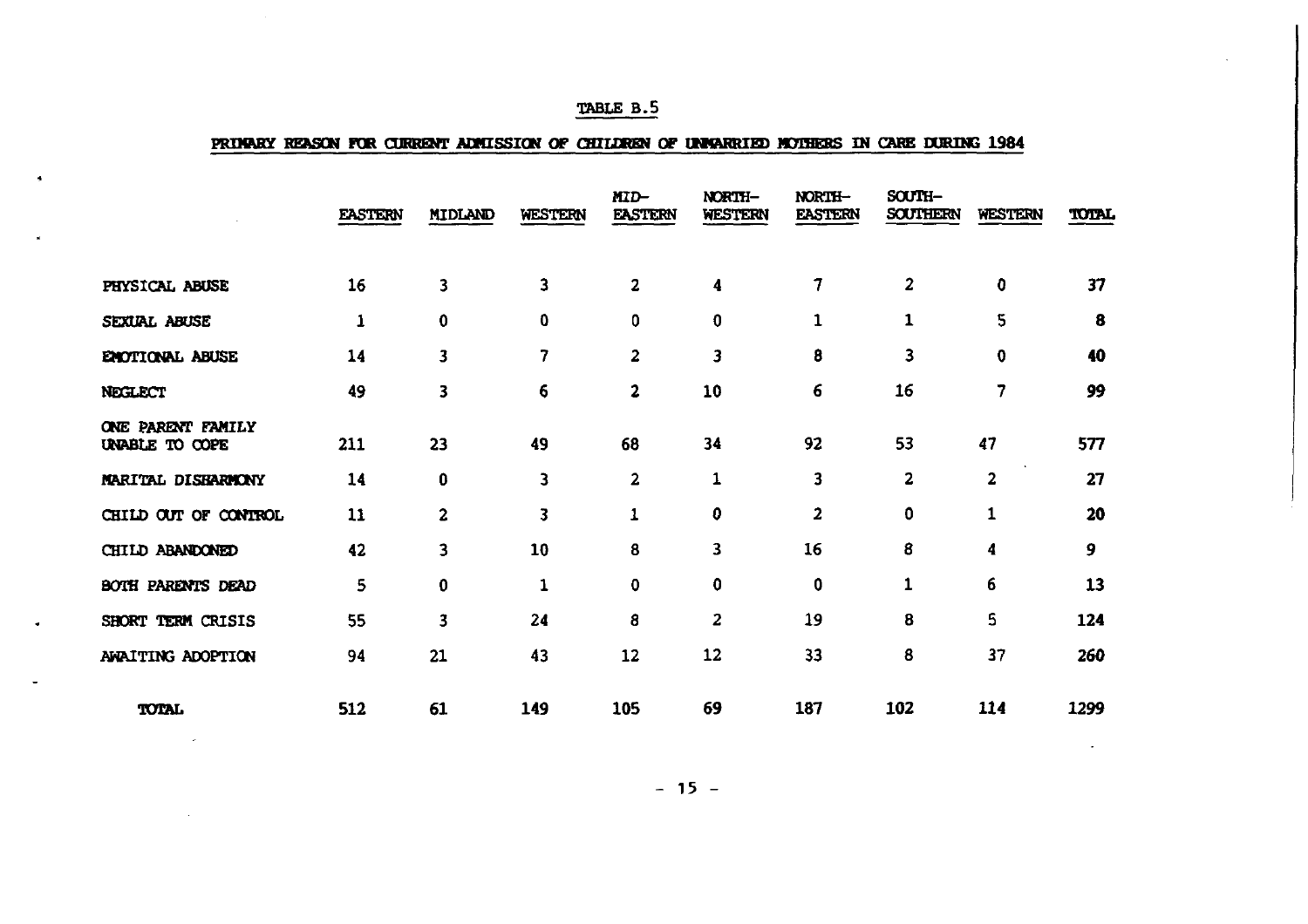# BASIS FOR ADMISSION OF ALL CHILDREN IN CARE OF HEALTH BOARDS DURING 1984 (1983)

|               | Voluntary Admission | Admission By Court Order | Total           |
|---------------|---------------------|--------------------------|-----------------|
| Health Board  |                     |                          |                 |
| Eastern       | 1089 (1096)         | 327 (316)                | 1416 (1412)     |
| Midland       | 181 (192)           | 38 (43)                  | 219 (235)       |
| Mid-Western   | 425 (406)           | 74 (58)                  | 499 (464)       |
| North-Eastern | 197 (197)           | 46 (44)                  | 243 (241)       |
| North-Western | 122(117)            | 46 (42)                  | 168 (159)       |
| South-Eastern | 390 (379)           | 54(48)                   | 444 (427)       |
| Southern      | 344 (323)           | 120 (95)                 | 464 (418)       |
| Western       | 182 (202)           | 36 (37)                  | 218 (239)       |
| Total         | 2930 (2912)         | 741 (683)                | 3671 (3595)     |
| As & of Total | $79.8\{81.0\})$     | 20.28(19.03)             | 100.0% (100.0%) |

 $\sim 10^{-1}$ 

 $\mathbf{A}^{(1)}$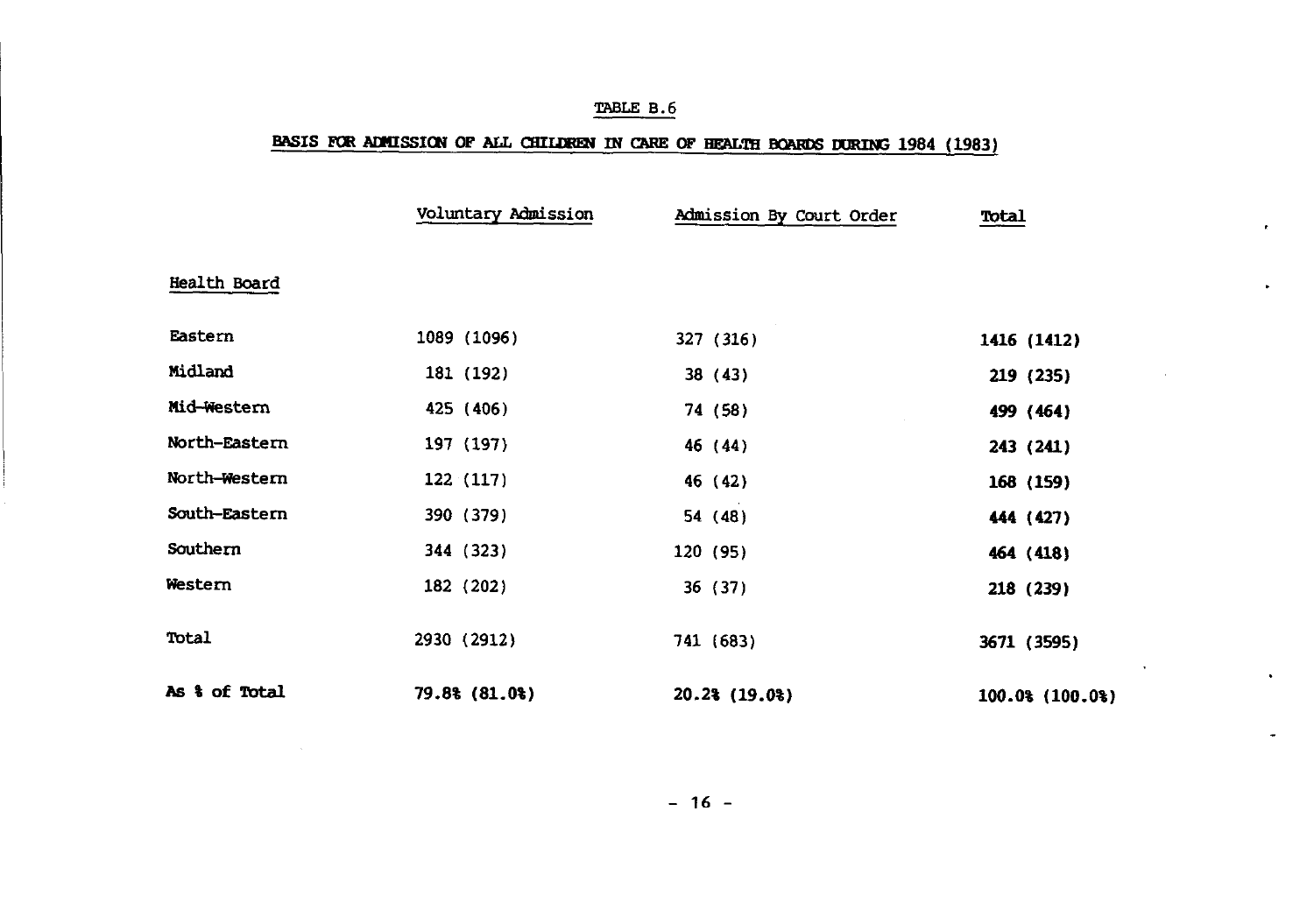# **TABLE 8.7**

### AGE ON ADMISSION OF ALL CHILDREN IN CARE DURING 1984 BY HEALTH BOARD

|                                           | $0 - 1$<br><b>YEAR</b> | $1 - 2$<br><b>YEARS</b> | $2 - 4$<br><b>YEARS</b> | $4 - 7$<br><b>YEARS</b> | $7 - 12$<br><b>YEARS</b> | $12 - 15$<br><b>YEARS</b> | $15+$<br><b>YEARS</b> | <b>TOTAL</b> |
|-------------------------------------------|------------------------|-------------------------|-------------------------|-------------------------|--------------------------|---------------------------|-----------------------|--------------|
| Health Board                              |                        |                         |                         |                         |                          |                           |                       |              |
| <b>EASTERN</b>                            | 375                    | 135                     | 209                     | 251                     | 289                      | 119                       | 38                    | 1416         |
| MIDLAND                                   | 66                     | 18                      | 42                      | 33                      | 37                       | 19                        | 4                     | 219          |
| <b>MID-WESTERN</b>                        | 157                    | 49                      | 62                      | 87                      | 95                       | 33                        | 16                    | 499          |
| NORTH-EASTERN                             | 98                     | 33                      | 35                      | 28                      | 35                       | 12                        | $\mathbf{2}$          | 243          |
| NORTH-WESTERN                             | 63                     | 12                      | 29                      | 26                      | 27                       | 10                        | $\mathbf 1$           | 168          |
| SOUTH-EASTERN                             | 126                    | 43                      | 68                      | 78                      | 87                       | 31                        | 11                    | 444          |
| <b>SOUTHERN</b>                           | 112                    | 53                      | 91                      | 83                      | 81                       | 29                        | 15                    | 464          |
| <b>WESTERN</b>                            | 99                     | 15                      | 25                      | 35                      | 27                       | 13                        | 4                     | 218          |
| $\mathcal{H}=\mathcal{H}$<br><b>TOTAL</b> | 1096                   | 358                     | 561                     | 621                     | 678                      | 266                       | 91                    | 3671         |
| As & of Total                             | 29.9%                  | 9.88                    | 15.3%                   | 16.9%                   | 18.4%                    | 7.3%                      | 2.4%                  | 100.0%       |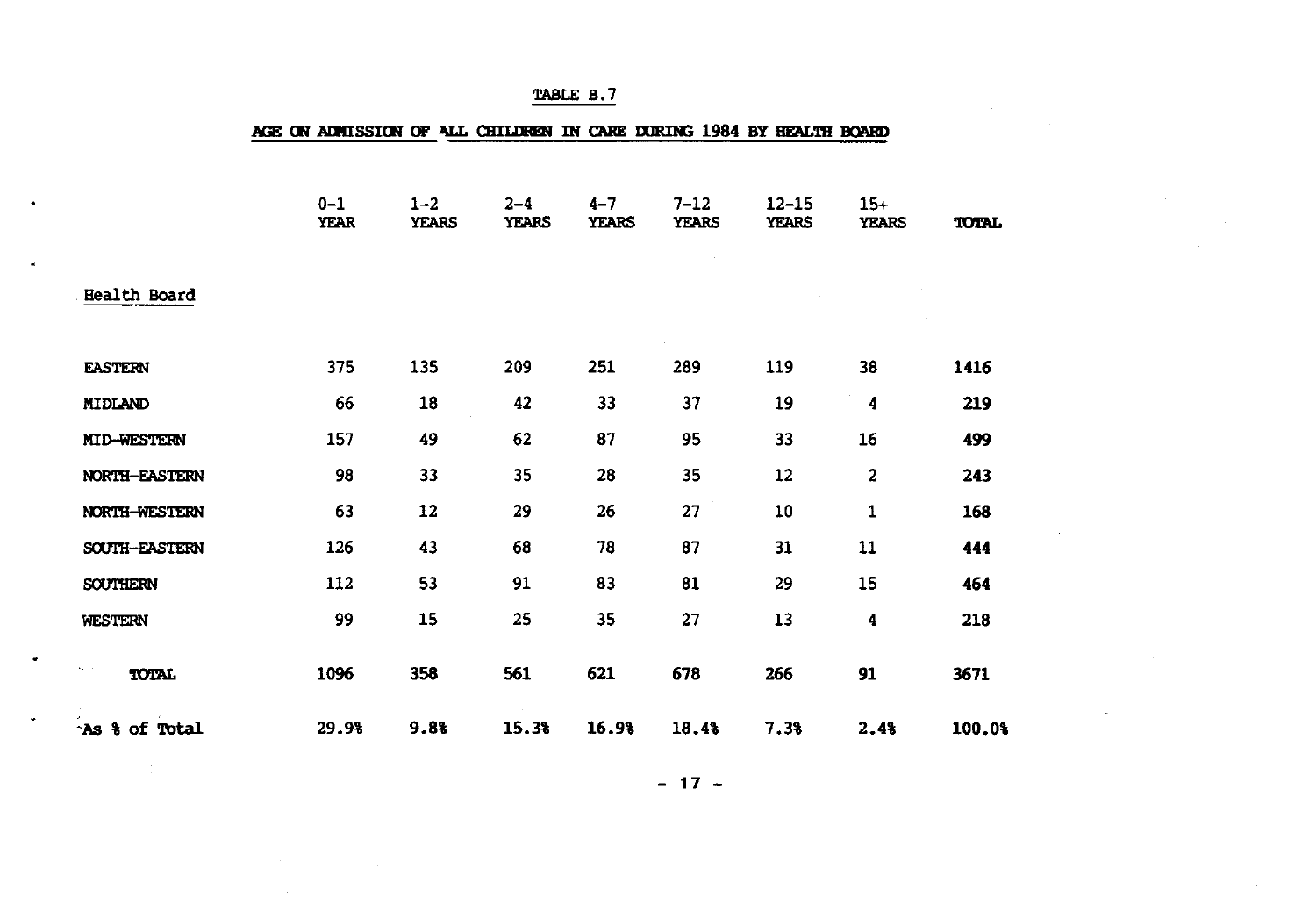# Table B.8

# NUMBER OF PLACEMENTS DURING CURRENT STAY FOR CHILDREN IN CARE DURING 1984

 $\mathbf{r}$ 

 $\bullet$ 

 $\mathbf{v}$ 

 $\sim$ 

 $\cdot$ 

| No. of Placements | No. of Children | <b>&amp; of Total</b> |
|-------------------|-----------------|-----------------------|
| 1                 | 3500            | 95.3%                 |
| $\mathbf{2}$      | 113             | 3.13                  |
| 3                 | 46              | 1.3%                  |
| 4 or more         | 12              | 0.3%                  |
| Total             | 3671            | 100%                  |

 $\sim$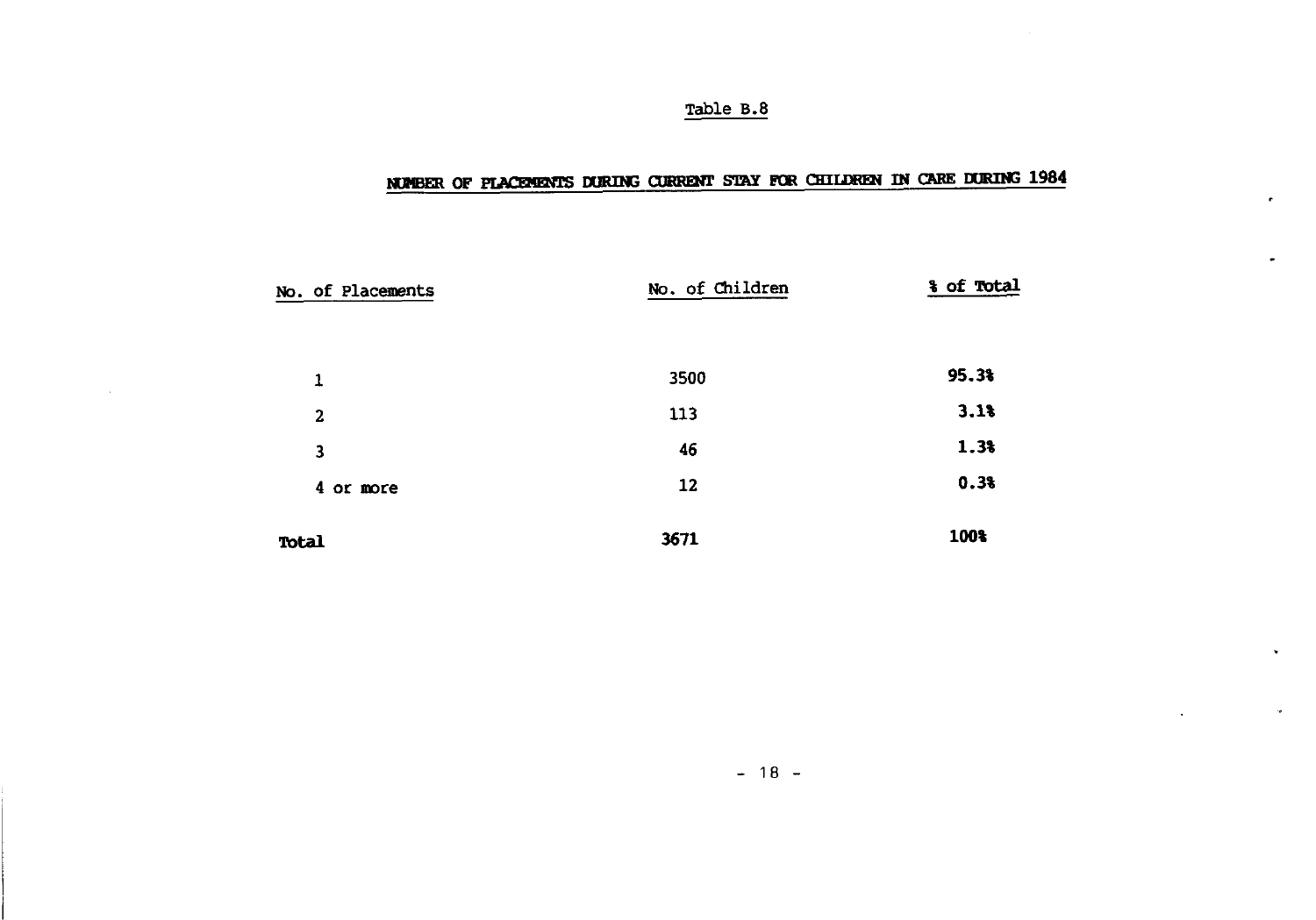# Table B.9

# NUMBER OF PREVIOUS ADMISSIONS TO CARE (SINCE 1980) OF CHILDREN IN CARE DURING 1984

| No. of Previous Admissions | No. of Children | % of Total       |
|----------------------------|-----------------|------------------|
| No Previous Admission      | 2924            | 79.7%            |
| $1 - 3$                    | 725             | 19.7%            |
| $4 - 5$                    | 16              | 0.43             |
| Over 5                     | 6               | 0.2 <sub>3</sub> |
| $m + 1$                    | 3671            | 100.0%           |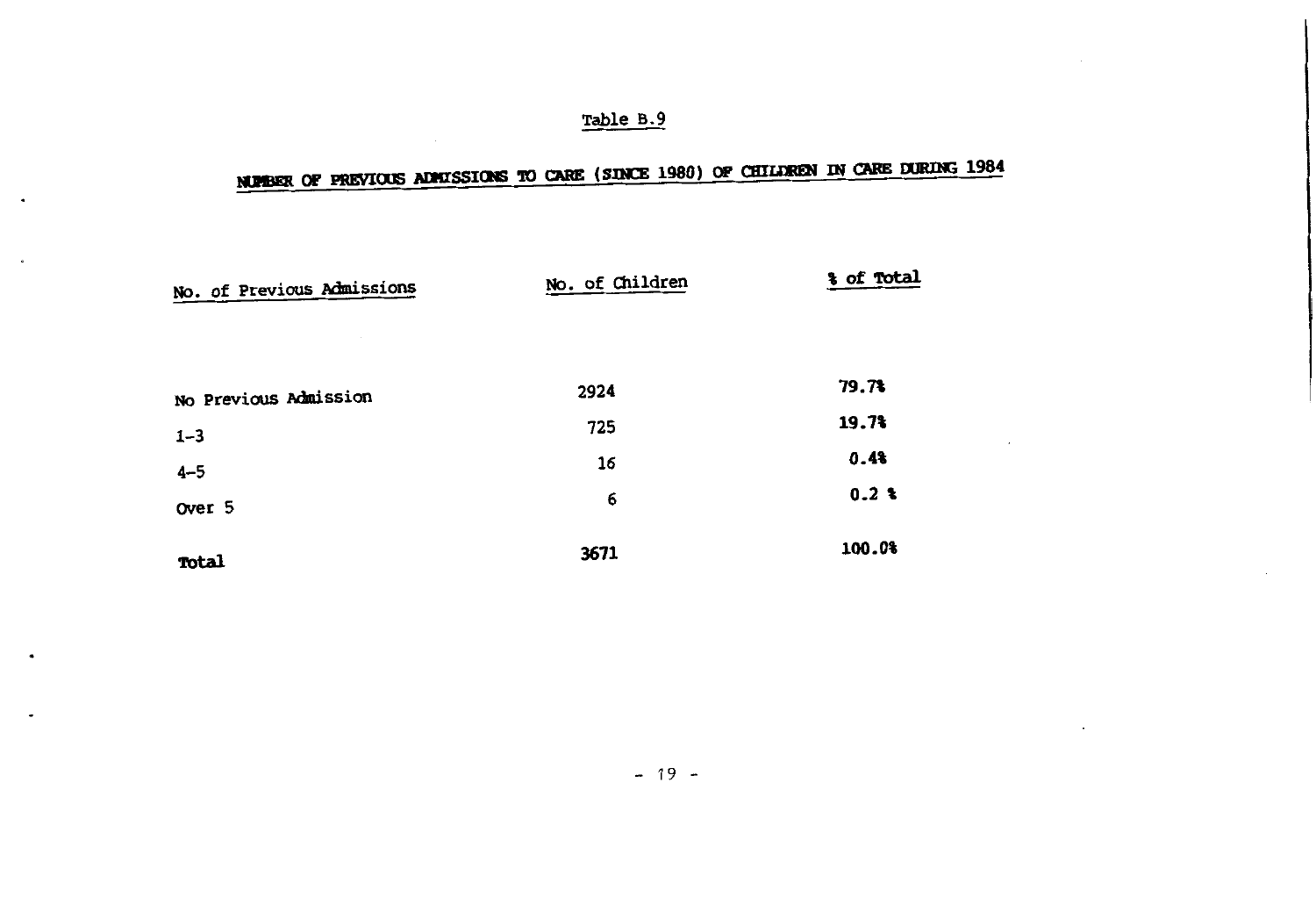# NUMBER OF PREVIOUS ADMISSIONS TO CARE (SINCE 1980) OF CHILDREN IN CARE DURING 1984 BY AGE OF CHILD

è

×

 $\blacksquare$ 

 $\mathcal{A}$ 

 $\sim$ 

|                                      | $0 - 1$<br>YEAR | $1 - 2$<br><b>YEARS</b> | $2 - 4$<br><b>YEARS</b> | $4 - 7$<br><b>YEARS</b> | $7 - 12$<br>YEARS       | $12 - 15$<br><b>YEARS</b> | $15+$<br>YEARS | Total | As & of Total |
|--------------------------------------|-----------------|-------------------------|-------------------------|-------------------------|-------------------------|---------------------------|----------------|-------|---------------|
| NO. of PREVIOUS<br><b>ADMISSIONS</b> |                 |                         |                         |                         |                         |                           |                |       |               |
| None                                 | 360             | 212                     | 322                     | 424                     | 649                     | 409                       | 548            | 2924  | 79.7%         |
| $1 - 3$                              | 15              | 27                      | 81                      | 135                     | 227                     | 134                       | 106            | 725   | 19.7%         |
| $4 - 5$                              | $\mathbf{1}$    | $\mathbf 1$             | 4                       | $\mathbf{2}$            | $\overline{\mathbf{3}}$ | 3                         | $\mathbf{2}$   | 16    | 0.4%          |
| Over 5                               | $\bf{0}$        | $\pmb{0}$               | $\overline{a}$          | $\mathbf{1}$            | $\overline{2}$          | 0                         | $\mathbf{1}$   | 6     | 0.23          |
| Total                                | 376             | 240                     | 409                     | 562                     | 881                     | 546                       | 657            | 3671  | 100.0%        |

NOTE: AGE OF CHILDREN CALCULATED AS AT 31 DECEMBER 1984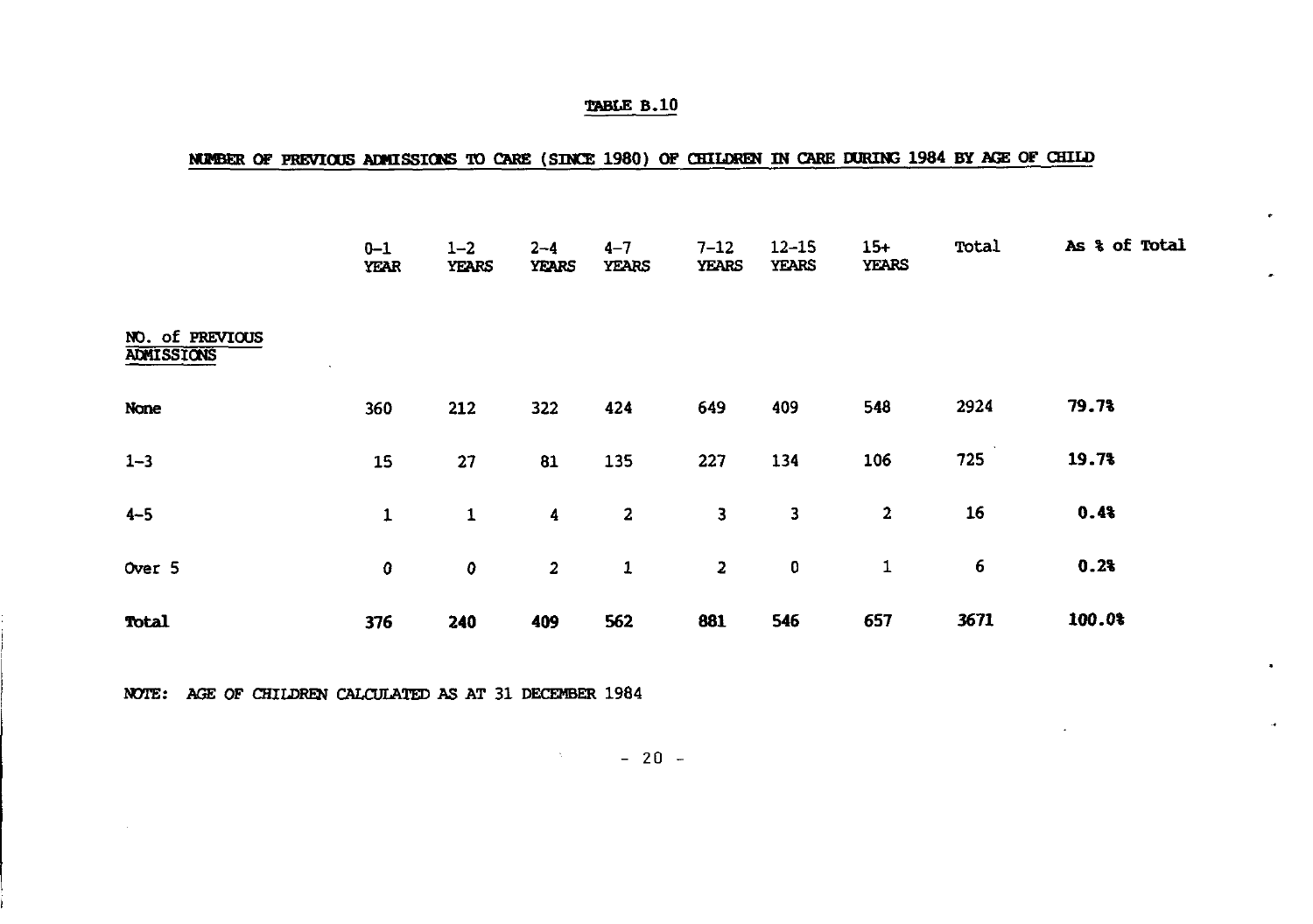# CHILDREN RECEIVING CARE CUISIDE RESPONSIBLE HEALTH BOARD'S AREA DURING 1984 (1983)

| HEALTH BOARD AREA IN WHICH CARE RECEIVED  |                          |                          |                          |                              |                          |                              |                              |            |          |
|-------------------------------------------|--------------------------|--------------------------|--------------------------|------------------------------|--------------------------|------------------------------|------------------------------|------------|----------|
|                                           | <b>EASTERN</b>           | <b>MIDLAND</b>           | MID-<br>WESTERN          | NORTH-<br><b>EASTERN</b>     | NORTH-<br><b>WESTERN</b> | SOUTH-<br><b>EASTERN</b>     | <b>SOUTHERN</b>              | WESTERN    | TOTAL    |
| <b>RESPONSIBLE</b><br><b>HEALTH BOARD</b> |                          |                          |                          |                              |                          |                              |                              |            |          |
| <b>EASTERN</b>                            | $\overline{\phantom{0}}$ | 6(6)                     | 2(2)                     | 7(7)                         | 0(0)                     | 19(19)                       | 1(1)                         | 2(2)       | 37 (37)  |
| <b>MIDLAND</b>                            | 10(11)                   | $\overline{\phantom{a}}$ | 0(0)                     | 9(11)                        | 3(3)                     | 0(1)                         | 0(0)                         | 0(0)       | 22 (26)  |
| <b>MID-WESTERN</b>                        | 5(5)                     | 0(0)                     | $\overline{\phantom{a}}$ | (0)                          | 0(0)                     | 13 (15)                      | 5(5)                         | 14(15)     | 37 (40)  |
| NORTH-EASTERN                             | 14 (17)                  | 10(10)                   | 0(0)                     | $\qquad \qquad \blacksquare$ | 3(2)                     | 3(3)                         | 0(0)                         | 0(0)       | 30(32)   |
| NORTH-WESTERN                             | 0(1)                     | 0(0)                     | 0(0)                     | 0(0)                         | -                        | 0(0)                         | 0(0)                         | 12(14)     | 12(15)   |
| SOUTH-EASTERN                             | 11(12)                   | 0(0)                     | 3(3)                     | 0(0)                         | 0(0)                     | $\qquad \qquad \blacksquare$ | 3(4)                         | 0(0)       | 17 (19)  |
| <b>SOUTHERN</b>                           | 3(3)                     | 0(0)                     | 4(4)                     | 0(0)                         | 0(0)                     | 1(1)                         | $\qquad \qquad \blacksquare$ | 2(1)       | 10(9)    |
| WESTERN                                   | 3(5)                     | 5(5)                     | 0(0)                     | 2(2)                         | 8(11)                    | 0(0)                         | 0(0)                         | -          | 18(23)   |
| <b>TOTAL</b>                              | (54)<br>46               | 21(21)                   | 9(9)                     | 18(20)                       | 14 (16)                  | 36 (39)                      | 9(10)                        | 30<br>(32) | 183 (201 |

 $\alpha$  ,  $\beta$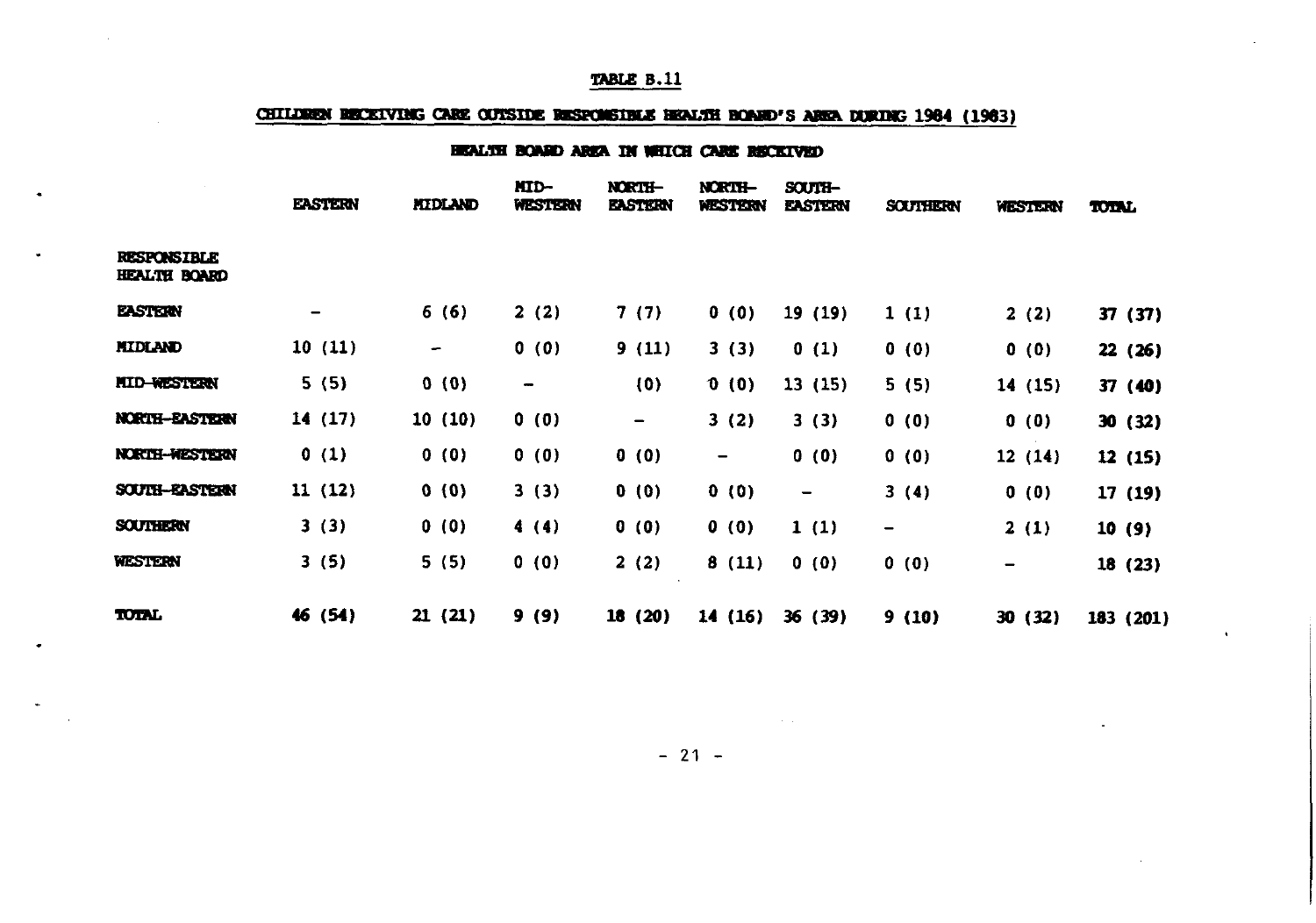### NUPBER AND PERCENTAGE OF CHILDRENS' CASES REVIEWED DURING 1984

è.

 $\mathbf{r}$ 

 $\bullet$ 

 $\mathcal{A}(\mathbf{r})$ 

 $\sim$ 

|      |      | % of cases reviewed                   |
|------|------|---------------------------------------|
|      |      |                                       |
|      | 628  | 44.4%                                 |
| 219  | 186  | 84.9%                                 |
| 499  | 331  | 66.3%                                 |
| 243  | 175  | 72.0%                                 |
| 168  | 117  | 69.6%                                 |
| 444  | 252  | 56.8%                                 |
| 464  | 266  | 57.3%                                 |
| 218  | 116  | 53.2%                                 |
|      |      |                                       |
| 3671 | 2071 | 56.4%                                 |
|      | 1416 | No. of children No. of cases reviewed |

 $-22 -$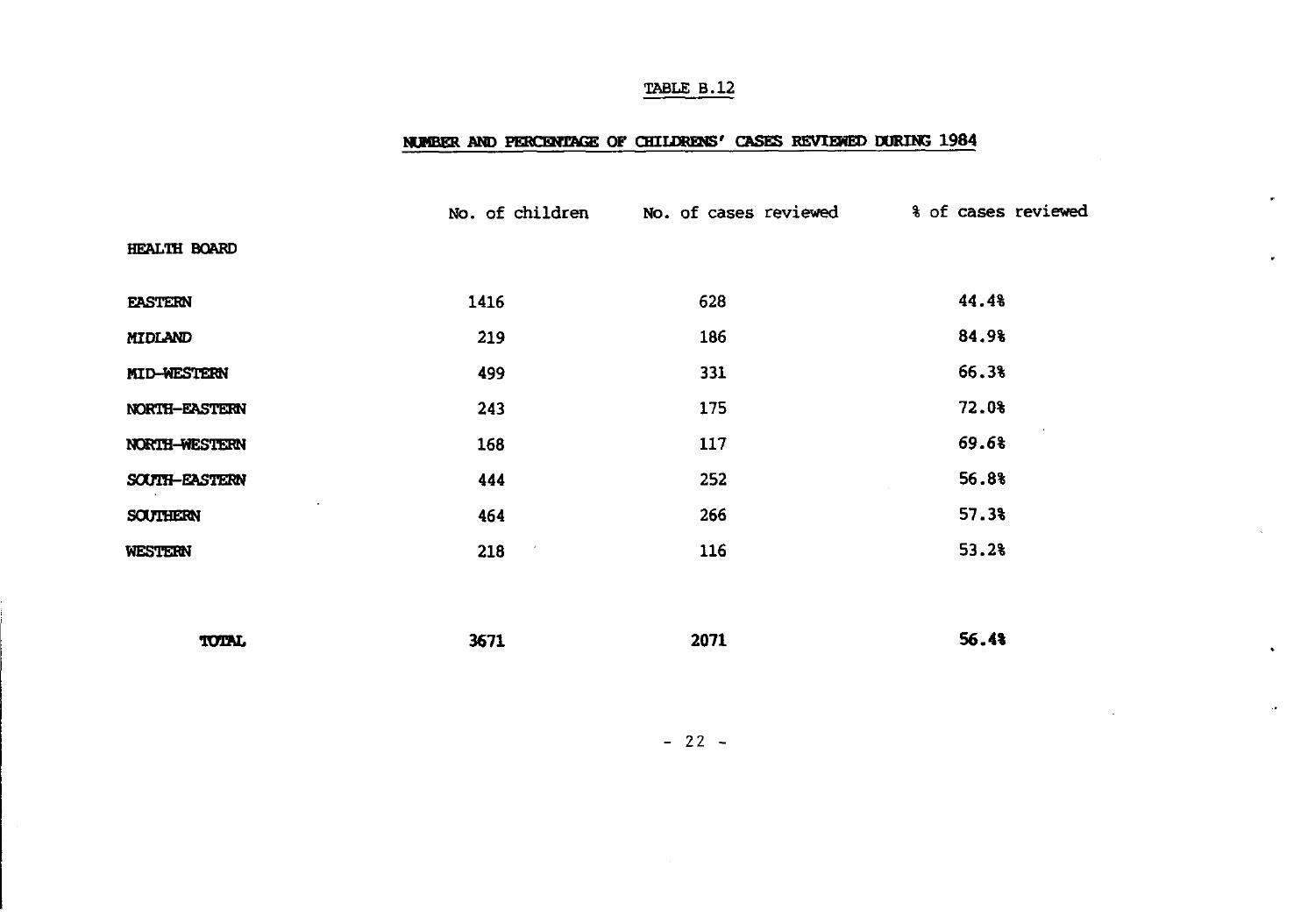**PART C** 

 $\sim$   $\sim$ 

**ADMISSIONS AND DISCHARGES IN** 1984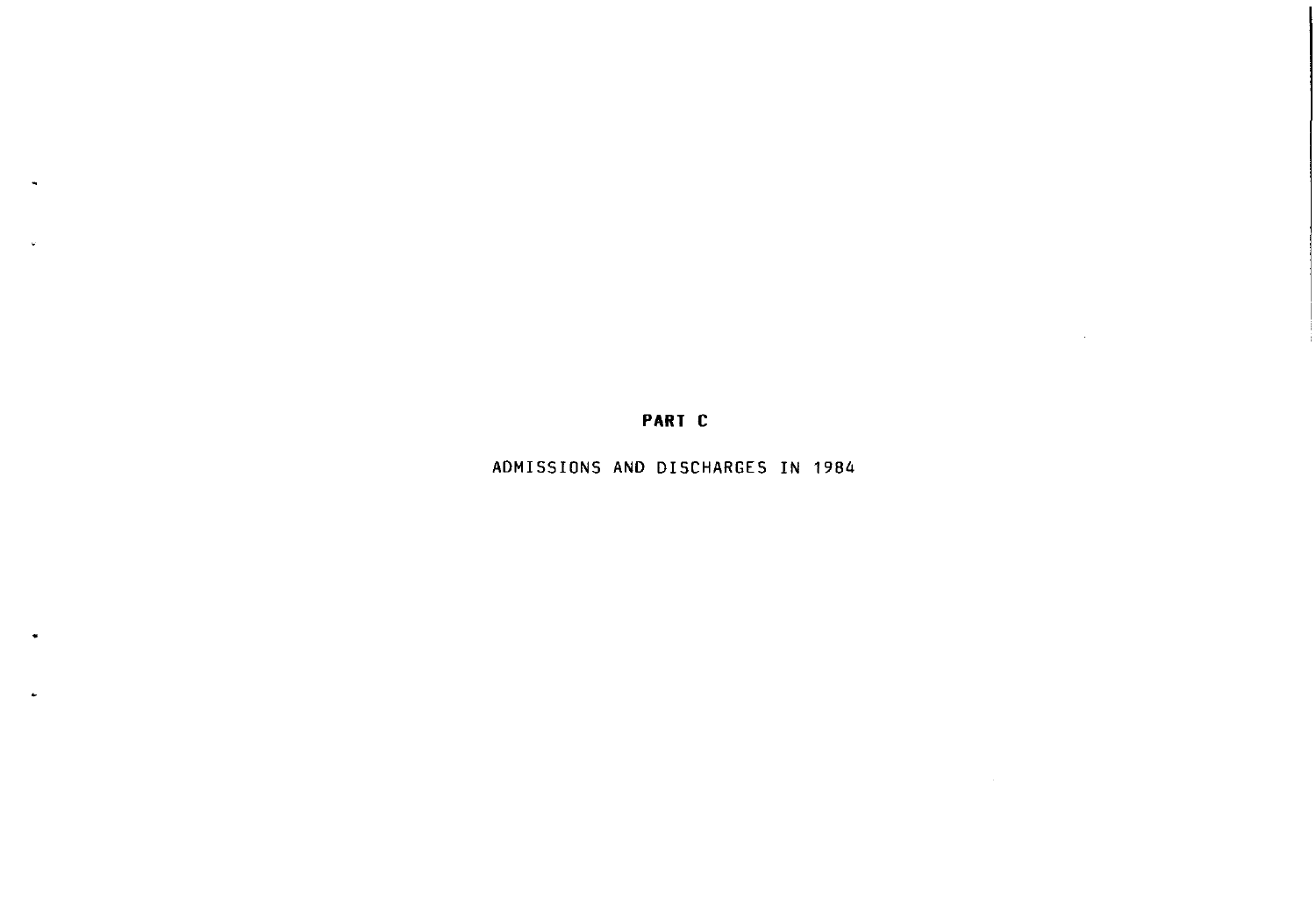# TABLE C.1

### NUMBER OF CHILDREN ADMITTED TO CARE DURING 1984 (1983) BY SEX

|                   | Males     | Females   | <b>Total</b> |
|-------------------|-----------|-----------|--------------|
| Health Board      |           |           |              |
| Eastern           | 244 (309) | 204(247)  | 448 (556)    |
| Midland           | 25(34)    | 23(33)    | 48 (67)      |
| Mid-Western       | 84 (83)   | 81 (91)   | 165 (174)    |
| North-Eastern     | 31(49)    | 32 (42)   | 63 (91)      |
| North-Western     | 25(25)    | 23(31)    | 48 (56)      |
| South Eastern     | 75 (58)   | 62 (68)   | 137 (126)    |
| Southern          | 83 (81)   | 87 (77)   | 170 (158)    |
| Western           | 35 (50)   | 39 (57)   | 74 (107)     |
| Total for 1984    | 602 (689) | 551 (646) | 1153 (1335)  |
| Increase/Decrease | $-12.6%$  | $-14.7%$  | $-13.6%$     |

From 1983 To 1984

 $\ddot{\phantom{0}}$ 

 $\sim$  .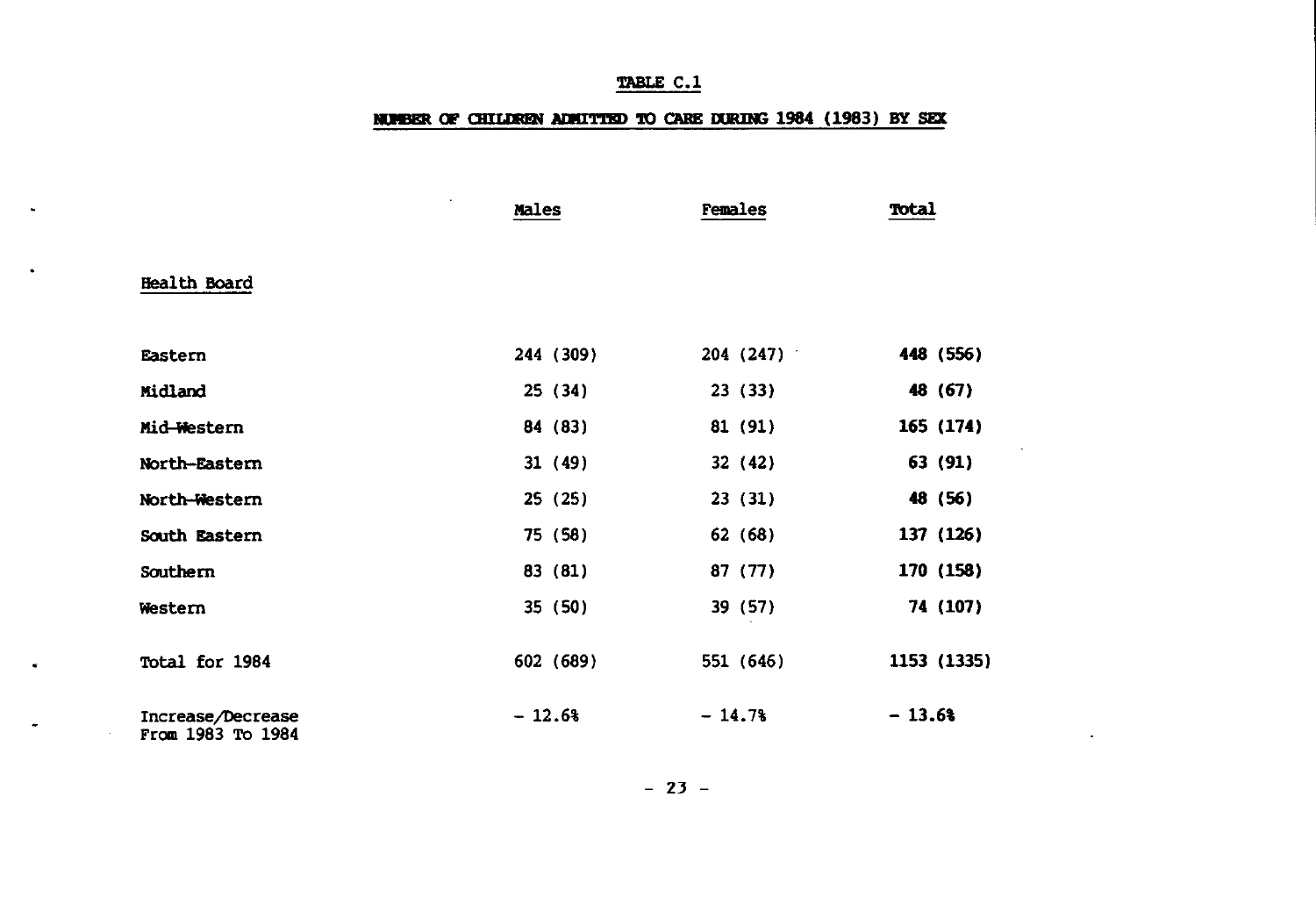# TABLE C.2

# NUMBER OF CHILDREN ADMITTED TO CARE DURING 1984 BY AGE

|                 | UP TO 1 YEAR | 1-2 YEARS | 2-4 YEARS | 4-7 YEARS | 7-12 YEARS       | 12-15 YEARS      | 15 + YEARS     | <b>TOTAL</b> |
|-----------------|--------------|-----------|-----------|-----------|------------------|------------------|----------------|--------------|
| HEALTH BOARD    |              |           |           |           |                  |                  |                |              |
| <b>EASTERN</b>  | 115          | 48        | 67        | 80        | 77               | 42               | 19             | 448          |
| MIDLAND         | 23           | 3         | 10        | 7         | 3                | $\boldsymbol{2}$ | $\bf{0}$       | 48           |
| MID-WESTERN     | 72           | 21        | 18        | 15        | 23               | 7                | 9              | 165          |
| NORTH-EASTERN   | 24           | 10        | 10        | 10        | $\boldsymbol{4}$ | 3                | $\overline{2}$ | 63           |
| NORTH-WESTERN   | 14           | 6         | 8         | 8         | 8                | 4                | $\mathbf 0$    | 48           |
| SOUTH-EASTERN   | 47           | 11        | 10        | 20        | 30               | 13               | $6\phantom{1}$ | 137          |
| <b>SOUTHERN</b> | 34           | 9         | 36        | 23        | 38               | 16               | 14             | 170          |
| <b>WESTERN</b>  | 47           | 5         | 7         | 8         | $\boldsymbol{4}$ | $\mathbf 1$      | $\overline{2}$ | 74           |
| Total           | 376          | 113       | 166       | 171       | 187              | 88               | 52             | 1153         |
| As % of Total   | 32.7%        | 9.8%      | 14.4%     | 14.8%     | 16.2%            | 7.6%             | 4.5%           | 100.0%       |

Note: Age of Children calculated as at 31 December 1984

 $\sim 10^6$ 

 $-24 -$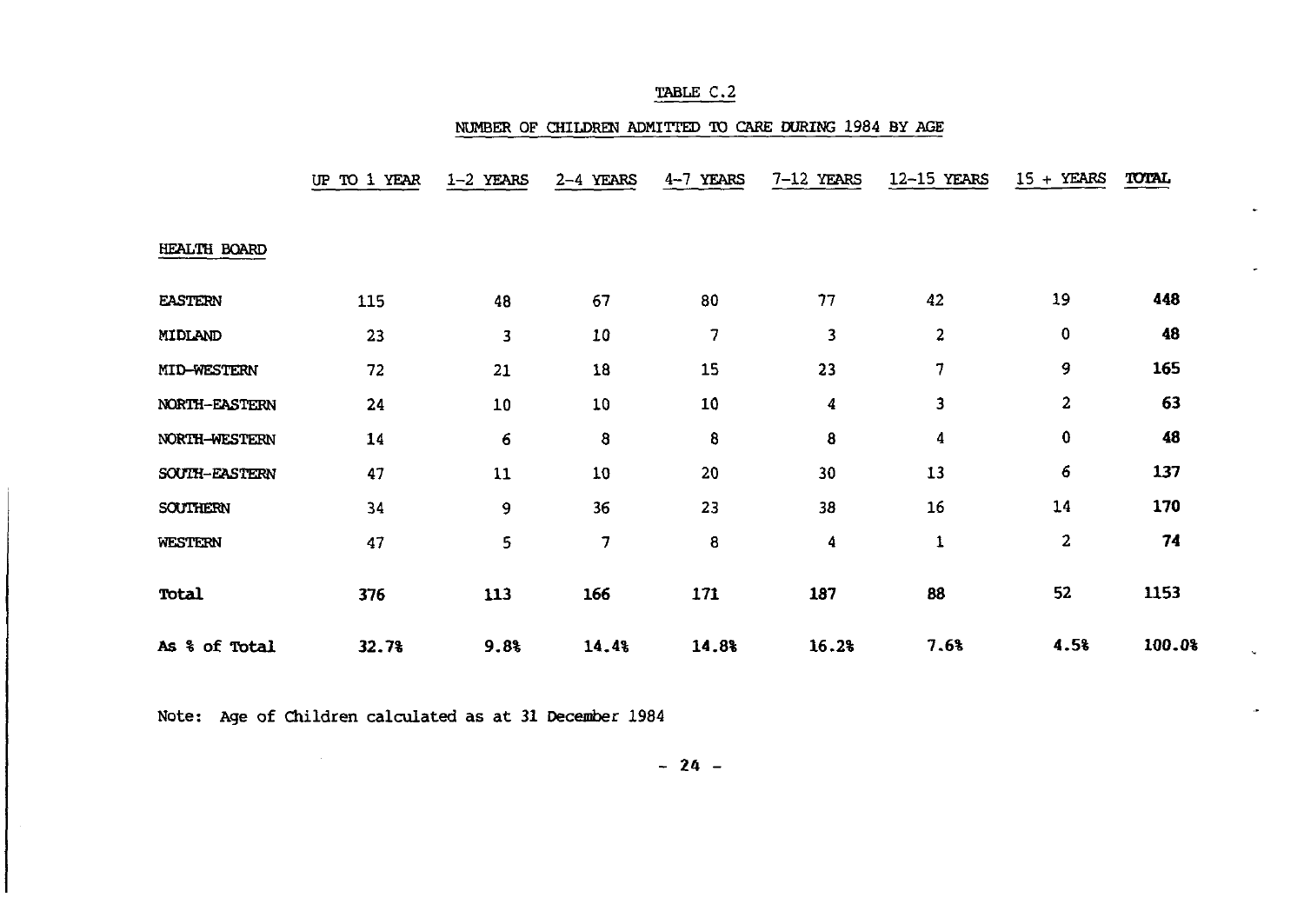### TABLE **C.3**

### REASON FOR CHILDREN LEAVING CARE DURING 1984

 $\bullet$ 

 $\tilde{\phantom{a}}$ 

 $\sim$ 

|                 | <b>REACHED</b><br>LEGAL<br>AGE LIMIT | <b>REUNITED</b><br>WITH FAMILY/<br><b>RELATIVES</b> | IN AFTER<br>CARE/SELF<br><b>SUFFICIENT</b> | <b>ADOPTED</b> | ABSCONDED   | ADMITTED TO<br>SPECIALISED<br><b>UNIT</b> | <b>DEATH</b><br>OF<br><b>CHILD</b> | <b>OTHER</b>            | <b>TOTAL</b> |
|-----------------|--------------------------------------|-----------------------------------------------------|--------------------------------------------|----------------|-------------|-------------------------------------------|------------------------------------|-------------------------|--------------|
| HEALTH BOARD    |                                      |                                                     |                                            |                |             |                                           |                                    |                         |              |
| <b>EASTERN</b>  | 15                                   | 441                                                 | 8                                          | 56             | 12          | 1                                         | 1                                  | 25                      | 559          |
| <b>MIDLAND</b>  | $\overline{2}$                       | 38                                                  | $\overline{\mathbf{3}}$                    | 12             | $\mathbf 0$ | 1                                         | $\bf{0}$                           | $\mathbf 0$             | 56           |
| MID-WESTERN     | 8                                    | 101                                                 | 3                                          | 41             | 0           | 0                                         | $\bf{0}$                           | $\overline{\mathbf{3}}$ | 156          |
| NORTH-EASTERN   | $\overline{\mathbf{3}}$              | 47                                                  | 0                                          | 18             | 0           | 3                                         | $\bf{0}$                           | $\mathbf 0$             | 71           |
| NORTH-WESTERN   | 5                                    | 32                                                  | $\mathbf{1}$                               | 10             | 3           | 0                                         | $\mathbf 1$                        | 0                       | 52           |
| SOUTH-EASTERN   | 9                                    | 81                                                  | 4                                          | 34             | 4           | $\mathbf 1$                               | 3                                  | $\mathbf{1}$            | 137          |
| <b>SOUTHERN</b> | $\boldsymbol{4}$                     | 141                                                 | 4                                          | 9              | 0           | 3                                         | $\bf{0}$                           | 3                       | 164          |
| <b>WESTERN</b>  | 5                                    | 35                                                  | $\mathbf{1}$                               | 31             | 0           | $\overline{\mathbf{2}}$                   | $\mathbf{1}$                       | 1                       | 76           |
| TOTAL FOR 1984  | 51                                   | 916                                                 | 24                                         | 211            | 19          | 11                                        | 6                                  | 33                      | 1271         |
| t of Total      | 4.03                                 | 72.1%                                               | 1.9%                                       | 16.6%          | 1.5%        | 0.93                                      | 0.4%                               | 2.6%                    | 100.0%       |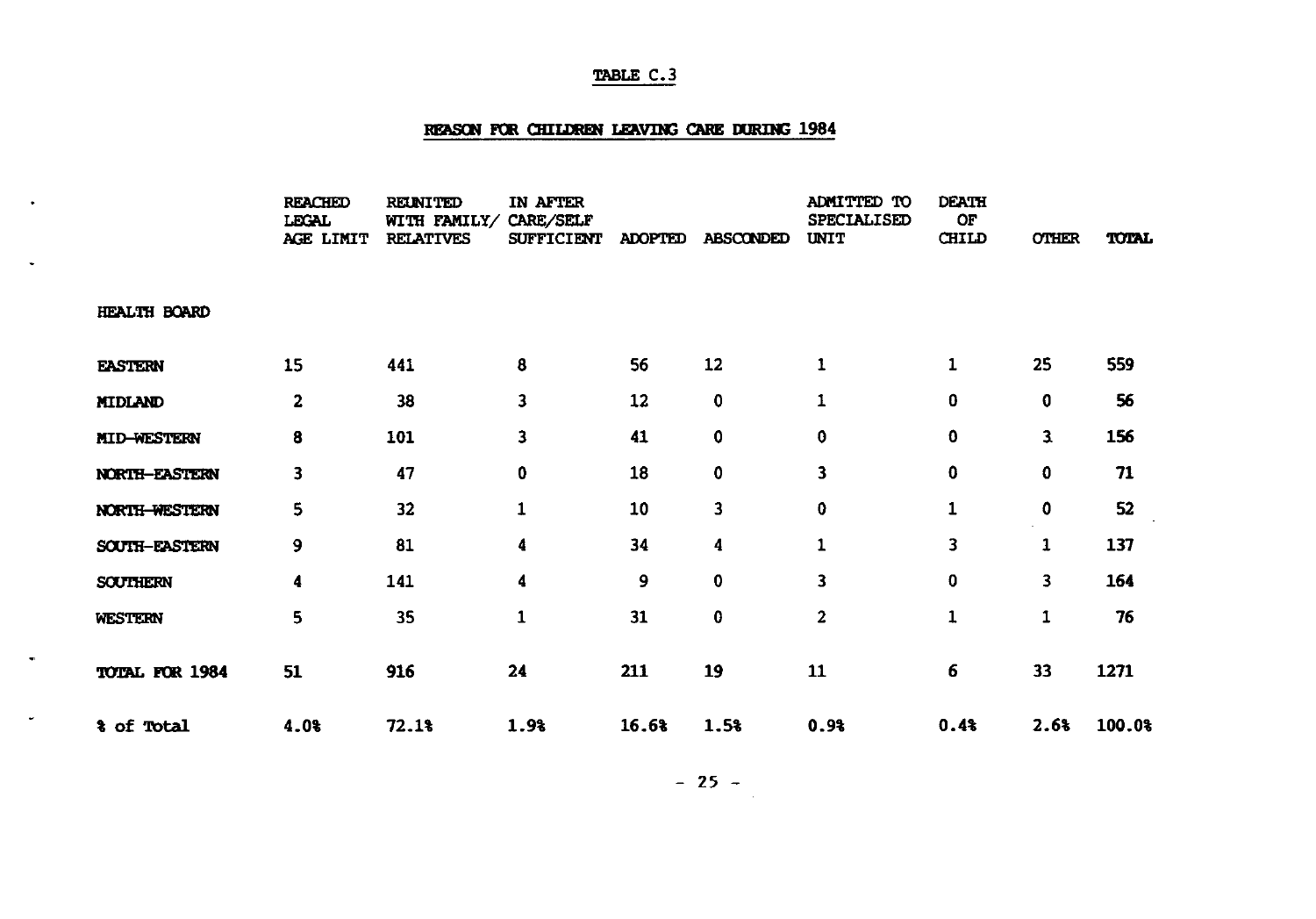**APPENDICES** 

 $\Delta$ 

**DETAILS RELATING TO INDIVIDUAL HEALTH BOARDS**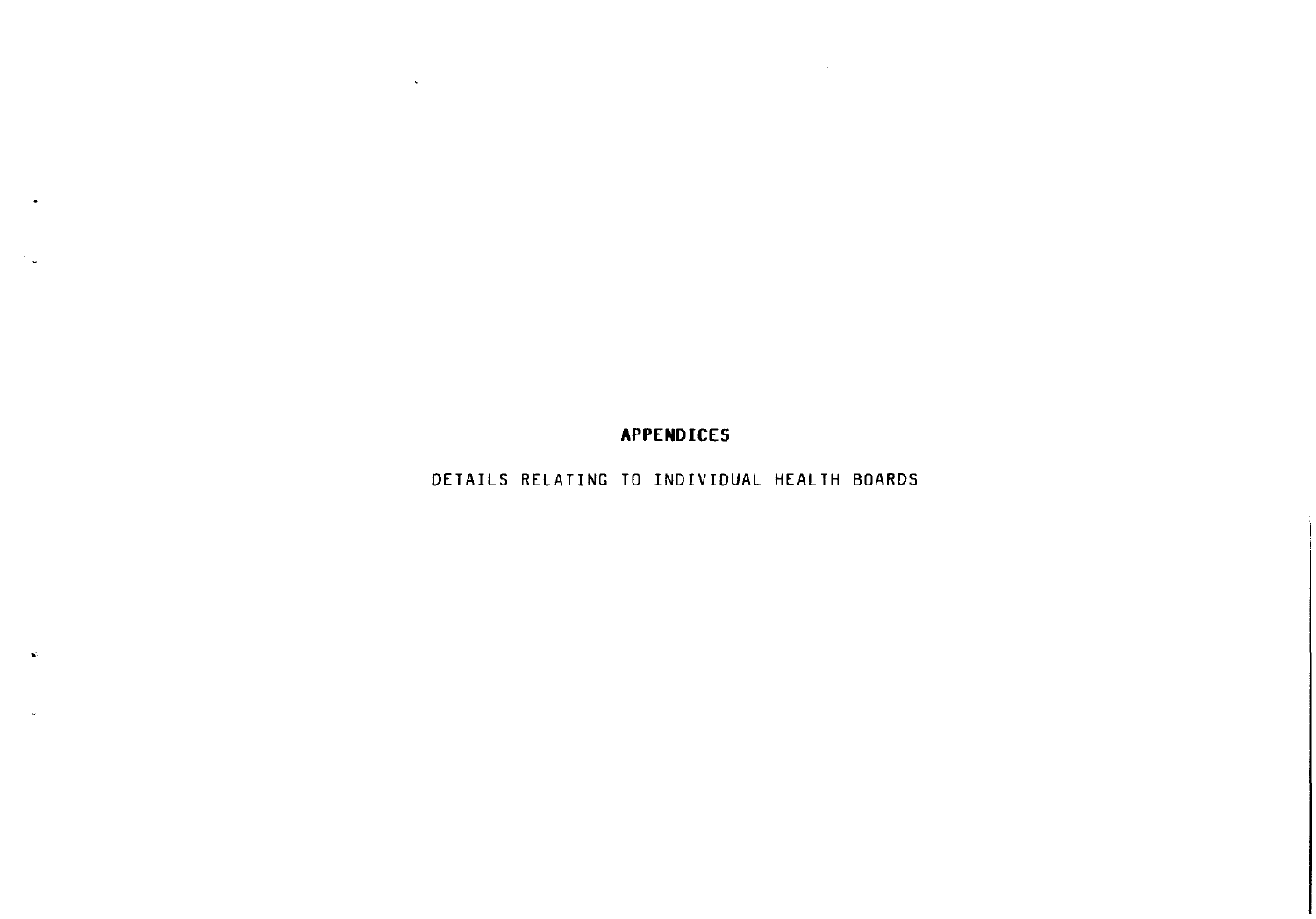**EASTERN HEALTH BOARD**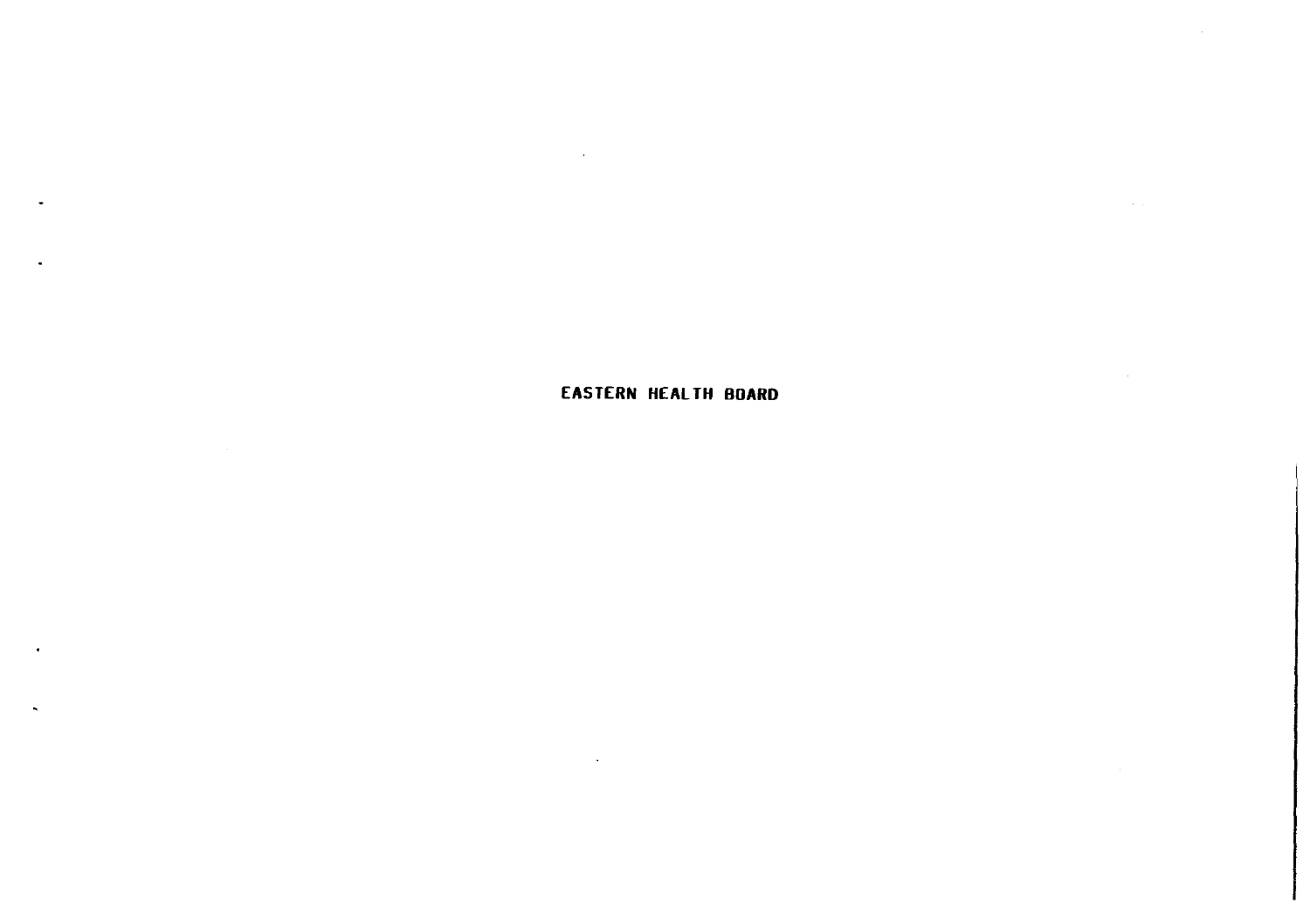# EASTERN HEALTH BOARD - A.4

|                                     | PRIMARY REASON FOR CURRENT ADMISSION OF CHILDREN IN CARE ON 31 DECEMBER 1984 BY AGE |                         |                         |                         |                          |                           |                         |       |               |  |
|-------------------------------------|-------------------------------------------------------------------------------------|-------------------------|-------------------------|-------------------------|--------------------------|---------------------------|-------------------------|-------|---------------|--|
|                                     | $0 - 1$<br><b>YEAR</b>                                                              | $1 - 2$<br><b>YEARS</b> | $2 - 4$<br><b>YEARS</b> | $4 - 7$<br><b>YEARS</b> | $7 - 12$<br><b>YEARS</b> | $12 - 15$<br><b>YEARS</b> | <b>OVER</b><br>15 YEARS | TOTAL | As & of Total |  |
| PHYSICAL ABUSE                      | $\mathbf{2}$                                                                        | $\overline{\mathbf{2}}$ | 6                       | 5                       | 20                       | 9                         | 7                       | 51    | 6.0%          |  |
| SEXUAL ABUSE                        | $\mathbf 0$                                                                         | $\mathbf 0$             | $\mathbf 0$             | 1                       | 5                        | 1                         | 4                       | 11    | 1.3%          |  |
| EMOTIONAL ABUSE                     | 1                                                                                   | 1                       | $\mathbf{1}$            | 8                       | 13                       | 13                        | 10                      | 47    | 5.5%          |  |
| NEGLECT                             | $\overline{\mathbf{2}}$                                                             | 9                       | 26                      | 34                      | 67                       | 37                        | 31                      | 206   | 24.0%         |  |
| ONE PARENT FAMILY<br>UNABLE TO COPE | $\overline{7}$                                                                      | 14                      | 30                      | 37                      | 83                       | 44                        | 44                      | 259   | 30.2%         |  |
| <b>MARITAL DISHARMONY</b>           | 1                                                                                   | $\mathbf 1$             | $\overline{\mathbf{2}}$ | 7                       | 13                       | 15                        | 16                      | 55    | 6.43          |  |
| CHILD OUT OF CONTROL                | 0                                                                                   | $\mathbf{1}$            | $\mathbf 0$             | $\mathbf{2}$            | 9                        | 20                        | 17                      | 49    | 5.7%          |  |
| CHILD ABANDONED                     | $\mathbf 0$                                                                         | 3                       | 6                       | 11                      | 19                       | 11                        | 12                      | 62    | 7.2%          |  |
| <b>BOTH PARENTS DEAD</b>            | 0                                                                                   | $\mathbf 0$             | $\overline{\mathbf{2}}$ | $\mathbf 0$             | $\mathbf{2}$             | 5                         | 6                       | 15    | 1.8%          |  |
| SHORT TERM CRISIS                   | 7                                                                                   | $\overline{2}$          | 7                       | 15                      | 13                       | 9                         | 8                       | 61    | 7.1%          |  |
| AWAITING ADOPTION                   | 16                                                                                  | 8                       | 13                      | 3                       | $\mathbf{1}$             | $\bf{0}$                  | $\mathbf 0$             | 41    | 4.8%          |  |
| <b>TOTAL</b>                        | 36                                                                                  | 41                      | 93                      | 123                     | 245                      | 164                       | 155                     | 857   | 100.0%        |  |

**\*Note: Age of Children calculated as at 31 December 1984** 

 $\mathcal{A}$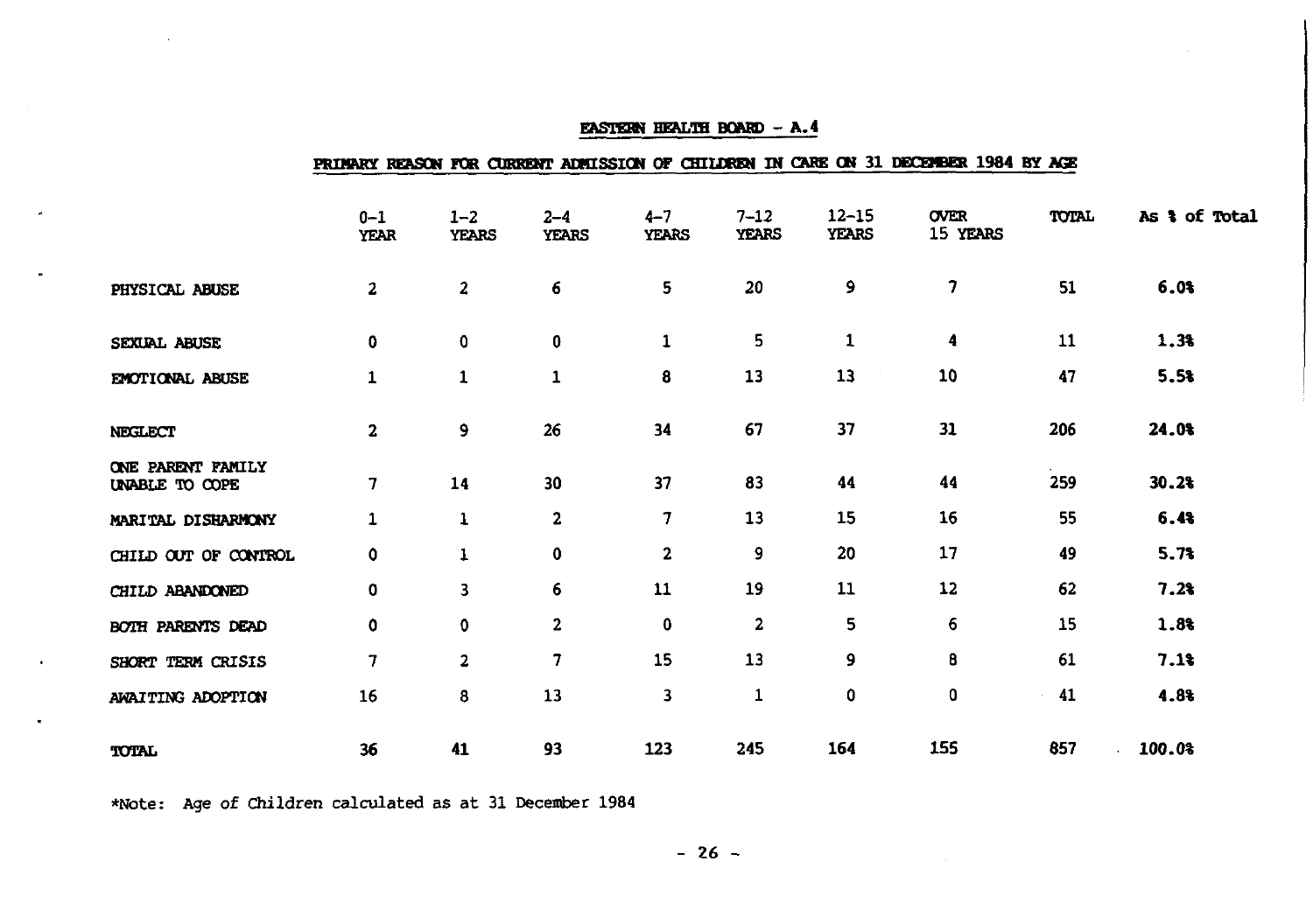### **EASTERN HEALTH BOARD - A.7**

# STATUS OF CHILDREN IN CARE ON 31 DECEMBER 1984 BY TYPE OF CARE

|                                                                | FOSTER CARE | RESIDENTIAL CARE | PRIVATE FOSTER CARE     | SUPERVISION<br>AT HOME | TOTAL |
|----------------------------------------------------------------|-------------|------------------|-------------------------|------------------------|-------|
| <b>STATUS</b>                                                  |             |                  |                         |                        |       |
| Children of<br>Married Parents                                 | 148         | 362              | $\overline{\mathbf{4}}$ | 6                      | 520   |
| Children of<br><b>Unmarried Mothers</b>                        | 179         | 108              | 20                      | $\mathbf{1}$           | 308   |
| Children of<br>Married Women<br>where husband<br>is not Father | 18          | 11               | $\boldsymbol{0}$        | $\mathbf 0$            | 29    |
| <b>TOTAL</b>                                                   | 345         | 481              | 24                      | 7                      | 857   |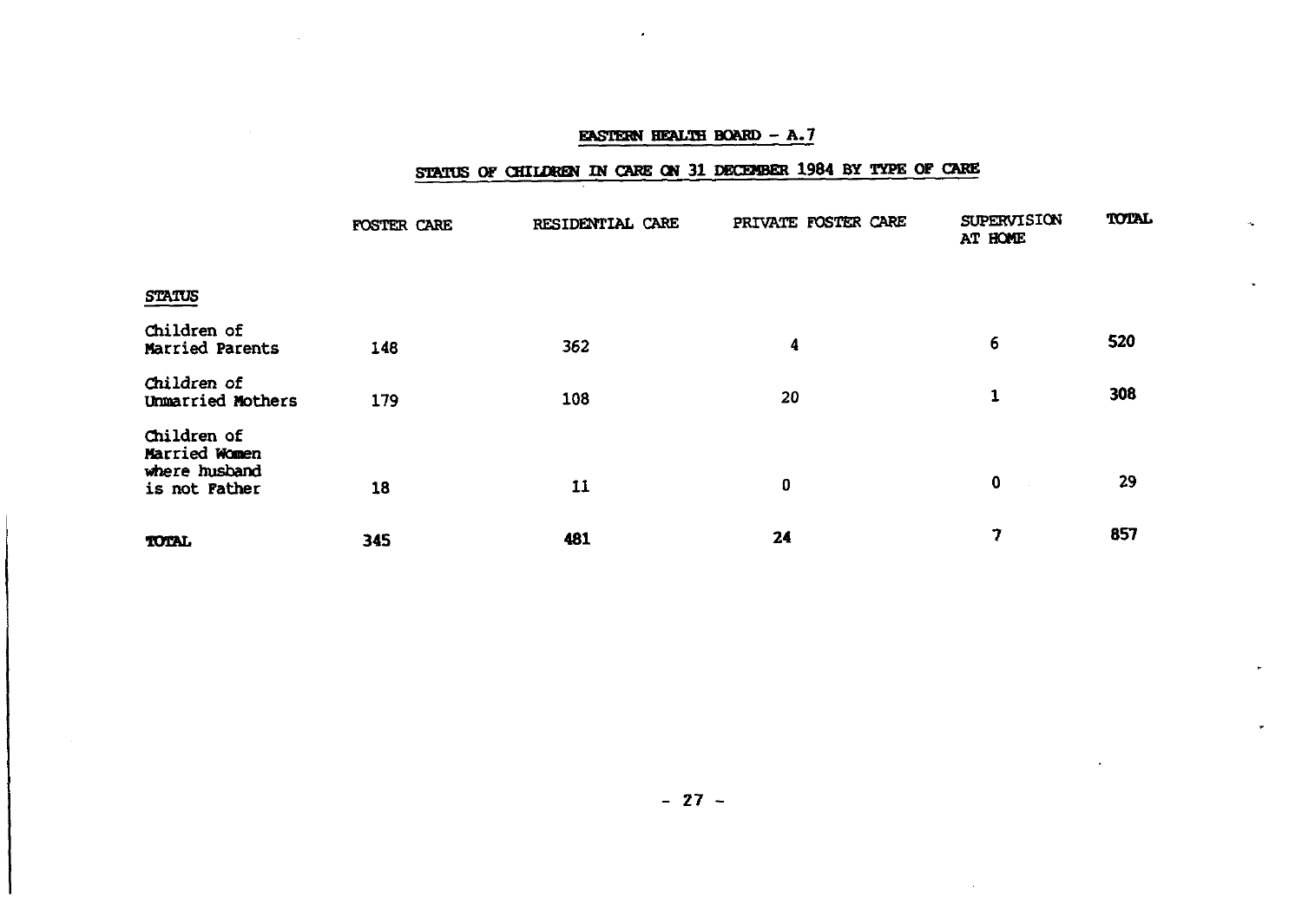#### LENGTH OF STAY TO DATE OF CHILDREN IN CARE ON 31 DECEMBER 1984 RELATED TO TYPE OF CARE

|                     | $0 - 3$<br><b>MONTHS</b> | $3 - 12$<br><b>MONTHS</b> | $1 - 3$<br><b>YEARS</b> | $3 - 5$<br><b>YEARS</b> | <b>OVER 5</b><br><b>YEARS</b> | <b>TOTAL</b> |
|---------------------|--------------------------|---------------------------|-------------------------|-------------------------|-------------------------------|--------------|
| <b>FOSTER CARE</b>  | 27                       | 61                        | 82                      | 59                      | 116                           | 345          |
| RESIDENTIAL CARE    | 20                       | 46                        | 147                     | 98                      | 170                           | 481          |
| PRIVATE FOSTER CARE | $\mathbf{1}$             | 1                         | 12                      | $\mathbf{2}$            | 8                             | 24           |
| SUPERVISION AT HOME | $\boldsymbol{0}$         | $\mathbf 0$               | 3                       | 1                       | 3                             | 7            |
| TOTAL               | 48                       | 108                       | 244                     | 160                     | 297                           | 857          |
| As & of Total       | 5.6%                     | 12.6%                     | 28.5%                   | 18.7%                   | 34.6%                         | 100.0%       |

 $\sim 100$ 

 $\mathcal{L}_{\mathcal{A}}$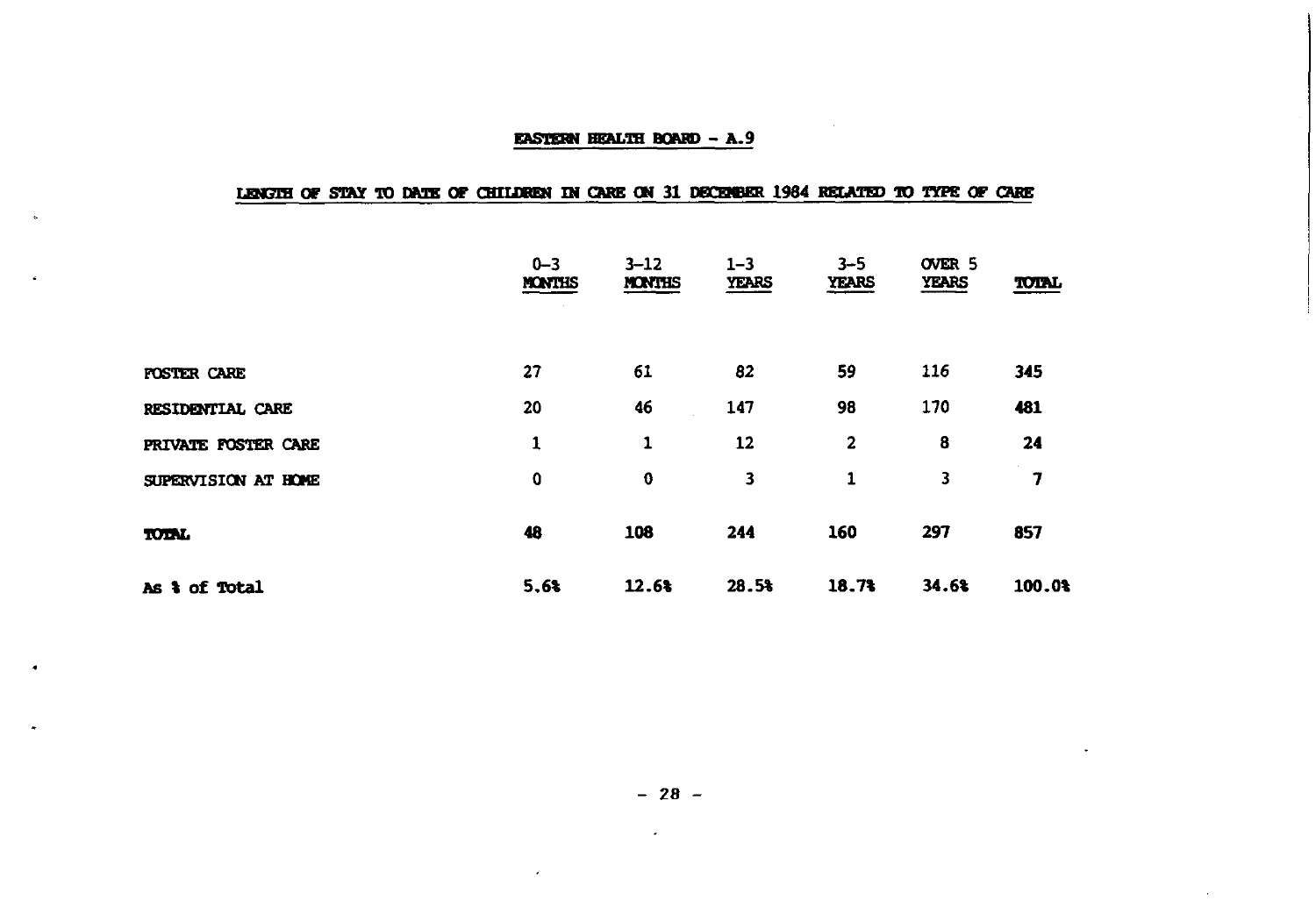# NUBBER OF CHILDREN IN CARE DURING 1984 BY TYPE OF CARE BY COMMUNITY CARE AREA

|                                      | <b>FOSTER CARE</b> | RESIDENTIAL CARE | PRIVATE FOSTER CARE | SUPERVISION AT HOME | <b>TOTAL</b> |
|--------------------------------------|--------------------|------------------|---------------------|---------------------|--------------|
| <b>COMMUNITY</b><br><b>CARE AREA</b> |                    |                  |                     |                     |              |
| <b>DUBLIN</b>                        |                    |                  |                     |                     |              |
| AREA 1                               | 80                 | 67               | $\mathbf{2}$        | $\mathbf{1}$        | 150          |
| AREA 2                               | 50                 | 71               | 6                   | 5                   | 132          |
| AREA 3                               | 34                 | 72               | $\boldsymbol{\tau}$ | $\bf{0}$            | 113          |
| AREA 4                               | 91                 | 70               | ${\bf 17}$          | $\pmb{0}$           | 178          |
| AREA 5                               | 48                 | 88               | $\mathbf 1$         | 3                   | 140          |
| AREA 6                               | 38                 | 62               | 27                  | $\boldsymbol{0}$    | 127          |
| AREA 7                               | 64                 | 117              | 0                   | $\mathbf{1}$        | 182          |
| AREA 8                               | 61                 | 202              | 5                   | $\pmb{0}$           | 268          |
| KILDARE                              | 54                 | 21               | $\mathbf{1}$        | $\boldsymbol{0}$    | 76           |
| <b>WICKLOW</b>                       | 28                 | 22               | $\pmb{0}$           | $\bf{0}$            | 50           |
| Total                                | 548                | 792              | 66                  | 10                  | 1416         |
| As & of Total                        | 38.7%              | 55.9%            | 4.7%                | 0.78                | 100.0%       |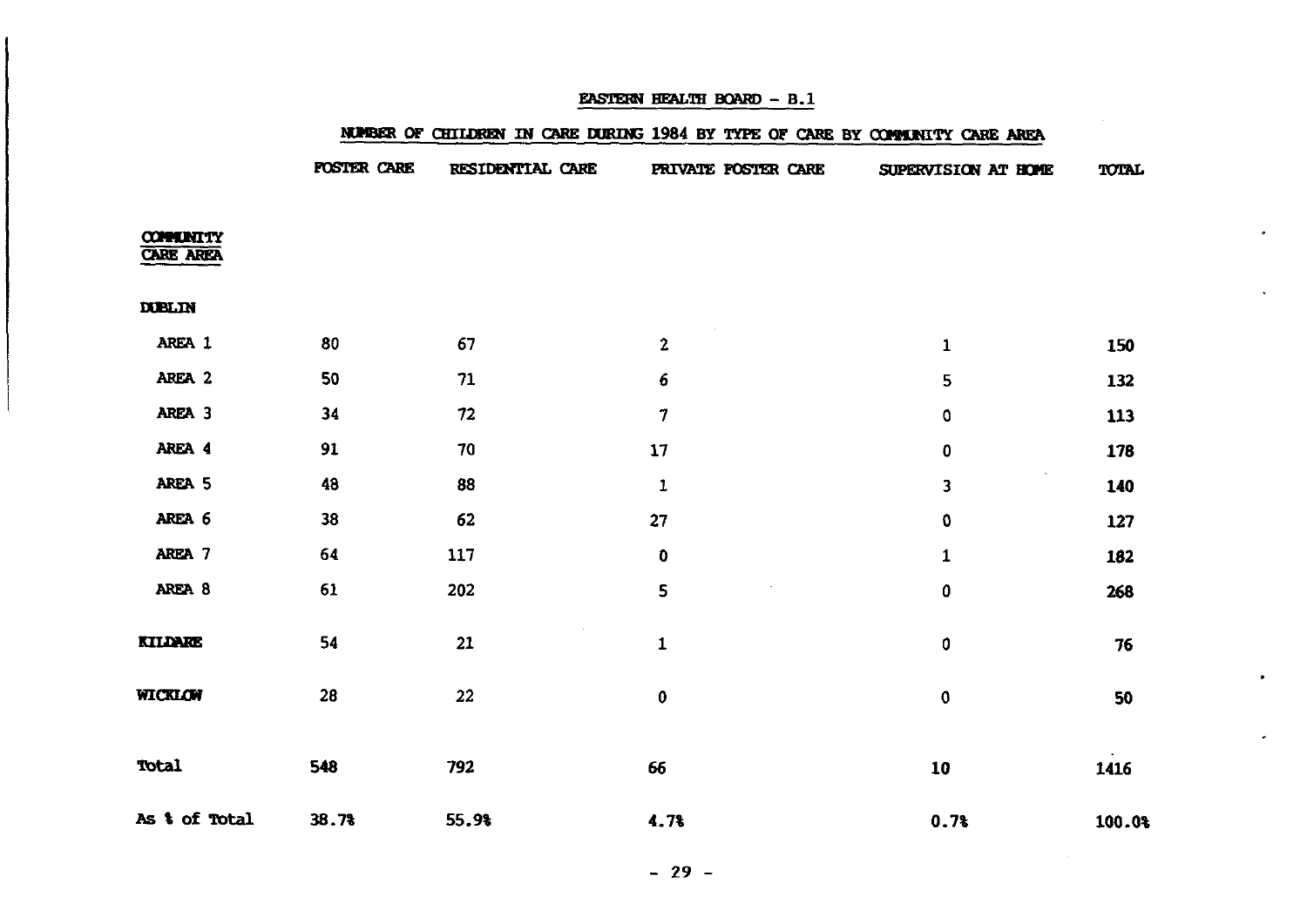### REASON FOR PLACEMENT IN RESIDENTIAL CARE OF CHILDREN IN CARE DURING 1984

| $\mathbf{r}$                                                  | <b>AREA</b><br>$\mathbf{1}$ | AREA<br>$\mathbf{2}$ | <b>AREA</b><br>3 | <b>AREA</b><br>4        | AREA<br>5 | <b>AREA</b><br>6        | <b>AREA</b><br>7        | <b>AREA</b><br>8        | <b>KILDARE</b>          | <b>WICKLOW</b> | <b>TOTAL</b>            | As & of Total |
|---------------------------------------------------------------|-----------------------------|----------------------|------------------|-------------------------|-----------|-------------------------|-------------------------|-------------------------|-------------------------|----------------|-------------------------|---------------|
| NO SHORT TERM FOSTER<br>HOME AVAILABLE                        | $\mathbf{0}$                | $\mathbf{1}$         | 5                | $\overline{\mathbf{3}}$ | 9         | $\mathbf{1}$            | 9                       | $\overline{\mathbf{3}}$ | $\overline{\mathbf{3}}$ | $\mathbf 0$    | 34                      | 4.3%          |
| NO LONG-TERM FOSTER<br>HOME AVAILABLE                         | 14                          | 11                   | 11               | 14                      | 25        | 8                       | 23                      | 14                      | $\mathbf{1}$            | $\mathbf{2}$   | 123                     | 15.5%         |
| BREAKDOWN IN FOSTER<br><b>PLACEMENT</b>                       | $\mathbf 0$                 | $\mathbf{2}$         | $\mathbf 1$      | $\mathbf{z}$            | 1         | 0                       | $\mathbf{2}$            | $\mathbf{1}$            | 1                       | 0              | 10                      | 1.33          |
| SIBLINGS IN SAME<br>RESIDENTIAL HOME                          | 13                          | 15                   | $\mathbf 0$      | 16                      | 11        | 11                      | 20                      | 77                      | $\mathbf{2}$            | 0              | 165                     | 20.8%         |
| <b>AWAITING ADOPTION</b>                                      | 0                           | $\mathbf 0$          | 1                | $\mathbf 0$             | 0         | 1                       | $\mathbf{1}$            | 0                       | $\boldsymbol{0}$        | 0              | $\overline{\mathbf{3}}$ | 0.43          |
| PARENTS REFUSE TO ALLOW<br>CHILD TO BE FOSTERED               | 3                           | $\mathbf 0$          | 3                | $\mathbf 0$             | 5         | $\overline{\mathbf{2}}$ | 9                       | 0                       | $\mathbf 0$             | $\mathbf 0$    | 22                      | 2.88          |
| RESIDENTIAL CARE MOST<br>SUITABLE FOR CHILD'S<br><b>NEEDS</b> | 34                          | 36                   | 51               | 30                      | 30        | 37                      | 50                      | 106                     | 13                      | 19             | 406                     | 51.28         |
| OTHER REASONS                                                 | $\overline{\mathbf{3}}$     | $6\phantom{1}$       | 0                | 5                       | 7         | $\overline{2}$          | $\overline{\mathbf{3}}$ | 1                       | $\mathbf{1}$            | 1              | 29                      | 3.7%          |
| TOTAL                                                         | 67                          | 71                   | 72               | 70                      | 88        | 62                      | 117                     | 202                     | 豪。<br>21                | 22             | $792 -$                 | 100.0%        |

 $\overline{a}$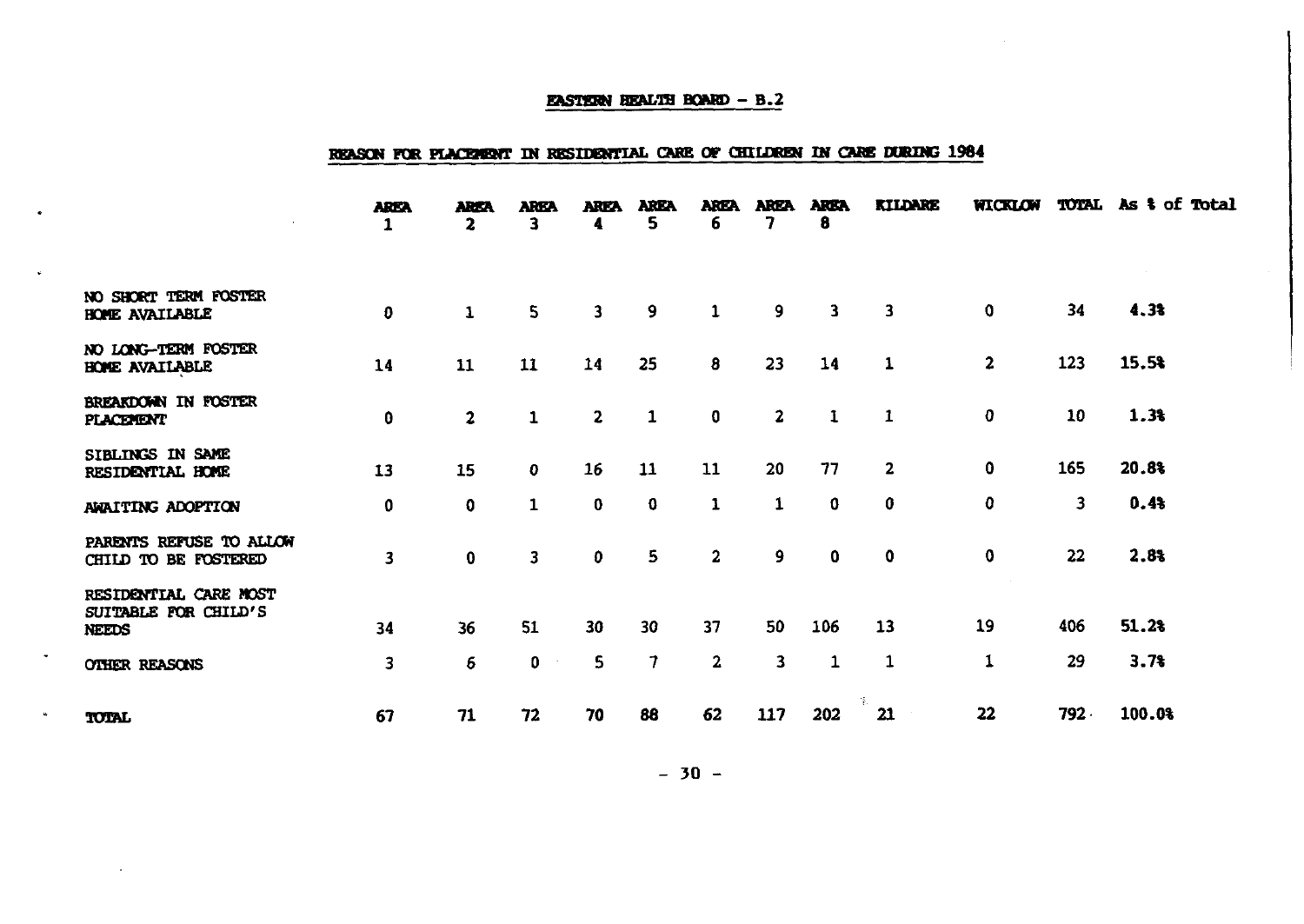# PRIMARY REASON FOR CURRENT ADMISSION OF CHILDREN IN CARE DURING 1984

 $\bullet$ 

 $\mathcal{A}$ 

 $\mathbf{v}$  .

 $\bullet$ 

 $\sim 10^7$ 

 $\sim 100$ 

|                                     | <b>AREA</b><br>1 | <b>AREA</b><br>$\overline{\mathbf{2}}$ | <b>AREA</b><br>3 | <b>AREA</b><br>4        | <b>AREA</b><br>5 | <b>AREA</b><br>6 | <b>AREA</b>    | <b>AREA</b><br>8 | KILDARE                 | WICKLOW        | <b>TOTAL</b> |
|-------------------------------------|------------------|----------------------------------------|------------------|-------------------------|------------------|------------------|----------------|------------------|-------------------------|----------------|--------------|
| PHYSICAL ABUSE                      | 6                | $\boldsymbol{2}$                       | 2                | $\blacktriangleleft$    | 16               | 8                | 7              | 11               | 10                      | $\mathbf{2}$   | 68           |
| SEXUAL ABUSE                        | 1                | $\bf{0}$                               | 1                | $\overline{c}$          | $\mathbf{1}$     | 3                | $\overline{c}$ | 5                | $\overline{\mathbf{2}}$ | 0              | 17           |
| EMOTIONAL ABUSE                     | 10               | 6                                      | 1                | 12                      | 3                | 5                | 5              | 9                | 8                       | 1              | 60           |
| NEGLECT                             | 20               | 26                                     | 17               | 33                      | 31               | 9                | 56             | 51               | 14                      | 13             | 270          |
| ONE PARENT FAMILY<br>UNABLE TO COPE | 50               | 35                                     | 45               | 30                      | 35               | 48               | 36             | 61               | 20                      | 18             | 378          |
| MARITAL DISHARMONY                  | 12               | 1                                      | 14               | 16                      | 5                | 3                | 7              | 21               | 5                       | 3              | 87           |
| CHILD OUT OF CONTROL                | 7                | 8                                      | 11               | 4                       | 9                | $\overline{7}$   | 21             | 29               | $\mathbf{1}$            | 0              | 97           |
| CHILD ABANDONED                     | 4                | 18                                     | 3                | 12                      | 1                | 6                | 22             | 15               | 4                       | 1              | 86           |
| BOTH PARENTS DEAD                   | 5                | 4                                      | 0                | $\overline{\mathbf{2}}$ | 0                | 0                | 0              | 4                | 4                       | $\overline{c}$ | 21           |
| SHORT TERM CRISIS                   | 17               | 15                                     | 15               | 42                      | 31               | 30               | 20             | 48               | $\mathbf 1$             | 6              | 225          |
| <b>AWAITING ADOPTION</b>            | 18               | 17                                     | 4                | 21                      | 8                | 8                | 6              | 14               | 7                       | 4              | 107          |
| <b>TOTAL</b>                        | 150              | 132                                    | 113              | 178                     | 140              | 127              | 182            | 268              | 76                      | 50             | 1416         |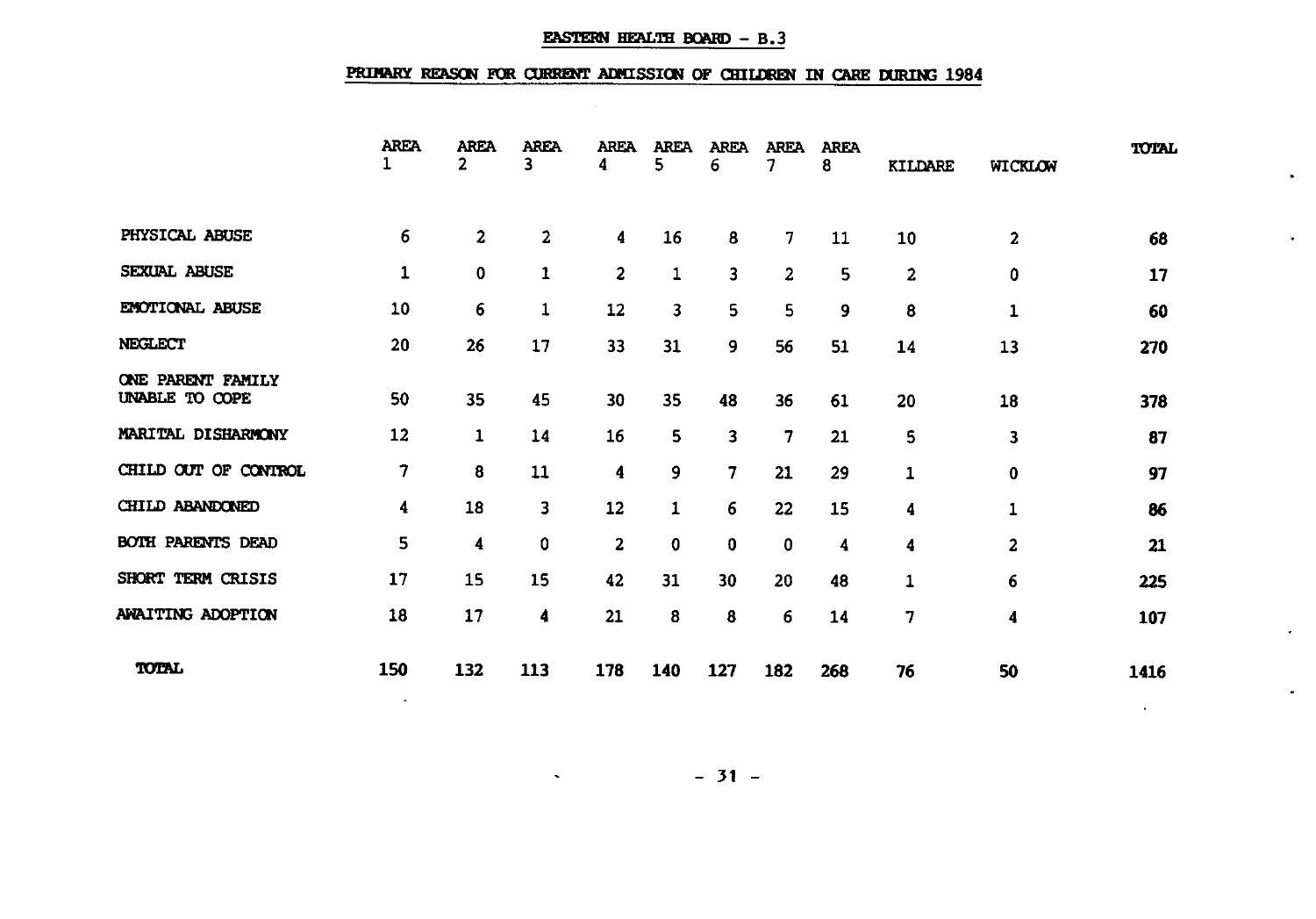# AGE ON ADMISSION OF CHILDREN IN CARE DURING 1984

 $\bullet$ 

|                            | $0 - 1$<br><b>YEAR</b> | $1 - 2$<br><b>YEARS</b> | $2 - 4$<br><b>YEARS</b> | $4 - 7$<br><b>YEARS</b> | $7 - 12$<br><b>YEARS</b> | $12 - 15$<br><b>YEARS</b> | $15 +$<br><b>YEARS</b>  | <b>TOTAL</b> |
|----------------------------|------------------------|-------------------------|-------------------------|-------------------------|--------------------------|---------------------------|-------------------------|--------------|
| <b>COMMUNITY CARE AREA</b> |                        |                         |                         |                         |                          |                           |                         |              |
| <b>DUBLIN</b>              |                        |                         |                         |                         |                          |                           |                         |              |
| AREA 1                     | 48                     | 13                      | 26                      | 17                      | 33                       | 11                        | $\mathbf{2}$            | 150          |
| AREA 2                     | 49                     | 14                      | 15                      | 25                      | 15                       | 11                        | 3                       | 132          |
| AREA 3                     | 34                     | 10                      | 16                      | 23                      | 21                       | $\overline{7}$            | $\overline{\mathbf{2}}$ | 113          |
| AREA 4                     | 44                     | 14                      | 29                      | 34                      | 38                       | 14                        | 5                       | 178          |
| AREA 5                     | 29                     | 8                       | 22                      | 31                      | 38                       | 9                         | 3                       | 140          |
| AREA 6                     | 52                     | 7                       | 17                      | 12                      | 18                       | 12                        | 9                       | 127          |
| AREA 7                     | 37                     | 27                      | 33                      | 33                      | 31                       | 17                        | 4                       | 182          |
| AREA 8                     | 42                     | 26                      | 31                      | 53                      | 73                       | 34                        | 9                       | 268          |
| <b>KILDARE</b>             | 23                     | 11                      | 13                      | 14                      | 12                       | $\overline{\mathbf{3}}$   | $\pmb{0}$               | 76           |
| WICKLOW                    | 17                     | 5                       | $\overline{7}$          | 9                       | 10                       | $\mathbf{1}$              | $\mathbf{1}$            | 50           |
| <b>TOTAL</b>               | 375                    | 135                     | 209                     | 251                     | 289                      | 119                       | 38                      | 1416         |
| As & of Total              | 26.5%                  | 9.5%                    | 14.8%                   | 17.7%                   | 20.4%                    | 8.4%                      | 2.7%                    | 100.0%       |

 $\mathbf{r}$ 

 $\mathcal{L}$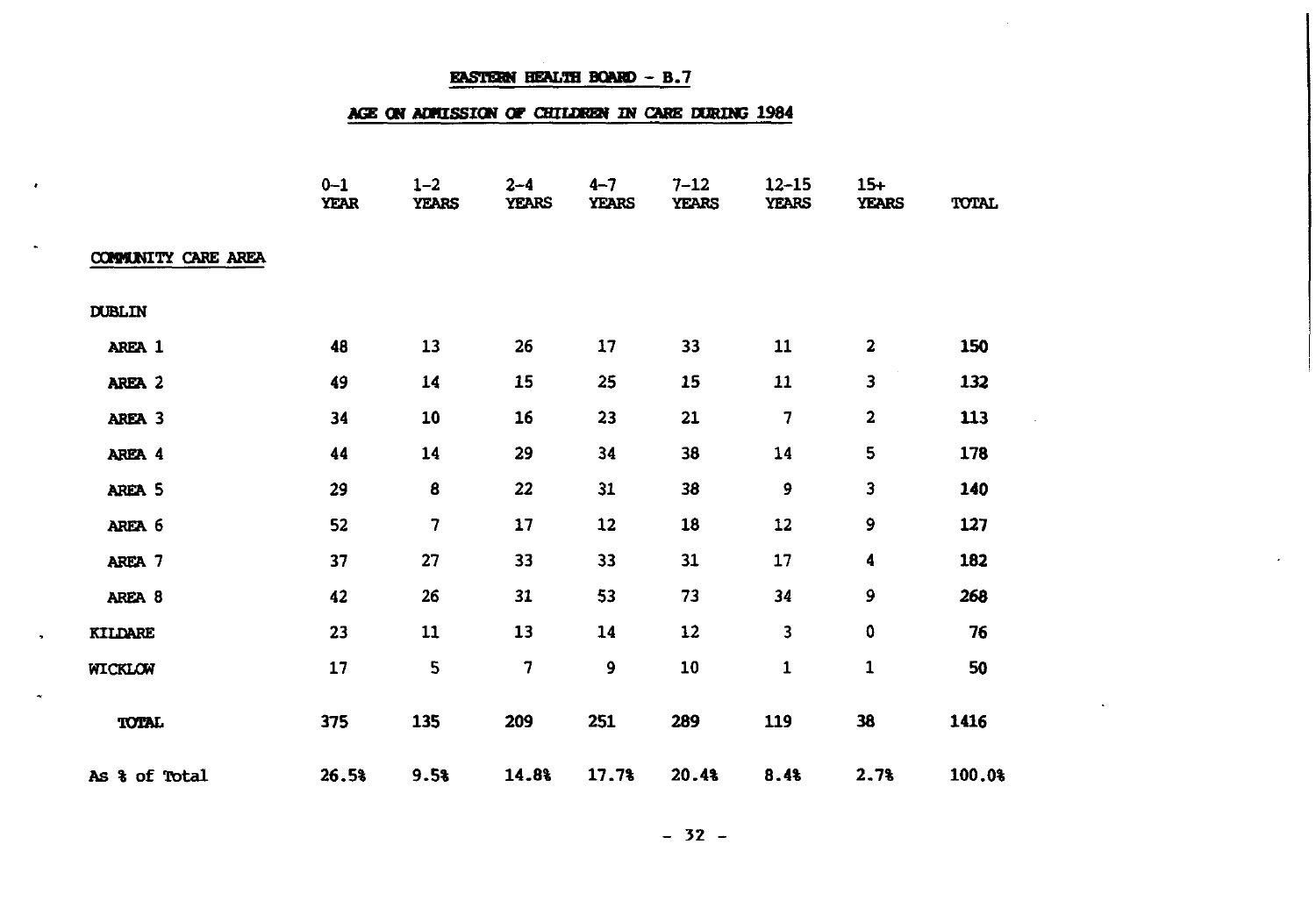# **Eastern Eealth Board** - **C.1**

# **NUMBER OF CHILDREN ADMITTED TO CARE DURING 1984 (1983) BY SEX.**

|                                          | Eastern Health Board - C.1                                    |                |           |
|------------------------------------------|---------------------------------------------------------------|----------------|-----------|
|                                          | NUMBER OF CHILDREN ADMITTED TO CARE DURING 1984 (1983) BY SEX |                |           |
|                                          |                                                               |                |           |
|                                          | Males                                                         | Females        | Total     |
| Community Care Area                      |                                                               |                |           |
| Dublin                                   |                                                               |                |           |
| Area 1                                   | 30                                                            | 26             | 56        |
| Area <sub>2</sub>                        | 21                                                            | 22             | 43        |
| Area <sub>3</sub>                        | 21                                                            | 18             | 39        |
| Area 4                                   | 40                                                            | 39             | 79        |
| Area 5                                   | 21                                                            | 11             | 32        |
| Area 6                                   | 22                                                            | 34             | 56        |
| Area 7                                   | 18                                                            | 10             | 28        |
| Area <sub>8</sub>                        | 54                                                            | 32             | 86        |
| Kildare                                  | 10                                                            | $\overline{9}$ | 19        |
| Wicklow                                  | $\overline{7}$                                                | 3              | 10        |
| Total for 1984                           | 244 (309)                                                     | 204 (247)      | 448 (556) |
| % Increase/Decrease<br>From 1983 To 1984 | $-21.0%$                                                      | $-17.4%$       | $-19.4%$  |

 $\sim$ 

 $\Lambda$ 

 $\star$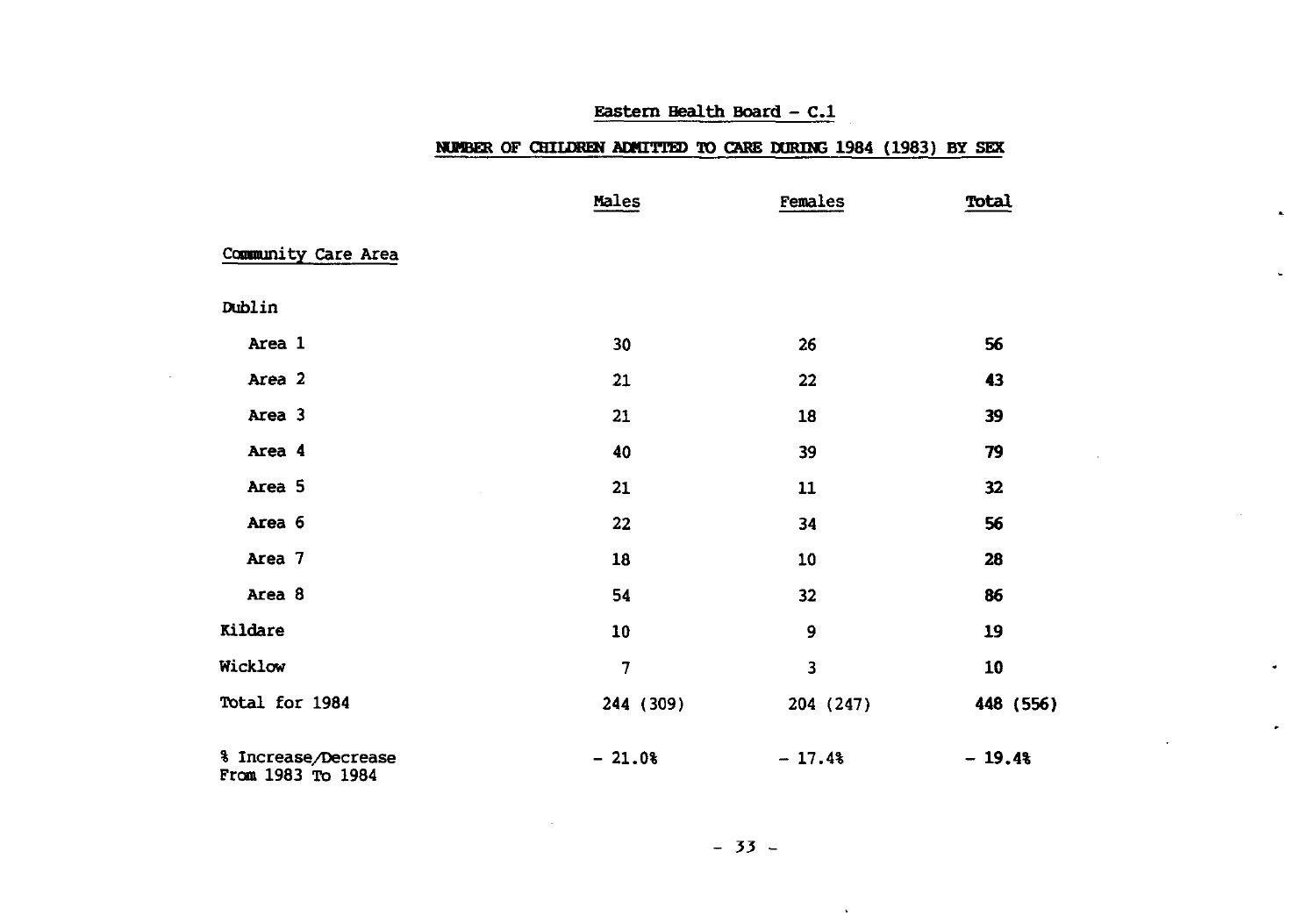|                               |                   |              |             |                         | EASTERN HEALTH BOARD - C.2 |                                                        |              |              |              |
|-------------------------------|-------------------|--------------|-------------|-------------------------|----------------------------|--------------------------------------------------------|--------------|--------------|--------------|
|                               |                   |              |             |                         |                            | NUMBER OF CHILDREN ADMITTED TO CARE DURING 1984 BY AGE |              |              |              |
|                               |                   | UP TO 1 YEAR | 1-2 YEARS   | 2-4 YEARS               | 4-7 YEARS                  | 7-12 YEARS                                             | 12-15 YEARS  | $15 + YERRS$ | <b>TOTAL</b> |
| <b>COMMUNITY</b><br>CARE AREA |                   |              |             |                         |                            |                                                        |              |              |              |
|                               | Dublin Area 1     | 21           | 8           | 8                       | 5                          | 9                                                      | 4            | $\mathbf{1}$ | 56           |
|                               | Area <sub>2</sub> | 13           | 4           | $\mathbf{2}$            | 9                          | 10                                                     | 4            | 1            | 43           |
|                               | Area 3            | 9            | 6           | 9                       | 8                          | 4                                                      | $\mathbf{1}$ | 2            | 39           |
|                               | Area 4            | 7            | 8           | 15                      | 21                         | 16                                                     | 11           | 1            | 79           |
|                               | Area 5            | 9            | 1           | 9                       | 6                          | 6                                                      | 0            | 1            | 32           |
|                               | Area 6            | 32           | 3           | 4                       | 4                          | 5                                                      | 3            | 5            | 56           |
|                               | Area 7            | $\bf{1}$     | 7           | $\overline{\mathbf{3}}$ | 3                          | 5                                                      | 7            | 2            | 28           |
|                               | Area <sub>8</sub> | 12           | 6           | 11                      | 20                         | 20                                                     | 11           | 6            | 86           |
| Kildare                       |                   | 8            | 4           | $\overline{\mathbf{3}}$ | 3                          | $\mathbf 0$                                            | 1            | 0            | 19           |
| Wicklow                       |                   | 3            | $\mathbf 1$ | 3                       | $\mathbf{1}$               | $\overline{2}$                                         | 0            | 0            | 10           |
| Total                         |                   | 115          | 48          | 67                      | 80                         | 77                                                     | 42           | 19           | 448          |

**Note: Age of Children calculated as at 31 December 1984** 

 $\sim$   $\,$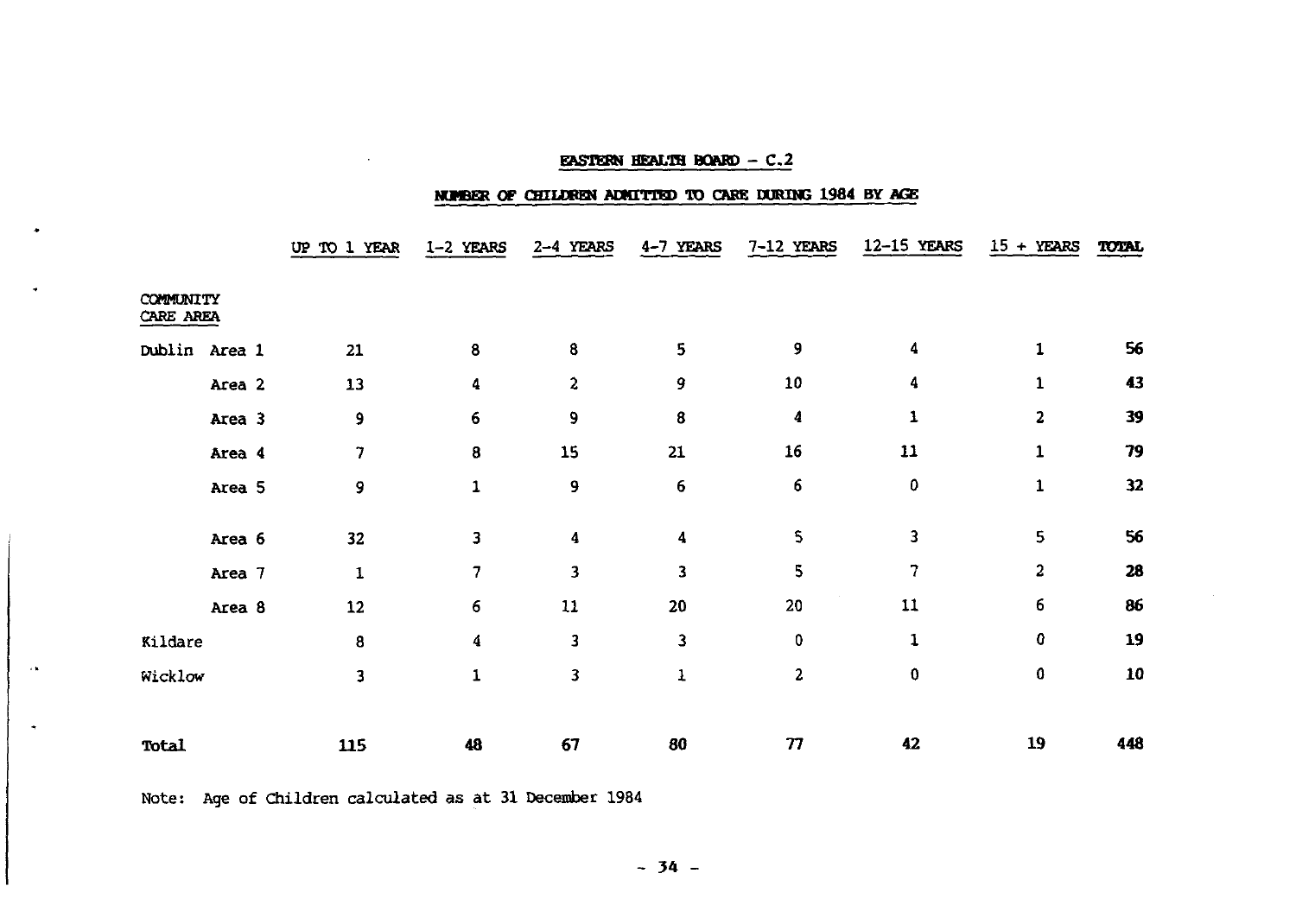**MIDLAND HEALTH BOARD** 

 $\overline{\phantom{a}}$ 

 $\bullet$ 

 $\bullet$ 

 $\bullet$ 

 $\sim 100$  km  $^{-1}$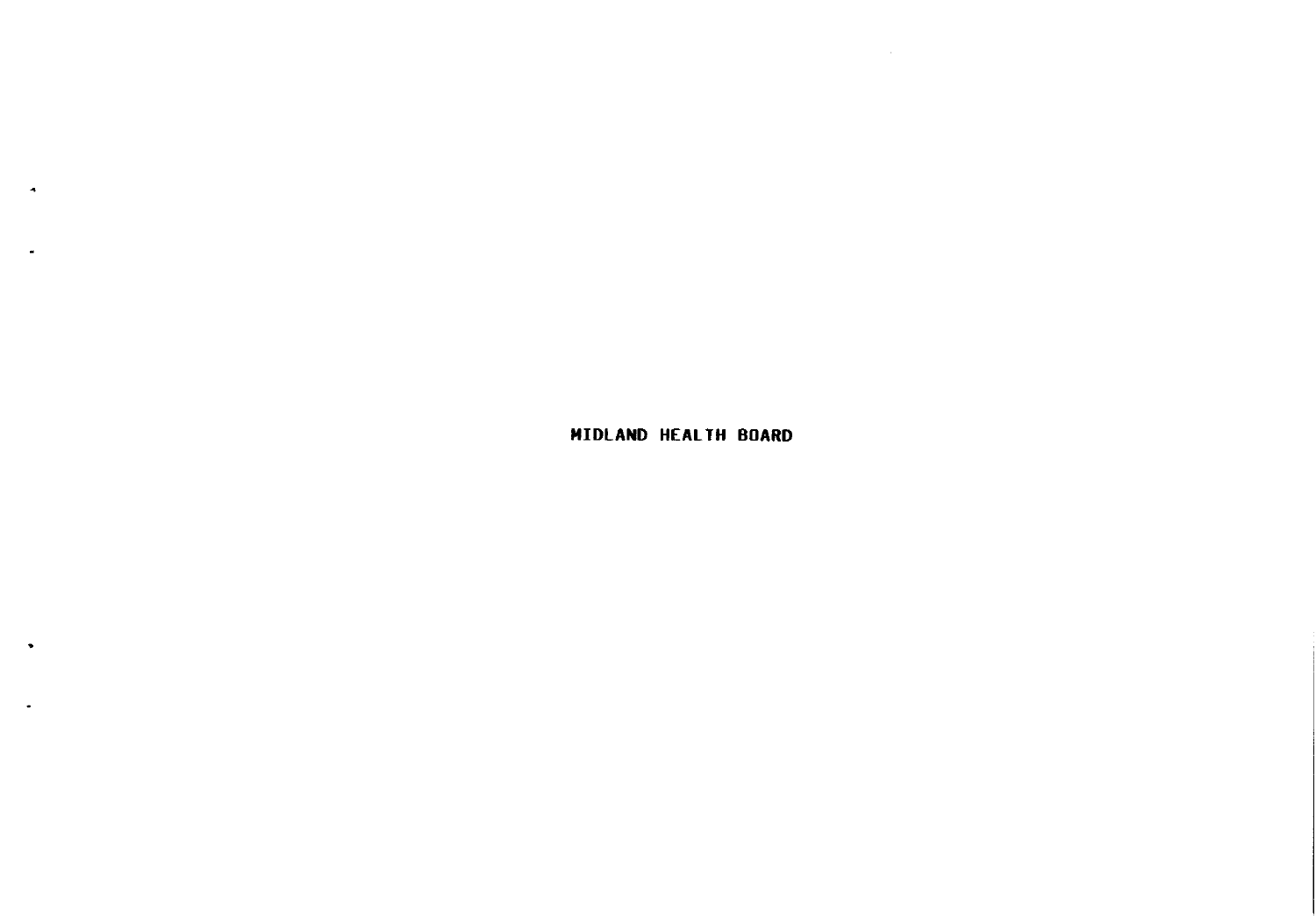# **MIDLAND HEALTH BOARD - A.4**

#### PRIMARY REASON FOR CURRENT ADMISSION OF CHILDREN IN CARE ON 31 DECEMBER 1984 BY AGE

|                                     | $0 - 1$<br><b>YEAR</b>  | $1 - 2$<br><b>YEARS</b> | $2 - 4$<br><b>YEARS</b> | $4 - 7$<br><b>YEARS</b> | $7 - 12$<br><b>YEARS</b> | $12 - 15$<br><b>YEARS</b> | <b>OVER</b><br>15 YEARS | <b>TOTAL</b> | As & of Total |
|-------------------------------------|-------------------------|-------------------------|-------------------------|-------------------------|--------------------------|---------------------------|-------------------------|--------------|---------------|
| PHYSICAL ABUSE                      | 0                       | 0                       | 1                       | $\overline{2}$          | $\overline{\mathbf{2}}$  | $\mathbf{1}$              | 2                       | 8            | 4.9%          |
| <b>SEXUAL ABUSE</b>                 | $\mathbf 0$             | 0                       | 0                       | $\bf{0}$                | 0                        | $\mathbf 0$               |                         | 1            | 0.68          |
| EMOTIONAL ABUSE                     | $\mathbf 0$             | 1                       |                         | $\overline{2}$          | 3                        | $\mathbf 1$               | 3                       | 11           | 6.8%          |
| <b>NEGLECT</b>                      | $\mathbf{1}$            | $\overline{2}$          | $\overline{7}$          | 11                      | 10                       | $\boldsymbol{4}$          | 3                       | 38           | 23.3%         |
| ONE PARENT FAMILY<br>UNABLE TO COPE | $\mathbf 1$             | 1                       | 3                       | 10                      | 17                       | 10                        | 18                      | 60           | 36.8%         |
| MARITAL DISHARMONY                  | 0                       | $\mathbf{0}$            | $\mathbf 0$             | $\overline{\mathbf{4}}$ | 1                        | $\mathbf{1}$              | 2                       | 8            | 4.9%          |
| CHILD OUT OF CONTROL                | $\mathbf 0$             | $\mathbf 0$             | $\mathbf{0}$            | $\mathbf{1}$            | 0                        | $\mathbf 0$               | 1                       | $\mathbf{2}$ | 1.23          |
| CHILD ABANDONED                     |                         | $\mathbf 0$             | 4                       | 3                       | 4                        | 3                         | 3                       | 18           | 11.0%         |
| BOTH PARENTS DEAD                   | $\mathbf 0$             | $\mathbf{0}$            | $\mathbf 0$             | $\mathbf 0$             | 0                        | $\overline{2}$            | 5                       | 7            | 4.38          |
| SHORT TERM CRISIS                   | 0                       | $\overline{\mathbf{3}}$ | 0                       | $\mathbf{0}$            | 1                        | 0                         |                         | 5            | 3.13          |
| AWAITING ADOPTION                   | $\overline{\mathbf{2}}$ | $\overline{\mathbf{3}}$ | $\mathbf 0$             | $\mathbf 0$             | $\mathbf 0$              | $\mathbf 0$               | 0                       | 5            | 3.18          |
| <b>TOTAL</b>                        | 5                       | 10                      | 16                      | 33                      | 38                       | 22                        | 39                      | 163          | 100.0%        |

**\*Note: Age of children calculated as at 31 December 1984**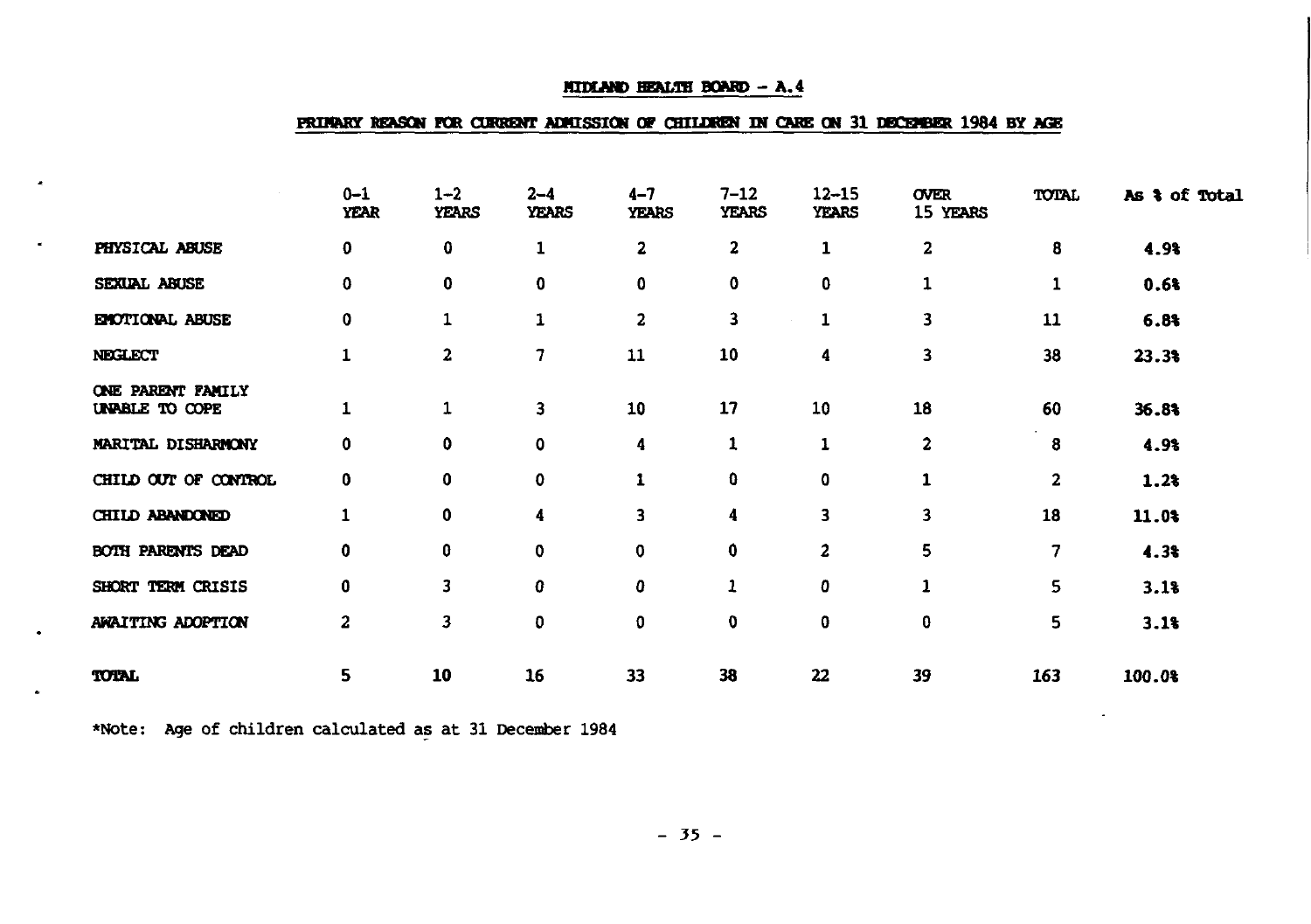### MIDIAND HEALTH BOARD - A.7

# STATUS OF CHILDREN IN CARE ON 31 DECEMBER 1984 BY TYPE OF CARE

 $\mathbf{A}^{\prime}$ 

 $\bullet$ 

 $\bullet$ 

 $\sim$ 

|                                                                | FOSTER CARE | RESIDENTIAL CARE | PRIVATE FOSTER CARE | <b>SUPERVISION</b><br>AT HOME | <b>TOTAL</b> |
|----------------------------------------------------------------|-------------|------------------|---------------------|-------------------------------|--------------|
| <b>STATUS</b>                                                  |             |                  |                     |                               |              |
| Children of<br>Married Parents                                 | 78          | 39               | $\bf{0}$            | 0                             | 117          |
| Children of<br>Unmarried Mothers                               | 29          | 5                | $\boldsymbol{0}$    | 0                             | 34           |
| Children of<br>Married Women<br>where husband<br>is not Father | 8           | 4                | 0                   | 0                             | 12           |
| <b>TOTAL</b>                                                   | 115         | 48               | $\bf{0}$            | 0                             | 163          |

 $\sim 10^{11}$  km s  $^{-1}$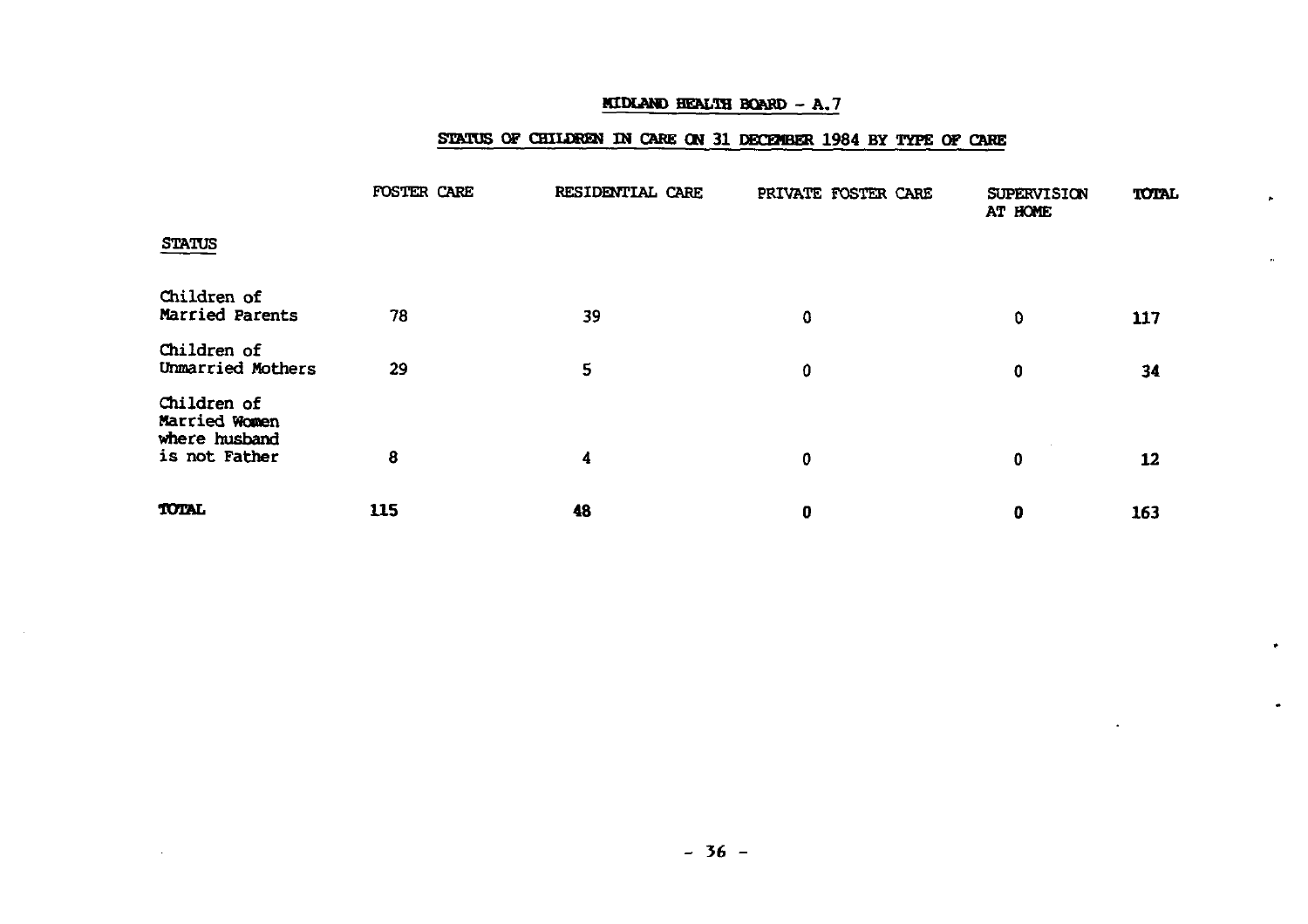#### MIDLAND HEALTH BOARD - A.9

# LENGTH OF STAY TO DATE OF CHILDREN IN CARE ON 31 DECEMBER 1984 RELATED TO TYPE OF CARE

|                     | $0 - 3$<br><b>MONTHS</b> | $3 - 12$<br><b>MONTHS</b> | $1 - 3$<br>YEARS | $3 - 5$<br><b>YEARS</b> | OVER <sub>5</sub><br><b>YEARS</b> | TOTAL       |
|---------------------|--------------------------|---------------------------|------------------|-------------------------|-----------------------------------|-------------|
|                     |                          |                           |                  |                         |                                   |             |
| FOSTER CARE         | 5                        | 12                        | 27               | 22                      | 49                                | 115         |
| RESIDENTIAL CARE    | $\mathbf 0$              | $\boldsymbol{0}$          | 21               | 10                      | 17                                | 48          |
| PRIVATE FOSTER CARE | $\mathbf{0}$             | 0                         | 0                | 0                       | $\mathbf 0$                       | $\bullet$   |
| SUPERVISION AT HOME | 0                        | 0                         | $\bf{0}$         | 0                       | $\mathbf 0$                       | $\mathbf 0$ |
| TOTAL               | 5                        | 12                        | 48               | 32                      | 66                                | 163         |
| As & of Total       | 3.01                     | 7.4                       | 29.5%            | 19.6%                   | 40.5%                             | 100.0%      |

 $\ddot{\phantom{a}}$ 

 $\bullet$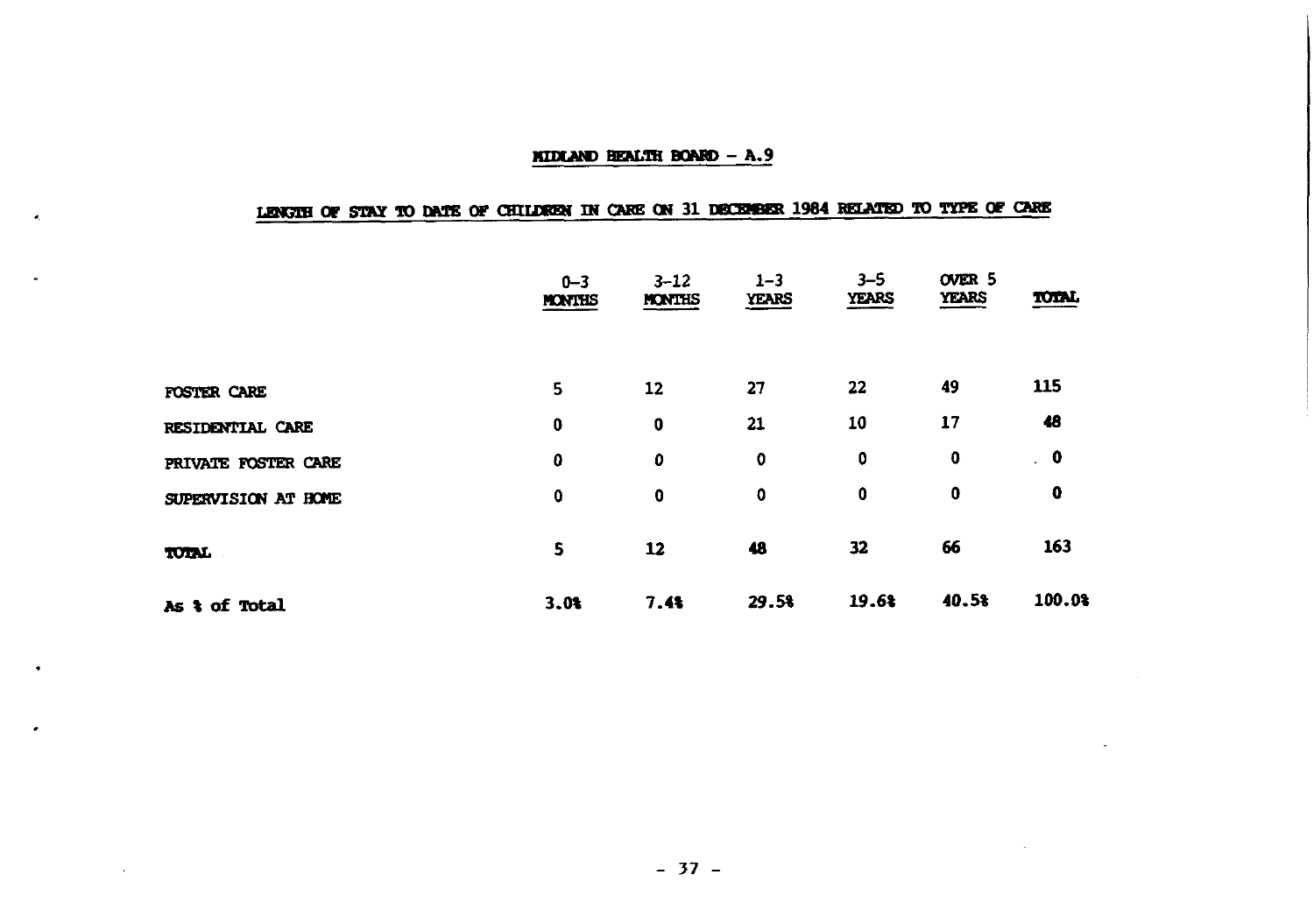# **MIDLAND HEALTH BOARD - B.1**

#### NUMBER OF CHILDREN IN CARE DURING 1984 BY TYPE OF CARE BY COMMUNITY CARE AREA

 $\bullet$ 

 $\mathbf{r}$ 

 $\pmb{r}$ 

 $\bullet$ 

|                                      | <b>FOSTER CARE</b> | RESIDENTIAL CARE | PRIVATE FOSTER CARE | SUPERVISION AT HOME | <b>TOTAL</b> |
|--------------------------------------|--------------------|------------------|---------------------|---------------------|--------------|
| <b>COMMUNITY CARE</b><br><b>AREA</b> |                    |                  |                     |                     |              |
| Laois/Offaly                         | 88                 | 42               | 0                   | $\bf{0}$            | 130          |
| Longford/<br>Westmeath               | 79                 | 10               | 0                   | $\bf{0}$            | 89           |
| <b>TOTAL</b>                         | 167                | 52               | 0                   | $\mathbf 0$         | 219          |
| As & of Total                        | 76.3%              | 23.7%            | 0.0%                | 0.01                | 100.00%      |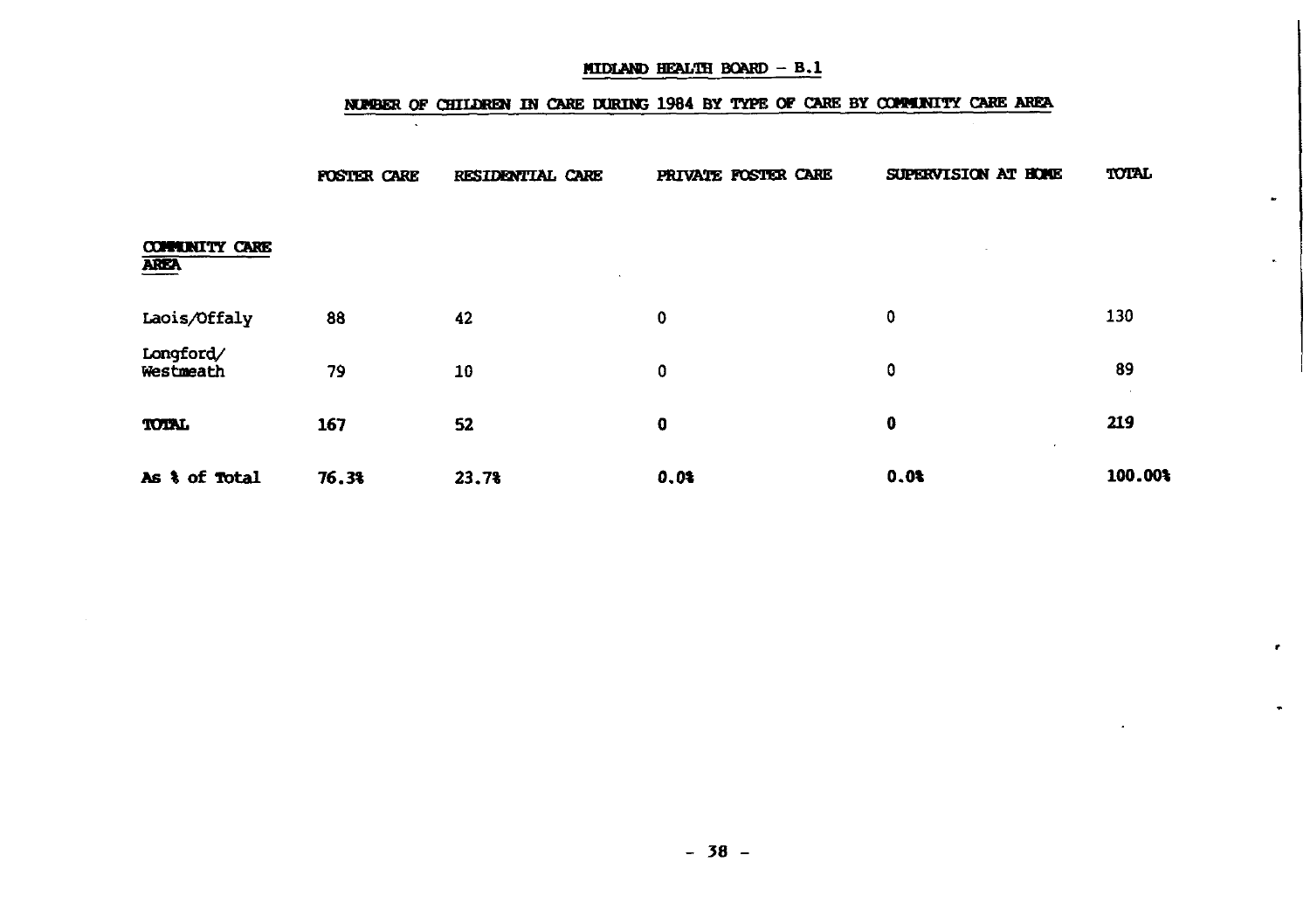# MIDLAND HEALTH BOARD - B.2

# REASON FOR PLACEMENT IN RESIDENTIAL CARE OF CHILDREN IN CARE DURING 1984

|                                                     | LAOIS/OFFALY   | LONGFORD/WESTMEATH | Total                   | As & of Total      |
|-----------------------------------------------------|----------------|--------------------|-------------------------|--------------------|
| NO SHORT TERM FOSTER<br>HOME AVAILABLE              | $\mathbf 0$    | $\boldsymbol{0}$   | $\mathbf 0$             | $\sim$ $-$<br>0.01 |
| NO LONG TERM FOSTER<br><b>HOME AVAILABLE</b>        | $\overline{2}$ | 0                  | $\overline{\mathbf{2}}$ | 3.83               |
| BREAKDOWN IN FOSTER<br><b>PLACEMENT</b>             | 0              | $\bf{0}$           | 0                       | 0.03               |
| SIBLINGS IN SAME<br>RESIDENTIAL HOME                | 31             | 0                  | 31                      | 59.6%              |
| AWAITING ADOPTION                                   | $\bf{0}$       | $\Omega$           | $\mathbf 0$             | 0.03               |
| PARENTS REFUSE TO ALLOW<br>CHILD TO BE FOSTERED     | $\overline{2}$ | $\overline{2}$     | 4                       | 7.7%               |
| RESIDENTIAL CARE MOST<br>SUITABLE FOR CHILD'S NEEDS | 7              | 8                  | 15                      | 28.9%              |
| OTHER REASONS                                       | 0              | $\mathbf 0$        | 0                       | 0.03               |
| <b>TOTAL</b>                                        | 42             | 10                 | 52                      | 100.0%             |

 $\mathcal{A}$ 

 $\ddot{\phantom{1}}$ 

 $\bullet$ 

 $\sim$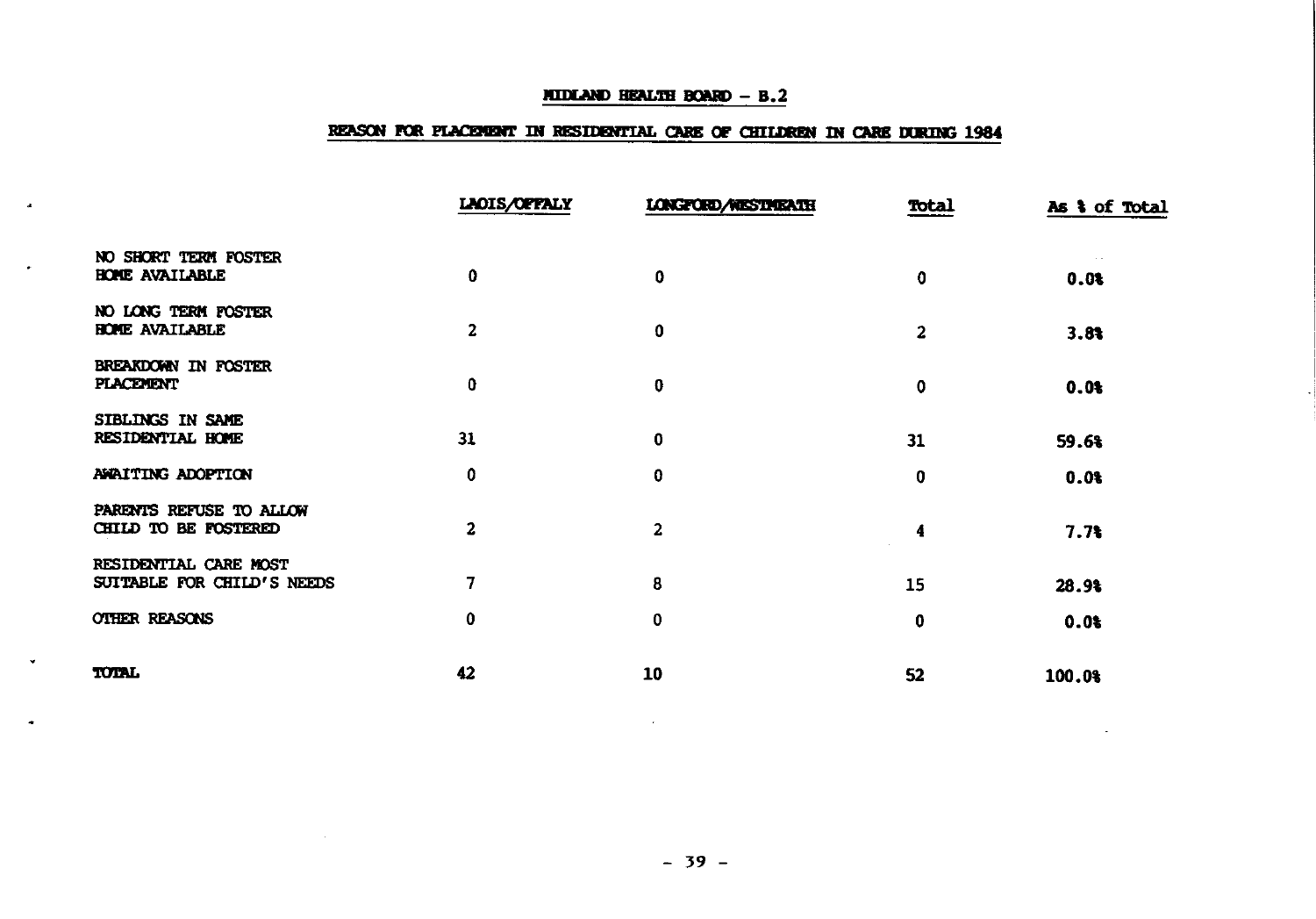#### MIDIAND HEALTH BOARD - B.3

### PRIMARY REASON FOR CURRENT ADMISSION OF CHILDREN IN CARE DURING 1984

 $\bullet$ 

 $\mathbf{A}$ 

÷.

 $\bullet$ 

|                                     | Laois/Offaly   | Longford/Westmeath      | Total          |
|-------------------------------------|----------------|-------------------------|----------------|
| PHYSICAL ABUSE                      | 4              | 8                       | 12             |
| SEXUAL ABUSE                        | $\overline{2}$ | $\mathbf 0$             | $\overline{2}$ |
| EMOTIONAL ABUSE                     | 12             | $\bf{0}$                | 12             |
| <b>NEGLECT</b>                      | 25             | 19                      | 44             |
| ONE PARENT FAMILY<br>UNABLE TO COPE | 40             | 23                      | 63             |
| MARITAL DISHARMONY                  | $\overline{9}$ | $\overline{2}$          | 11             |
| CHILD OUT OF CONTROL                | $\mathbf 0$    | $\overline{\mathbf{4}}$ | 4              |
| CHILD ABANDONED                     | 15             | 6                       | 21             |
| BOTH PARENTS DEAD                   | 7              | $\overline{\mathbf{3}}$ | 10             |
| SHORT TERM CRISIS                   | 5              | 12                      | 17             |
| AWAITING ADOPTION                   | 11             | 12                      | 23             |
| <b>TOTAL</b>                        | 130            | 89                      | 219            |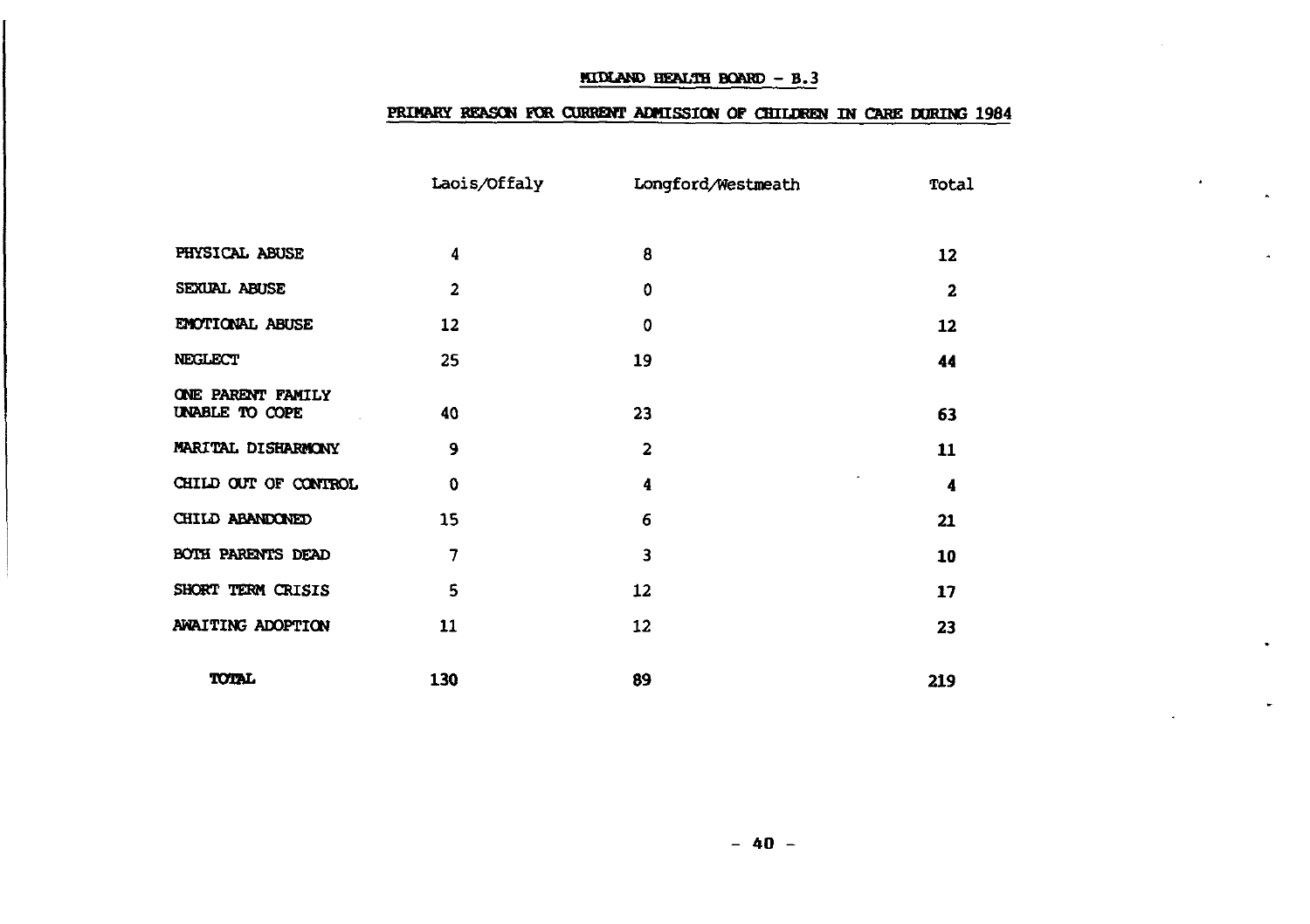#### MIDLAND HEALTH BOARD - B.7

|                               | AGE ON ADNUSSION OF CHILDREN IN CARE DURING 1984 |                         |                         |                         |                          |                           |                       |        |
|-------------------------------|--------------------------------------------------|-------------------------|-------------------------|-------------------------|--------------------------|---------------------------|-----------------------|--------|
|                               | $0 - 1$<br>YEAR                                  | $1 - 2$<br><b>YEARS</b> | $2 - 4$<br><b>YEARS</b> | $4 - 7$<br><b>YEARS</b> | $7 - 12$<br><b>YEARS</b> | $12 - 15$<br><b>YEARS</b> | $15+$<br><b>YEARS</b> | Total  |
| COMMUNITY CARE<br><b>AREA</b> |                                                  |                         |                         |                         |                          |                           |                       |        |
| Laois/Offaly                  | 33                                               | 12                      | 23                      | 25                      | 26                       | 9                         | $\boldsymbol{2}$      | 130    |
| Longford/Westmeath            | 33                                               | $6\phantom{1}6$         | 19                      | 8                       | 11                       | 10                        | $\boldsymbol{2}$      | 89     |
| Total                         | 66                                               | 18                      | 42                      | 33                      | 37                       | 19                        | 4                     | 219    |
| As % of Total                 | 30.13                                            | 8.2%                    | 19.2%                   | 15.1%                   | 16.9%                    | 8.7%                      | 1.8%                  | 100.0% |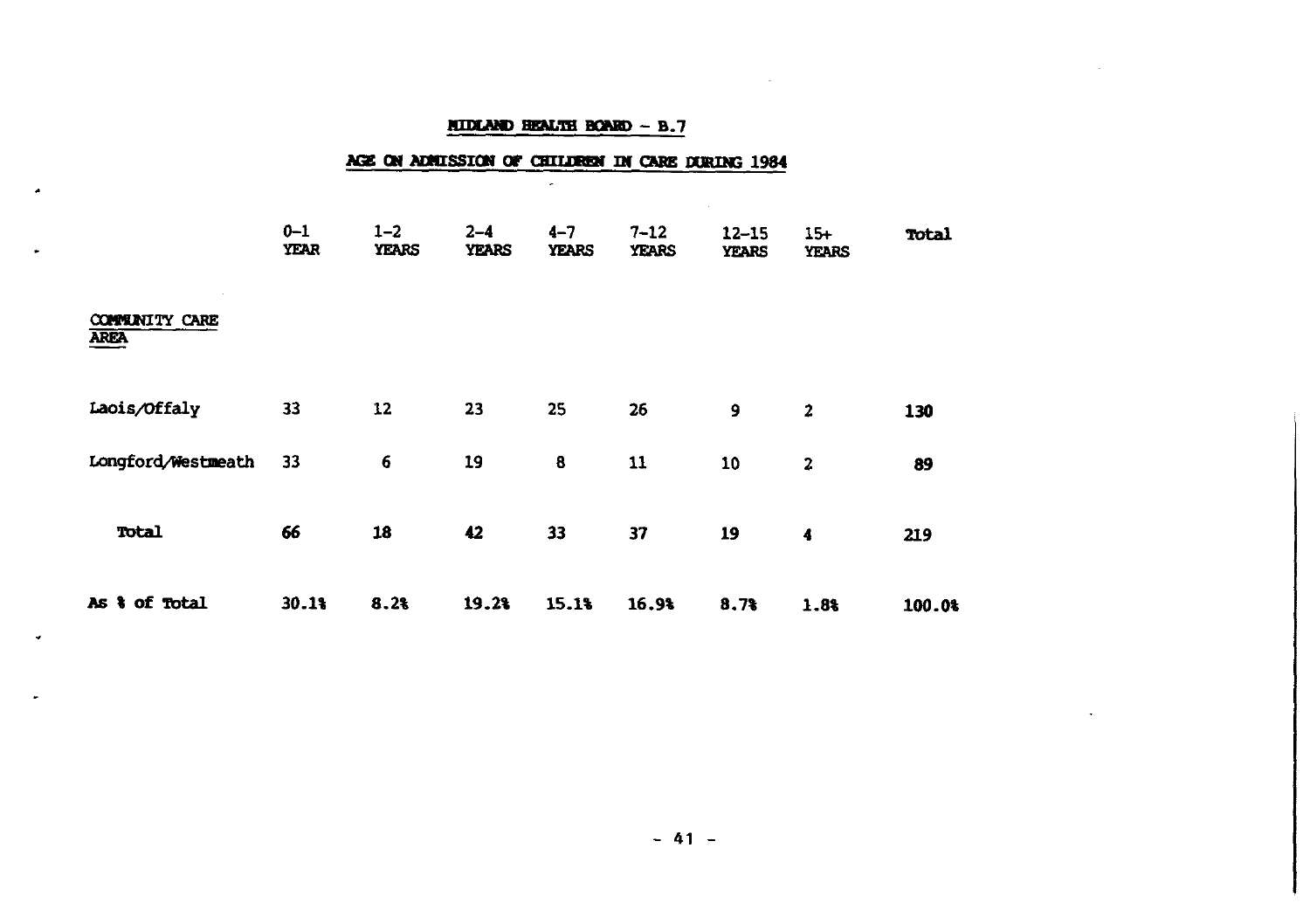# Midland Health Board - C.1

### NUMBER OF CHILDREN ADMITTED TO CARE DURING 1984 (1983) BY SEX

 $\mathbf{A}$ 

 $\mathbf{r}$ 

 $\sim 100$ 

 $\Delta \phi$ 

|                                          | Males    | Females  | Total    |
|------------------------------------------|----------|----------|----------|
| Community Care Area                      |          |          |          |
| Laois/Offaly                             | 6        | 10       | 16       |
| Longford/Westmeath                       | 19       | 13       | 32       |
| Total for 1984                           | 25(34)   | 23(33)   | 48 (67)  |
| % Increase/Decrease<br>From 1983 To 1984 | $-26.5%$ | $-30.3%$ | $-28.3%$ |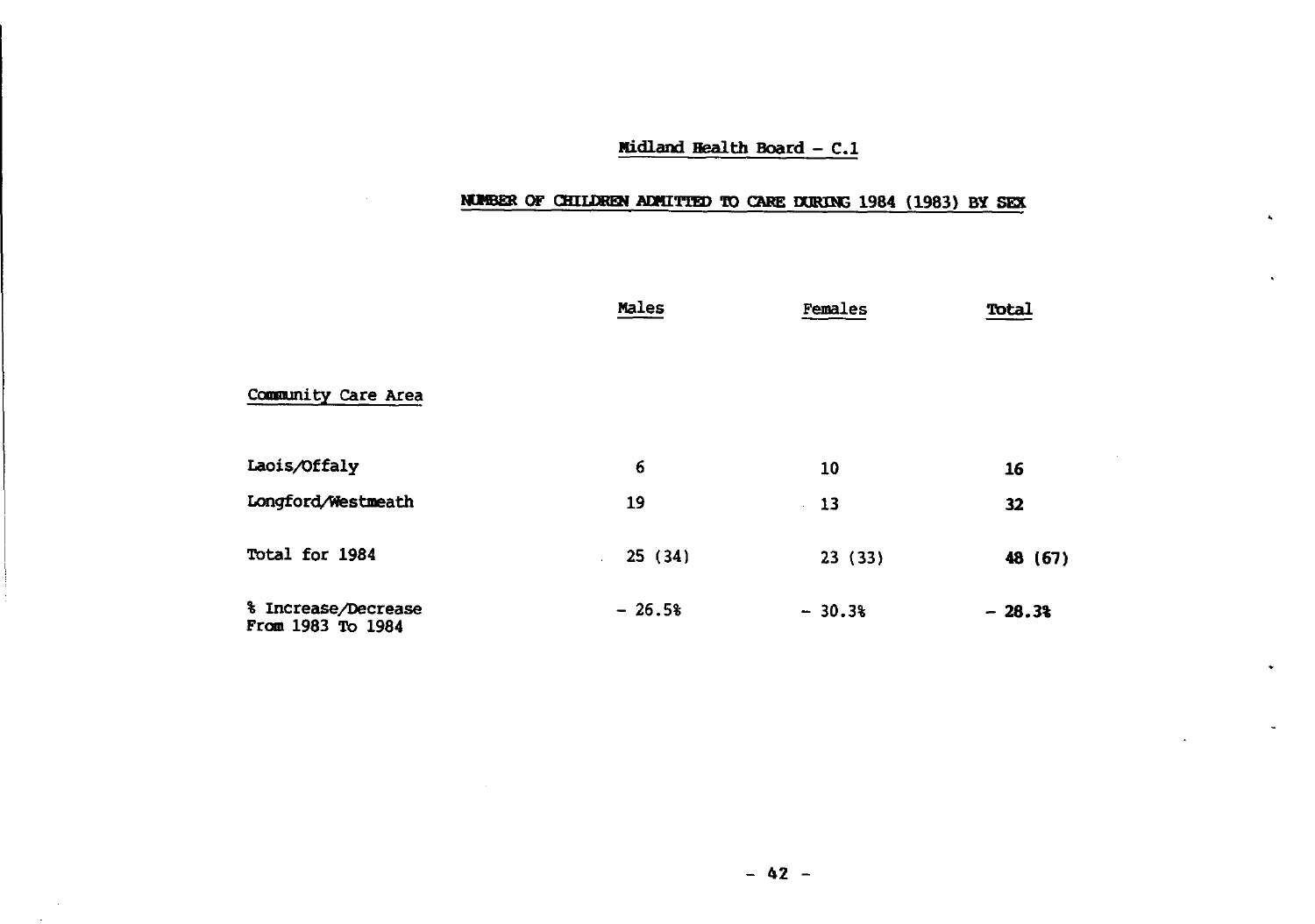# **MIDLAND REALTH BOARD - C.2**

# NUMBER OF CHILDREN ADMITTED TO CARE DURING 1984 BY AGE

|                        | UP TO 1 YEAR | 1-2 YEARS | $2-4$ YEARS  | 4-7 YEARS | $7-12$ YEARS            | 12-15 YEARS  | $15 + YEARS$ | TOTAL     |
|------------------------|--------------|-----------|--------------|-----------|-------------------------|--------------|--------------|-----------|
| COMMUNITY<br>CARE AREA |              |           |              |           |                         |              |              |           |
| Laois/Offaly           |              | 3         | $\mathbf{2}$ | 3         |                         | 0            | $\bf{0}$     | <b>16</b> |
| Longford/Westmeath     | 16           | 0         | 8            | 4         | $\mathbf{2}$            | 2            | 0            | 32        |
|                        |              |           |              |           |                         |              |              |           |
| Total                  | 23           | 3         | 10           |           | $\overline{\mathbf{3}}$ | $\mathbf{2}$ | 0            | 48        |

**Note: Age of Children calculated as at 31 December 1984** 

 $\sim 1$ 

 $\bullet$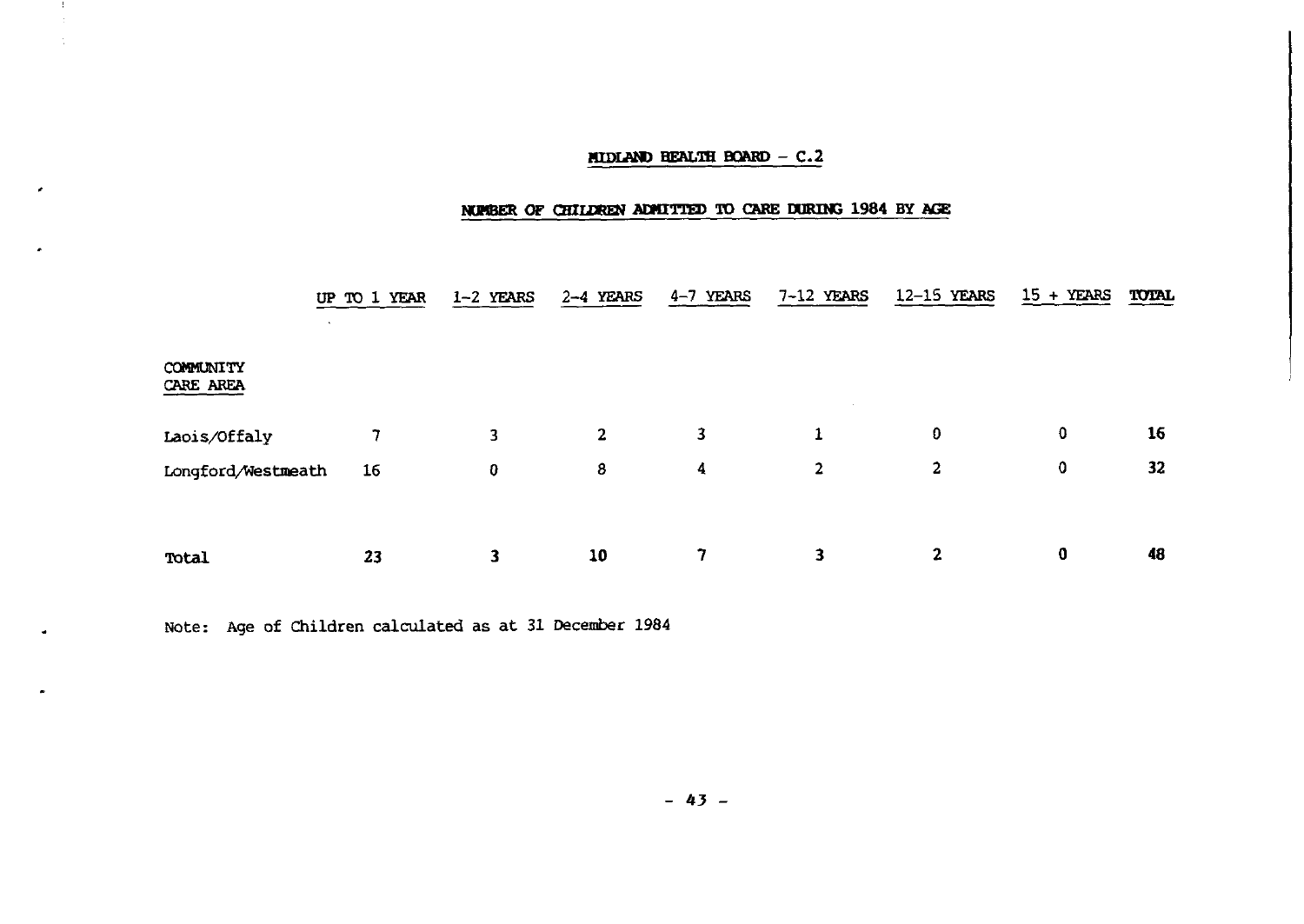### **MID-WESTERN HEALTH BOARD**

 $\sim$ 

 $\Delta$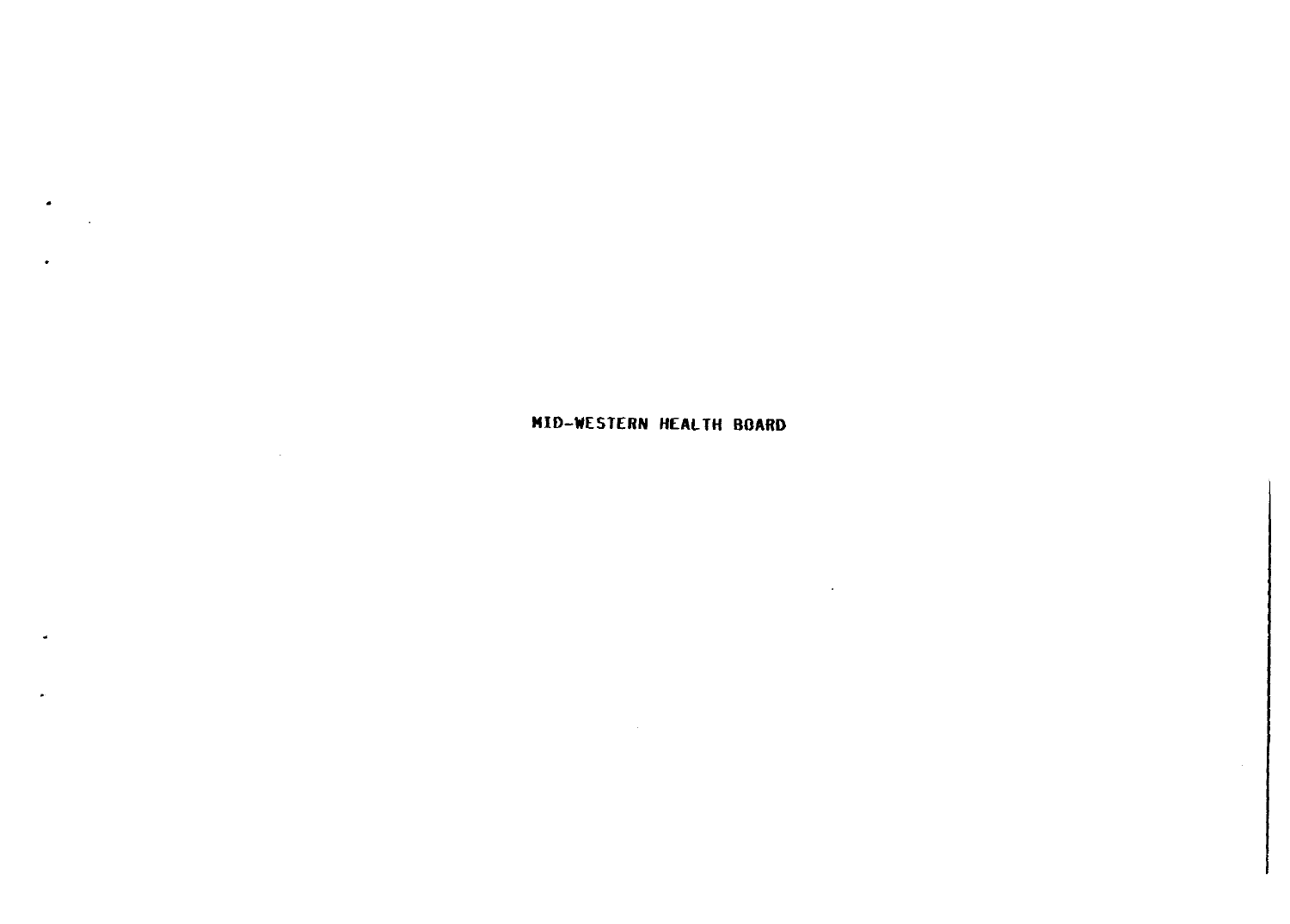| PRIMARY REASON FOR CURRENT ADMISSION OF CHILDREN IN CARE ON 31 DECEMBER 1984 BY AGE |                        |                         |                         |                         |                          |                           |                         |              |               |
|-------------------------------------------------------------------------------------|------------------------|-------------------------|-------------------------|-------------------------|--------------------------|---------------------------|-------------------------|--------------|---------------|
|                                                                                     | $0 - 1$<br><b>YEAR</b> | $1 - 2$<br><b>YEARS</b> | $2 - 4$<br><b>YEARS</b> | $4 - 7$<br><b>YEARS</b> | $7 - 12$<br><b>YEARS</b> | $12 - 15$<br><b>YEARS</b> | <b>OVER</b><br>15 YEARS | TOTAL        | As & of Total |
| PHYSICAL ABUSE                                                                      | 0                      | $\mathbf{1}$            | $\mathbf 1$             | 3                       | 3                        | 0                         | $\mathbf{z}$            | 10           | 2.98          |
| SEXUAL ABUSE                                                                        | 0                      | $\mathbf 0$             | 0                       | 0                       | $\mathbf 0$              | 2                         | 1                       | 3            | 0.91          |
| EMOTIONAL ABUSE                                                                     | 1                      | $\mathbf{1}$            | $\boldsymbol{2}$        | 7                       | 10                       | $\mathbf{z}$              | 2                       | 25           | 7.38          |
| <b>NEGLECT</b>                                                                      | 0                      | 3                       | 5                       | 12                      | 24                       | 16                        | 10                      | 70           | 20.43         |
| ONE PARENT FAMILY<br>UNABLE TO COPE                                                 | 1                      | $\mathbf{1}$            | 9                       | 24                      | 32                       | 21                        | 31                      | 119          | 34.7%         |
| MARITAL DISHARMONY                                                                  | 1                      | 0                       | 1                       | 5 <sub>1</sub>          | 10                       | 12                        | 8                       | 37           | 10.8%         |
| CHILD OUT OF CONTROL                                                                | 0                      | $\boldsymbol{0}$        | 0                       | $\mathbf{0}$            | 4                        | 8                         | 14                      | 26           | 7.68          |
| CHILD ABANDONED                                                                     | 0                      | 0                       | 1                       | $\mathbf{1}$            | $\overline{7}$           | 4                         | 7                       | 20           | 5.81          |
| <b>BOTH PARENTS DEAD</b>                                                            | 0                      | $\bf{0}$                | 0                       | $\mathbf 0$             | $\mathbf 0$              | 0                         | 1                       | $\mathbf{1}$ | 0.33          |
| SHORT TERM CRISIS                                                                   | 4                      | $\bf{0}$                | 3                       | 5                       | 11                       | $\boldsymbol{2}$          | 0                       | 25           | 7.32          |
| <b>AWAITING ADOPTION</b>                                                            | 6                      | 1                       | 0                       | $\mathbf 0$             | $\mathbf 0$              | 0                         | 0                       | 7            | 2.03          |
| <b>TOTAL</b>                                                                        | 13                     | 7                       | 22                      | 57                      | 101                      | 67                        | 76                      | 343          | 100.0%        |

#### MID-NESTERN HEALTH BOARD A.4

**\*Note: Age of children calculated as at 31 December 1984**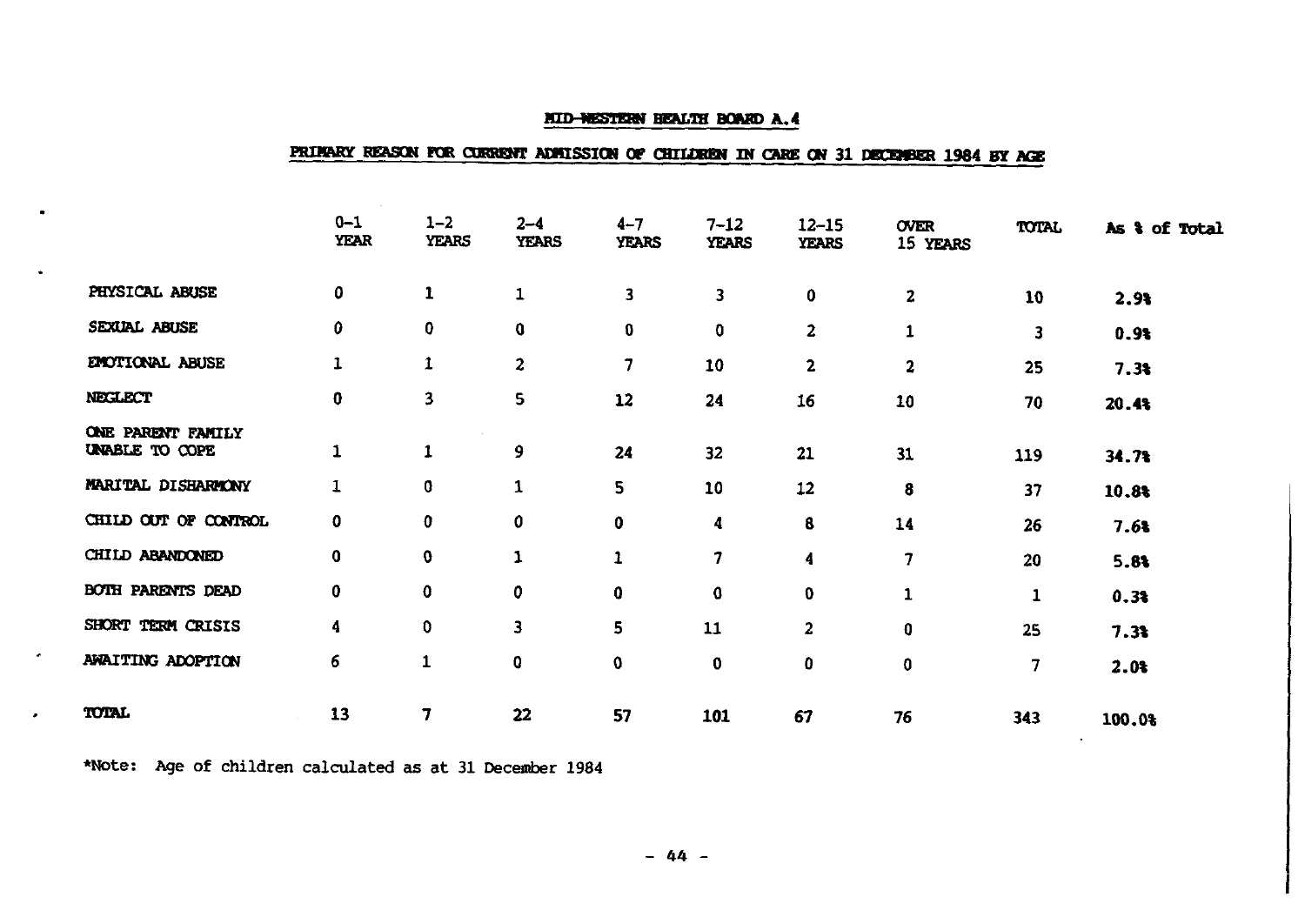# MID-WESTERN HEALTH BOARD - A.7

# STATUS OF CHILDREN IN CARE ON 31 DECEMBER 1984 BY TYPE OF CARE

 $\bullet$ 

 $\bullet$ 

 $\ddot{\phantom{a}}$ 

|                                                                | FOSTER CARE | RESIDENTIAL CARE | PRIVATE FOSTER CARE | SUPERVISION<br>AT HOME | TOTAL |
|----------------------------------------------------------------|-------------|------------------|---------------------|------------------------|-------|
| <b>STATUS</b>                                                  |             |                  |                     |                        |       |
| Children of<br>Married Parents                                 | 142         | 114              | 0                   | 0                      | 256   |
| Children of<br>Unmarried Mothers                               | 71          | 10               | 0                   | 0                      | 81    |
| Children of<br>Married Women<br>where husband<br>is not Father | 6           | 0                | $\mathbf 0$         | 0                      | 6     |
| <b>TOTAL</b>                                                   | 219         | 124              | 0                   | 0                      | 343   |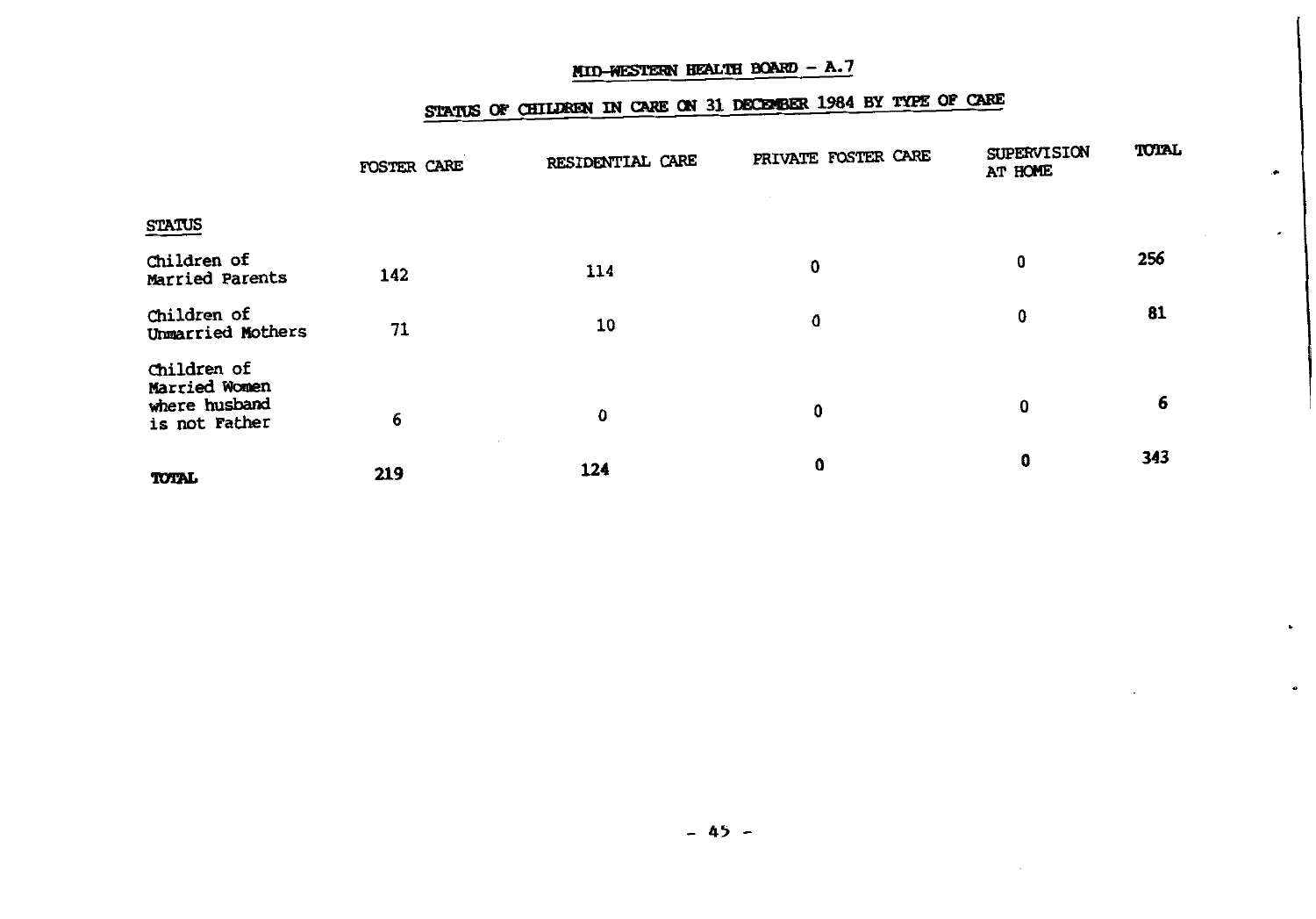#### MID-WESTERN HEALTH BOARD - A.9

# LENGTH OF STAY TO DATE OF CHILDREN IN CARE ON 31 DECEMBER 1984 RELATED TO TYPE OF CARE

|                     | $0 - 3$<br><b>MONTHS</b> | $3 - 12$<br><b>MONTHS</b> | $1 - 3$<br><b>YEARS</b> | $3 - 5$<br><b>YEARS</b> | <b>OVER 5</b><br><b>YEARS</b> | <b>TOTAL</b>             |
|---------------------|--------------------------|---------------------------|-------------------------|-------------------------|-------------------------------|--------------------------|
| <b>FOSTER CARE</b>  | 9                        | 17                        | 60                      | 37                      | 96                            | 219                      |
| RESIDENTIAL CARE    | 10                       | 13                        | 41                      | 11                      | 49                            | 124                      |
| PRIVATE FOSTER CARE | $\mathbf 0$              | $\bf{0}$                  | 0                       | 0                       | $\mathbf 0$                   | $\overline{\phantom{a}}$ |
| SUPERVISION AT HOME | $\mathbf 0$              | $\mathbf 0$               | 0                       | $\bf 0$                 | $\mathbf 0$                   | $\mathbf 0$              |
| <b>TOTAL</b>        | 19                       | 30                        | 101                     | 48                      | 145                           | 343                      |
| As & of Total       | 5.5%                     | 8.7%                      | 29.5%                   | 14.0%                   | 42.3%                         | 100.0%                   |

 $\bullet$ 

 $\bullet$ 

 $\overline{\phantom{a}}$ 

 $\overline{a}$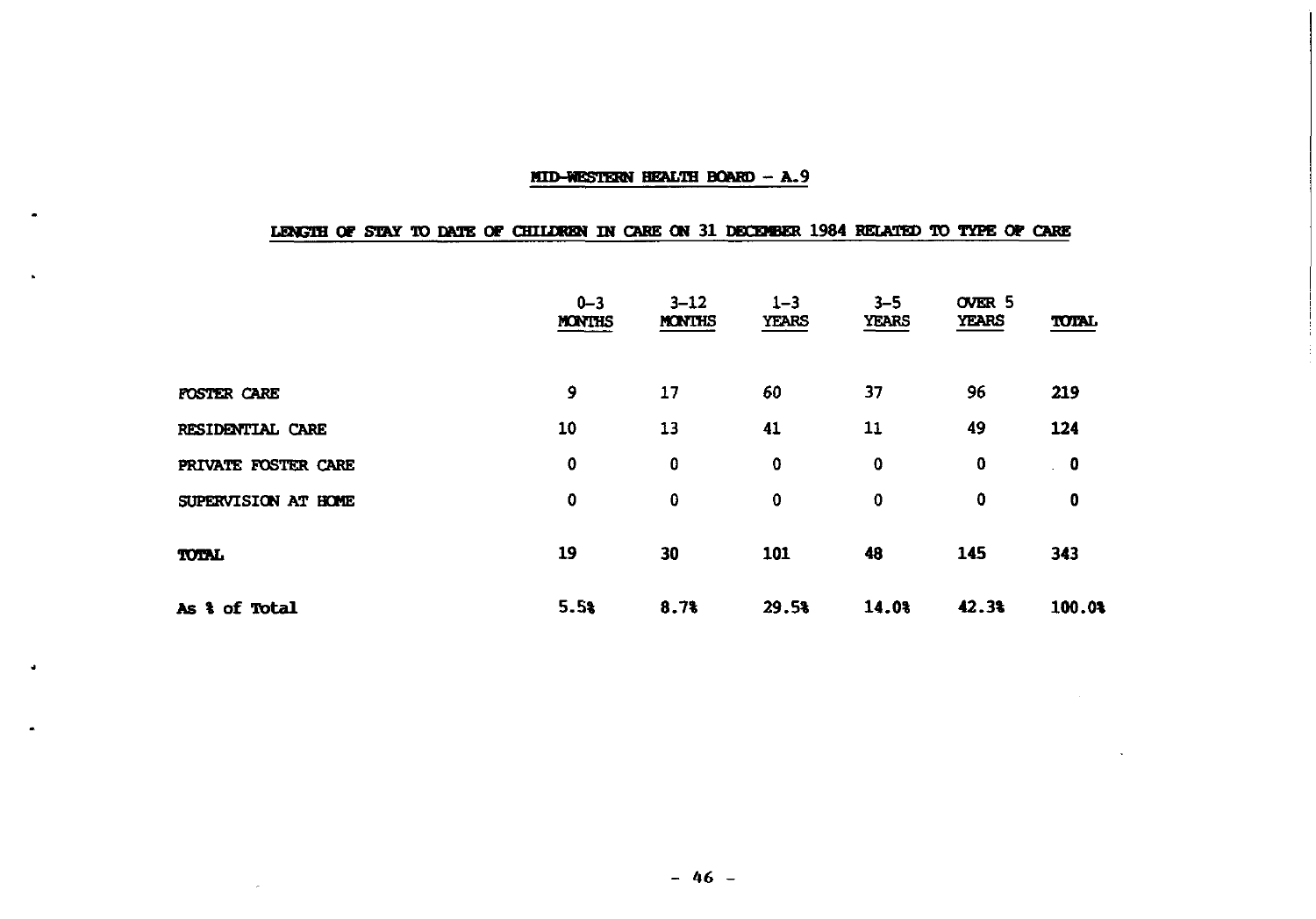# MID-WESTERN HEALTH BOARD - B.1

 $\mathbf{A}^{\prime}$ 

 $\Delta \phi$ 

# NUMBER OF CHILDREN IN CARE DURING 1984 BY TYPE OF CARE BY COMMUNITY CARE AREA

|                               | FOSTER CARE | RESIDENTIAL CARE | PRIVATE FOSTER CARE | SUPERVISION AT HOME                     | <b>TOTAL</b> |
|-------------------------------|-------------|------------------|---------------------|-----------------------------------------|--------------|
| <b>CONNUNITY CARE</b><br>AREA |             |                  |                     |                                         |              |
| Limerick                      | 150         | 77               | 0                   | $\bf{0}$                                | 227          |
| Tipperary (N.R.)              | 91          | 57               | 0                   | 0                                       | 148          |
| Clare                         | 109         | 15               | 0                   | 0                                       | 124          |
| <b>TOTAL</b>                  | 350         | 149              | $\boldsymbol{0}$    | $\overline{\phantom{a}}$<br>$\mathbf 0$ | 499          |
| As & of Total                 | 70.1%       | 29.9%            | 0.03                | 0.03                                    | 100.0%       |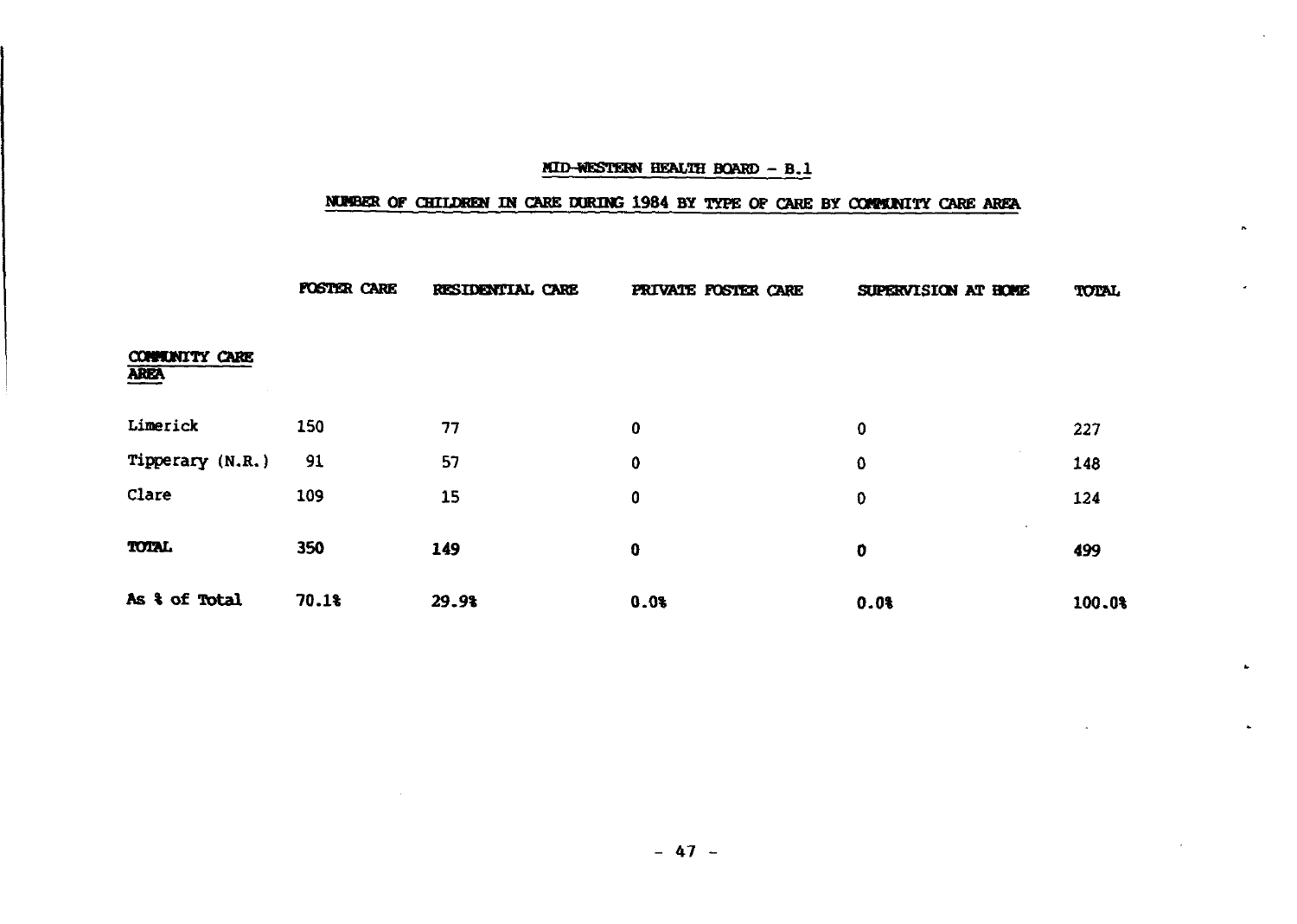# MID-NESTERN HEALTH BOARD - B.2

# REASON FOR PLACEMENT IN RESIDENTIAL CARE OF CHILDREN IN CARE DURING 1984

|                                                     | LUBRICK         | TIPPERARY (N.R.) | <b>CLARE</b> | Total                   | As & of Total |
|-----------------------------------------------------|-----------------|------------------|--------------|-------------------------|---------------|
| NO SHORT TERM FOSTER<br><b>HOME AVAILABLE</b>       | $\overline{2}$  | $\mathbf{1}$     | $\mathbf 0$  | $\overline{\mathbf{3}}$ | 2.04          |
| NO LONG TERM FOSTER<br>HOME AVAILABLE               | 5               | 1                | $\mathbf 0$  | 6                       | 4.0%          |
| <b>BREAKDOWN IN FOSTER</b><br><b>FLACEMENT</b>      | 0               | $\mathbf 0$      | $\mathbf{0}$ | $\mathbf 0$             | 0.01          |
| SIBLINGS IN SAME<br>RESIDENTIAL HOME                | 37              | 15               | 3            | 55                      | 36.91         |
| AWAITING ADOPTION                                   | 0               | 0                | $\mathbf{0}$ | 0                       | 0.03          |
| PARENTS REFUSE TO ALLOW<br>CHILD TO BE FOSTERED     | 1               | 0                | $\mathbf 0$  | $\mathbf 1$             | 0.78          |
| RESIDENTIAL CARE MOST<br>SUITABLE FOR CHILD'S NEEDS | 32 <sub>2</sub> | 40               | 12           | 84                      | $56.4*$       |
| OTHER REASONS                                       | 0               | $\mathbf 0$      | $\mathbf 0$  | 0                       | $0.0*$        |
|                                                     |                 |                  |              |                         |               |
| <b>TOTAL</b>                                        | 77              | 57               | 15           | 149                     | 100.0%        |

 $\ddot{\phantom{a}}$ 

 $\ddot{\phantom{a}}$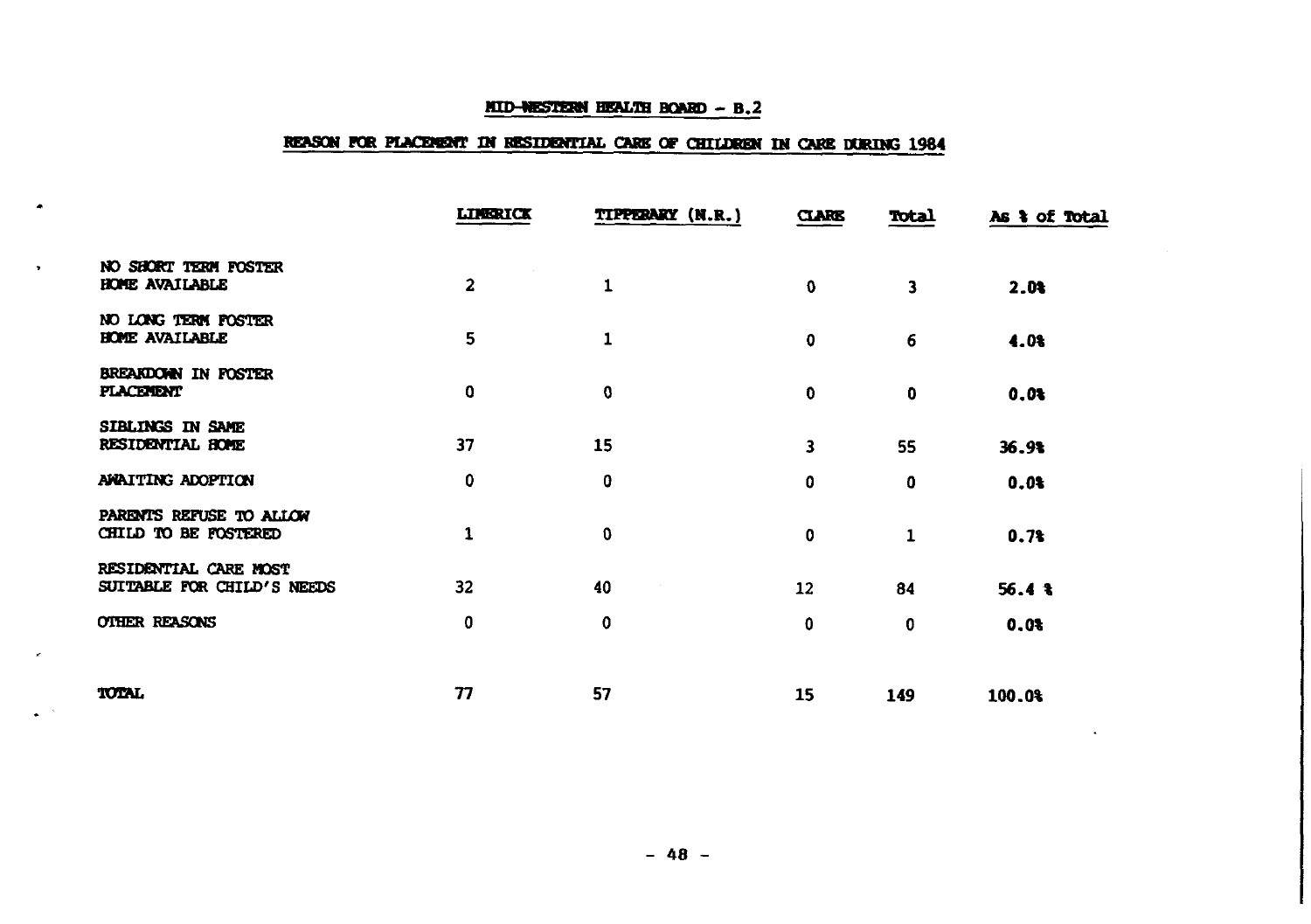### **MID-WESTERN HEALTH BOARD - B.3**

#### PRIMARY REASON FOR CURRENT ADMISSION OF CHILDREN IN CARE DURING 1984

 $\mathbf{a}^\dagger$ 

 $\epsilon$  .

 $\mathbf{c}$ 

 $\label{eq:2.1} \frac{1}{\sqrt{2\pi}}\int_{\mathbb{R}^{2}}\left|\frac{d\mathbf{x}}{d\mathbf{x}}\right|^{2}d\mathbf{x}^{2}d\mathbf{x}^{2}d\mathbf{x}^{2}d\mathbf{x}^{2}d\mathbf{x}^{2}d\mathbf{x}^{2}d\mathbf{x}^{2}d\mathbf{x}^{2}d\mathbf{x}^{2}d\mathbf{x}^{2}d\mathbf{x}^{2}d\mathbf{x}^{2}d\mathbf{x}^{2}d\mathbf{x}^{2}d\mathbf{x}^{2}d\mathbf{x}^{2}d\mathbf{x}^{2}d\mathbf{x}^{2}d$ 

|                                     | Limerick       | Tipp (N.R.) Clare       |                         | Total                   |
|-------------------------------------|----------------|-------------------------|-------------------------|-------------------------|
| PHYSICAL ABUSE                      | 14             | $\bf{0}$                | 3                       | 17                      |
| SEXUAL ABUSE                        | $\mathbf{1}$   | $\overline{2}$          | 0                       | 3                       |
| EMOTIONAL ABUSE                     | 13             | 13                      | $\overline{c}$          | 28                      |
| <b>NEGLECT</b>                      | 51             | 15                      | 16                      | 82                      |
| ONE PARENT FAMILY<br>UNABLE TO COPE | 50             | 60                      | 22                      | 132                     |
| MARITAL DISHARMONY                  | 27             | 16                      | $\overline{2}$          | 45                      |
| CHILD OUT OF CONTROL                | 4              | 21                      | $\overline{\mathbf{c}}$ | 27                      |
| CHILD ABANDONED                     | 12             | $\overline{\mathbf{3}}$ | 8                       | 23                      |
| BOTH PARENTS DEAD                   | $\overline{2}$ | $\mathbf 0$             | $\mathbf 0$             | $\overline{\mathbf{2}}$ |
| SHORT TERM CRISIS                   | 38             | 18                      | 39                      | 95                      |
| AWAITING ADOPTION                   | 15             | $\mathbf 0$             | 30                      | 45                      |
| <b>TOTAL</b>                        | 227            | 148                     | 124                     | 499                     |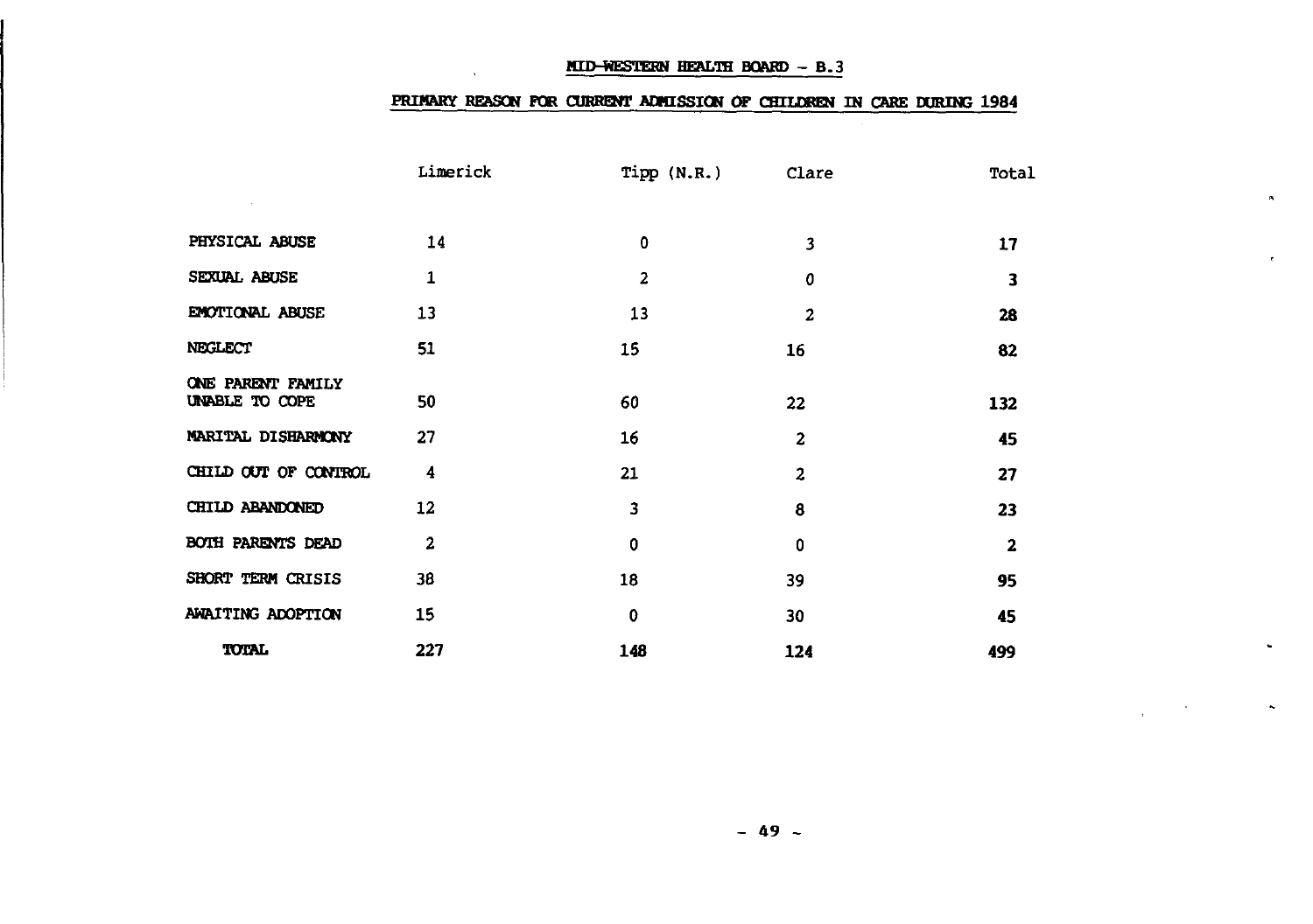#### MID-WESTERN HEALTH BOARD - B.7

# AGE ON ADMISSION OF CHILDREN IN CARE DURING 1984

|                        | $0 - 1$<br><b>YEAR</b> | $1 - 2$<br><b>YEARS</b> | $2 - 4$<br><b>YEARS</b> | $4 - 7$<br><b>YEARS</b> | $7 - 12$<br><b>YEARS</b> | $12 - 15$<br><b>YEARS</b> | $15 +$<br><b>YEARS</b> | Total  |
|------------------------|------------------------|-------------------------|-------------------------|-------------------------|--------------------------|---------------------------|------------------------|--------|
| COMMUNITY CARE<br>AREA |                        |                         |                         |                         |                          |                           |                        |        |
| Limerick               | 67                     | 25                      | 34                      | 44                      | 38                       | 9                         | 10                     | 227    |
| Tipperary (N.R.)       | 22                     | 18                      | 16                      | 26                      | 39                       | 21                        | 6                      | 148    |
| Clare                  | 68                     | 6                       | 12                      | 17                      | 18                       | $\mathbf{3}$              | $\mathbf 0$            | 124    |
| Total                  | 157                    | 49                      | 62                      | 87                      | 95                       | 33                        | 16                     | 499    |
| As \$ of Total         | 31.5%                  | 9.8%                    | 12.4%                   | 17.4%                   | 19.0%                    | 6.6%                      | $3 - 34$               | 100.0% |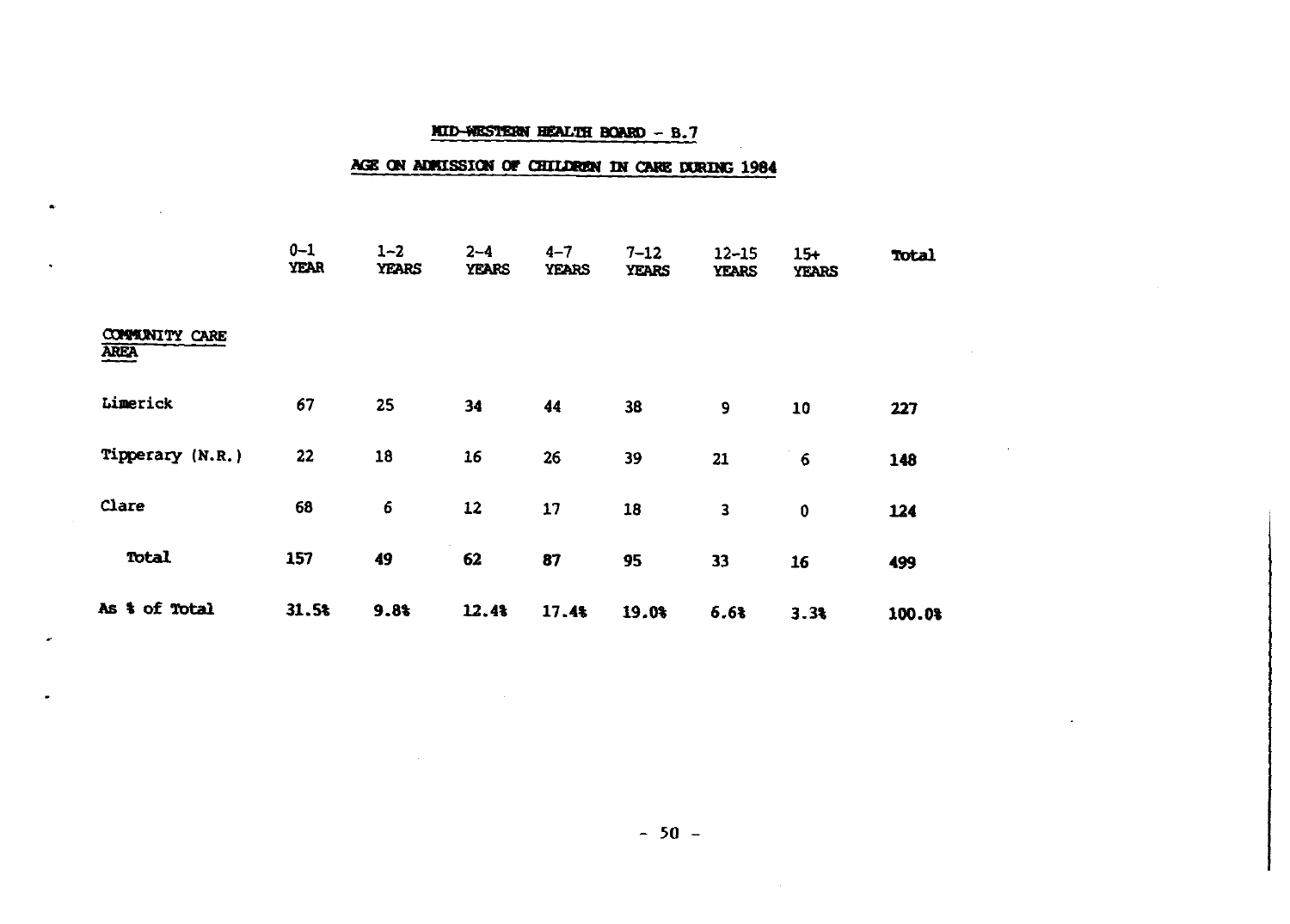### Mid-Western Health Board - C.1

# NUMBER OF CHILDREN ADMITTED TO CARE DURING 1984 (1983) BY SEX

|                                          | Males   | Females  | Total     |
|------------------------------------------|---------|----------|-----------|
| Community Care Area                      |         |          |           |
| Limerick                                 | 38      | 43       | 81        |
| Tipperary (N.R.)                         | 10      | 8        | 18        |
| Clare                                    | 36      | 30       | 66        |
| $\sim$<br>Total for 1984                 | 84 (83) | 81 (91)  | 165 (174) |
| % Increase/Decrease<br>From 1983 To 1984 | $+1.2%$ | $-11.08$ | $-5.2%$   |

 $\ddot{\phantom{0}}$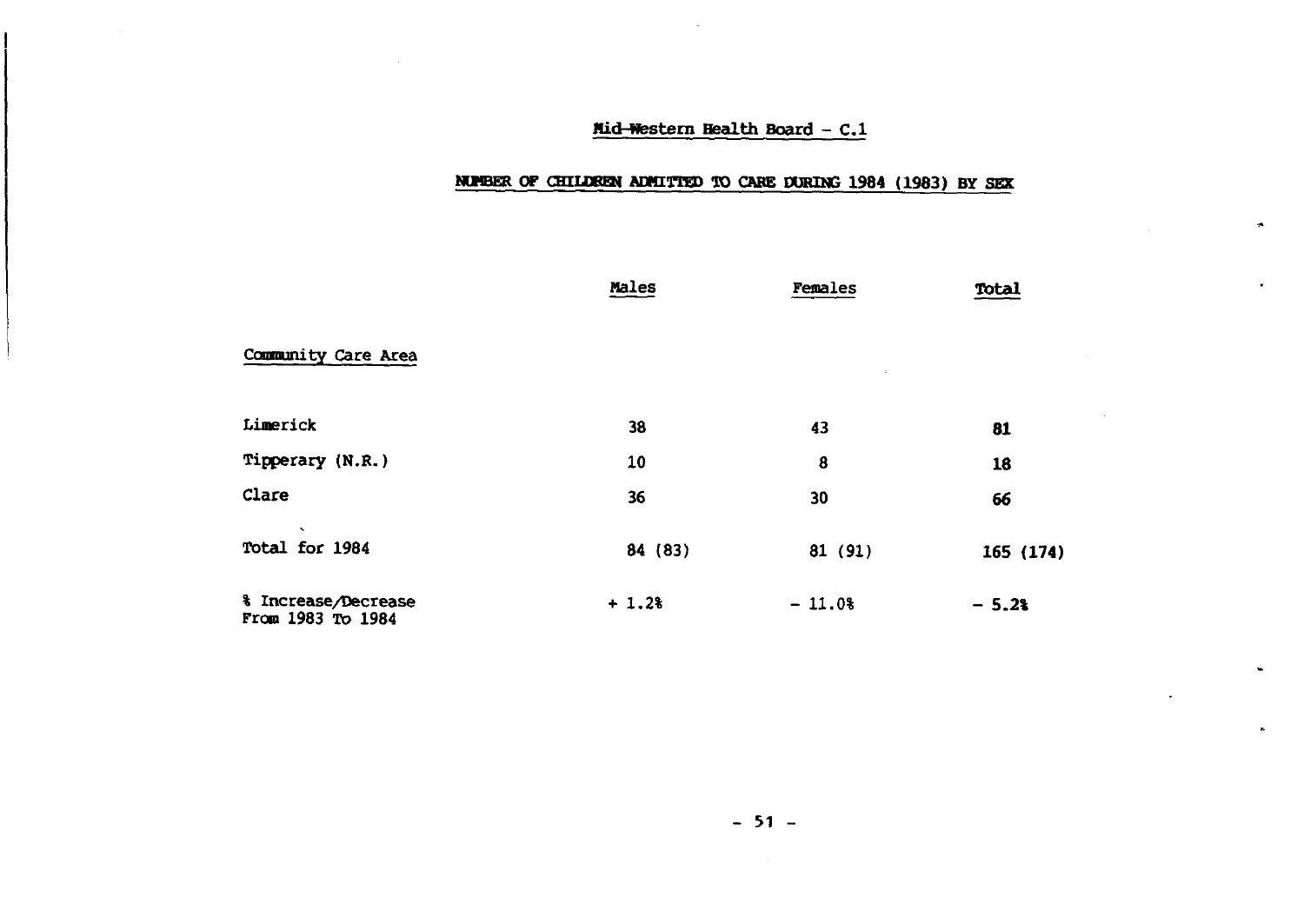#### **MID-WESTERN HEALTH BOARD - C.2**

#### **NUMBER OF CHILDREN ADMITTED TO CARE DURING 1984 BY AGE**

|                                      | UP TO 1 YEAR | 1-2 YEARS | $2-4$ YEARS      | 4-7 YEARS    | 7-12 YEARS | 12-15 YEARS | 15 + YEARS | <b>TOTAL</b> |
|--------------------------------------|--------------|-----------|------------------|--------------|------------|-------------|------------|--------------|
| <b>COMMUNITY</b><br><b>CARE AREA</b> |              |           |                  |              |            |             |            |              |
| Limerick                             | 24           | 9         | 11               | 9            | 13         | 7           | 8          | 81           |
| Tipperary (N.R.)                     | 3            | 4         | $\boldsymbol{2}$ | $\mathbf{2}$ | 6          | 0           | 1          | 18           |
| Clare                                | 45           | 8         | 5                | 4            | 4          | $\mathbf 0$ | 0          | 66           |
|                                      |              |           |                  |              |            |             |            |              |
| Total                                | 72           | 21        | 18               | 15           | 23         | 7           | 9          | 165          |

**Note: Age of Children calculated as at 31 December 1984** 

 $\cdot$ 

 $\bullet$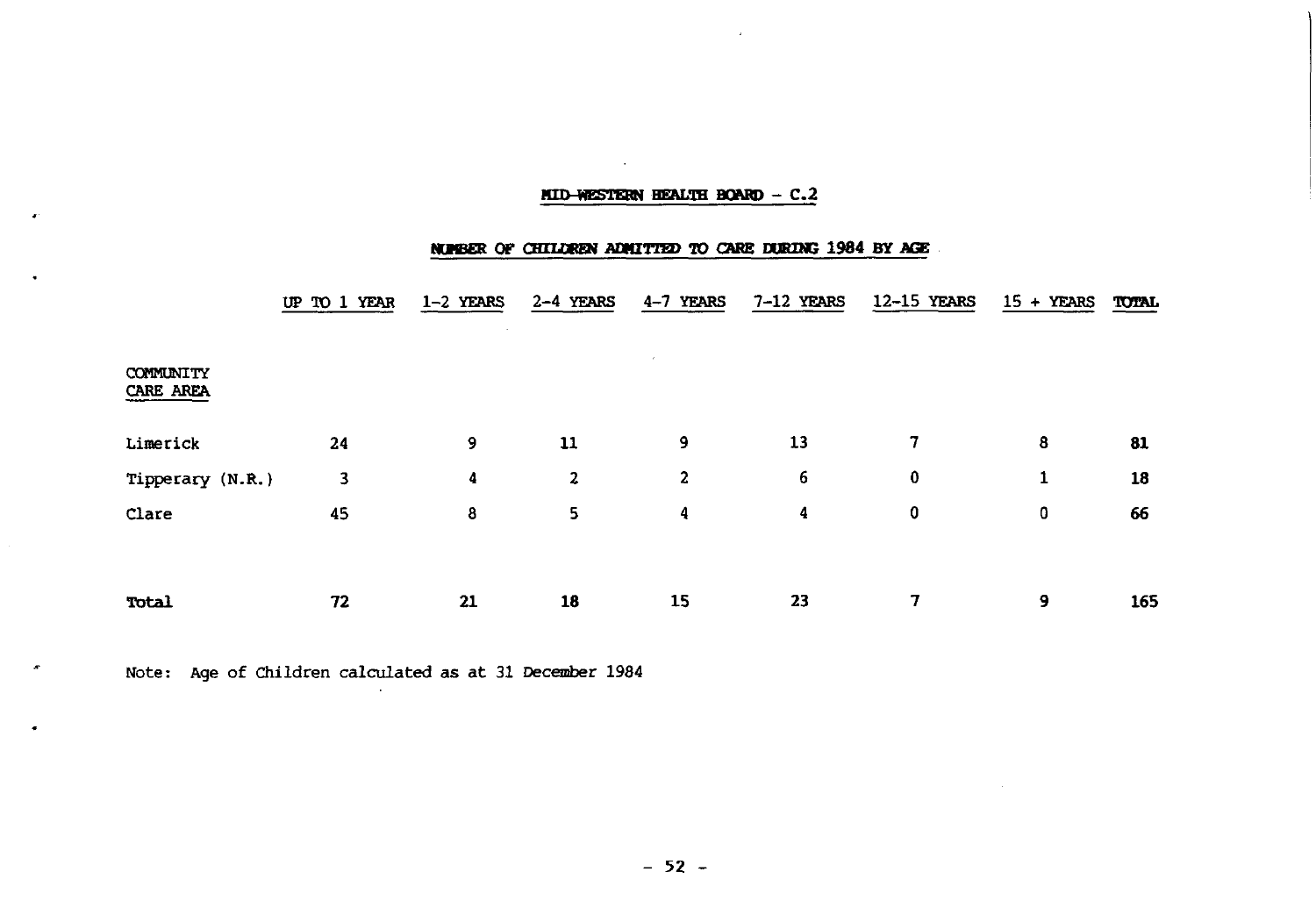**NORTH-EASTERN HEALTH BOARD** 

 $\sim 10^{-11}$ 

 $\sim$ 

 $\sim$ 

 $\bullet$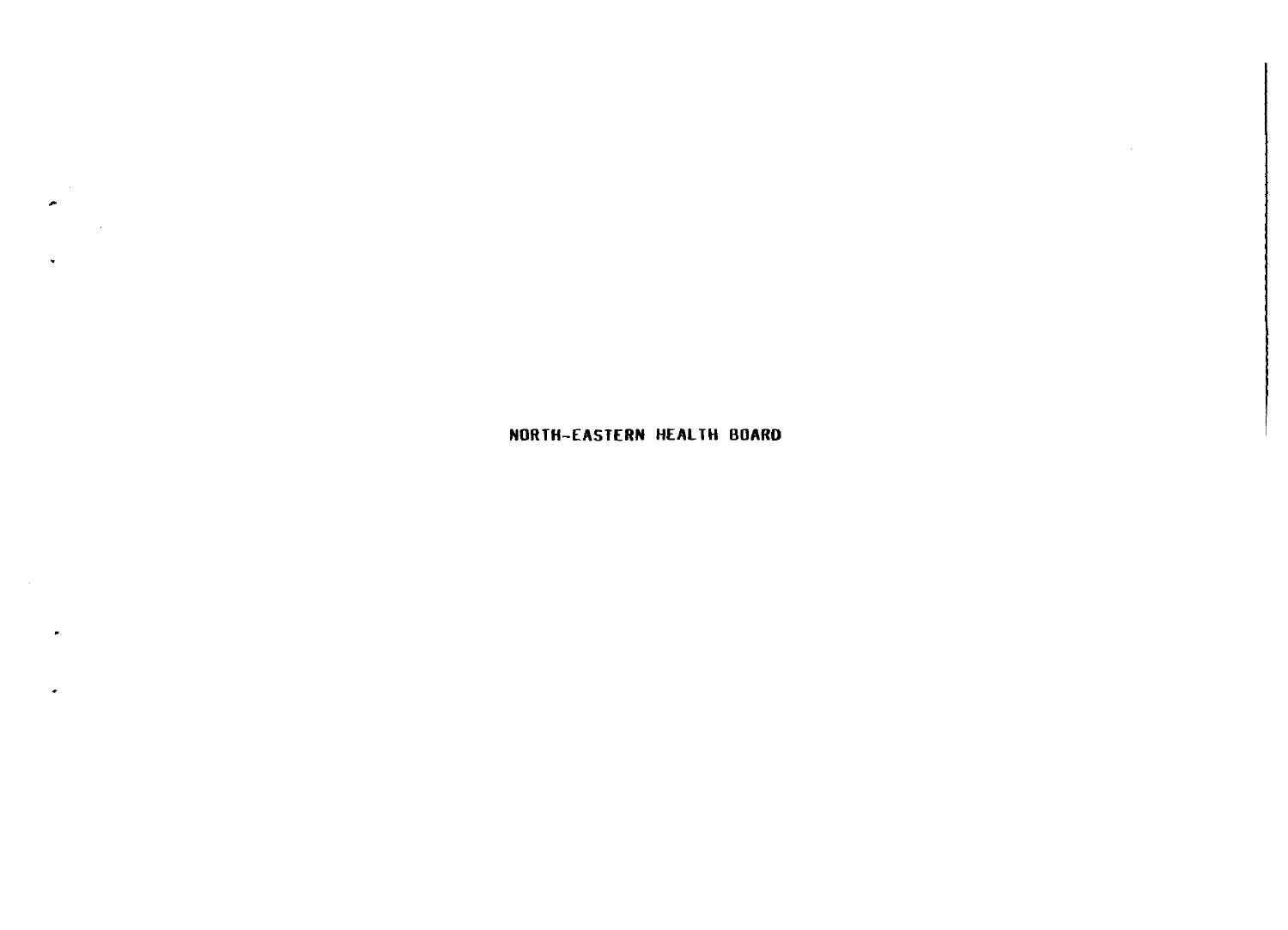### NORTH-EASTERN HEALTH BOARD - A.4

# PRIMARY REASON FOR CURRENT ADMISSION OF CHILDREN IN CARE ON 31 DECEMBER 1984 BY AGE

|                                     | $0 - 1$<br>YEAR | $1 - 2$<br><b>YEARS</b> | $2 - 4$<br><b>YEARS</b> | $4 - 7$<br><b>YEARS</b> | $7 - 12$<br><b>YEARS</b> | $12 - 15$<br><b>YEARS</b> | <b>OVER</b><br>15 YEARS | TOTAL | As & of Total |
|-------------------------------------|-----------------|-------------------------|-------------------------|-------------------------|--------------------------|---------------------------|-------------------------|-------|---------------|
| PHYSICAL ABUSE                      | 0               | 1                       | 0                       | 0                       | $\overline{2}$           | $\overline{2}$            |                         | 6     | 3.5%          |
| SEXUAL ABUSE                        | 0               | $\mathbf 0$             | 0                       | 0                       | 4                        | $\mathbf 1$               | 0                       | $5 -$ | 2.93          |
| EMOTIONAL ABUSE                     | 0               | $\overline{2}$          |                         |                         | 0                        | 0                         |                         | 5     | 2.98          |
| NEGLECT                             |                 | 0                       |                         | 7                       | 11                       | 8                         | 3                       | 31    | 18.0%         |
| ONE PARENT FAMILY<br>UNABLE TO COPE | S               | 3                       | 12                      | 13                      | 17                       | 4                         | 10                      | 64    | 37.2%         |
| MARITAL DISHARMONY                  | 0               |                         | 0                       | $\mathbf{2}$            | 3                        | 4                         | 3                       | 13    | 7.63          |
| CHILD OUT OF CONTROL                | 0               |                         | 0                       | $\mathbf 0$             | 2                        | 4                         |                         | 8     | 4.6%          |
| CHILD ABANDONED                     | 0               | $\mathbf{2}$            | 5                       | 4                       | 3                        | 4                         | 0                       | 18    | 10.5%         |
| BOTH PARENTS DEAD                   | 0               | 0                       | 0                       | 0                       | $\mathbf 0$              | 1                         | 0                       | 1     | 0.63          |
| SHORT TERM CRISIS                   | 1               | $\mathbf 0$             | 2                       | 4                       | $\mathbf 1$              | 4                         |                         | 14    | 8.18          |
| AWAITING ADOPTION                   | 2               | $\boldsymbol{4}$        | 1                       | $\mathbf{0}$            | 0                        | 0                         | 0                       | 7     | 4.1%          |
| <b>TOTAL</b>                        | 9               | 14                      | 22                      | 31                      | 43                       | 32                        | 21                      | 172   | 100.0%        |

**\*Note: Age of children calculated as at 31 December 1984**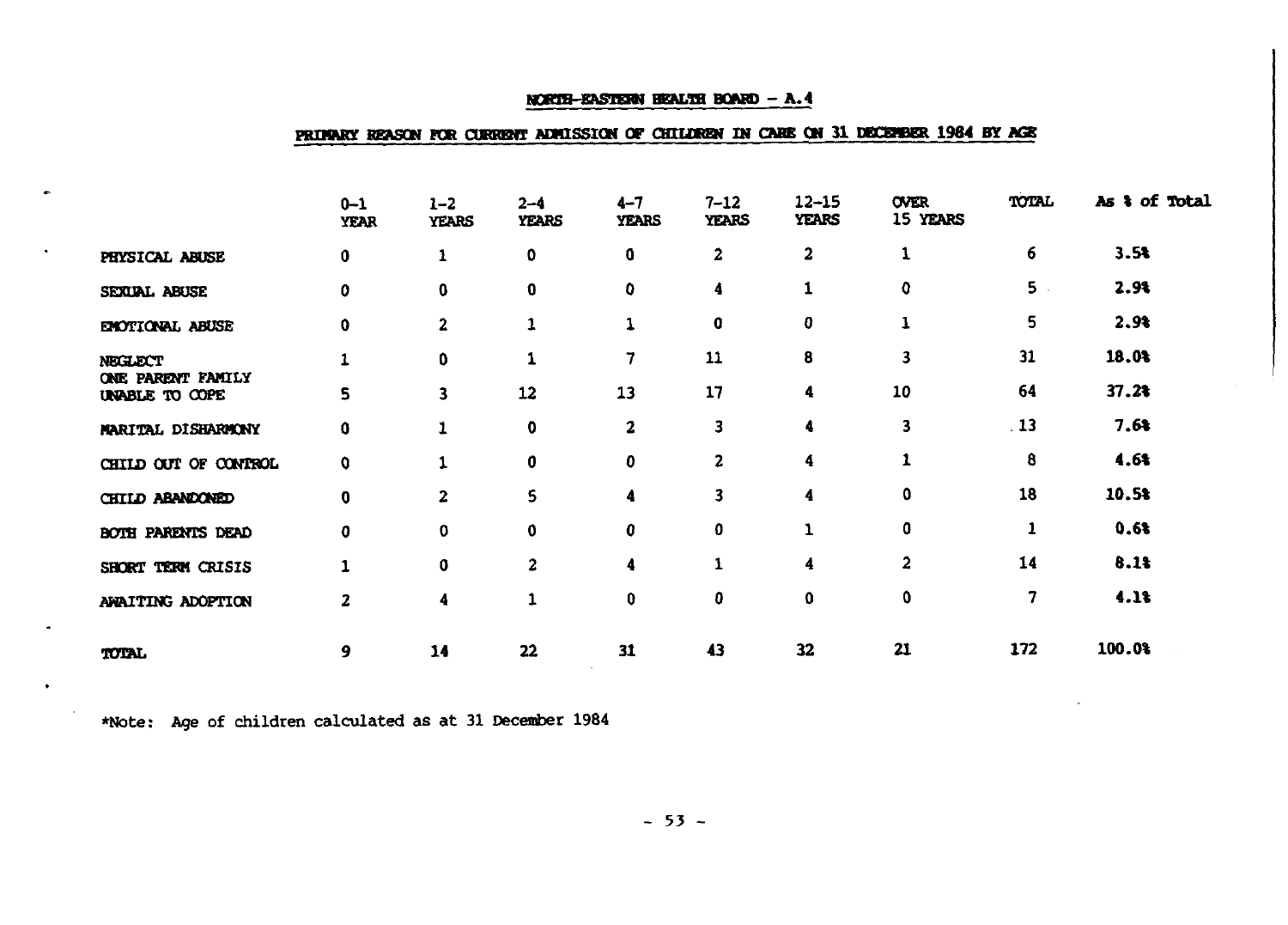#### NORTH-EASTERN HEALTH BOARD - A.7

 $\sim 100$ 

 $\mathbf{u}_\mathrm{c}$ 

 $\bullet$ 

 $\mathcal{L}$ 

# STATUS OF CHILDREN IN CARE ON 31 DECEMBER 1984 BY TYPE OF CARE

|                                                                | FOSTER CARE | RESIDENTIAL CARE | PRIVATE FOSTER CARE | <b>SUPERVISION</b><br>AT HOME | <b>TOTAL</b> |
|----------------------------------------------------------------|-------------|------------------|---------------------|-------------------------------|--------------|
| <b>STATUS</b>                                                  |             |                  |                     |                               |              |
| Children of<br>Married Parents                                 | 44          | 43               | $\mathbf 0$         | $\mathbf 0$                   | 87           |
| Children of<br>Unmarried Mothers                               | 44          | 23               | 0                   | $\bf{0}$                      | 67           |
| Children of<br>Married Women<br>where husband<br>is not Father | 13          | 5                | $\boldsymbol{0}$    | 0                             | 18           |
| <b>TOTAL</b>                                                   | 101         | 71               | $\bf{0}$            | 0                             | 172          |

 $\label{eq:2.1} \mathcal{L}_{\mathcal{A}}(x) = \mathcal{L}_{\mathcal{A}}(x) + \mathcal{L}_{\mathcal{A}}(x) + \mathcal{L}_{\mathcal{A}}(x)$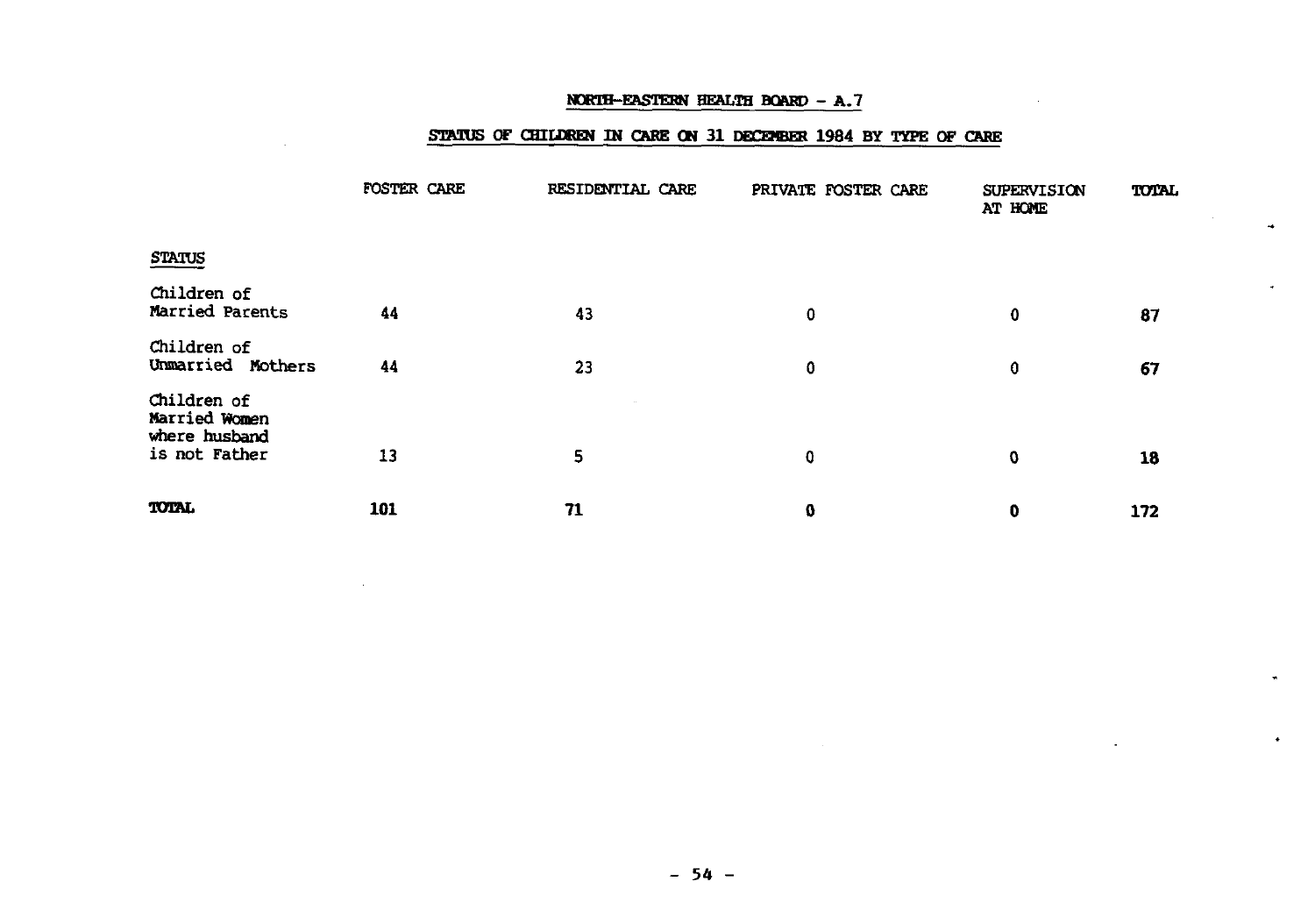### NORTH-EASTERN HEALTH BOARD - A.9

|                     |  |  |  | LENGTH OF STAY TO DATE OF CHILDREN IN CARE ON 31 DECEMBER 1984 RELATED TO TYPE OF CARE |  |                           |                         |                  |                               |              |
|---------------------|--|--|--|----------------------------------------------------------------------------------------|--|---------------------------|-------------------------|------------------|-------------------------------|--------------|
|                     |  |  |  |                                                                                        |  |                           |                         |                  |                               |              |
|                     |  |  |  | $0 - 3$<br><b>MONTHS</b>                                                               |  | $3 - 12$<br><b>MONTHS</b> | $1 - 3$<br><b>YEARS</b> | $3 - 5$<br>YEARS | <b>OVER 5</b><br><b>YEARS</b> | <b>TOTAL</b> |
|                     |  |  |  |                                                                                        |  |                           |                         |                  |                               |              |
| <b>FOSTER CARE</b>  |  |  |  | 1                                                                                      |  | 5                         | 22                      | 34               | 39                            | 101          |
| RESIDENTIAL CARE    |  |  |  | 7                                                                                      |  | $\overline{9}$            | 29                      | 7                | 19                            | 71           |
| PRIVATE FOSTER CARE |  |  |  | $\mathbf 0$                                                                            |  | $\mathbf 0$               | 0                       | 0                | 0                             | $\bullet$    |
| SUPERVISION AT HOME |  |  |  | $\mathbf 0$                                                                            |  | 0                         | 0                       | $\mathbf 0$      | 0                             | $\mathbf o$  |
| TOTAL               |  |  |  | 8                                                                                      |  | 14 <sup>2</sup>           | 51                      | 41               | 58                            | 172          |
| As & of Total       |  |  |  | 4.7%                                                                                   |  | 8.1%                      | 29.7%                   | 23.8%            | 33.7%                         | 100.0%       |

 $\bullet$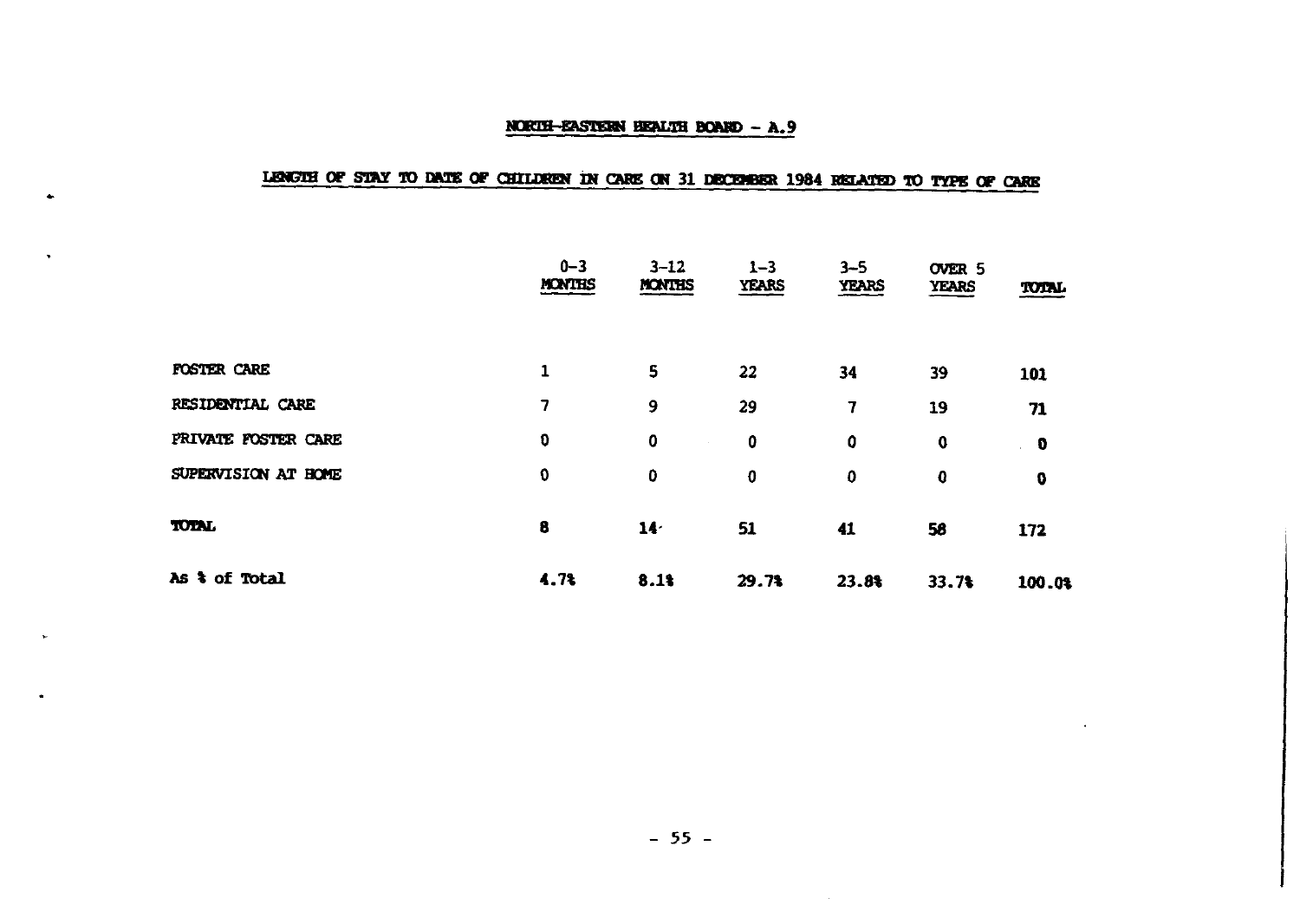# **NORTH-EASTERN HEALTH BOARD - B.1**

### NUMBER OF CHILDREN IN CARE DURING 1984 BY TYPE OF CARE BY COMMUNITY CARE AREA

÷.

 $\ddot{\phantom{a}}$ 

|                               | <b>FOSTER CARE</b> | <b>RESIDENTIAL CARE</b> | PRIVATE FOSTER CARE | SUPERVISION AT HOME | TOTAL   |
|-------------------------------|--------------------|-------------------------|---------------------|---------------------|---------|
| <b>COMMUNITY CARE</b><br>AREA |                    |                         |                     |                     |         |
| CAVAN/MONAGHAN                | 49                 | 32                      | 0                   | $\pmb{0}$           | 81      |
| LOUTH                         | 44                 | 49                      | 0                   | $\mathbf 0$         | 93      |
| <b>MEATH</b>                  | 41                 | 28                      | $\mathbf 0$         | $\mathbf 0$         | 69      |
| <b>TOTAL</b>                  | 134                | 109                     | $\mathbf 0$         | $\boldsymbol{0}$    | 243     |
| As & of Total                 | 55.1%              | 44.9%                   | 0.03                | 0.0%                | 100.00% |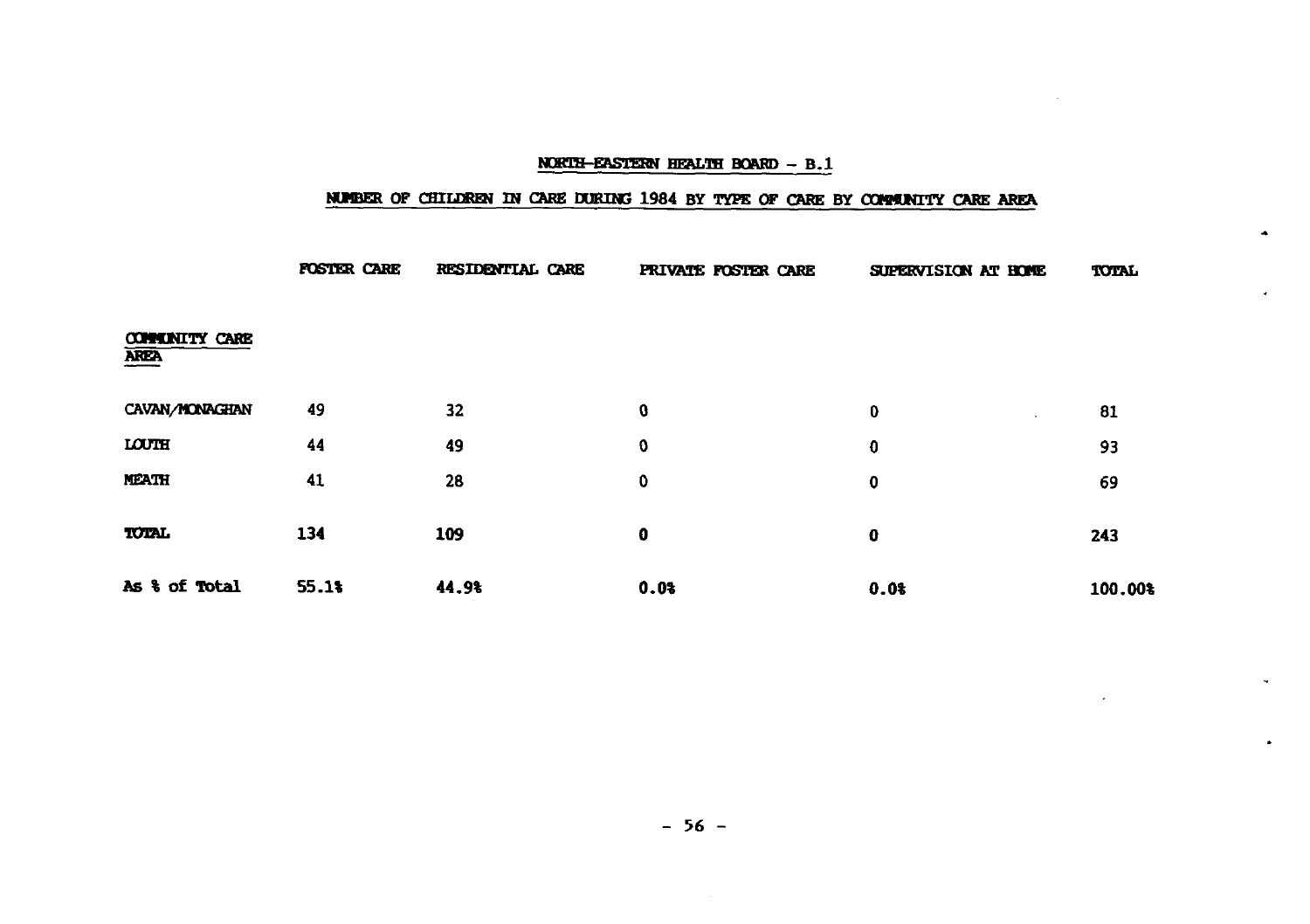### NORTH-EASTERN HEALTH BOARD - B.2

# REASON FOR PLACEMENT IN RESIDENTIAL CARE OF CHILDREN IN CARE DURING 1964

|                                                     | CAVAN/<br><b>MONAGEAN</b> | LOUTH        | <b>MEATH</b>   | Total                   | As & of Total |
|-----------------------------------------------------|---------------------------|--------------|----------------|-------------------------|---------------|
| NO SHORT TERM FOSTER HOME<br><b>AVAILABLE</b>       | 0                         | $\mathbf 1$  | $\mathbf{0}$   | 1                       | 0.9%          |
| NO LONG TERM FOSTER<br>HOME AVAILABLE               | 1                         | 9            | 10             | 20                      | 18.3%         |
| BREAKDOWN IN FOSTER<br><b>PLACEMENT</b>             | $\mathbf{1}$              | $\mathbf{1}$ | $\mathbf{1}$   | $\overline{\mathbf{3}}$ | 2.8%          |
| SIBLINGS IN SAME<br>RESIDENTIAL HOME                | 9                         | $\Omega$     | 3              | 12                      | 11.0%         |
| AWAITING ADOPTION                                   | 4                         | 5            | $\overline{2}$ | 11                      | 10.1%         |
| PARENTS REFUSE TO ALLOW<br>CHILD TO BE FOSTERED     | 7                         | 25           | $\mathbf 0$    | 32                      | 29.4%         |
| RESIDENTIAL CARE MOST<br>SUITABLE FOR CHILD'S NEEDS | 9                         | 7            | 12             | 28                      | 25.7%         |
| OTHER REASONS                                       | 1                         | $\mathbf{1}$ | $\mathbf 0$    | $\overline{2}$          | 1.83          |
| <b>TOTAL</b>                                        | 32                        | 49           | 28             | 109                     | 100.0%        |

 $\lambda$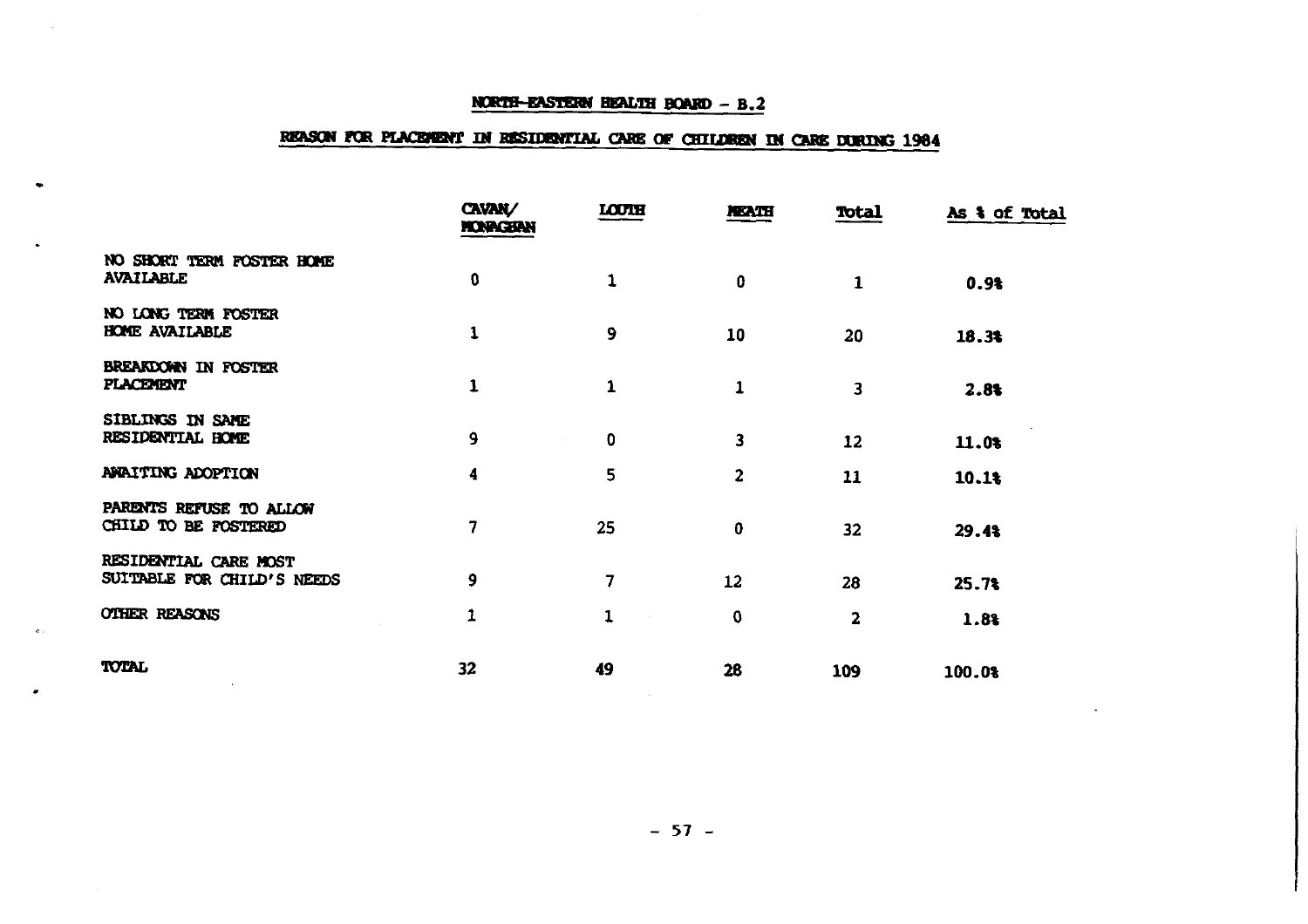# NORTH EASTERN HEALTH BOARD - B.3

|                                            | CAVAN/MONAGHAN | <b>LOUTH</b>   | <b>MEATH</b>   | <b>TOTAL</b> |
|--------------------------------------------|----------------|----------------|----------------|--------------|
| PHYSICAL ABUSE                             | $\overline{2}$ | 4              | $\overline{2}$ | 8            |
| SEXUAL ABUSE                               | $\mathbf{1}$   | 0              | 4              | 5            |
| EMOTIONAL ABUSE                            | $\mathbf{1}$   | 5              | $\bf{0}$       | 6            |
| <b>NEGLECT</b>                             | 13             | 12             | 10             | 35           |
| <b>ONE PARENT FAMILY</b><br>UNABLE TO COPE | 32             | 23             | 28             | 83           |
| MARITAL DISHARMONY                         | 12             | 3              | 3              | 18           |
| CHILD OUT OF CONTROL                       | 1              | $\overline{2}$ | 5              | 8            |
| CHILD ABANDONED                            | 5              | 13             | 0              | 18           |
| BOTH PARENTS DEAD                          | 0              | $\mathbf{1}$   | 0              | 1            |
| SHORT TERM CRISIS                          | 9              | 20             | 17             | 46           |
| AWAITING ADOPTION                          | 5              | 10             | 0              | 15           |
| <b>TOTAL</b>                               | 81             | 93             | 69             | 243          |

#### PRIMARY REASON FOR CURRENT ADMISSION OF CHILDREN IN CARE DURING 1984

 $\bullet$ 

 $\bullet$ 

 $\bullet$ 

 $\bullet$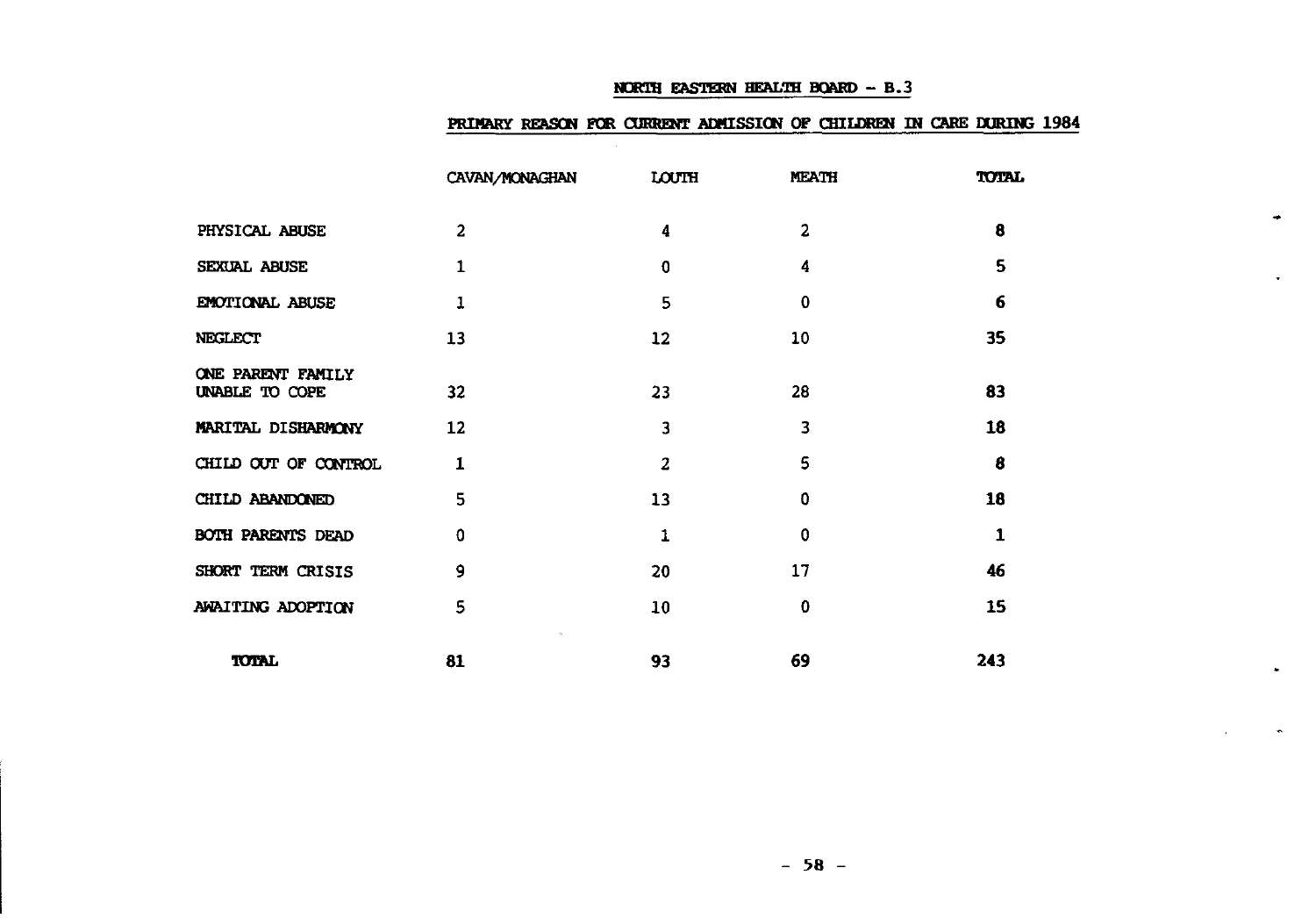#### NORTH-EASTERN HEALTH BOARD - B.7

#### AGE ON ADMISSION OF CHILDREN IN CARE DURING 1984

|                               | $0 - 1$<br><b>YEAR</b> | $1 - 2$<br><b>YEARS</b> | $2 - 4$<br><b>YEARS</b> | $4 - 7$<br><b>YEARS</b> | $7 - 12$<br><b>YEARS</b> | $12 - 15$<br><b>YEARS</b> | $15 +$<br><b>YEARS</b>  | <b>TOTAL</b> |
|-------------------------------|------------------------|-------------------------|-------------------------|-------------------------|--------------------------|---------------------------|-------------------------|--------------|
| COMMUNITY CARE<br><b>AREA</b> |                        |                         |                         |                         |                          |                           |                         |              |
| CAVAN/MONAGHAN                | 32                     | 12                      | 15                      | 7                       | 11                       | $\boldsymbol{4}$          | 0                       | 81           |
| LOUTH                         | 43                     | 11                      | 13                      | 8                       | 14                       | $\mathbf{z}$              | $\overline{\mathbf{2}}$ | 93           |
| <b>MEATH</b>                  | 23                     | 10                      | 7                       | 13                      | 10                       | $6\phantom{1}$            | $\mathbf 0$             | 69           |
| <b>TOTAL</b>                  | 98                     | 33                      | 35                      | 28                      | 35                       | 12                        | $\overline{\mathbf{2}}$ | 243          |
| As % of Total                 | 40.3%                  | 13.6%                   | 14.4%                   | 11.6%                   | 14.4%                    | 4.9%                      | 0.8%                    | 100.0%       |

 $\sim 0$ 

 $\ddot{\phantom{0}}$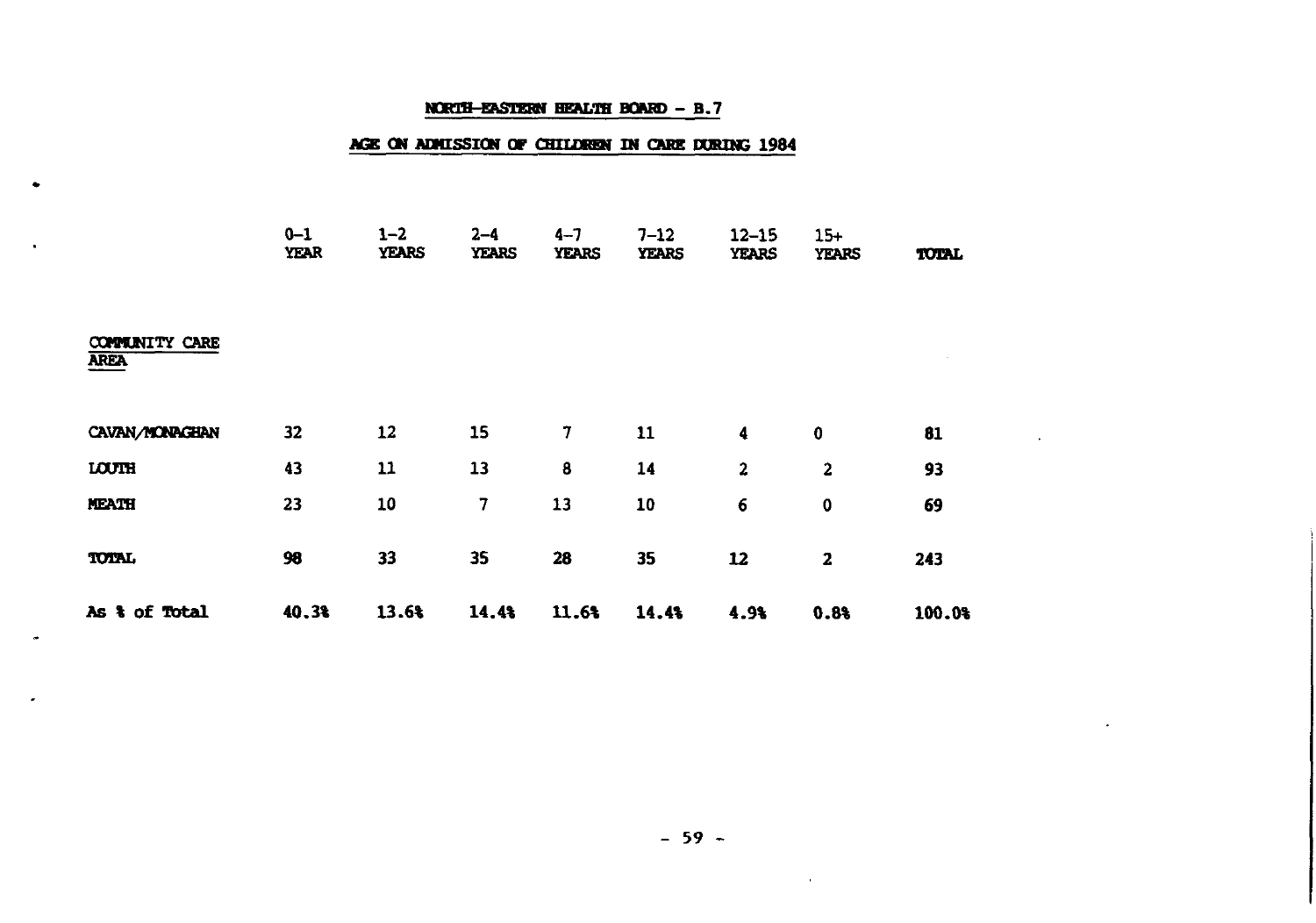# North-Eastern Health Board -  $C.1$

# NUMBER OF CHILDREN ADMITTED TO CARE DURING 1984 (1983) BY SEX

 $\ddot{\phantom{a}}$ 

¥.

 $\bullet$ 

 $\bullet$ 

|                                          | Males    | Females  | Total    |
|------------------------------------------|----------|----------|----------|
| Community Care Area                      |          |          |          |
| Cavan/Monaghan                           | 3        | 11       | 14       |
| Louth                                    | 24       | 14       | 38       |
| Meath                                    | 4        | 7        | 11       |
| Total for 1984                           | 31(49)   | 32(42)   | 63 (91)  |
| % Increase/Decrease<br>From 1983 To 1984 | $-36.7%$ | $-23.8%$ | $-30.88$ |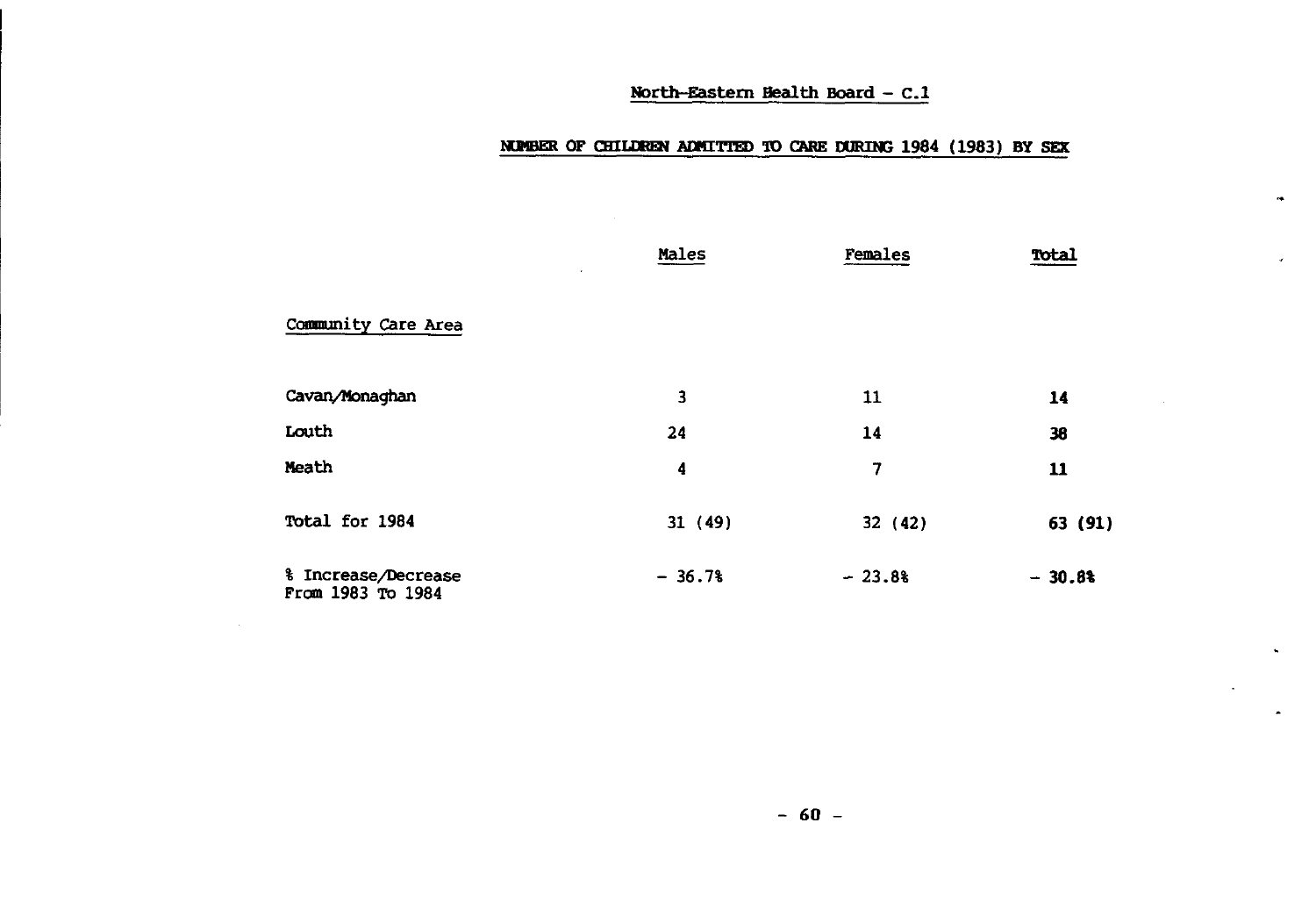## **NORTH-EASTERN HEALTH BOARD - C.2**

#### NUMBER OF CHILDREN ADMITTED TO CARE DURING 1984 BY AGE

 $\sim$ 

|                        | UP TO 1 YEAR   | 1-2 YEARS      | 2-4 YEARS | $4-7$ YEARS    | $7-12$ YEARS | 12-15 YEARS    | $15 + YEARS$   | <b>TOTAL</b> |
|------------------------|----------------|----------------|-----------|----------------|--------------|----------------|----------------|--------------|
| COMMUNITY<br>CARE AREA |                |                |           |                |              |                |                |              |
| Cavan/Monaghan         | 8              | $\mathbf 0$    | 3         | $\overline{2}$ | 1            | $\mathbf 0$    | 0              | 14           |
| Louth                  | 14             | 8              | 4         | 6              | 3            | 1              | $\overline{2}$ | 38           |
| Meath                  | $\overline{a}$ | $\overline{2}$ | 3         | $\overline{2}$ | 0            | $\overline{2}$ | $\pmb{0}$      | 11           |
| Total                  | 24             | 10             | 10        | 10             | 4            | 3              | $\mathbf{2}$   | 63           |

**Note: Age of Children calculated as at 31 December 1984** 

 $\sim 10^{-1}$ 

 $\mathcal{L}^{\text{max}}_{\text{max}}$  and  $\mathcal{L}^{\text{max}}_{\text{max}}$  $\mathcal{L}^{\text{max}}_{\text{max}}$  ,  $\mathcal{L}^{\text{max}}_{\text{max}}$ 

 $\bullet$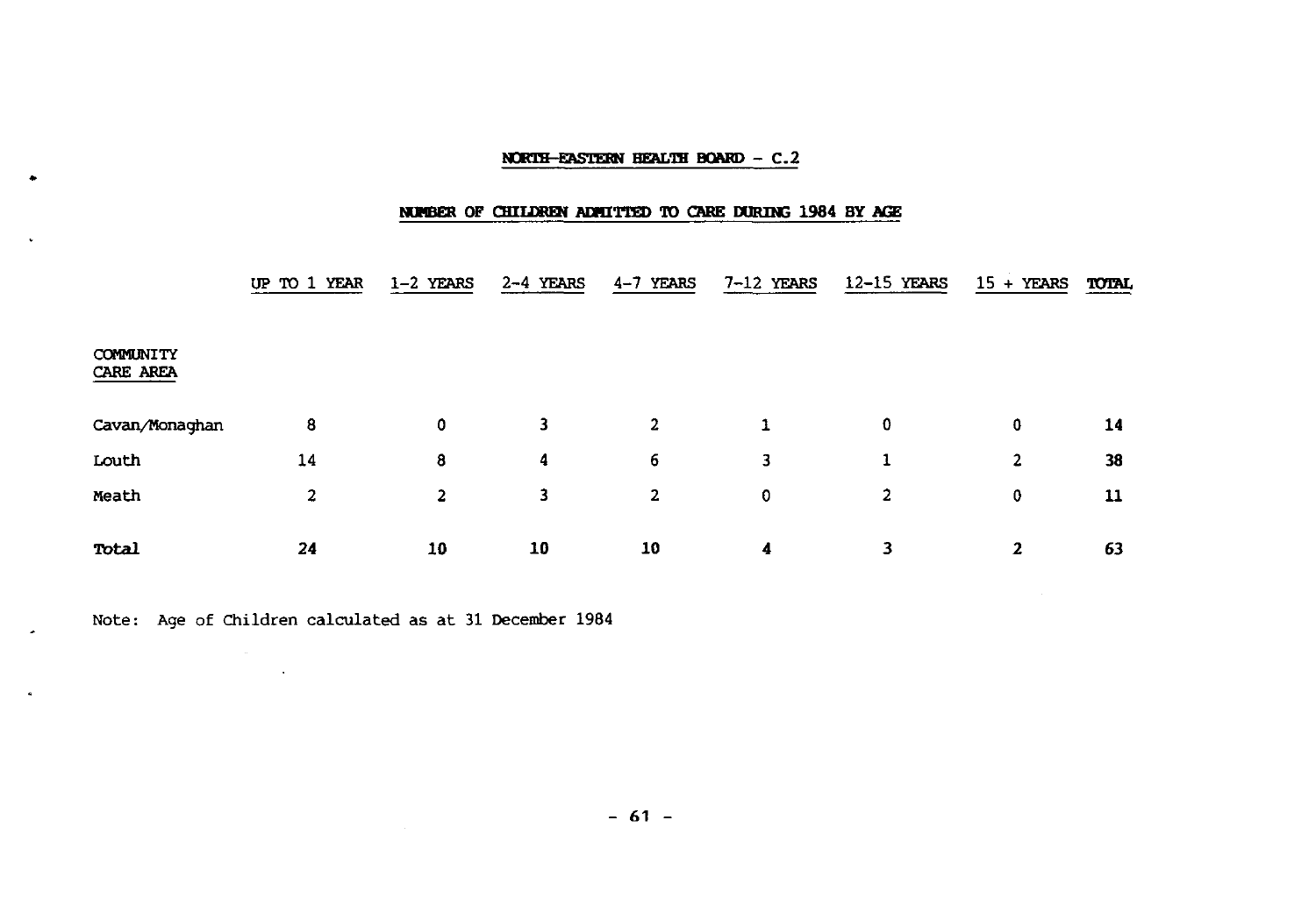**NORTH-WESTERN HEALTH BOARD** 

 $\mathbf{x}_t$ 

 $\bullet$ 

 $\label{eq:2.1} \frac{1}{\sqrt{2\pi}}\int_{0}^{\infty} \frac{d\mu}{\sqrt{2\pi}}\left(\frac{d\mu}{\mu}\right)^2\frac{d\mu}{\sqrt{2\pi}}\frac{d\mu}{\sqrt{2\pi}}\frac{d\mu}{\sqrt{2\pi}}\frac{d\mu}{\sqrt{2\pi}}\frac{d\mu}{\sqrt{2\pi}}\frac{d\mu}{\sqrt{2\pi}}\frac{d\mu}{\sqrt{2\pi}}\frac{d\mu}{\sqrt{2\pi}}\frac{d\mu}{\sqrt{2\pi}}\frac{d\mu}{\sqrt{2\pi}}\frac{d\mu}{\sqrt{2\pi}}\frac{d\mu$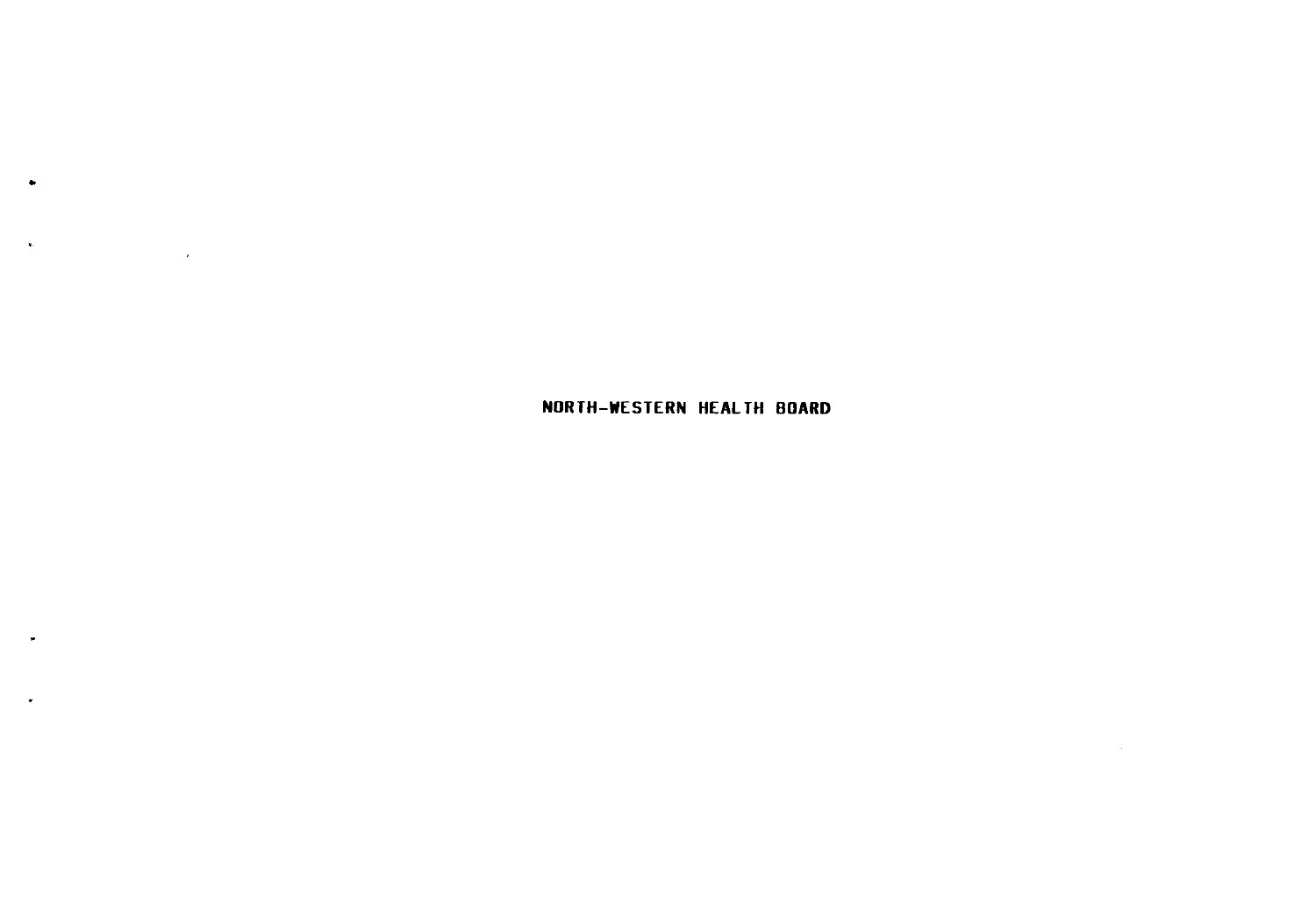| PRIMARY REASON FOR CURRENT ADMISSION OF CHILDREN IN CARE ON 31 DECEMBER 1984 BY AGE |                        |                         |                         |                         |                   |                           |                         |                         |               |  |
|-------------------------------------------------------------------------------------|------------------------|-------------------------|-------------------------|-------------------------|-------------------|---------------------------|-------------------------|-------------------------|---------------|--|
|                                                                                     | $0 - 1$<br><b>YEAR</b> | $1 - 2$<br><b>YEARS</b> | $2 - 4$<br><b>YEARS</b> | $4 - 7$<br><b>YEARS</b> | $7 - 12$<br>YEARS | $12 - 15$<br><b>YEARS</b> | <b>OVER</b><br>15 YEARS | <b>TOTAL</b>            | As & of Total |  |
| PHYSICAL ABUSE                                                                      | $\mathbf{0}$           | 0                       | 1                       | $\mathbf{0}$            | 3                 | $\mathbf 0$               | $\mathbf{2}$            | 6                       | 5.28          |  |
| SEXUAL ABUSE                                                                        | $\mathbf 0$            | 0                       | 0                       | $\mathbf 0$             | 1                 | 0                         | 0                       | 1                       | 0.94          |  |
| EMOTIONAL ABUSE                                                                     |                        | $\mathbf{0}$            | 1                       | 0                       | $\bf{0}$          | $\overline{2}$            | $\overline{2}$          | 6                       | 5.2%          |  |
| NEGLECT                                                                             | $\mathbf{1}$           | 4                       | 3                       | $\overline{\mathbf{3}}$ | 17                | 4                         | 5                       | 37                      | 31.9%         |  |
| <b>ONE PARENT FAMILY</b><br>UNABLE TO COPE                                          | $\boldsymbol{0}$       | 4                       | 6                       | 4                       | 13                | 5                         | 7                       | 39                      | 33.6%         |  |
| MARITAL DISHARMONY                                                                  | 0                      | 0                       | $\mathbf{0}$            | 3                       | 6                 | 3                         | 4                       | 16                      | 13.7%         |  |
| CHILD OUT OF CONTROL                                                                | $\mathbf 0$            | 0                       | $\mathbf{0}$            | 0                       | $\mathbf 0$       | $\mathbf{1}$              | 0                       | 1                       | 0.9%          |  |
| CHILD ABANDONED                                                                     | 0                      | 0                       | 0                       | 0                       | 1                 | $\boldsymbol{0}$          |                         | $\overline{\mathbf{2}}$ | 1.6%          |  |
| BOTH PARENTS DEAD                                                                   | 0                      | 0                       | 0                       | $\mathbf 0$             | 0                 | 0                         |                         | 1                       | 0.98          |  |
| SHORT TERM CRISIS                                                                   | 0                      | $\mathbf 1$             | $\overline{2}$          | $\boldsymbol{0}$        | 1                 | $\overline{2}$            | 0                       | 6                       | 5.2%          |  |
| <b>AWAITING ADOPTION</b>                                                            | 0                      | $\mathbf 1$             | 0                       | $\mathbf{0}$            | 0                 | $\boldsymbol{0}$          | 0                       | 1                       | 0.93          |  |
| <b>TOTAL</b>                                                                        | 2                      | 10                      | 13                      | 10                      | 42                | 17                        | 22                      | 116                     | 100.0%        |  |

# NORTH WESTERN HEALTH BOARD - A.4

**\*Note: Age of children calculated as at 31 December 1984**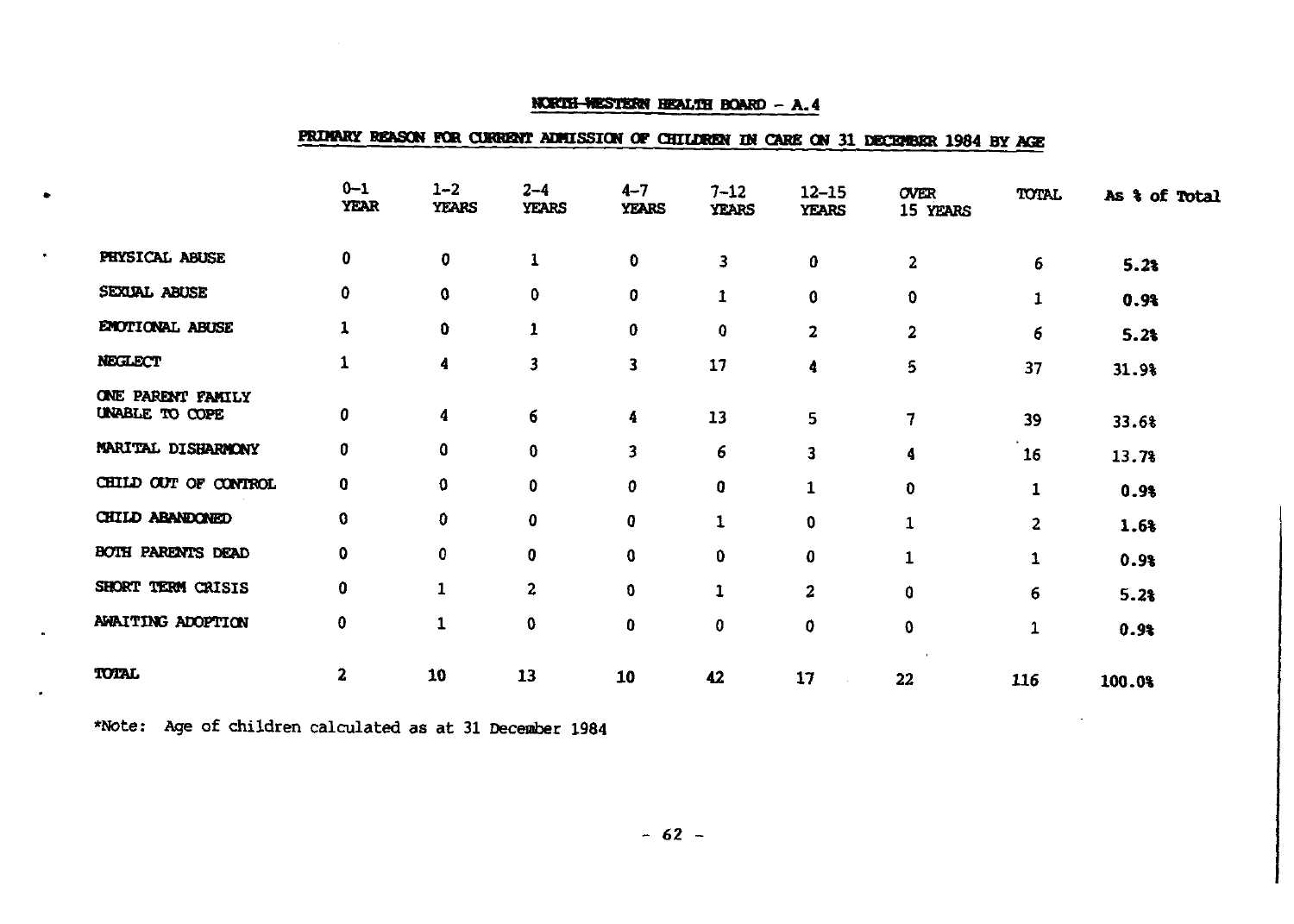#### NORTH-WESTERN HEALTH BOARD - A.7

#### STATUS OF CHILDREN IN CARE ON 31 DECEMBER 1984 BY TYPE OF CARE

 $\overline{a}$ 

|                                                                | FOSTER CARE | RESIDENTIAL CARE | PRIVATE FOSTER CARE | <b>SUPERVISION</b><br>AT HOME | <b>TOTAL</b> |
|----------------------------------------------------------------|-------------|------------------|---------------------|-------------------------------|--------------|
| <b>STATUS</b>                                                  |             |                  |                     |                               |              |
| Children of<br>Married Parents                                 | 33          | 28               | $\mathbf 0$         | 0                             | 61           |
| Children of<br><b>Unmarried Mothers</b>                        | 37          | 13               | $\mathbf 0$         | 0                             | 50           |
| Children of<br>Married Women<br>where husband<br>is not Father | 2           | 3                | $\bf{0}$            | $\mathbf 0$                   | 5            |
| <b>TOTAL</b>                                                   | 72          | 44               | $\mathbf 0$         | 0                             | 116          |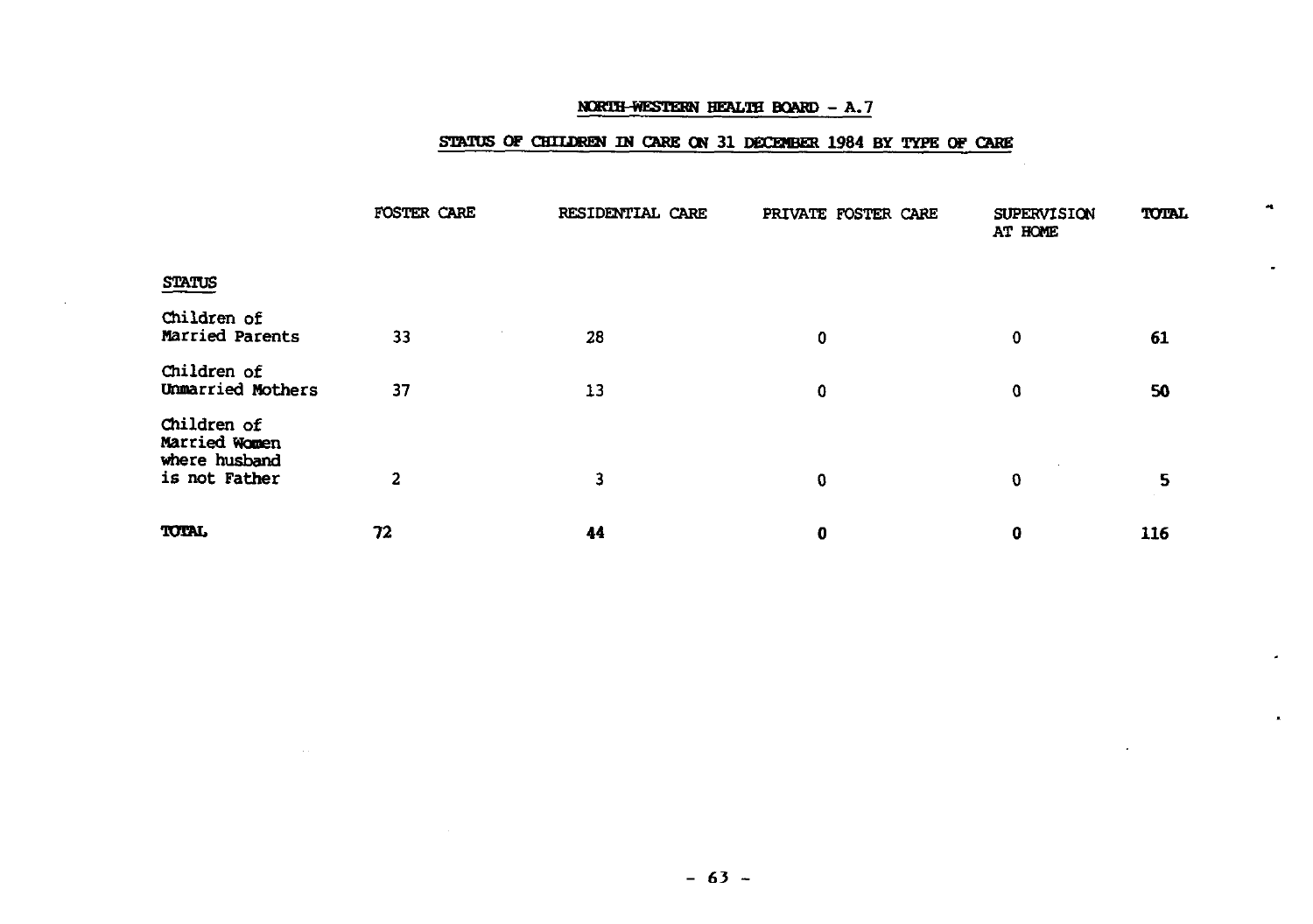#### NORTH-WESTERN HEALTH BOARD - A.9

# LENGTH OF STAY TO DATE OF CHILDREN IN CARE ON 31 DECEMBER 1984 RELATED TO TYPE OF CARE

|                     | $0 - 3$<br><b>MONTHS</b> | $3 - 12$<br><b>MONTHS</b> | $1 - 3$<br><b>YEARS</b> | $3 - 5$<br>YEARS | <b>OVER 5</b><br><b>YEARS</b> | <b>TOTAL</b> |
|---------------------|--------------------------|---------------------------|-------------------------|------------------|-------------------------------|--------------|
| FOSTER CARE         | 4                        | 5                         | 17                      | 1                | 45                            | 72           |
|                     |                          |                           |                         |                  |                               | 44           |
| RESIDENTIAL CARE    | 6                        | 0                         | $6\phantom{1}6$         | 18               | 14                            |              |
| PRIVATE FOSTER CARE | $\mathbf 0$              | $\mathbf 0$               | $\pmb{0}$               | $\mathbf 0$      | 0                             | $\mathbf 0$  |
| SUPERVISION AT HOME | $\mathbf 0$              | 0                         | $\boldsymbol{0}$        | $\pmb{0}$        | 0                             | $\mathbf 0$  |
| <b>TOTAL</b>        | 10                       | 5                         | 23                      | 19               | 59                            | 116          |
| As & of Total       | 8.6%                     | 4.3%                      | 19.8%                   | 16.4%            | 50.9%                         | 100.0%       |

 $\bullet$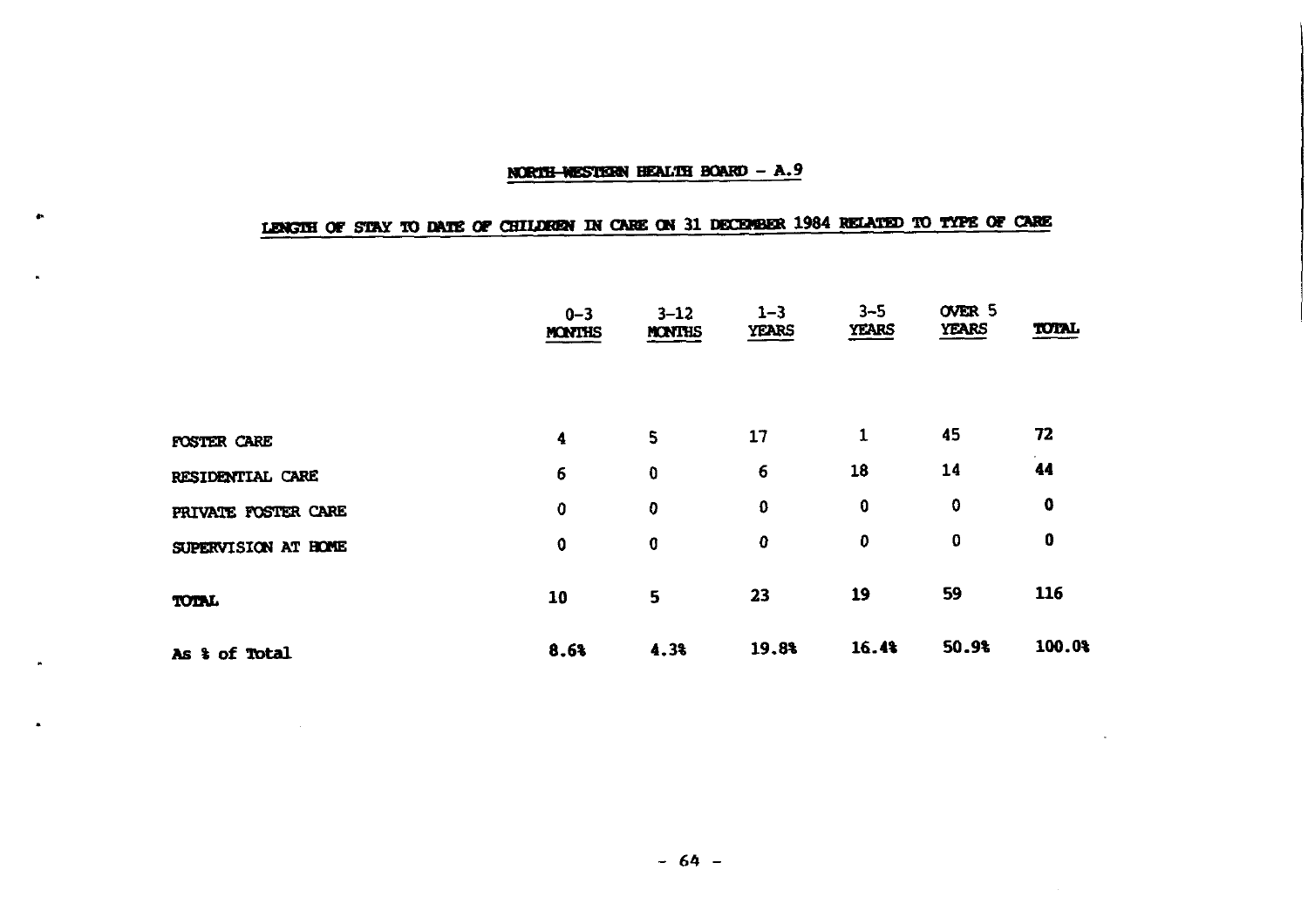#### NORTH WESTERN HEALTH BOARD - B.1

#### NUMBER OF CHILDREN IN CARE DURING 1984 BY TYPE OF CARE BY COMMUNITY CARE AREA

|                                      | FOSTER CARE | RESIDENTIAL CARE | PRIVATE FOSTER CARE | SUPERVISION AT HOME | <b>TOTAL</b> |
|--------------------------------------|-------------|------------------|---------------------|---------------------|--------------|
| <b>COMMUNITY CARE</b><br><b>AREA</b> |             |                  |                     |                     |              |
| Donegal                              | 63          | 21               | 0                   | 0                   | 84           |
| Sligo-Leitrim                        | 44          | 40               | 0                   | 0                   | 84           |
| <b>TOTAL</b>                         | 107         | 61               | 0                   | $\boldsymbol{0}$    | 168          |
| As % of Total                        | 63.7%       | 36.38            | 0.03                | 0.03                | 100.00%      |

 $\mathbf{z}$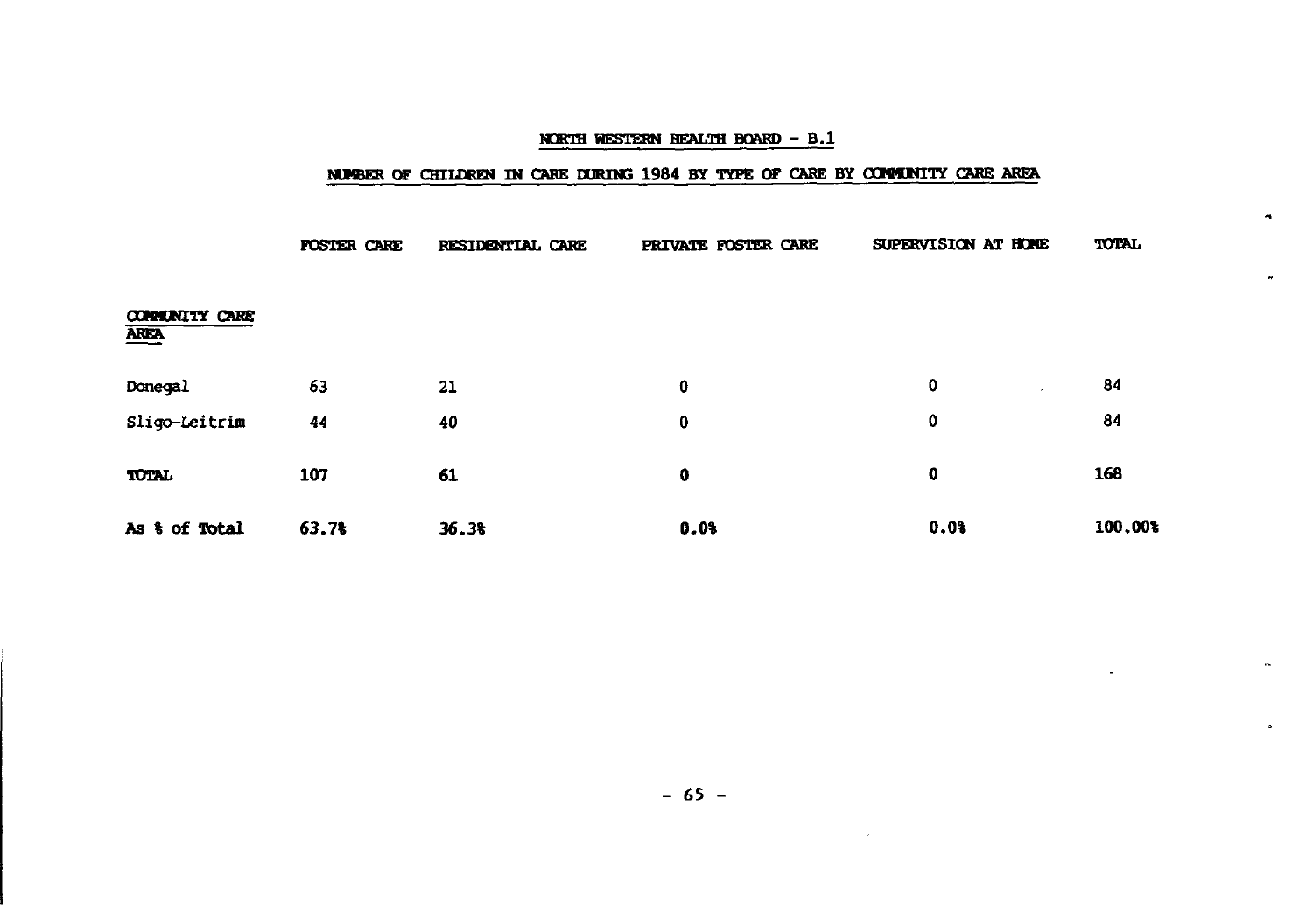## **NORTH-WESTERN HEALTH BOARD - B.2**

# REASON FOR PLACEMENT IN RESIDENTIAL CARE OF CHILDREN IN CARE DURING 1984

|                                                     | <b>DONEGAL</b>   | SLIGO/LETTRIN  | Total          | As % of Total |
|-----------------------------------------------------|------------------|----------------|----------------|---------------|
| NO SHORT TERM FOSTER<br>HOME AVAILABLE              | $\mathbf{1}$     | $\bf{0}$       | $\mathbf 1$    | 1.6%          |
| NO LONG TERM FOSTER<br>HOME AVAILABLE               | 10 <sub>10</sub> | 13             | 23             | 37.7%         |
| BREAKDOWN IN FOSTER<br><b>PLACEMENT</b>             | $\bf{0}$         | 0              | $\mathbf 0$    | 0.0%          |
| SIBLINGS IN SAME<br>RESIDENTIAL HOME                | 7                | 5              | 12             | 19.7%         |
| AWAITING ADOPTION                                   | $\mathbf 0$      | 0              | 0              | 0.03          |
| PARENTS REFUSE TO ALLOW<br>CHILD TO BE FOSTERED     | $\mathbf 0$      | $\overline{2}$ | 2              | 3.3%          |
| RESIDENTIAL CARE MOST<br>SUITABLE FOR CHILD'S NEEDS |                  | 20             | 21             | 34.4%         |
| OTHER REASONS                                       | $\overline{2}$   | $\mathbf 0$    | $\overline{2}$ | 3.38          |
| <b>TOTAL</b>                                        | 21               | 40             | 61             | 100.0%        |

 $\sim$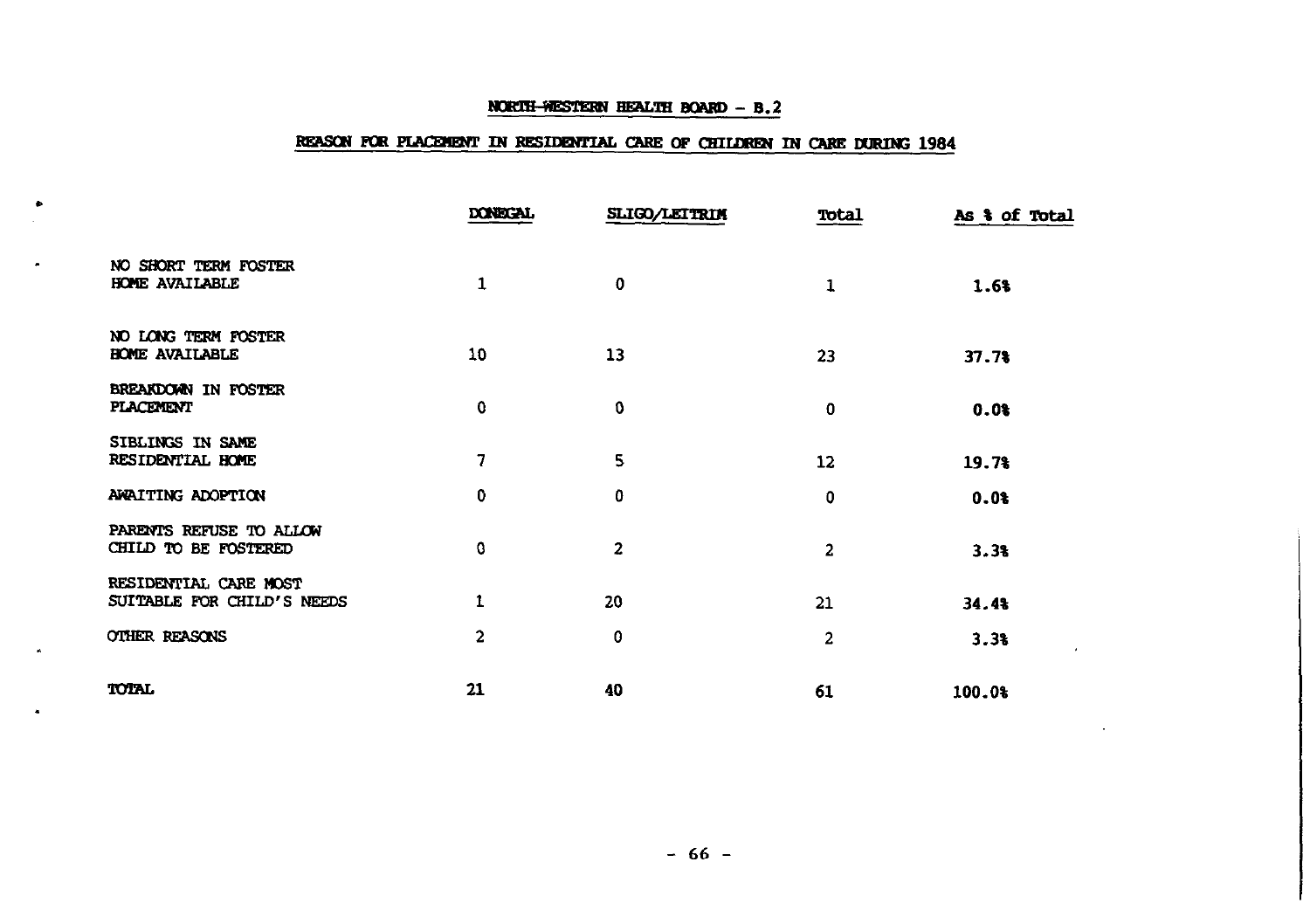# NORTH-WESTERN HEALTH BOARD - B.3

# PRIMARY REASON FOR CURRENT ADMISSION OF CHILDREN IN CARE DURING 1984

 $\ddot{\bullet}$ 

 $\bullet$ 

|                                     | Donegal      | Sligo/Leitrim    | Total |
|-------------------------------------|--------------|------------------|-------|
| PHYSICAL ABUSE                      | 4            | 5                | 9     |
| SEXUAL ABUSE                        | $\mathbf{1}$ | 0                | 1     |
| EMOTIONAL ABUSE                     | 3            | 3                | 6     |
| <b>NEGLECT</b>                      | 30           | 10               | 40    |
| ONE PARENT FAMILY<br>UNABLE TO COPE | 9            | 36               | 45    |
| MARITAL DISHARMONY                  | 8            | 12               | 20    |
| CHILD OUT OF CONTROL                | 1            | $\boldsymbol{0}$ | 1     |
| CHILD ABANDONED                     | 2            | $\mathbf{1}$     | 3     |
| BOTH PARENTS DEAD                   | 0            | $\mathbf{1}$     | 1     |
| SHORT TERM CRISIS                   | 17           | 13               | 30    |
| AWAITING ADOPTION                   | 9            | 3                | 12    |
| <b>TOTAL</b>                        | 84           | 84               | 168   |

 $\sim 10$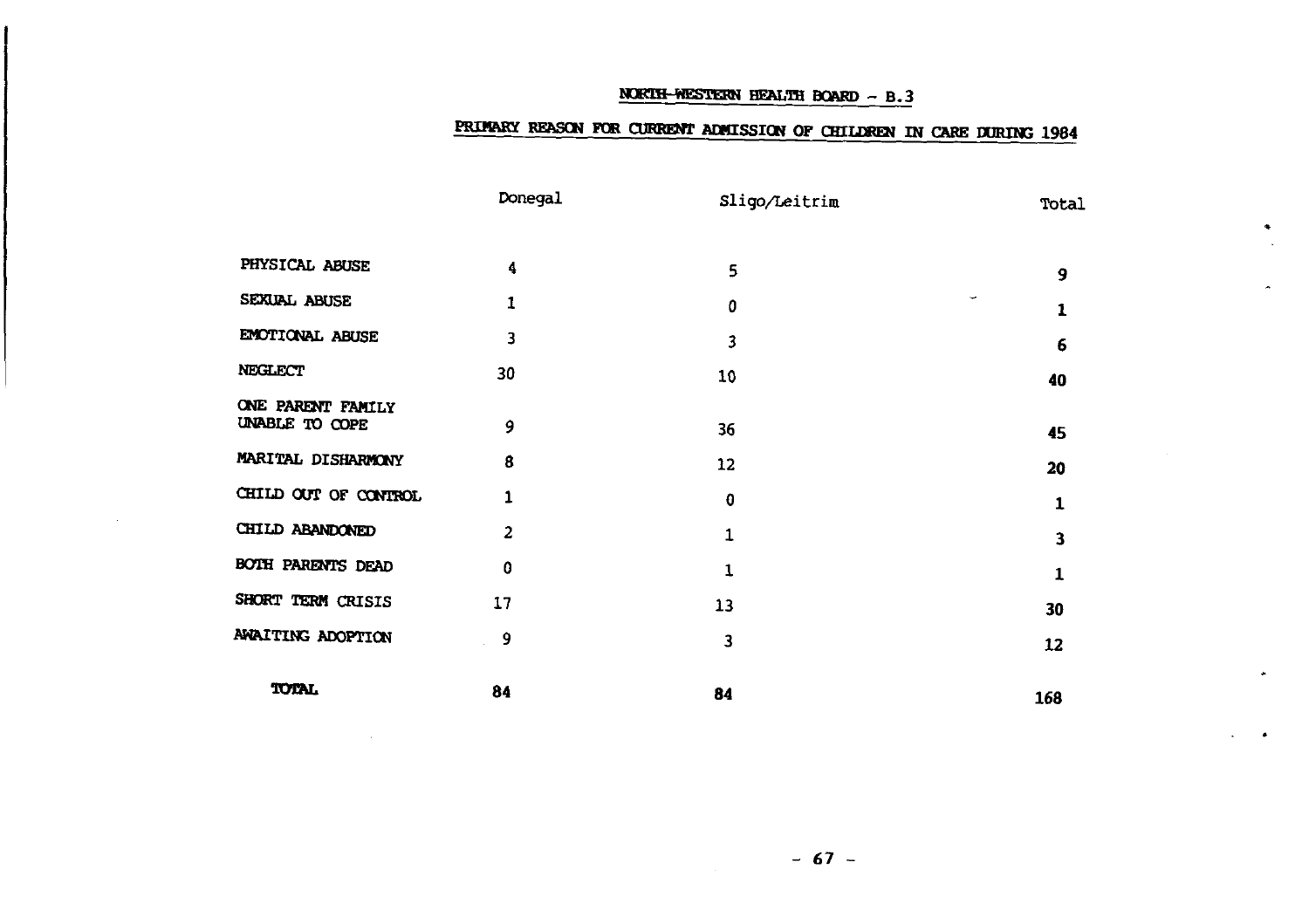# NORTH-WESTERN HEALTH BOARD - B.7

 $\sim$ 

 $\rightarrow$ 

 $\bullet$ 

٠,

#### AGE ON ADMISSION OF CHILDREN IN CARE DURING 1984

|                               | $0 - 1$<br><b>YEAR</b> | $1 - 2$<br><b>YEARS</b> | $2 - 4$<br><b>YEARS</b> | $4 - 7$<br><b>YEARS</b> | $7 - 12$<br><b>YEARS</b> | $12 - 15$<br><b>YEARS</b> | $15+$<br><b>YEARS</b> | Total  |
|-------------------------------|------------------------|-------------------------|-------------------------|-------------------------|--------------------------|---------------------------|-----------------------|--------|
| COMMUNITY CARE<br><b>AREA</b> |                        |                         |                         |                         |                          |                           |                       |        |
| Donegal                       | 28                     | $\overline{7}$          | 19                      | 13                      | 17                       | $\mathbf 0$               | $\mathbf 0$           | 84     |
| Sligo/Leitrim                 | 35                     | 5                       | 10                      | 13                      | 10                       | 10                        | $\mathbf{1}$          | 84     |
| Total                         | 63                     | 12                      | 29                      | 26                      | 27                       | 10                        | $\mathbf{1}$          | 168    |
| As % of Total                 | 37.5%                  | 7.1                     | 17.2                    | 15.5%                   | 16.1%                    | 6.03                      | 0.6%                  | 100.0% |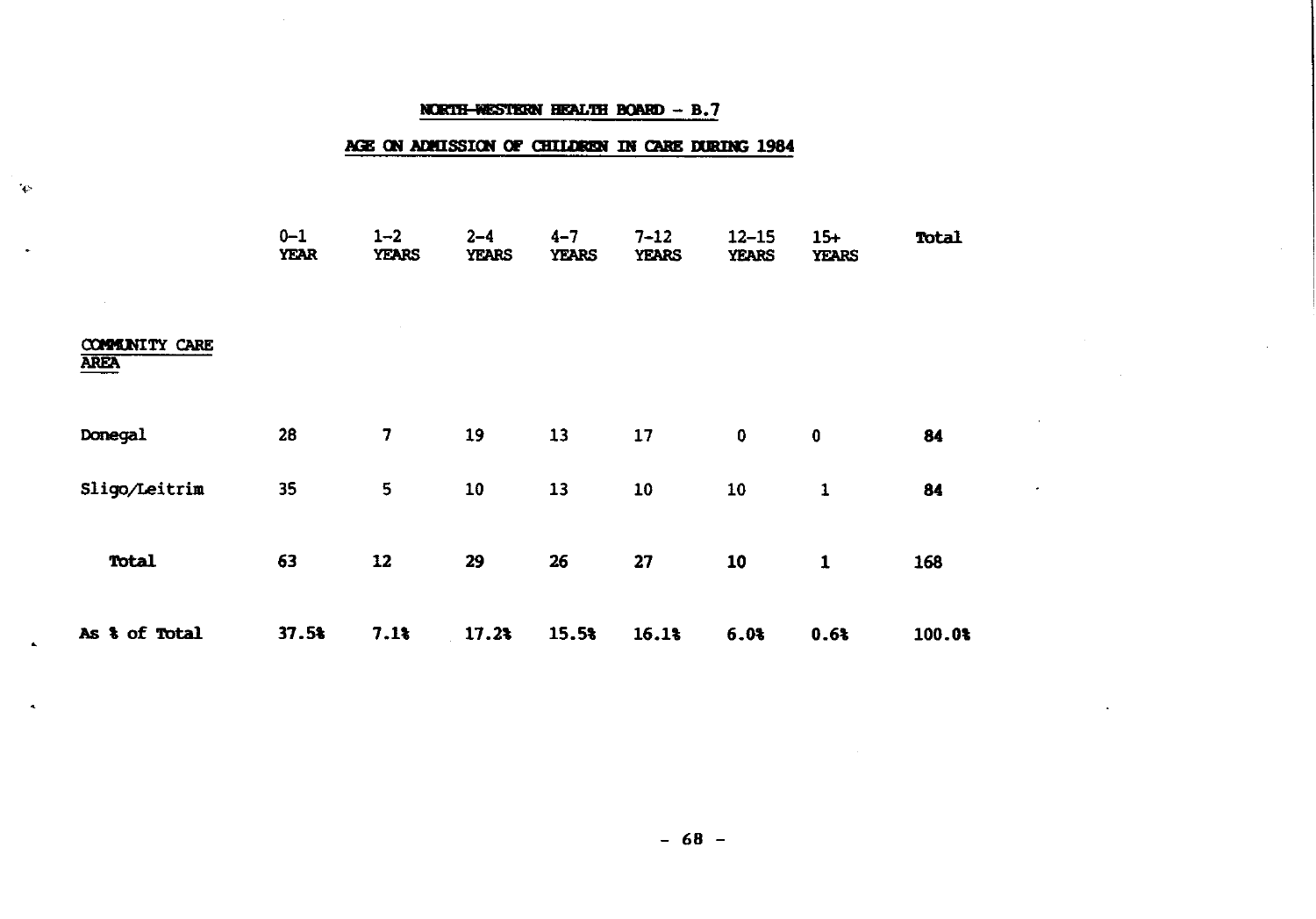# North-Western Health Board - C.1

# NUMBER OF CHILDREN ADMITTED TO CARE DURING 1984 (1983) BY SEX

 $\mathbf{Q}(\mathbf{p})$ 

 $\mathbf{r}$ 

 $\mathcal{L}^{\text{max}}(\mathbf{r})$ 

|                                          | Males  | Females         | Total    |
|------------------------------------------|--------|-----------------|----------|
| Community Care Area                      |        |                 |          |
| Donegal                                  | 20     | 11              | 31       |
| Sligo/Leitrim                            | 5      | 12 <sub>2</sub> | 17       |
| Total for 1984                           | 25(25) | 23(31)          | 48 (56)  |
| % Increase/Decrease<br>From 1983 To 1984 | (Same) | $-25.8%$        | $-14.38$ |

 $\mathcal{A}$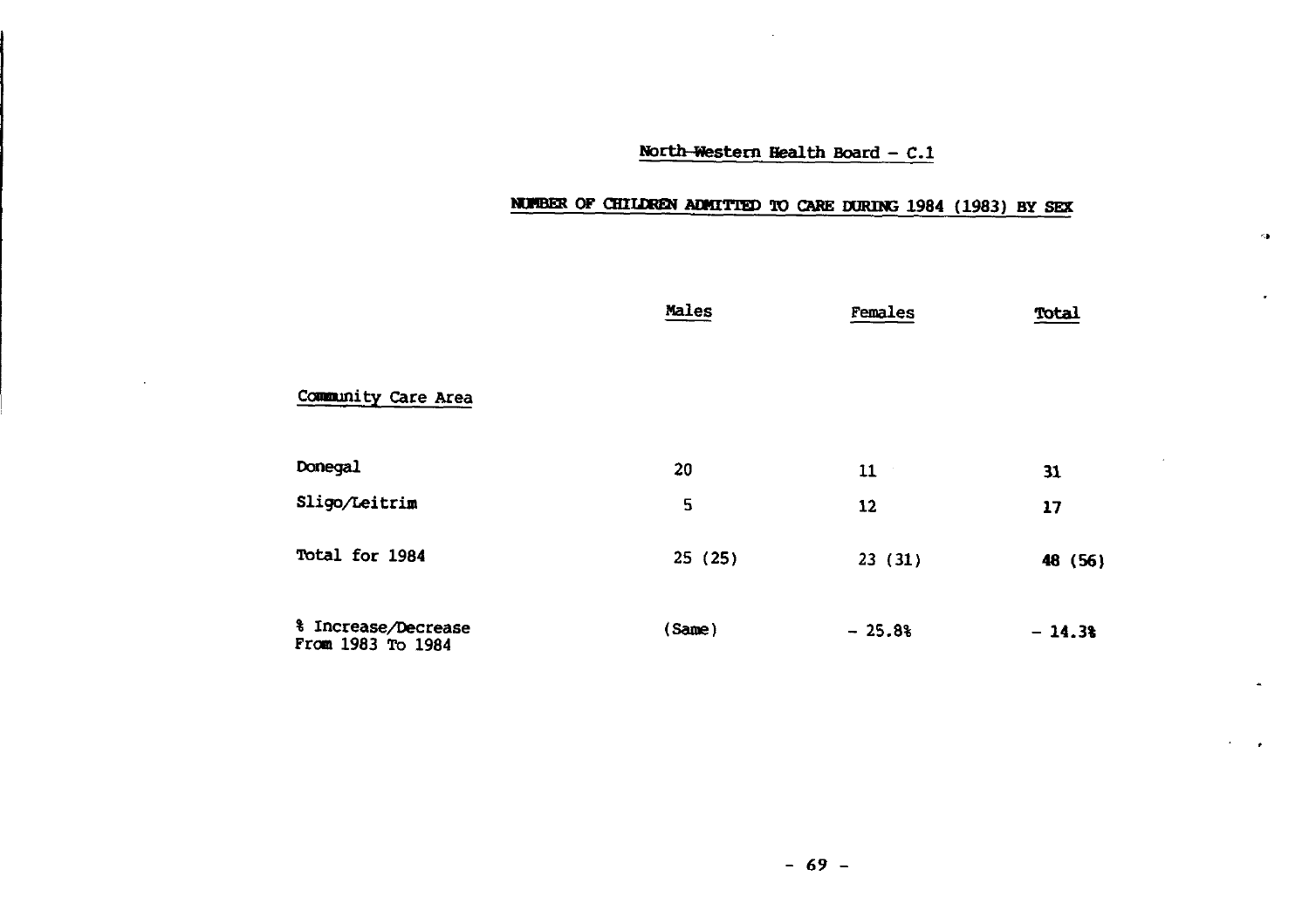# NORTH-WESTERN HEALTH BOARD - C.2

#### NUMBER OF CHILDREN ADMITTED TO CARE DURING 1984 BY AGE

|                        | UP TO 1 YEAR | 1-2 YEARS      | 2-4 YEARS | 4-7 YEARS      | $7-12$ YEARS | 12-15 YEARS | $15 + YEARS$ | <b>TOTAL</b> |
|------------------------|--------------|----------------|-----------|----------------|--------------|-------------|--------------|--------------|
| COMMUNITY<br>CARE AREA |              |                |           |                |              |             |              |              |
| Donegal                | 11           | 3              | 5         | 6              | 5            |             | 0            | 31           |
| Sligo/Leitrim          | 3            | 3              | 3         | $\overline{2}$ | 3            | 3.          | 0            | 17           |
| Total                  | 14           | $6\phantom{1}$ | 8         | 8              | 8            | 4           | 0            | 48           |

**Note: Age of Children calculated as at 31 December 1984** 

 $\sim 10^{11}$  M  $_{\odot}$ 

 $\alpha$ 

 $\sim$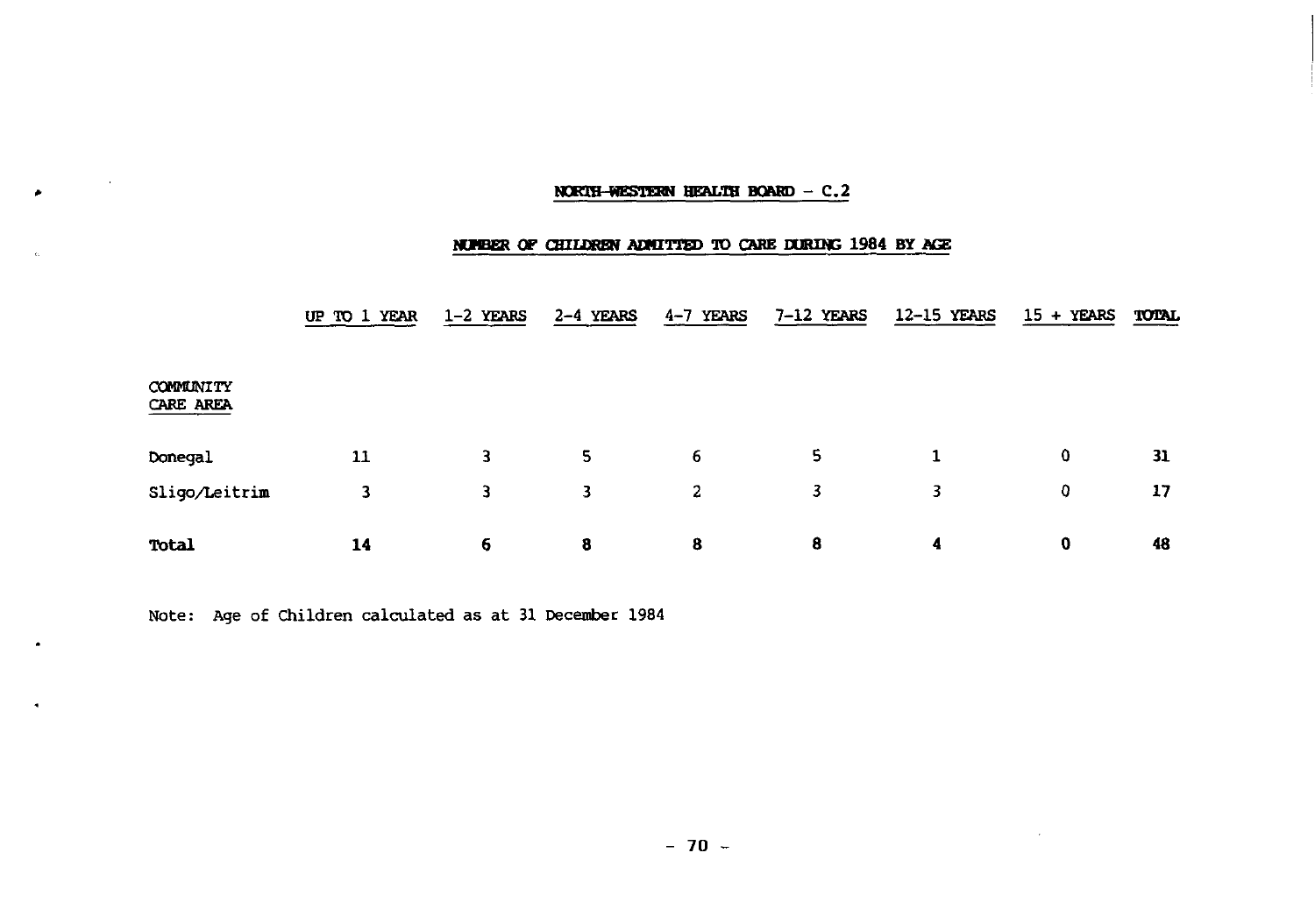**SOUTH-EASTERN HEALTH BOARD** 

 $\sim 10^7$ 

 $\bullet$ 

 $\bullet$ 

 $\bullet$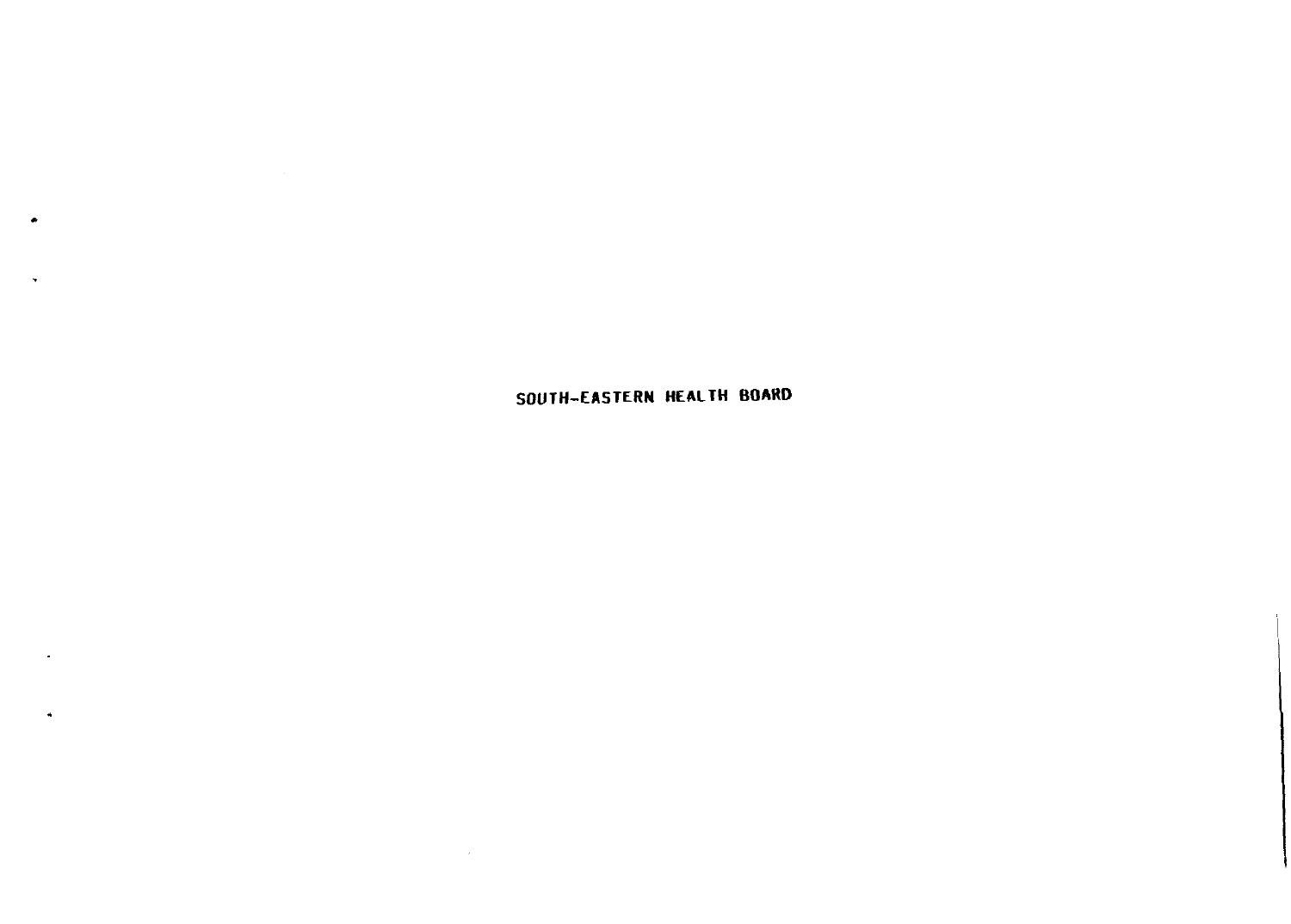## SOUTH-EASTERN HEALTH BOARD - A.4

 $\langle \hat{R}^{\dagger} \rangle$ 

#### PRIMARY REASON FOR CURRENT ADMISSION OF CHILDREN IN CARE ON 31 DECEMBER 1984 BY AGE

|                                     | $0 - 1$<br><b>YEAR</b>  | $1 - 2$<br><b>YEARS</b> | $2 - 4$<br><b>YEARS</b> | $4 - 7$<br><b>YEARS</b> | $7 - 12$<br><b>YEARS</b> | $12 - 15$<br><b>YEARS</b> | <b>OVER</b><br>15 YEARS | <b>TOTAL</b> | As & of Total |
|-------------------------------------|-------------------------|-------------------------|-------------------------|-------------------------|--------------------------|---------------------------|-------------------------|--------------|---------------|
|                                     |                         |                         |                         |                         |                          |                           |                         |              |               |
| PHYSICAL ABUSE                      | $\mathbf 0$             | $\mathbf{1}$            | $\boldsymbol{2}$        | 5                       | $\mathbf{2}$             | 3                         | $\mathbf{1}$            | 14           | 4.6%          |
| SEXUAL ABUSE                        | 0                       | $\mathbf 0$             | 0                       | $\mathbf 0$             | 0                        | $\mathbf 0$               | 3                       | 3            | 1.03          |
| EMOTIONAL ABUSE                     | $\mathbf 0$             | $\bf{0}$                | $\mathbf{2}$            | 4                       | 4                        | 5                         | $\mathbf{z}$            | 17           | 5.5%          |
| <b>NEGLECT</b>                      | 0                       | $\mathbf 0$             | 4                       | 6                       | 10                       | 8                         | 6                       | 34           | 11.0%         |
| ONE PARENT FAMILY<br>UNABLE TO COPE | 9                       | $\mathbf{1}$            | 7                       | 26                      | 44                       | 25                        | 33                      | 145          | 47.23         |
| MARITAL DISHARMONY                  |                         | $\mathbf 0$             | 3                       | 4                       | 6                        | 7                         | 8                       | 29           | 9.5%          |
| CHILD OUT OF CONTROL                | 0                       | $\mathbf 0$             | $\mathbf 0$             | $\mathbf 0$             | $\mathbf 1$              | 4                         | 3                       | 8            | 2.6%          |
| CHILD ABANDONED                     | $\mathbf 0$             | $\mathbf{1}$            | 3                       | 5                       | 16                       | 6                         | 9                       | 40           | 13.0%         |
| BOTH PARENTS DEAD                   | $\mathbf 0$             | $\mathbf 0$             | 0                       | 0                       | 0                        | 1                         | 1                       | $\mathbf{2}$ | 0.7%          |
| SHORT TERM CRISIS                   | $\mathbf 0$             | $\mathbf{1}$            | 0                       | $\mathbf 0$             | $\overline{2}$           | 5 <sub>1</sub>            | $\overline{2}$          | 10           | 3.3%          |
| AWAITING ADOPTION                   | $\overline{\mathbf{c}}$ | $\mathbf{1}$            | 0                       | $\mathbf 1$             | $\mathbf{1}$             | $\mathbf 0$               | 0                       | 5            | 1.6%          |
| <b>TOTAL</b>                        | 12                      | 5                       | 21                      | 51                      | 86                       | 64                        | 68                      | 307          | 100.0%        |

\*Note: Age of Children calculated as at 31 December 1984

 $\ddot{\phantom{1}}$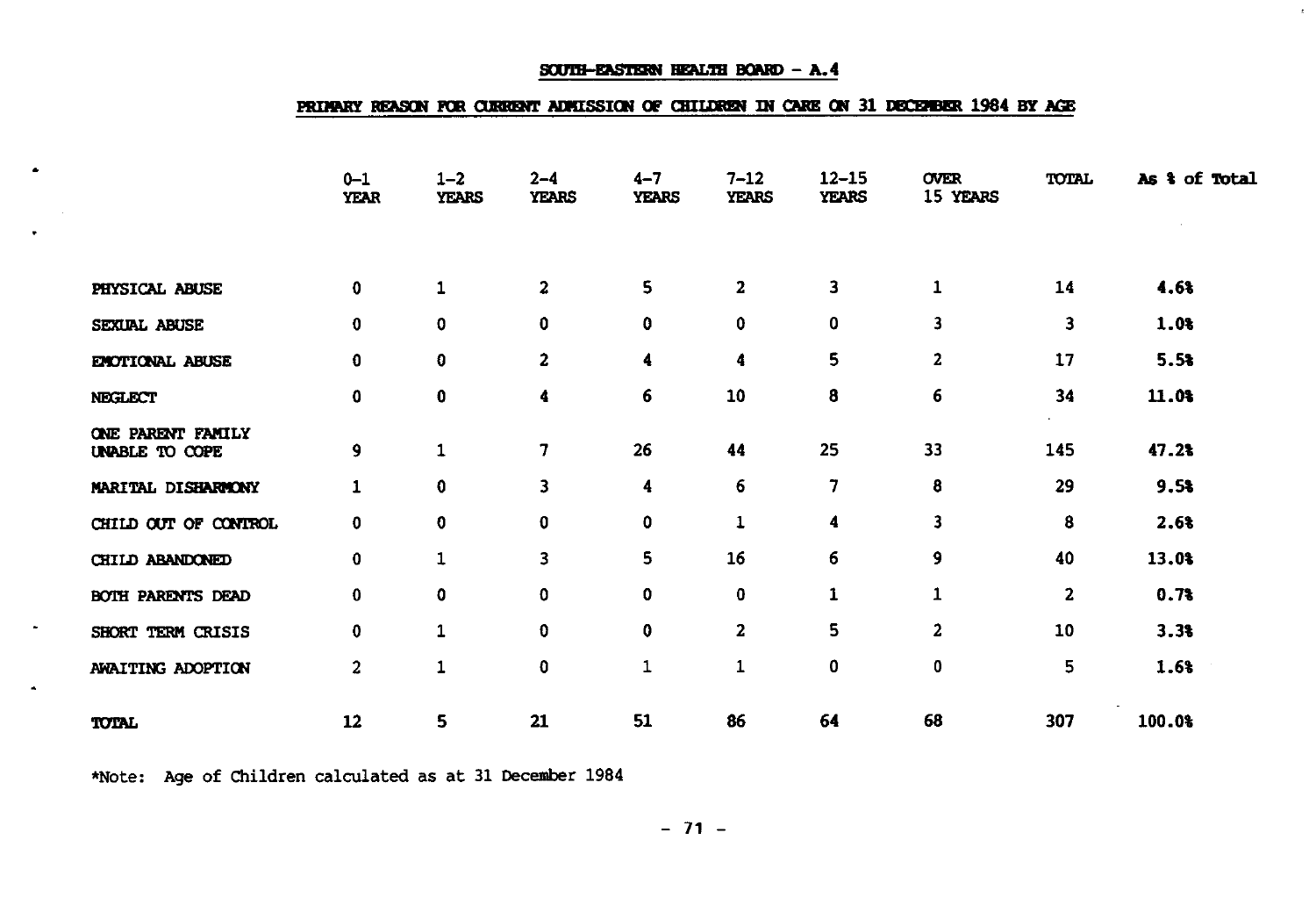#### SOUTH-EASTERN HEALTH BOARD - A.7

## STATUS OF CHILDREN IN CARE ON 31 DECEMBER 1984 BY TYPE OF CARE

|                                                                | FOSTER CARE | RESIDENTIAL CARE | PRIVATE FOSTER CARE | <b>SUPERVISION</b><br>AT HOME | <b>TOTAL</b> |
|----------------------------------------------------------------|-------------|------------------|---------------------|-------------------------------|--------------|
| <b>STATUS</b>                                                  |             |                  |                     |                               |              |
| Children of<br>Married Parents                                 | 58          | 109              | $\mathbf 0$         | 0                             | 167          |
| Children of<br>Unmarried Mothers                               | 81          | 41               | 1                   | 0                             | 123          |
| Children of<br>Married Women<br>where husband<br>is not Father | 15          | $\overline{2}$   | 0                   | $\mathbf 0$                   | 17           |
| <b>TOTAL</b>                                                   | 154         | 152              | 1                   | 0                             | 307          |

ä.

 $\bullet$ 

the control of the control of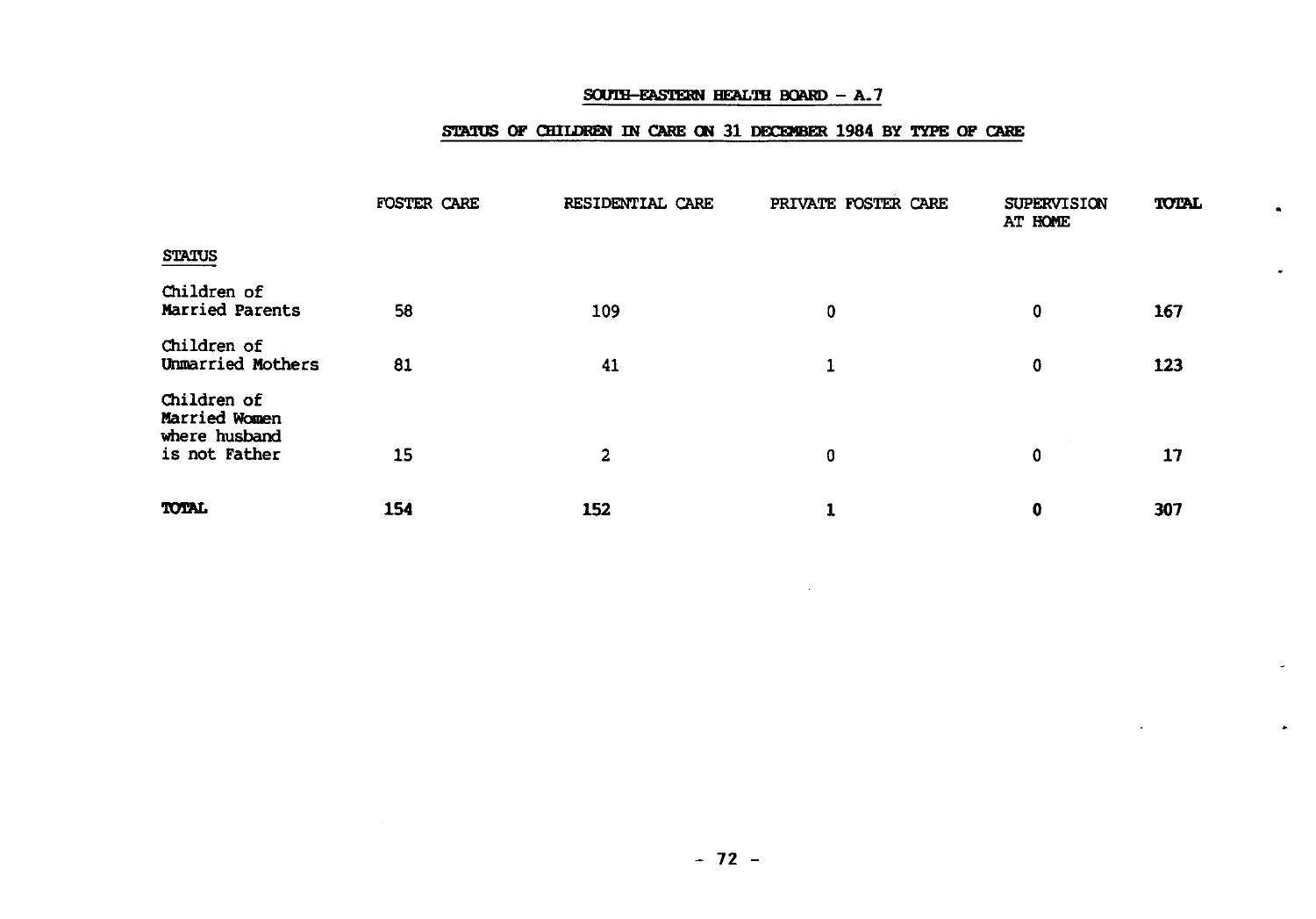# SOUTH-EASTERN HEALTH BOARD - A.9

# LEMSTH OF STAY TO DATE OF CHILDREN IN CARE ON 31 DECEMBER 1984 RELATED TO TYPE OF CARE

|                     | $0 - 3$<br><b>MONTHS</b> | $3 - 12$<br><b>MONTHS</b> | $1 - 3$<br><b>YEARS</b> | $3 - 5$<br><b>YEARS</b> | <b>OVER 5</b><br><b>YEARS</b> | <b>TOTAL</b> |
|---------------------|--------------------------|---------------------------|-------------------------|-------------------------|-------------------------------|--------------|
|                     |                          |                           |                         |                         |                               |              |
| FOSTER CARE         | 4                        | 14                        | 25                      | 23                      | 88                            | 154          |
| RESIDENTIAL CARE    | 3                        | 21                        | 40                      | 14                      | 74                            | 152          |
| PRIVATE FOSTER CARE | 1                        | $\mathbf 0$               | $\bf{0}$                | $\pmb{0}$               | $\boldsymbol{0}$              | $\mathbf{1}$ |
| SUPERVISION AT HOME | $\mathbf 0$              | 0                         | $\mathbf 0$             | 0                       | 0                             | $\bullet$    |
| TOTAL               | 8                        | 35                        | 65                      | 37                      | 162                           | 307          |
| As & of Total       | 2.6%                     | 11.4%                     | 21.2%                   | 12.0%                   | 52.8%                         | 100.0%       |

 $\overline{\mathbf{v}}$ 

 $\bullet$ 

 $\bullet$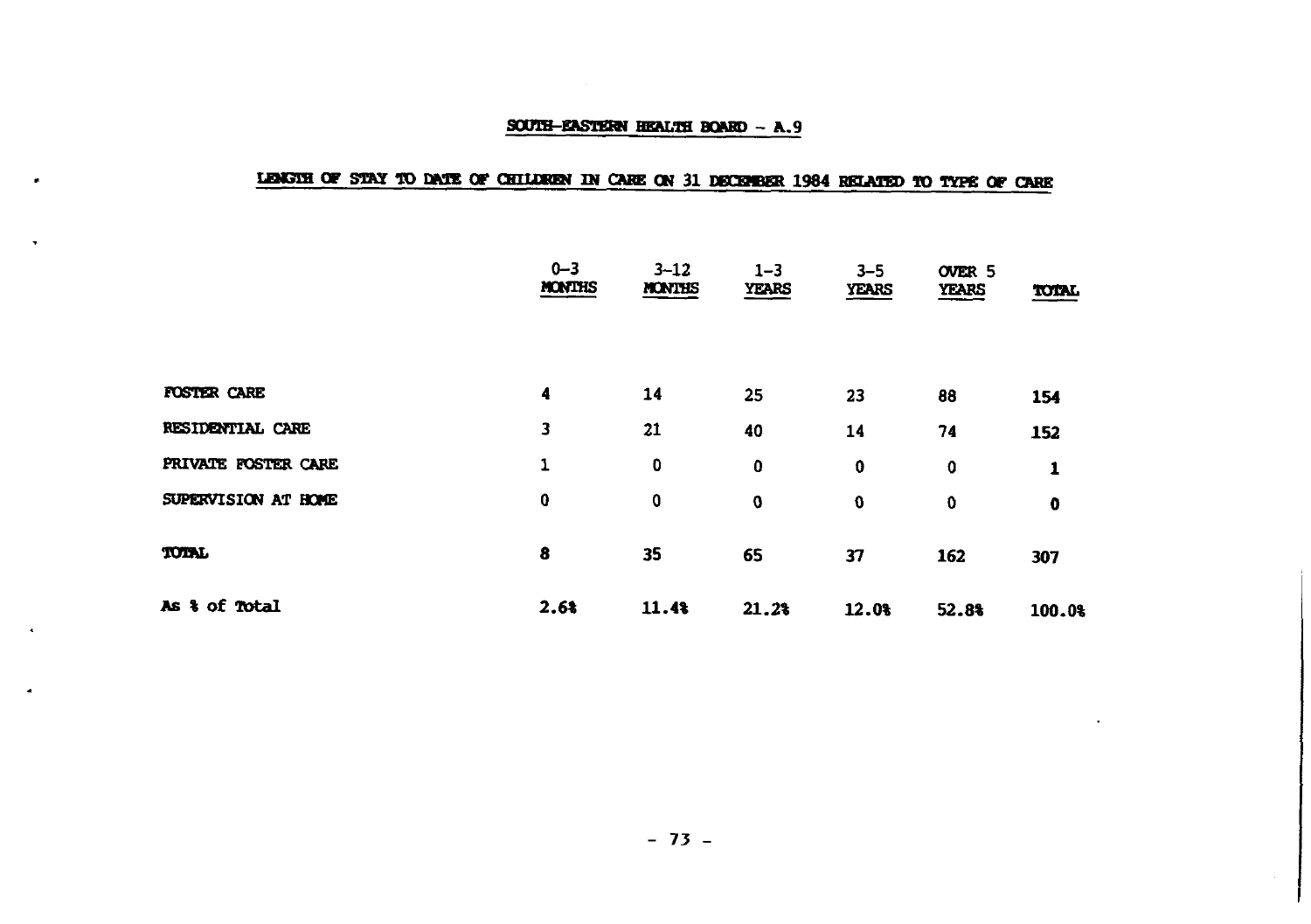#### SOUTH EASTERN HEALTH BOARD - B.1

 $\sim$ 

#### NUMBER OF CHILDREN IN CARE DURING 1984 BY TYPE OF CARE BY COMMUNITY CARE AREA

 $\mathbf{A}$ 

 $\bullet$ 

is.

 $\pmb{\ast}$ 

|                                      | <b>FOSTER CARE</b> | RESIDENTIAL CARE | PRIVATE FOSTER CARE | SUPERVISION AT HOME | TOTAL   |
|--------------------------------------|--------------------|------------------|---------------------|---------------------|---------|
| <b>COMMUNITY CARE</b><br><b>AREA</b> |                    |                  |                     |                     |         |
| Carlow/Kilkenny                      | 65                 | 64               | $\bf{0}$            | $\boldsymbol{0}$    | 129     |
| Tipperary (S.R.)                     | 56                 | 63               | $\mathbf 0$         | 0                   | 119     |
| Waterford                            | 45                 | 66               | 0                   | $\boldsymbol{0}$    | 111     |
| Wexford                              | 52                 | 32               | 1                   | $\mathbf 0$         | 85      |
| <b>TOTAL</b>                         | 218                | 225              | 1                   | $\mathbf 0$         | 444     |
| As & of Total                        | 49.1%              | 50.7%            | 0.28                | 0.03                | 100.00% |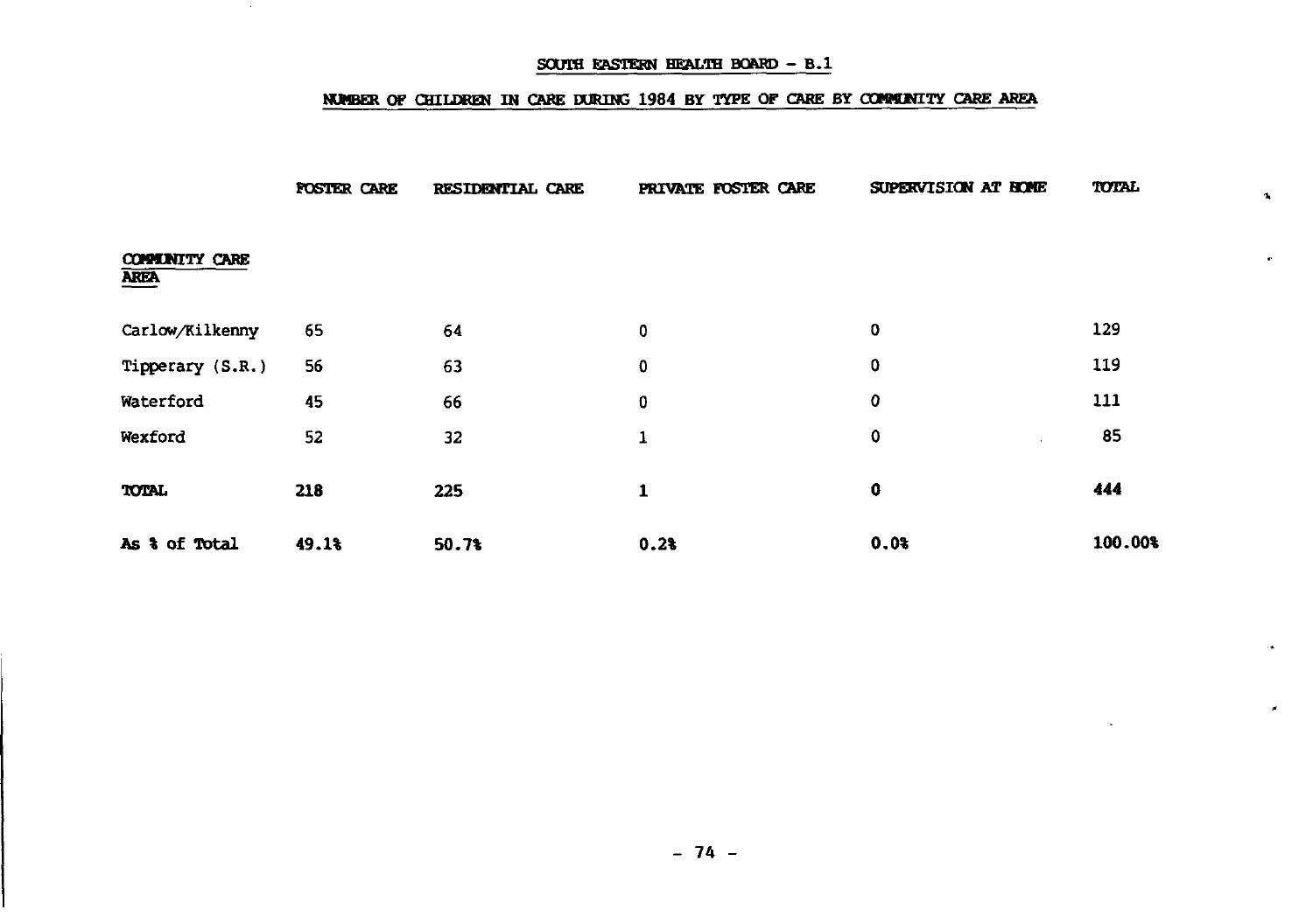## SOUTH-EASTERN HEALTH BOARD - B.2

## REASON FOR PLACEMENT IN RESIDENTIAL CARE OF CHILDREN IN CARE DURING 1984

|                                                     | <b>CARLOW/KILKENNY</b>  | TIPPERARY (S.R.) | <b>WATERFORD</b> | <b>WEDEFORD</b> | Total          | As & of Total |
|-----------------------------------------------------|-------------------------|------------------|------------------|-----------------|----------------|---------------|
| NO SHORT TERM FOSTER<br>HOME AVAILABLE              | $\overline{\mathbf{3}}$ | 14               | 14               | 0               | 31             | 13.8%         |
| NO LONG TERM FOSTER<br>HOME AVAILABLE               | 0                       | $\mathbf{2}$     | 4                | 0               | 6              | 2,7           |
| BREAKDOWN IN FOSTER<br><b>PLACEMENT</b>             | 5                       |                  | 1                | 1               | 8              | 3.6%          |
| SIBLINGS IN SAME<br>RESIDENTIAL HOME                | 34                      | 32               | 7                | 13              | 86             | 38.2%         |
| AWAITING ADOPTION                                   | $\mathbf 0$             | 1                | 0                | 0               | $\mathbf 1$    | 0.43          |
| PARENTS REFUSE TO ALLOW<br>CHILD TO BE FOSTERED     | 5                       |                  | 13               | 1               | 26             | 11.6%         |
| RESIDENTIAL CARE MOST<br>SUITABLE FOR CHILD'S NEEDS | 17                      | 6                | 25               | 17              | 65             | 28.9%         |
| OTHER REASONS                                       | 0                       | 0                | $\mathbf{2}$     | 0               | $\overline{2}$ | 0.83          |
| <b>TOTAL</b>                                        | 64                      | 63               | 66               | 32              | 225            | 100.0%        |

 $\lambda$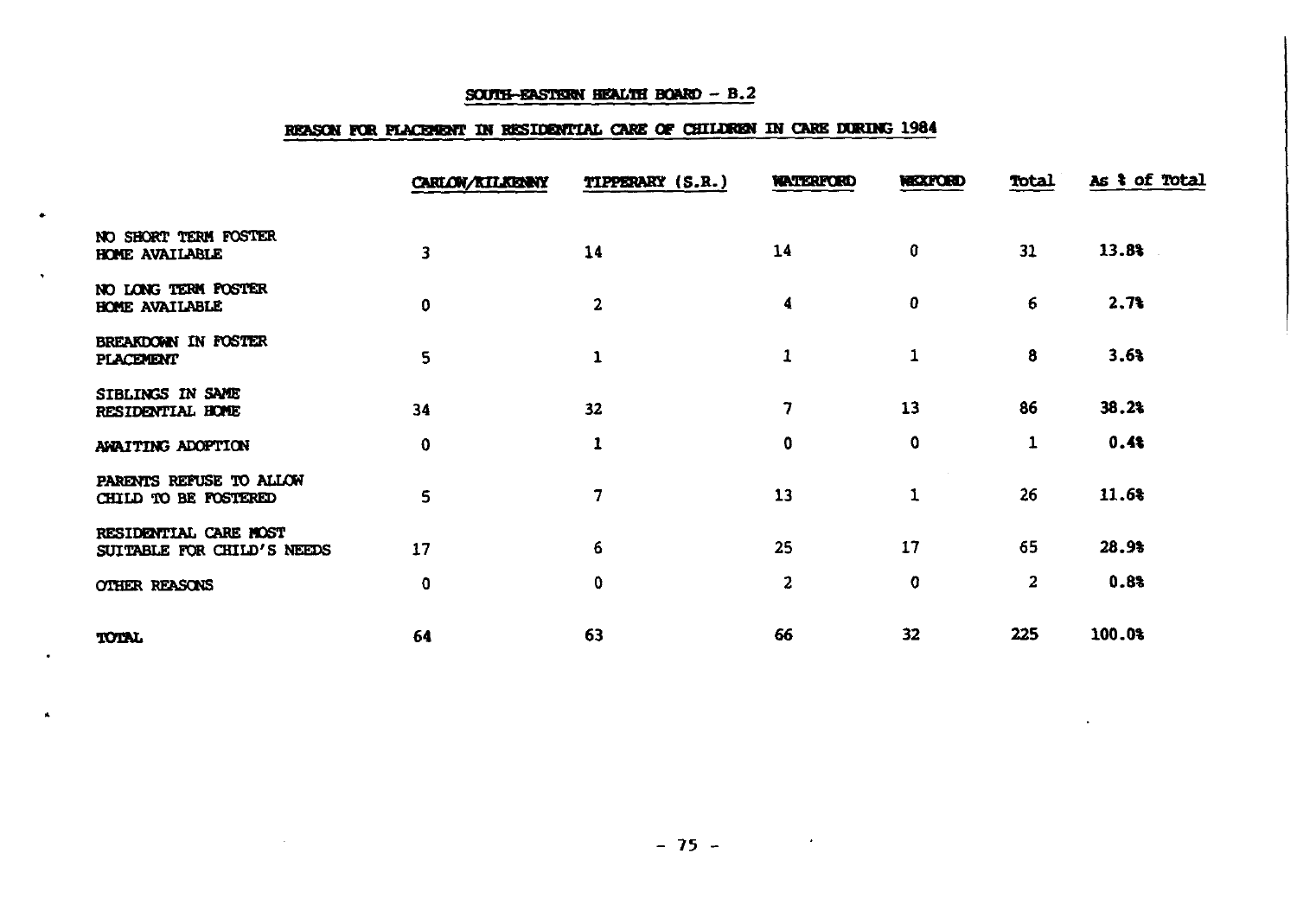## SOUTH EASTERN HEALTH BOARD  $- B.3$

#### PRIMARY REASON FOR CURRENT ADMISSION OF CHILDREN IN CARE DURING 1984

 $\bullet$ 

 $\bullet$ 

 $\mathcal{A}^{\pm}$ 

 $\sim$  100  $\,$ 

|                                     | Carlow/Kilkenny | Tipp(S.R.)     | Waterford | Wexford | Total        |
|-------------------------------------|-----------------|----------------|-----------|---------|--------------|
| PHYSICAL ABUSE                      | 4               | 5              | 5         | 3       | 17           |
| SEXUAL ABUSE                        | $\mathbf 1$     | $\mathbf 0$    | 0         | 3       | 4            |
| EMOTIONAL ABUSE                     | 7               | 4              | 1         | 6       | 18           |
| <b>NEGLECT</b>                      | 12              | 10             | 11        | 4       | 37           |
| ONE PARENT FAMILY<br>UNABLE TO COPE | 64              | 51             | 35        | 22      | 172          |
| MARITAL DISHARMONY                  | 15              | 6              | 12        | 12      | 45           |
| CHILD OUT OF CONTROL                | 2               | $\overline{c}$ | 3         | 7       | 14           |
| CHILD ABANDONED                     | 17              | 19             | 0         | 11      | 47           |
| BOTH PARENTS DEAD                   | 0               | $\mathbf{1}$   |           | 0       | $\mathbf{2}$ |
| SHORT TERM CRISIS                   | 6               | 16             | 22        | 8       | 52           |
| AWAITING ADOPTION                   | 1               | 5              | 21        | 9       | 36           |
| <b>TOTAL</b>                        | 129             | 119            | 111       | 85      | 444          |

 $\sim$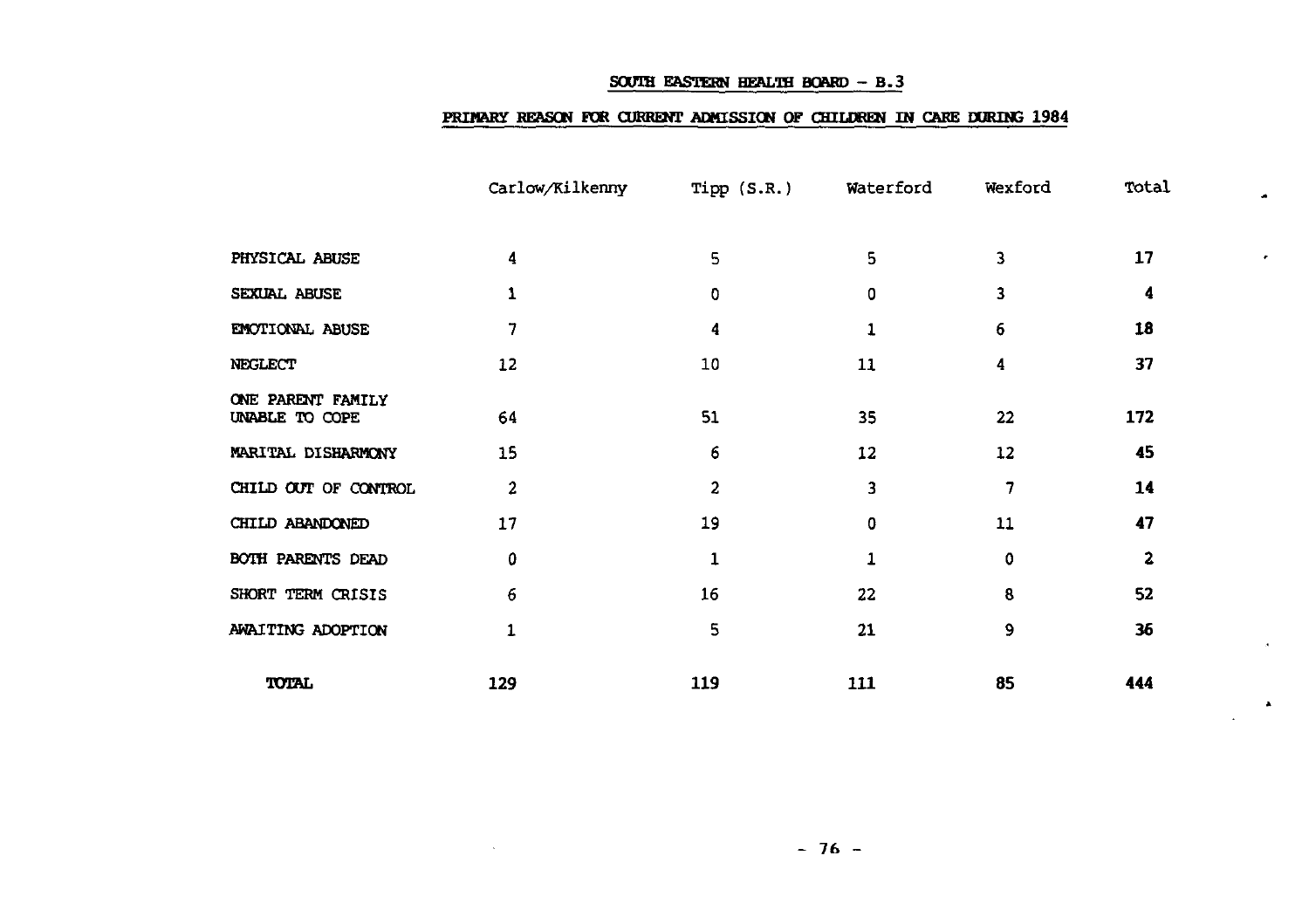| SOUTH EASTERN HEALTH BOARD - B.7                 |                        |                         |                                          |                         |                          |                           |                       |        |  |
|--------------------------------------------------|------------------------|-------------------------|------------------------------------------|-------------------------|--------------------------|---------------------------|-----------------------|--------|--|
| AGE ON ADMISSION OF CHILDREN IN CARE DURING 1984 |                        |                         |                                          |                         |                          |                           |                       |        |  |
|                                                  | $0 - 1$<br><b>YEAR</b> | $1 - 2$<br><b>YEARS</b> | $\mathcal{N}$<br>$2 - 4$<br><b>YEARS</b> | $4 - 7$<br><b>YEARS</b> | $7 - 12$<br><b>YEARS</b> | $12 - 15$<br><b>YEARS</b> | $15+$<br><b>YEARS</b> | Total  |  |
| CONNUNITY CARE<br><b>AREA</b>                    |                        |                         |                                          |                         |                          |                           |                       |        |  |
| Carlow/Kilkenny                                  | 32                     | 17                      | 18                                       | 26                      | 27                       | 5                         | 4                     | 129    |  |
| Tipperary (S.R.)                                 | 30                     | 11                      | 26                                       | 19                      | 26                       | 6                         | $\mathbf{1}$          | 119    |  |
| Waterford                                        | 38                     | $\pmb{8}$               | 13                                       | 17                      | 19                       | 11                        | 5                     | 111    |  |
| Wexford                                          | 26                     | 7                       | 11                                       | 16                      | 15                       | 9                         | ${\bf 1}$             | 85     |  |
| <b>Total</b>                                     | 126                    | 43                      | 68                                       | 78                      | 87                       | 31                        | 11                    | 444    |  |
| As % of Total                                    | 28.4%                  | 9.7%                    | 15.3%                                    | 17.6%                   | 19.6%                    | 7.0%                      | 2.43                  | 100.0% |  |

 $\bullet$ 

 $\Delta$ 

 $\clubsuit$ 

**Contract Contract Contract** 

 $\mathcal{L}^{\text{max}}_{\text{max}}$  and  $\mathcal{L}^{\text{max}}_{\text{max}}$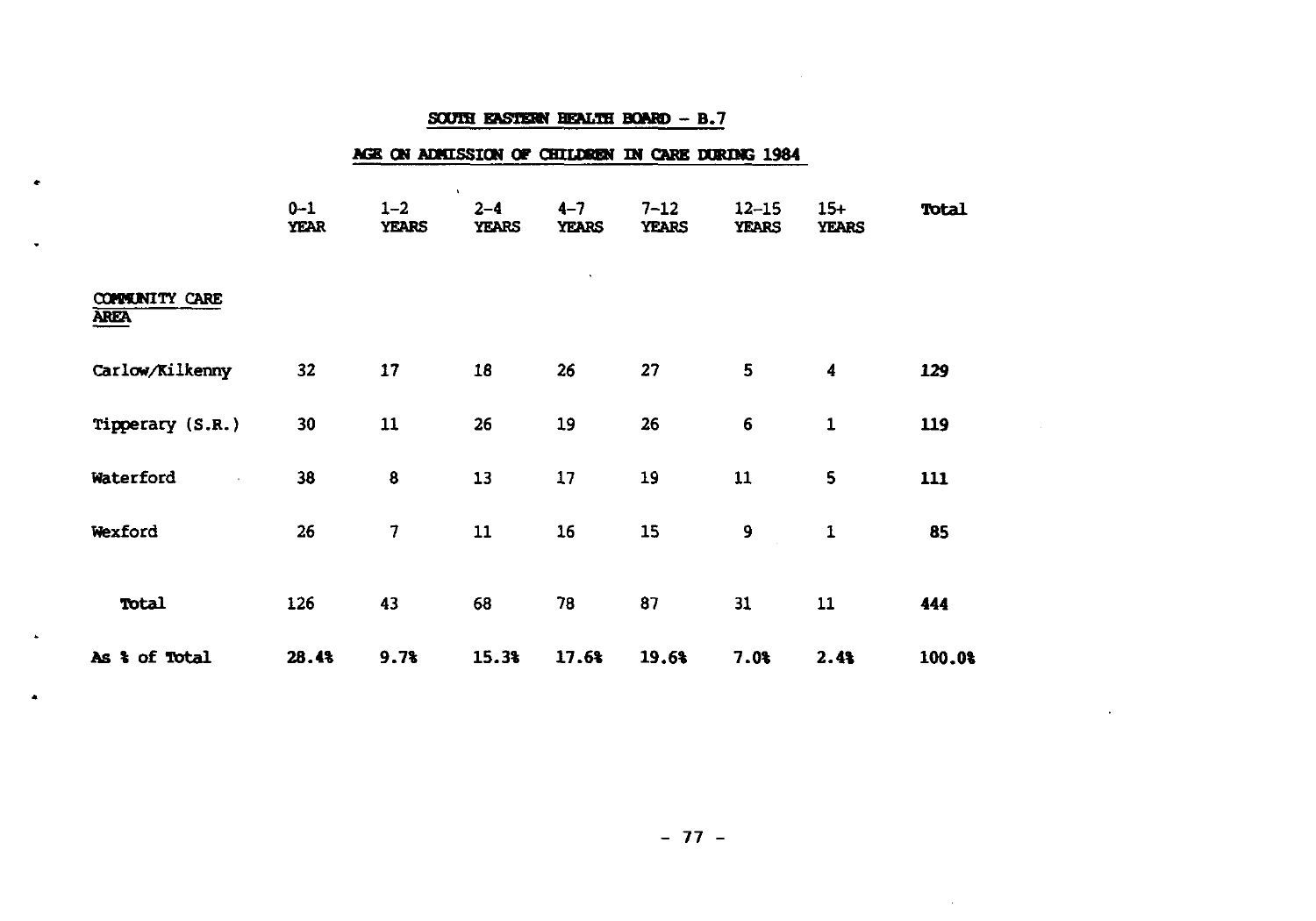## South-Eastern **Health Board** - **C.1**

# **MBBER OF** (HI- **AUKL!ITED** 'm CARE DURING **1984 (1983) BY** *SW*

 $\blacktriangle$ 

 $\mathbf{A}$ 

 $\sim 10^{-1}$  $\bullet$ 

|                                          | Males    | Females | Total     |
|------------------------------------------|----------|---------|-----------|
| Community Care Area                      |          |         |           |
| Carlow/Kilkenny                          | 18       | 12      | 30        |
| Tipperary (S.R.)                         | 16       | 13      | 29        |
| Waterford                                | 36       | 26      | 62        |
| Wexford                                  | 5        | 11      | 16        |
| Total for 1984                           | 75 (58)  | 62 (68) | 137 (126) |
| % Increase/Decrease<br>From 1983 To 1984 | $+29.3%$ | $-8.8%$ | $+8.7%$   |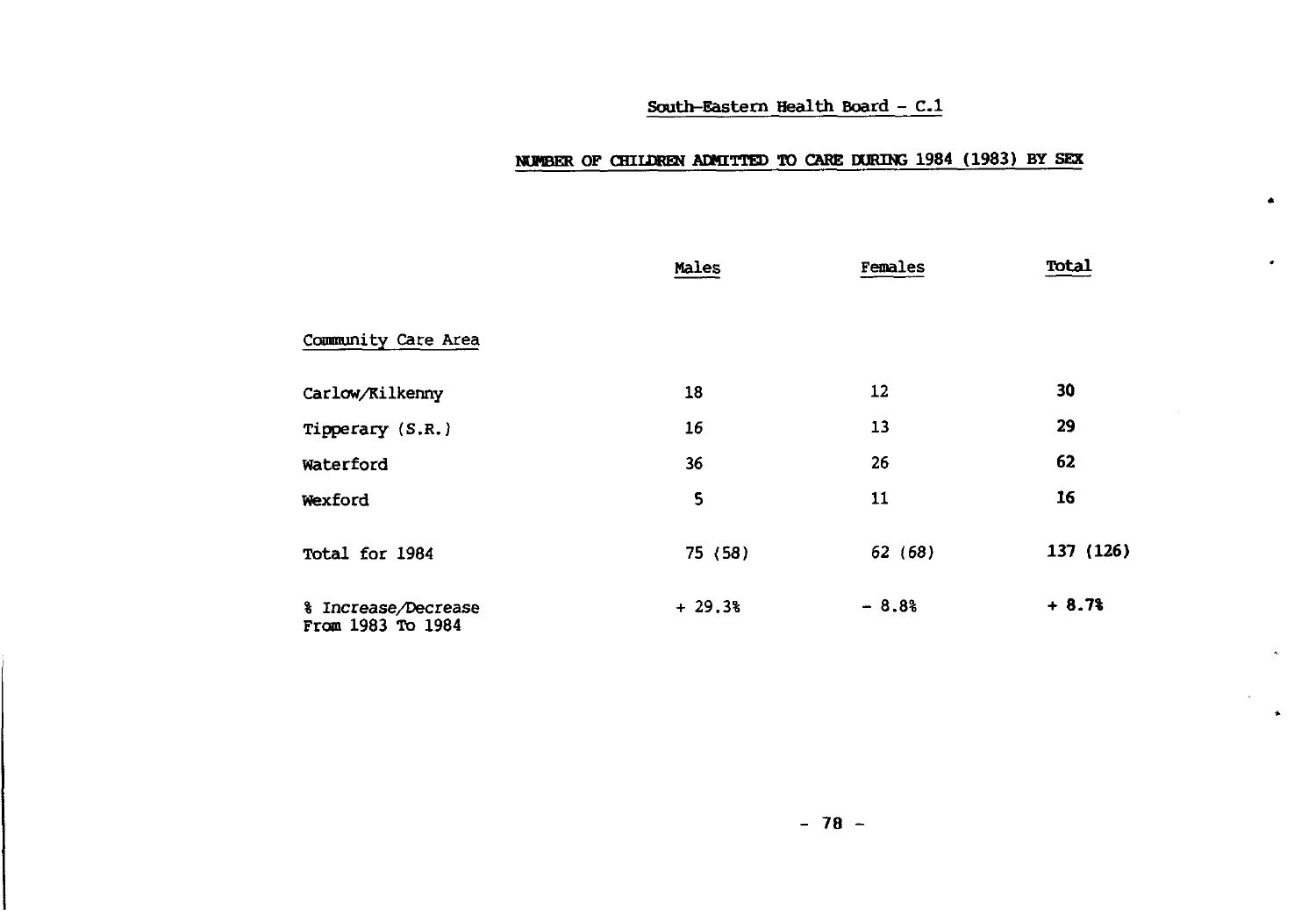## SOUTH-EASTERN HEALTH BOARD - C.2

#### NUMBER OF CHILDREN ADMITTED TO CARE DURING 1984 BY AGE

|                               | UP TO 1 YEAR | 1-2 YEARS       | 2-4 YEARS | 4-7 YEARS      | $7-12$ YEARS   | 12-15 YEARS | $15 + YERRS$ | TOTAL |
|-------------------------------|--------------|-----------------|-----------|----------------|----------------|-------------|--------------|-------|
| COMMUNITY<br><b>CARE AREA</b> |              |                 |           |                |                |             |              |       |
| Carlow/Kilkenny               | 3            | $6\overline{6}$ | 4         | 7              | 8              | 1           | 1            | 30    |
| Tipperary (S.R.)              | 9            | 3               | 2         | 4              | 5 <sub>5</sub> | 4           | $\mathbf{2}$ | 29    |
| Waterford                     | 26           | 1               | 2         | 7              | 15             | 8           | 3            | 62    |
| Wexford                       | 9            | 1               | 2         | $\overline{a}$ | $\overline{2}$ | 0           | 0            | 16    |
| Total                         | 47           | 11              | 10        | 20             | 30             | 13          | 6            | 137   |

**Note: Age of Children calculated as at 31 December 1984** 

 $\epsilon$ 

 $\bullet$ 

 $\blacktriangle$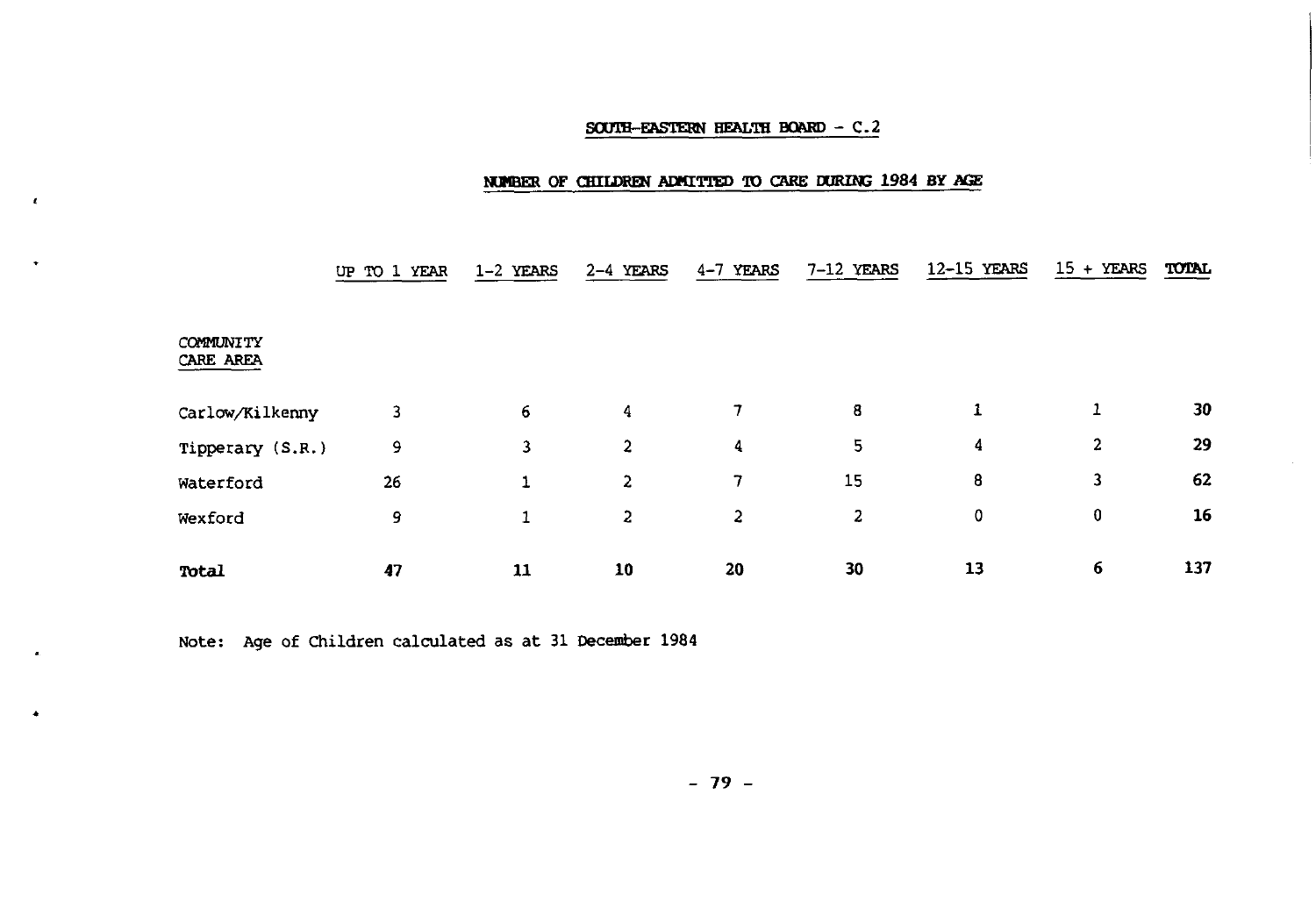**SOUTHERN HEALTH BOARD** 

a.

 $\rightarrow$ 

 $\sim$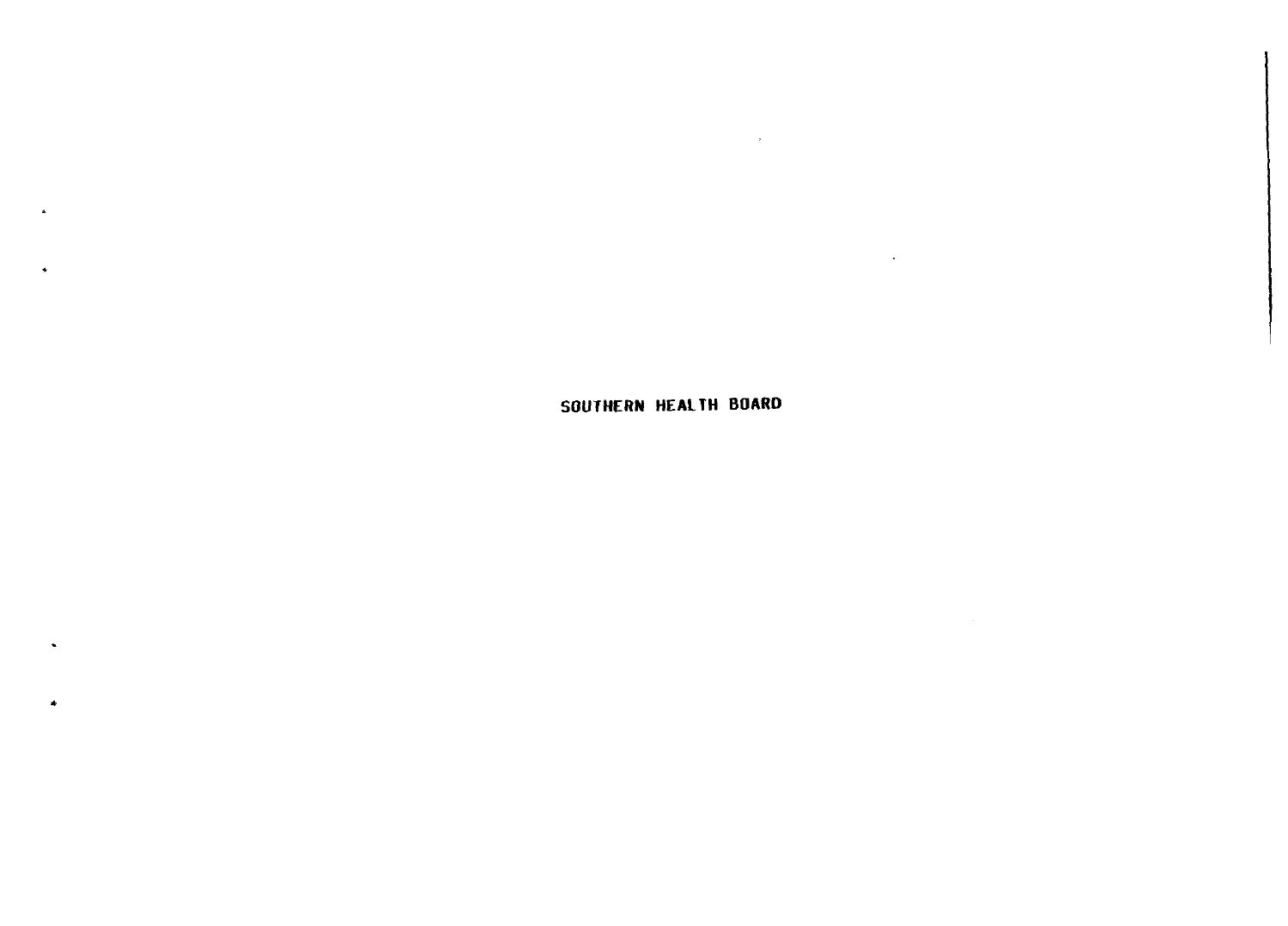#### SOUTHIGN HEALTH BOARD  $- A.4$

#### PRIMARY REASON FOR CURRENT ADMISSION OF CHILDREN IN CARE ON 31 DECEMBER 1984 BY AGE

|                                     | $0 - 1$<br><b>YEAR</b> | $1 - 2$<br><b>YEARS</b> | $2 - 4$<br><b>YEARS</b> | $4 - 7$<br><b>YEARS</b> | $7 - 12$<br><b>YEARS</b> | $12 - 15$<br><b>YEARS</b> | <b>OVER</b><br>15 YEARS | TOTAL        | As & of Total |
|-------------------------------------|------------------------|-------------------------|-------------------------|-------------------------|--------------------------|---------------------------|-------------------------|--------------|---------------|
| PHYSICAL ABUSE                      | 0                      | $\mathbf 0$             | $\mathbf{2}$            | 6                       | 11                       | 0                         | 5                       | 24           | 8.01          |
| SEXUAL ABUSE                        | 0                      | $\boldsymbol{0}$        | $\mathbf 0$             | 0                       | $\mathbf{2}$             | 0                         |                         | 3            | 1.01          |
| EMOTIONAL ABUSE                     | 0                      | $\overline{2}$          | $\overline{\mathbf{2}}$ | 3                       | 4                        | 2                         | 5                       | 18           | 6.03          |
| <b>NEGLECT</b>                      | 0                      | $\mathbf{1}$            | 6                       | 15                      | 36                       | 16                        | 5                       | 79           | 26.3%         |
| ONE PARENT FAMILY<br>UNABLE TO COPE | 4                      | $\overline{2}$          | 11                      | 17                      | 20                       | 15                        | 18                      | .87          | 29.0%         |
| MARITAL DISHARMONY                  | $\overline{a}$         | $\mathbf{1}$            | $\overline{2}$          | 1                       | 9                        | 5                         | 3                       | 23           | 7.71          |
| CHILD OUT OF CONTROL                | 0                      | $\mathbf 0$             | 0                       | 0                       | 2                        | 5                         | 4                       | 11           | 3.78          |
| CHILD ABANDONED                     | 0                      | 1                       | 3                       | $\mathbf{2}$            | 10                       | 5                         | $\overline{2}$          | 23           | 7.7%          |
| BOTH PARENTS DEAD                   | $\mathbf 0$            | $\bf{0}$                | 0                       | 0                       | 2                        | $\mathbf{1}$              | 4                       | 7            | 2.3%          |
| SHORT TERM CRISIS                   | 5                      | $\overline{2}$          | 4                       | 1                       | 6                        | 4                         | 1                       | 23           | 7.7%          |
| AWAITING ADOPTION                   | 0                      | 0                       | $\overline{\mathbf{2}}$ | 0                       | 0                        | $\bf{0}$                  | 0                       | $\mathbf{2}$ | 0.6%          |
| <b>TOTAL</b>                        | 11                     | 9                       | 32                      | 45                      | 102                      | 53                        | 48                      | 300          | 100.0%        |

**\*Note: Age of children calculated as at 31 Decentber 1984** 

 $\bullet$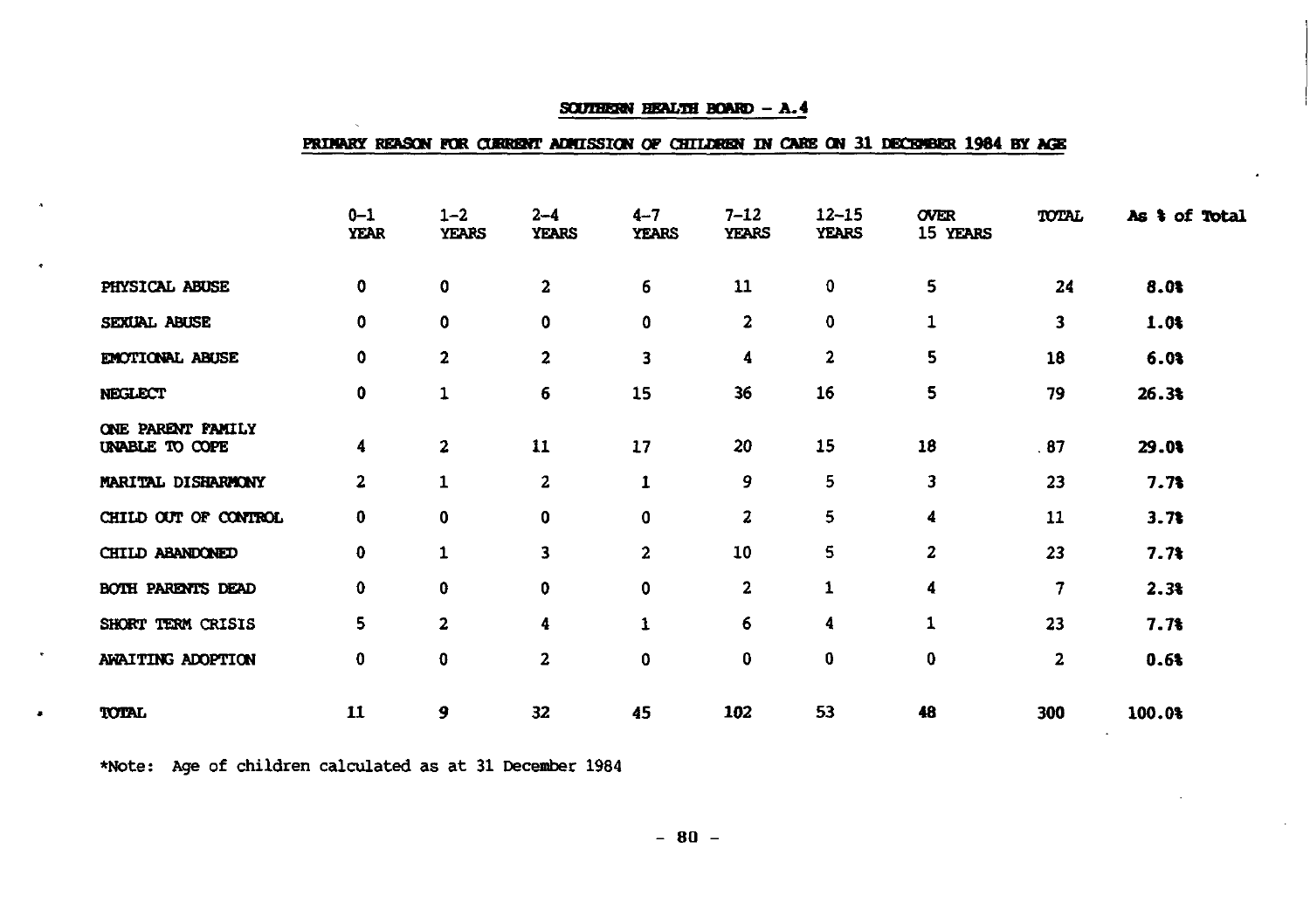#### SOUTHERN HEALTH BOARD - A.7

#### STATUS OF CHILDREN IN CARE ON 31 DECEMBER 1984 BY TYPE OF CARE

|                                                                | FOSTER CARE | RESIDENTIAL CARE | PRIVATE FOSTER CARE | SUPERVISION<br>AT HOME | <b>TOTAL</b> |
|----------------------------------------------------------------|-------------|------------------|---------------------|------------------------|--------------|
| <b>STATUS</b>                                                  |             |                  |                     |                        |              |
| Children of<br>Married Parents                                 | 78          | 135              | $\overline{a}$      | 0                      | 215          |
| Children of<br>Unmarried Mothers                               | 49          | 20               | 0                   | 0                      | 69           |
| Children of<br>Married Women<br>where husband<br>is not Father | 15          | 1                | 0                   | 0                      | 16           |
| <b>TOTAL</b>                                                   | 142         | 156              | 2                   | 0                      | 300          |

 $\mathcal{L}^{\text{max}}_{\text{max}}$  and  $\mathcal{L}^{\text{max}}_{\text{max}}$ 

 $\mathbf{g}^{\prime}$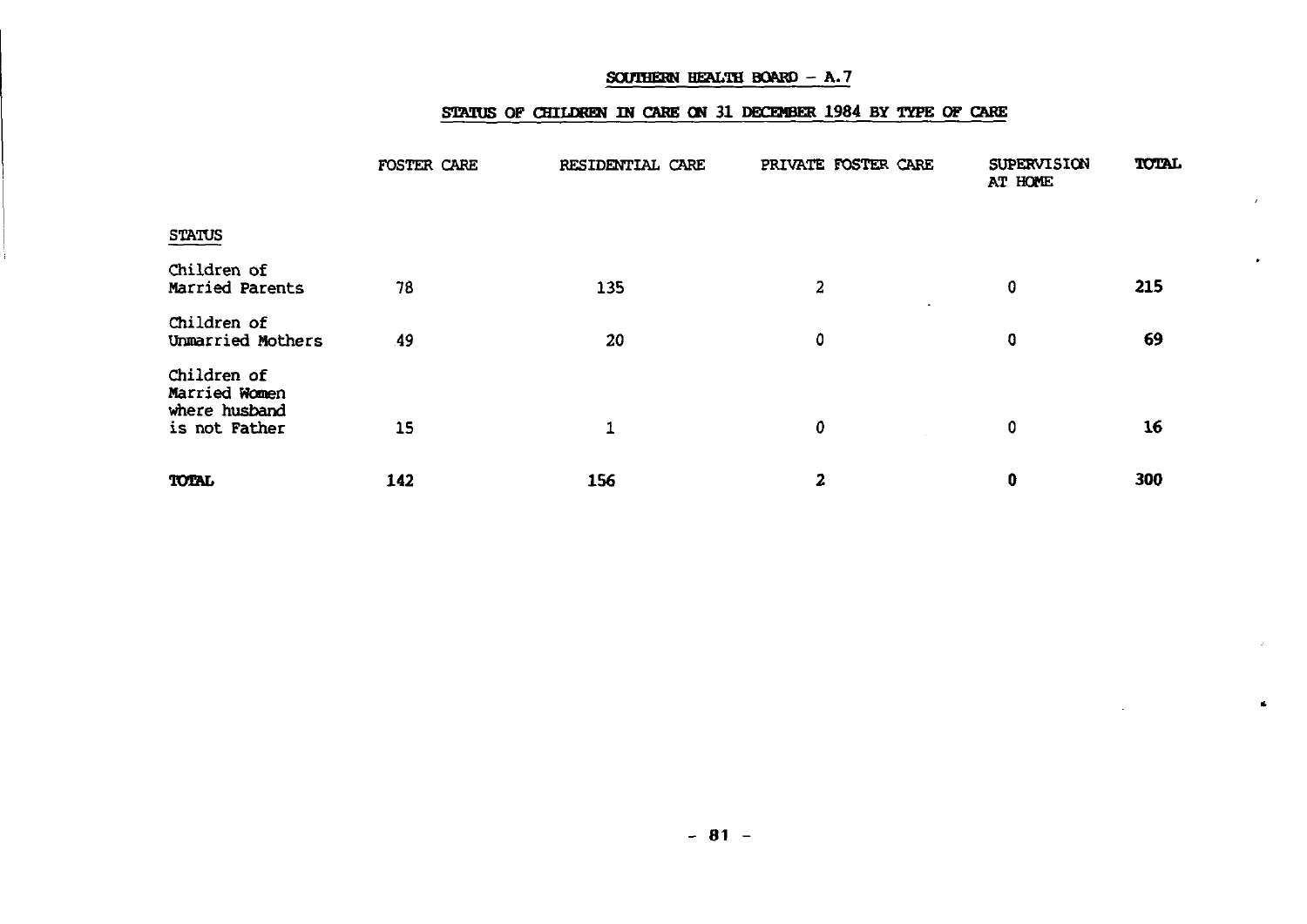## SOUTHERN HEALTH BOARD  $- A.9$

# LENGTH OF STAY TO DATE OF CHILDREN IN CARE ON 31 DECEMBER 1984 RELATED TO TYPE OF CARE

|                     | $0 - 3$<br><b>MONTHS</b> | $3 - 12$<br><b>MONTHS</b> | $1 - 3$<br><b>YEARS</b> | $3 - 5$<br>YEARS | OVER 5<br>YEARS | <b>TOTAL</b>     |
|---------------------|--------------------------|---------------------------|-------------------------|------------------|-----------------|------------------|
|                     |                          |                           |                         |                  |                 |                  |
| FOSTER CARE         | 4                        | 18                        | 37                      | 20               | 63              | 142              |
| RESIDENTIAL CARE    | 8                        | 23                        | 20                      | 51               | 54              | 156              |
| PRIVATE FOSTER CARE | $\mathbf 0$              | 0                         | 0                       | $\bf{0}$         | 2               | $\boldsymbol{2}$ |
| SUPERVISION AT HOME | 0                        | $\mathbf 0$               | 0                       | $\mathbf 0$      | 0               | $\mathbf 0$      |
| <b>TOTAL</b>        | 12                       | 41                        | 57                      | 71               | 119             | 300              |
| As & of Total       | 4.0%                     | 13.7%                     | 19.0%                   | 23.7%            | 39.6%           | 100.0%           |

 $\bullet$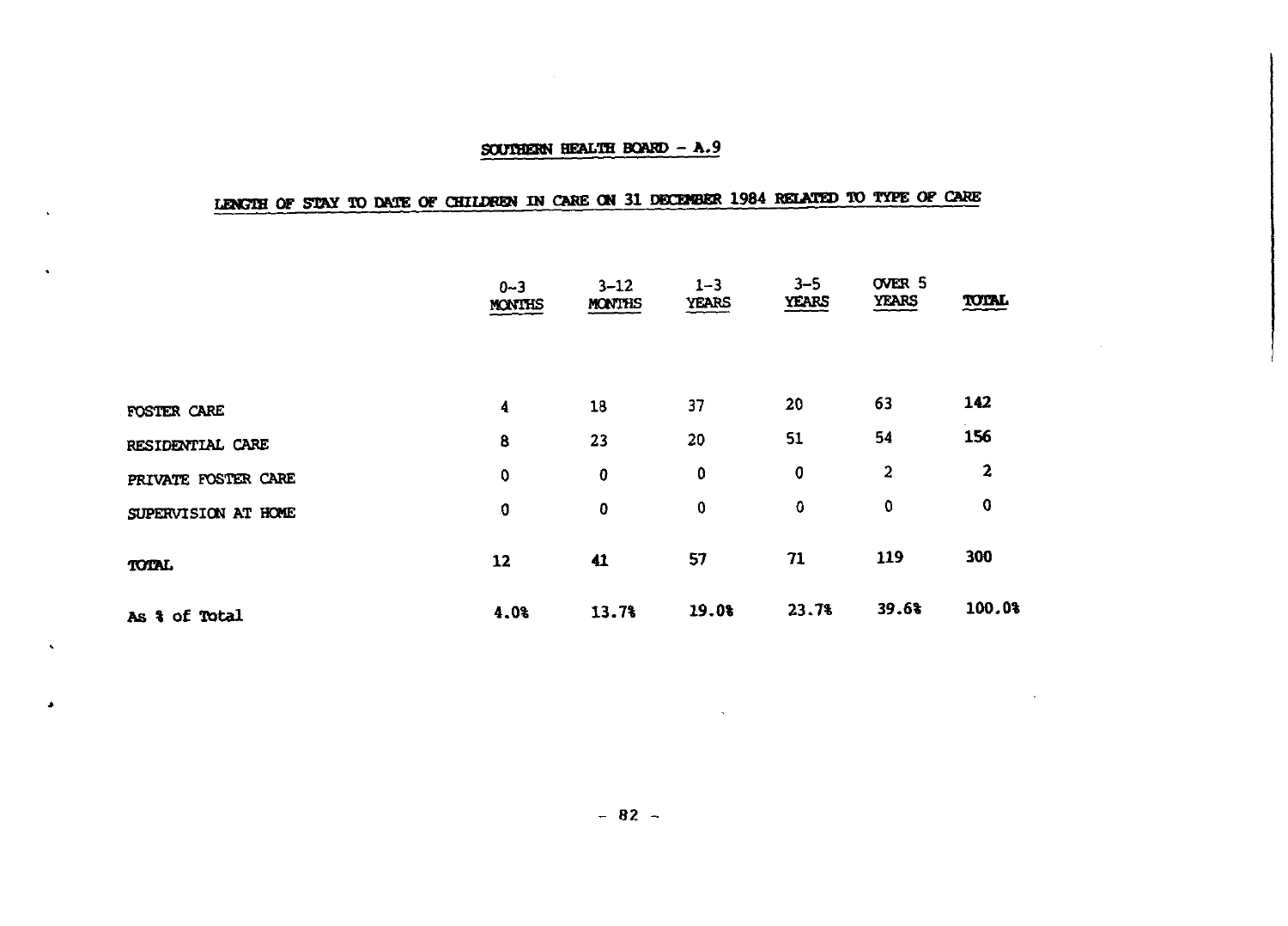# SOUTHERN HEALTH BOARD  $- B.1$

#### NUMBER OF CHILDREN IN CARE DURING 1984 BY TYPE OF CARE BY COMMUNITY CARE AREA

 $\mathbf{A}$ 

 $\mathbf{r}$ 

 $\mathcal{A}^{(1)}$  and

|                                      | FOSTER CARE | RESIDENTIAL CARE | PRIVATE FOSTER CARE | SUPERVISION AT HOME | TOTAL   |
|--------------------------------------|-------------|------------------|---------------------|---------------------|---------|
| <b>COMMUNITY CARE</b><br><b>AREA</b> |             |                  |                     |                     |         |
| CORK NTH. LEE                        | 112         | 56               | 1                   | 0                   | 169     |
| CORK STH. LEE                        | 40          | 14               | 0                   | 0                   | 54      |
| NORTH CORK                           | 16          | 39               | $\mathbf{1}$        | 0                   | 56      |
| WEST CORK                            | 38          | 5                | 0                   | 0                   | 43      |
| <b>KERRY</b>                         | 30          | 111              | 1                   | 0                   | 142     |
| <b>TOTAL</b>                         | 236         | 225              | 3                   | 0                   | 464     |
| As % of Total                        | 50.9%       | 48.5%            | 0.6%                | 0.03                | 100.00% |

 $\mathcal{L}^{\mathcal{L}}(\mathcal{L}^{\mathcal{L}})$  .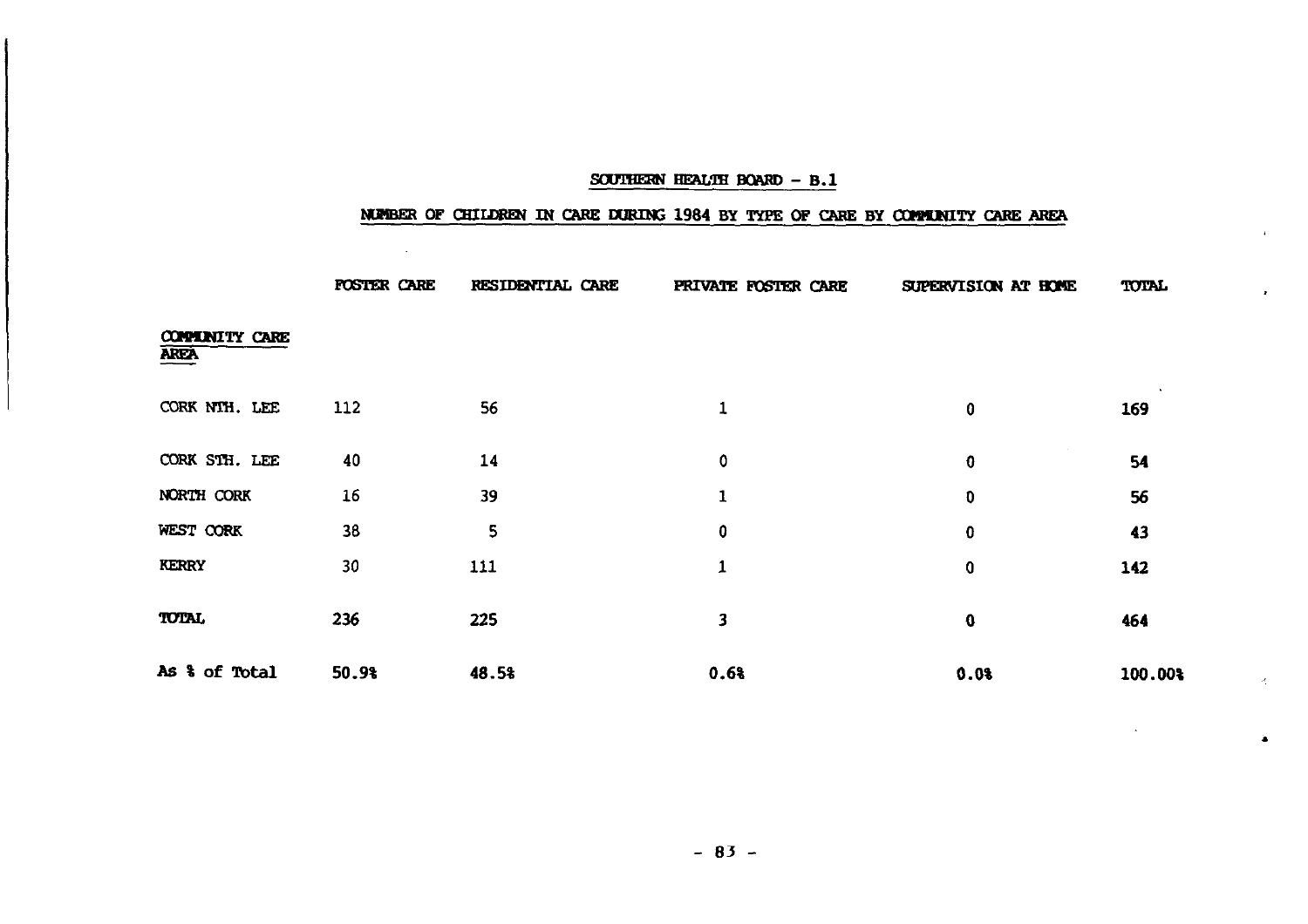|                                                               | REASON FOR PLACEMENT IN RESIDENTIAL CARE OF CHILDREN IN CARE DURING 1984 |                  |                             |                            |       |       |               |  |  |
|---------------------------------------------------------------|--------------------------------------------------------------------------|------------------|-----------------------------|----------------------------|-------|-------|---------------|--|--|
|                                                               | <b>CORK NTH.</b><br>LEE                                                  | CORK STH.<br>LEE | <b>NORTH</b><br><b>CORK</b> | <b>WEST</b><br><b>CORK</b> | KERRY | Total | As % of Total |  |  |
| NO SHORT TERM FOSTER<br>HOME AVAILABLE                        | 1                                                                        | 0                | 1                           | $\mathbf 0$                | 3     | 5     | 2.2%          |  |  |
| NO LONG-TERM FOSTER<br>HOME AVAILABLE                         | 3                                                                        | 1                | $\mathbf 2$                 | $\mathbf 0$                | 0     | 6     | 2.7%          |  |  |
| BREAKDOWN IN FOSTER<br><b>PLACEMENT</b>                       | 2                                                                        | 0                | $\mathbf 0$                 | $\mathbf{1}$               | 0     | 3     | 1.34          |  |  |
| SIBLINGS IN SAME<br>RESIDENTIAL HOME                          | 34                                                                       | 0                | 28                          | $\mathbf 0$                | 53    | 115   | 51.13         |  |  |
| AWAITING ADOPTION                                             | 0                                                                        | 0                | 0                           | 0                          | 4     | 4     | 1.83          |  |  |
| PARENTS REFUSE TO ALLOW<br>CHILD TO BE FOSTERED               | 0                                                                        | 0                | 0                           | 0                          | 18    | 18    | 8.0%          |  |  |
| RESIDENTIAL CARE MOST<br>SUITABLE FOR CHILD'S<br><b>NEEDS</b> | 16                                                                       | 12               | 7                           | 4                          | 32    | 71    | 31.6%         |  |  |
| OTHER REASONS                                                 | 0                                                                        | 1                | $\mathbf{1}$                | 0                          | 1     | 3     | 1.3%          |  |  |
| <b>TOTAL</b>                                                  | 56                                                                       | 14               | 39                          | 5                          | 111   | 225   | 100.0%        |  |  |

 $\left($ 

 $\mathbf{r}$ 

# SOUTHERN HEALTH BOARD - B.2

 $-84 -$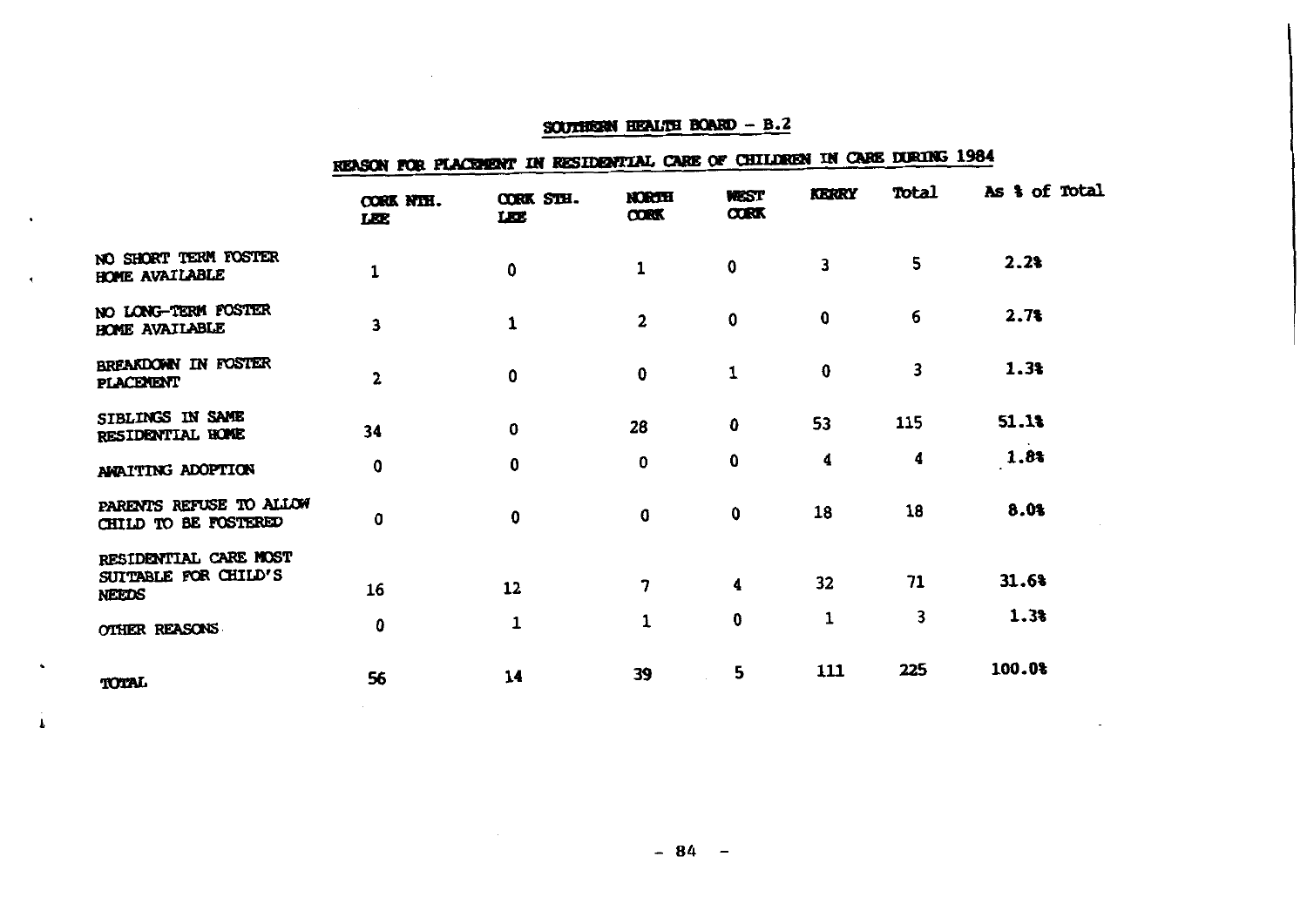# SOUTHERN HEALTH BOARD - B.3

## PRIMARY REASON FOR CURRENT ADMISSION OF CHILDREN IN CARE DURING 1984

 $\mathcal{L}_{\mathcal{A}}$ 

 $\lambda$ 

 $\lambda$ 

 $\sim$   $\sim$  $\sim 4$  $\sim$ 

|                                     | <b>CORK</b><br>NTH.<br><b>LEE</b> | <b>CORK</b><br>STH.<br>LEE | <b>NORTH</b><br><b>CORK</b> | <b>WEST</b><br><b>CORK</b> | <b>KERRY</b> | <b>TOTAL</b> |
|-------------------------------------|-----------------------------------|----------------------------|-----------------------------|----------------------------|--------------|--------------|
| PHYSICAL ABUSE                      | 11                                | 3                          | $\mathbf{1}$                | 8                          | 5            | 28           |
| SEXUAL ABUSE                        | $\mathbf 0$                       | $\bf{0}$                   | 3                           | $\bf{0}$                   | 1            | 4            |
| EMOTIONAL ABUSE                     | $\overline{2}$                    | $\mathbf{1}$               | $\overline{2}$              | 1                          | 18           | 24           |
| <b>NEGLECT</b>                      | 45                                | 5                          | 17                          | 9                          | 21           | 97           |
| ONE PARENT FAMILY<br>UNABLE TO COPE | 39                                | 17                         | 22                          | 12                         | 28           | 118          |
| MARITAL DISHARMONY                  | 14                                | 5                          | 3                           | 5                          | 18           | 45           |
| CHILD OUT OF<br><b>CONTROL</b>      | 9                                 | $\mathbf{1}$               | $\mathbf{1}$                | $\overline{2}$             | 3            | 16           |
| CHILD ABANDONED                     | 19                                | 5                          | $\overline{2}$              | 4                          | 1            | 31           |
| BOTH PARENTS DEAD                   | $\bf{0}$                          | $\overline{2}$             | 0                           | 0                          | 5            | 7            |
| SHORT TERM CRISIS                   | 30                                | 14                         | 4                           | $\overline{2}$             | 36           | 86           |
| AWAITING ADOPTION                   | 0                                 | $\mathbf{1}$               | $\mathbf{1}$                | 0                          | 6            | 8            |
| <b>TOTAL</b>                        | 169                               | 54                         | 56                          | 43                         | 142          | 464          |

 $\mathcal{L}_{\mathcal{A}}$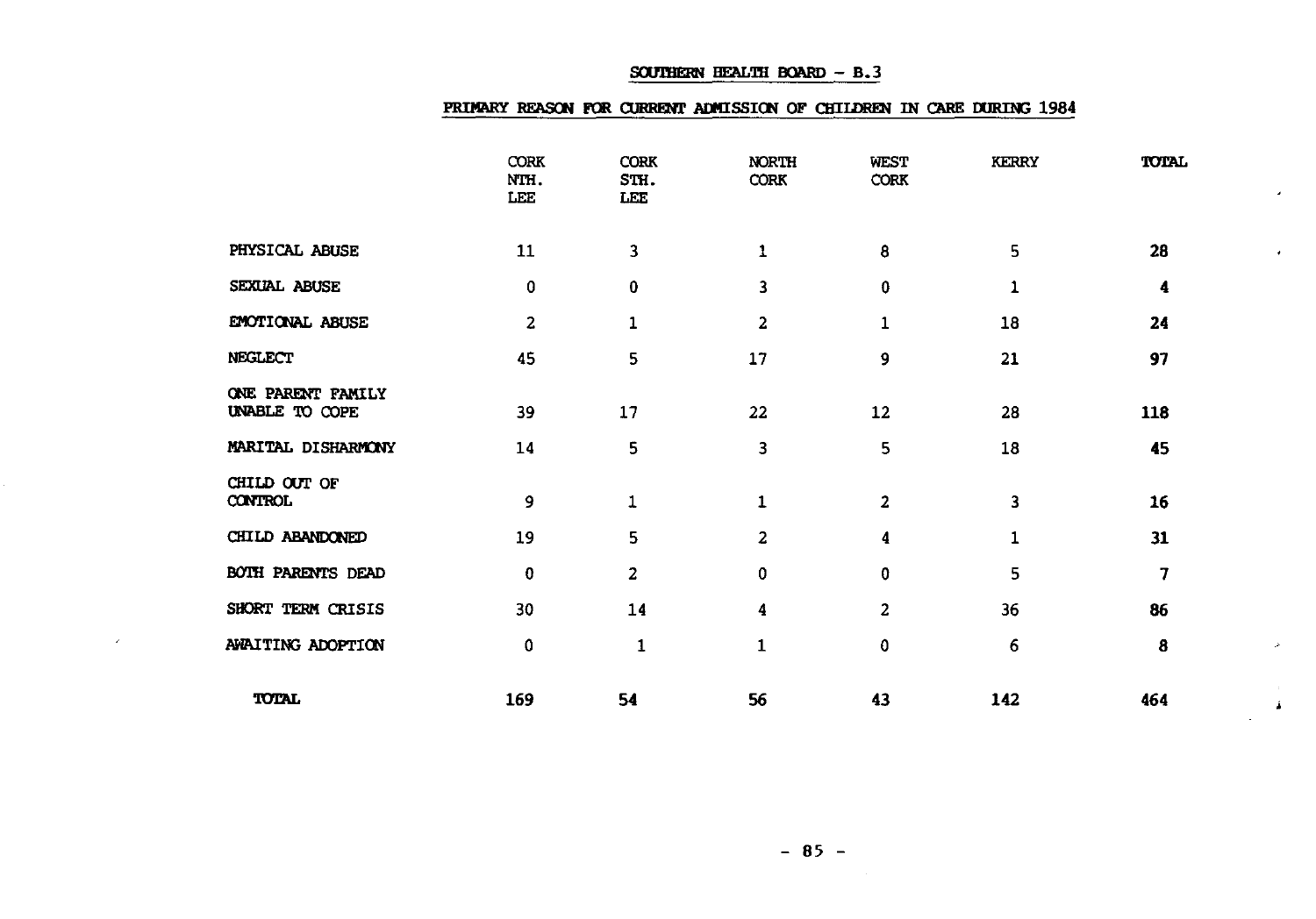#### SOUTHERN HEALTH BOARD - B.7

 $\sim 10^7$ 

Ì

| AGE ON ADMISSION OF CHILDREN IN CARE DURING 1984 |                         |                         |                  |                  |                          |                           |                       |              |  |
|--------------------------------------------------|-------------------------|-------------------------|------------------|------------------|--------------------------|---------------------------|-----------------------|--------------|--|
|                                                  | $0 - 1$<br>YEAR         | $1 - 2$<br><b>YEARS</b> | $2 - 4$<br>YEARS | $4 - 7$<br>YEARS | $7 - 12$<br><b>YEARS</b> | $12 - 15$<br><b>YEARS</b> | $15+$<br><b>YEARS</b> | <b>TOTAL</b> |  |
| COMMUNITY CARE<br><b>AREA</b>                    |                         |                         |                  |                  |                          |                           |                       |              |  |
| CORK NTH. LEE                                    | 34                      | 22                      | 35               | 33               | 33                       | 11                        | $\mathbf{1}$          | 169          |  |
| CORK STH. LEE                                    | 20                      | 5                       | 14               | 7                | 4                        | 4                         | $\mathbf 0$           | 54           |  |
| NORTH CORK                                       | $\overline{\mathbf{4}}$ | $\overline{7}$          | 12               | 19               | 8                        | 4                         | $\overline{c}$        | 56           |  |
| WEST CORK                                        | 10                      | 5                       | 9                | 10               | 6                        | $\overline{\mathbf{2}}$   | $\mathbf{1}$          | 43           |  |
| <b>KERRY</b>                                     | 44                      | 14                      | 21               | 14               | 30                       | $\bf 8$                   | 11                    | 142          |  |
| <b>TOTAL</b>                                     | 112                     | 53                      | 91               | 83               | 81                       | 29                        | 15                    | 464          |  |
| AS & of Total                                    | 24.13                   | 11.4%                   | 19.6%            | 17.9%            | 17.5%                    | 6.3%                      | 3.2%                  | 100.0%       |  |

 $-86 -$ 

 $\bullet$ 

 $\sim$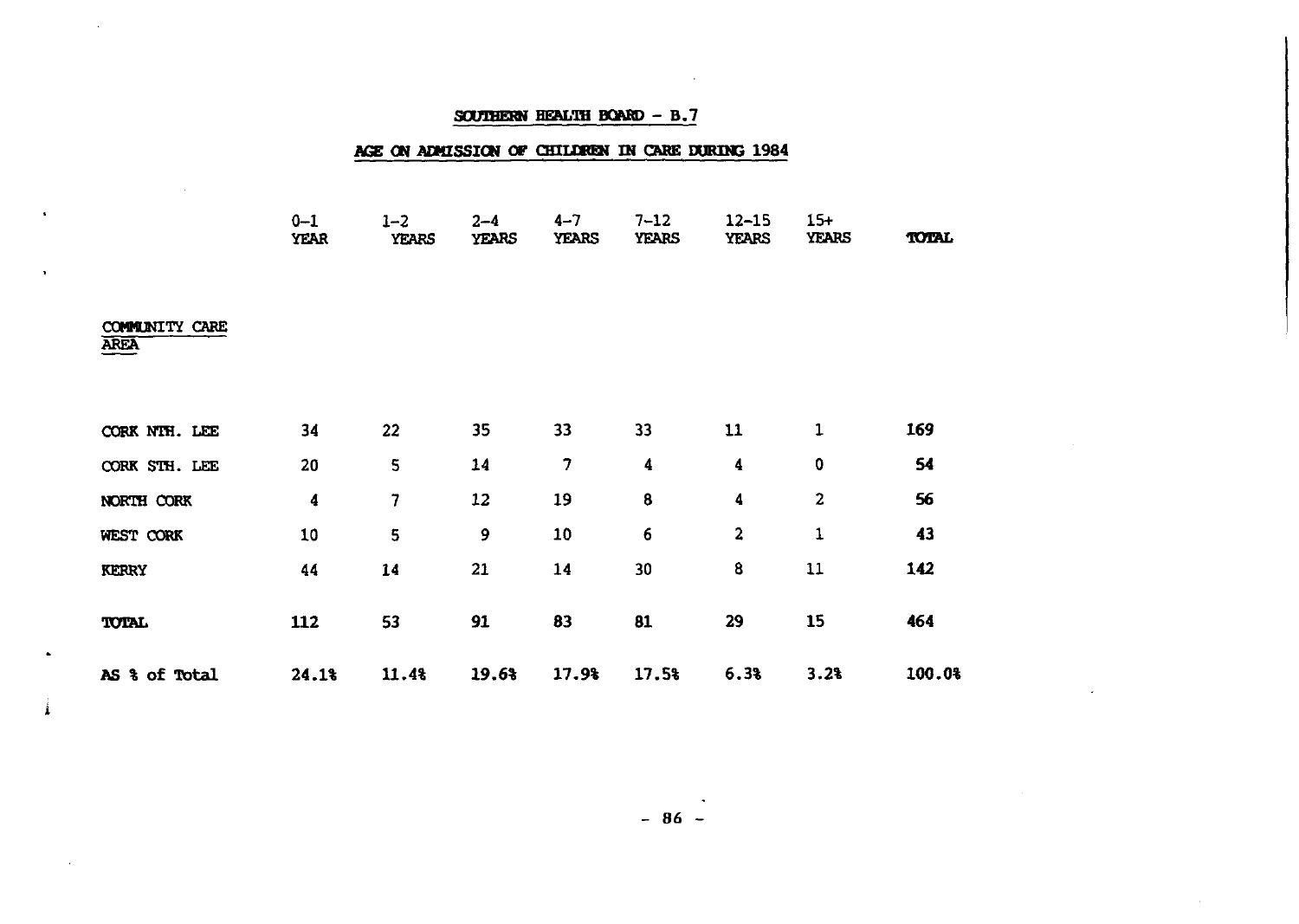# **Southern Health Board** - **C.1**

#### **NUMBER OF CHILDREN ADMITTED TO CARE DURING 1984 (1983) BY SEX**

 $\mathbf{z}$ 

 $\bullet$ 

 $\mathbf{r}$ 

 $\mathcal{L}$ 

 $\mathcal{A}^{\pm}$ 

|                                          | Males   | Females          | Total     |
|------------------------------------------|---------|------------------|-----------|
| Community Care Area                      |         |                  |           |
| Cork Nth Lee                             | 38      | 29               | 67        |
| Cork Sth Lee                             | 5       | 11               | 16        |
| North Cork                               | 3       | $\boldsymbol{4}$ | 7         |
| West Cork                                | 4       | $6\phantom{1}6$  | 10        |
| Kerry                                    | 33      | 37               | 70        |
| Total for 1984                           | 83 (81) | 87 (77)          | 170 (158) |
| % Increase/Decrease<br>From 1983 To 1984 | $+2.5%$ | $+13.0%$         | $+7.6%$   |

 $\sim$ 

 $-87 -$ 

 $\sim 10^{-1}$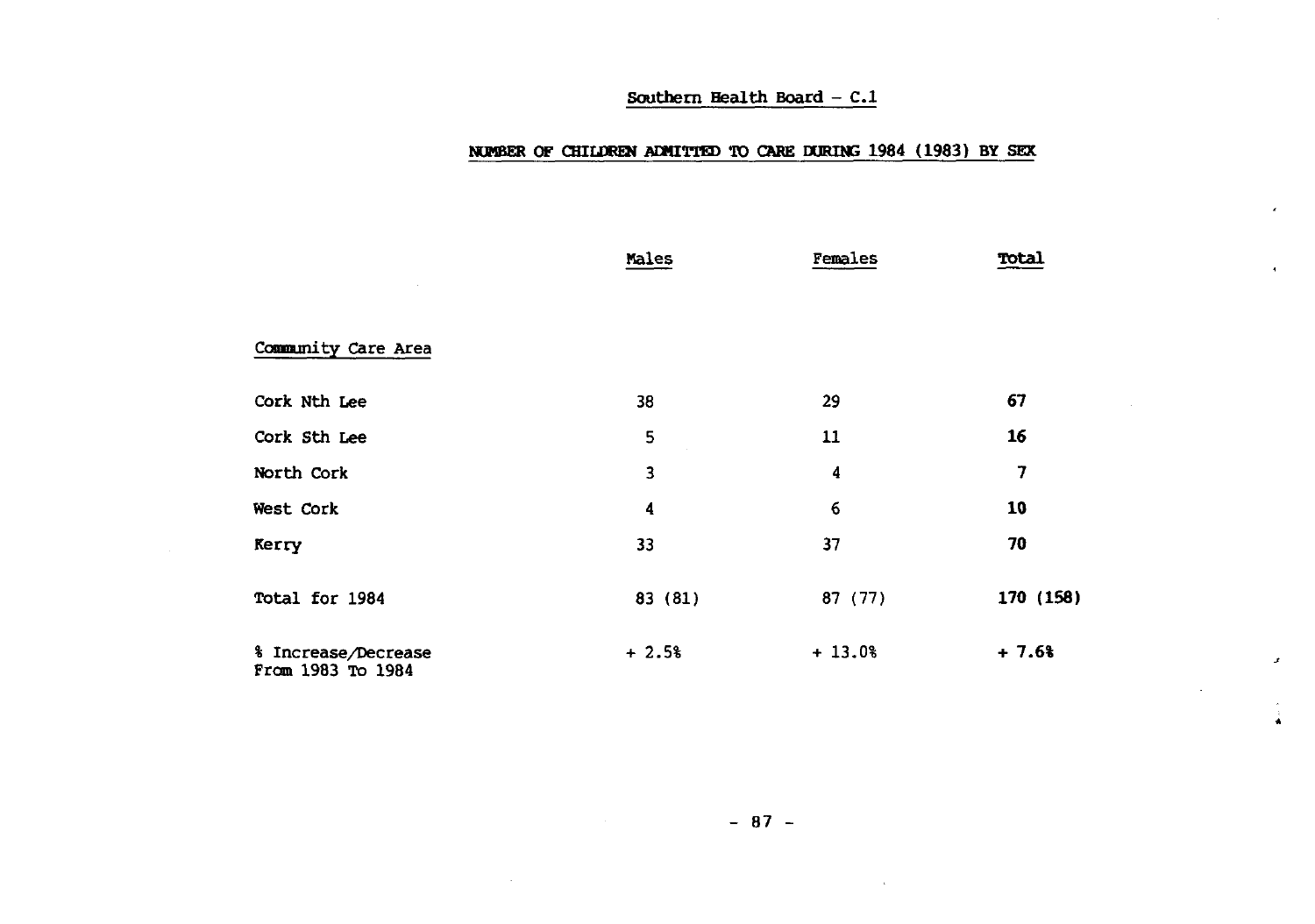## SOUTHERN HEALTH BOARD  $-$  C.2

# NUMBER OF CHILDREN ADMITTED TO CARE DURING 1984 BY AGE

|                        | UP TO 1 YEAR   | 1-2 YEARS | 2-4 YEARS | $4-7$ YEARS    | $7-12$ YEARS   | 12-15 YEARS | $15 + YERAS$     | <b>TOTAL</b> |
|------------------------|----------------|-----------|-----------|----------------|----------------|-------------|------------------|--------------|
|                        |                |           |           |                |                |             |                  |              |
| COMMUNITY<br>CARE AREA |                |           |           |                |                |             |                  |              |
| Cork Nth. Lee          | 7              | 2         | 22        | 9              | 17             | 8           | $\boldsymbol{2}$ | 67           |
| Cork Sth. Lee          | 3              | 0         | 4         | 5              | $\overline{2}$ | 1           | $\mathbf 1$      | 16           |
| North Cork             | 1              | 2         | 0         | $\overline{2}$ | $\overline{c}$ | 0           | 0                | 7            |
| West Cork              | $\overline{2}$ | 0         | 2         | 3              | $\overline{2}$ | 1           | $\mathbf 0$      | 10           |
| Kerry                  | 21             | 5         | 8         | 4              | 15             | 6           | 11               | 70           |
| <b>Total</b>           | 34             | 9         | $36$ .    | 23             | 38             | 16          | 14               | 170          |

Note: Age of Children calculated as at 31 December

 $\mathbf{A}$ 

 $\blacktriangleleft$ 

 $\bullet$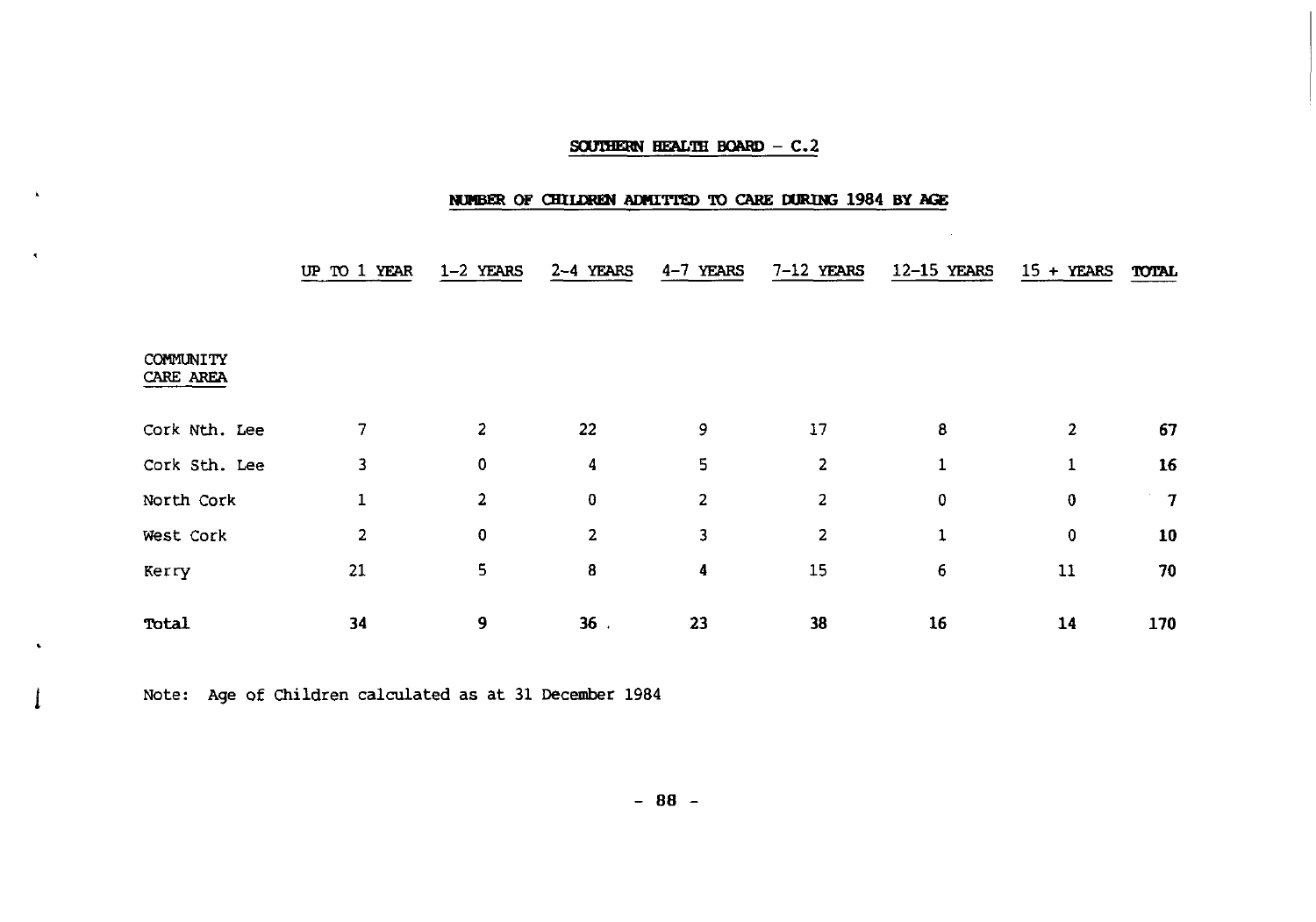**WESTERN HEALTH BOARD** 

 $\mathcal{L}^{\text{max}}_{\text{max}}$ 

 $\bullet$ 

 $\Lambda$ 

 $\dot{\mathbf{w}}$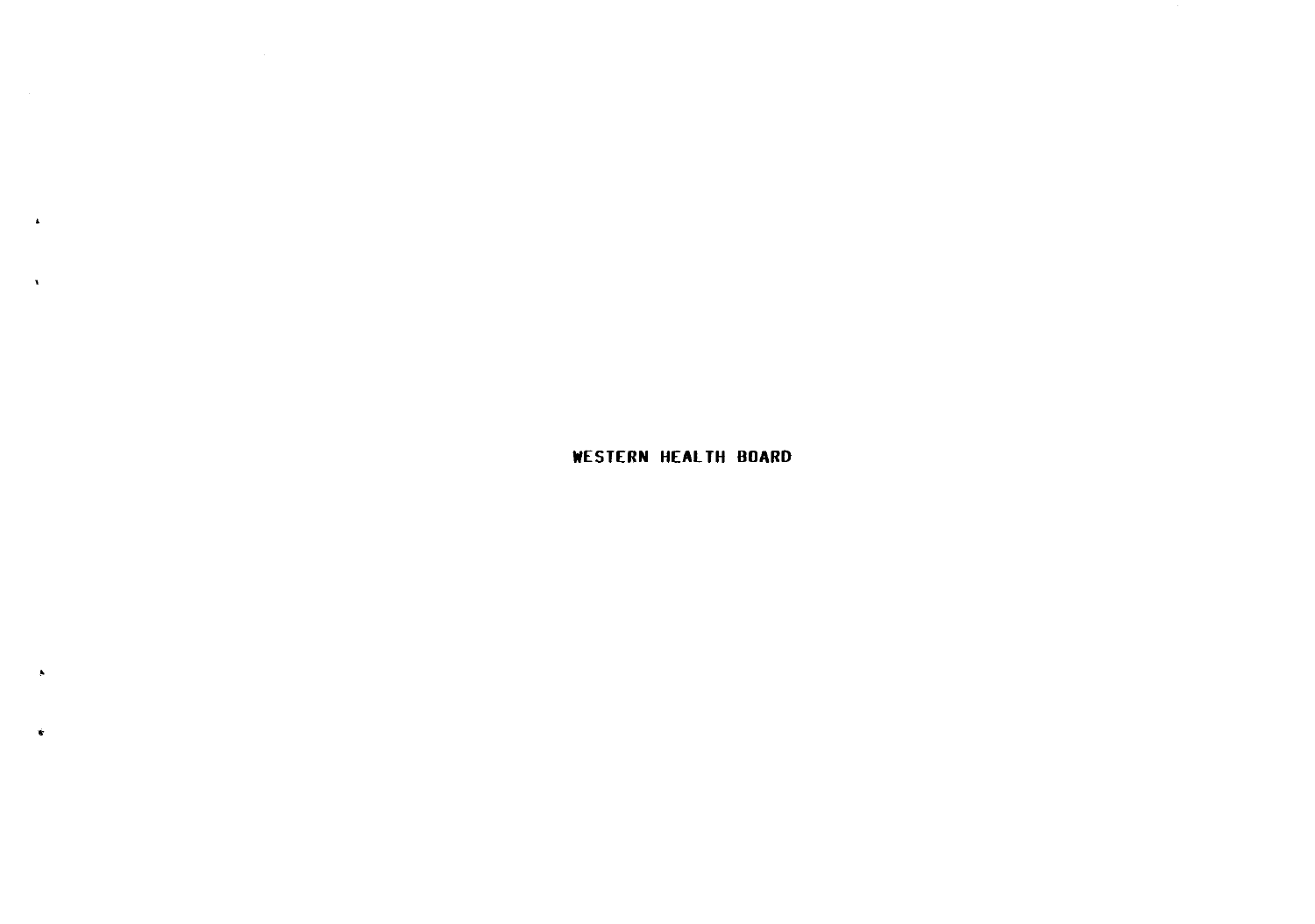|                                            | PRIMARY REASON FOR CURRENT ADMISSION OF CHILDREN IN CARE ON 31 DECEMBER 1984 BY AGE |                         |                         |                         |                          |                           |                         |              |               |
|--------------------------------------------|-------------------------------------------------------------------------------------|-------------------------|-------------------------|-------------------------|--------------------------|---------------------------|-------------------------|--------------|---------------|
|                                            | $0 - 1$<br><b>YEAR</b>                                                              | $1 - 2$<br><b>YEARS</b> | $2 - 4$<br><b>YEARS</b> | $4 - 7$<br><b>YEARS</b> | $7 - 12$<br><b>YEARS</b> | $12 - 15$<br><b>YEARS</b> | <b>OVER</b><br>15 YEARS | <b>TOTAL</b> | As & of Total |
| PHYSICAL ABUSE                             | 0                                                                                   | 0                       | 1                       | $\mathbf 0$             | $\mathbf 0$              | 0                         | 0                       | 1            | 0.7%          |
| SEXUAL ABUSE                               | 0                                                                                   | 0                       | $\mathbf 0$             | $\mathbf 0$             | $\mathbf 0$              | $\mathbf{1}$              | 0                       | $\mathbf{1}$ | 0.7%          |
| EMOTIONAL ABUSE                            | 0                                                                                   | 0                       | 1                       | 4                       | 0                        | 0                         | $\mathbf 0$             | 5            | 3.53          |
| NEGLECT                                    | 2                                                                                   | 1                       | 3                       | $\overline{7}$          | 11                       | $\overline{\mathbf{3}}$   | 6                       | 33           | 23.2%         |
| <b>ONE PARENT FAMILY</b><br>UNABLE TO COPE | 3                                                                                   | $\mathbf 1$             | 10                      | 8                       | 9                        | 8                         | 13                      | .52          | 36.6%         |
| MARITAL DISHARMONY                         | 0                                                                                   | 1                       | $\mathbf 0$             | $\mathbf 0$             | 3                        | 5.                        | 7                       | 16           | 11.3%         |
| CHILD OUT OF CONTROL                       | 0                                                                                   | 0                       | $\mathbf{0}$            | $\mathbf{0}$            | $\mathbf 0$              | $\overline{2}$            | 1                       | 3            | 2.1%          |
| CHILD ABANDONED                            | 0                                                                                   | 0                       | $\mathbf{1}$            | $\overline{\mathbf{4}}$ | 6                        | $\mathbf{1}$              | 0                       | 12           | 8.43          |
| BOTH PARENTS DEAD                          | 2                                                                                   | 0                       | $\mathbf{0}$            | $\mathbf{0}$            | 0                        | $\mathbf{1}$              | $\mathbf{2}$            | 5            | 3.5%          |
| SHORT TERM CRISIS                          | 2                                                                                   | 1                       | $\mathbf{1}$            | $\overline{2}$          | $\overline{2}$           | $\mathbf{1}$              | 0                       | 9            | 6.3%          |
| AWAITING ADOPTION                          | $\overline{\mathbf{2}}$                                                             | 1                       | $\mathbf{1}$            | $\mathbf{1}$            | 0                        | 0                         | 0                       | 5            | 3.5%          |
| <b>TOTAL</b>                               | 11                                                                                  | 5                       | 18                      | 26                      | 31                       | 22                        | 29                      | 142          | 100.0%        |

#### WESTERN HEALTH BOARD - A.4

**\*Note: Age of children calculated as at 31 December 1984** 

 $\mathbf{A}$ 

 $\blacktriangle$ 

 $\mathbf{A}$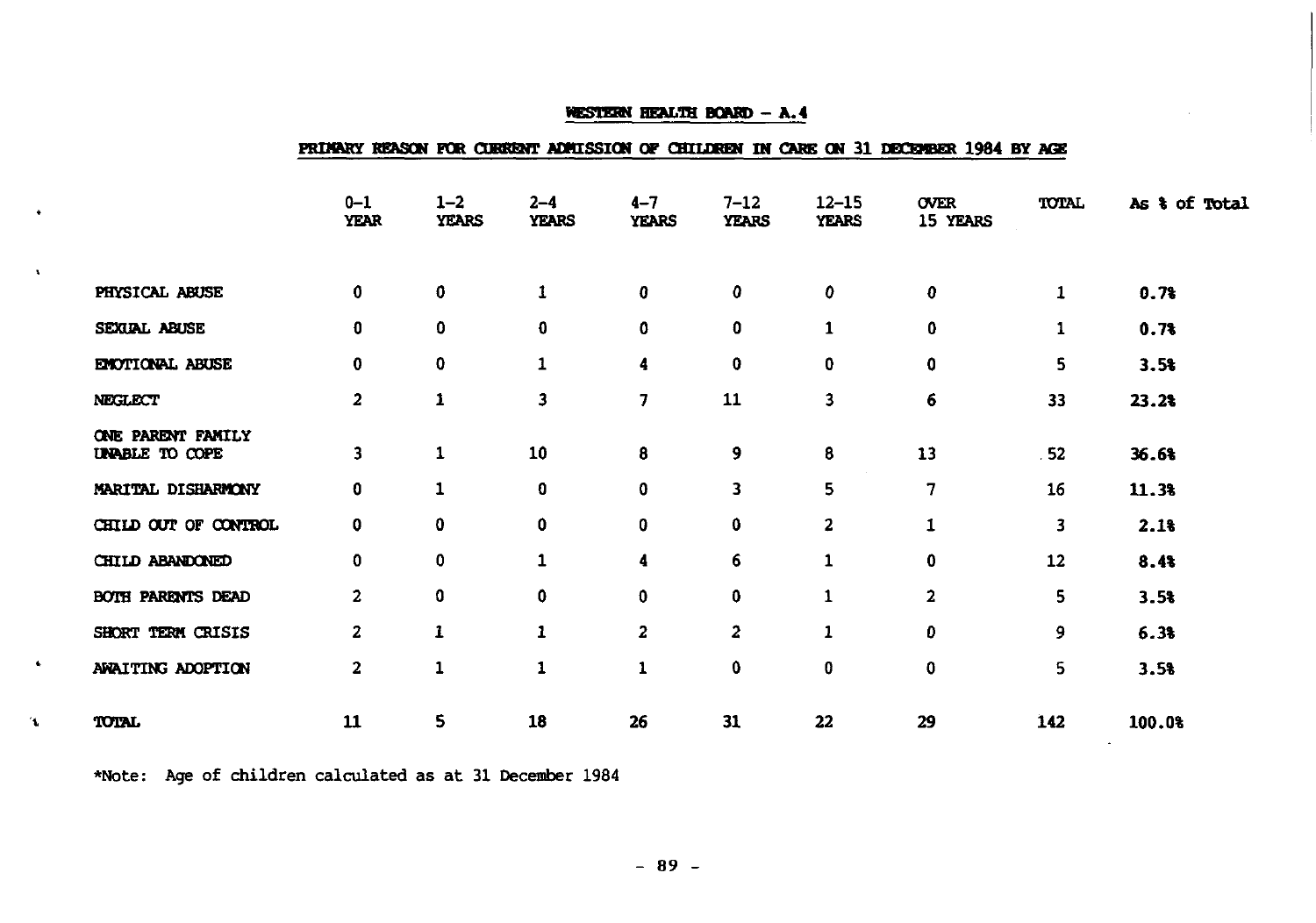## WESTERN HEALTH BOARD -  $A.7$

# STATUS OF CHILDREN IN CARE ON 31 DECEMBER 1984 BY TYPE OF CARE

 $\epsilon$ 

 $\epsilon$ 

 $\mathbf{J}^{\prime}$ 

 $\mathbf{r}$ 

 $\mathcal{L}^{\text{max}}$  . The  $\mathcal{L}^{\text{max}}$ 

|                                                                | FOSTER CARE | RESIDENTIAL CARE | PRIVATE FOSTER CARE | SUPERVISION<br>AT HOME | <b>TOTAL</b> |
|----------------------------------------------------------------|-------------|------------------|---------------------|------------------------|--------------|
| <b>STATUS</b>                                                  |             |                  |                     |                        |              |
| Children of<br>Married Parents                                 | 63          | 18               | $\overline{2}$      | 0                      | 83           |
| Children of<br>Unmarried Mothers                               | 47          | 11               | 1                   | 0                      | 59           |
| Children of<br>Married Women<br>where husband<br>is not Father | $\mathbf 0$ | 0                | 0                   | 0                      | 0            |
| TOTAL                                                          | 110         | 29               | 3                   | 0                      | 142          |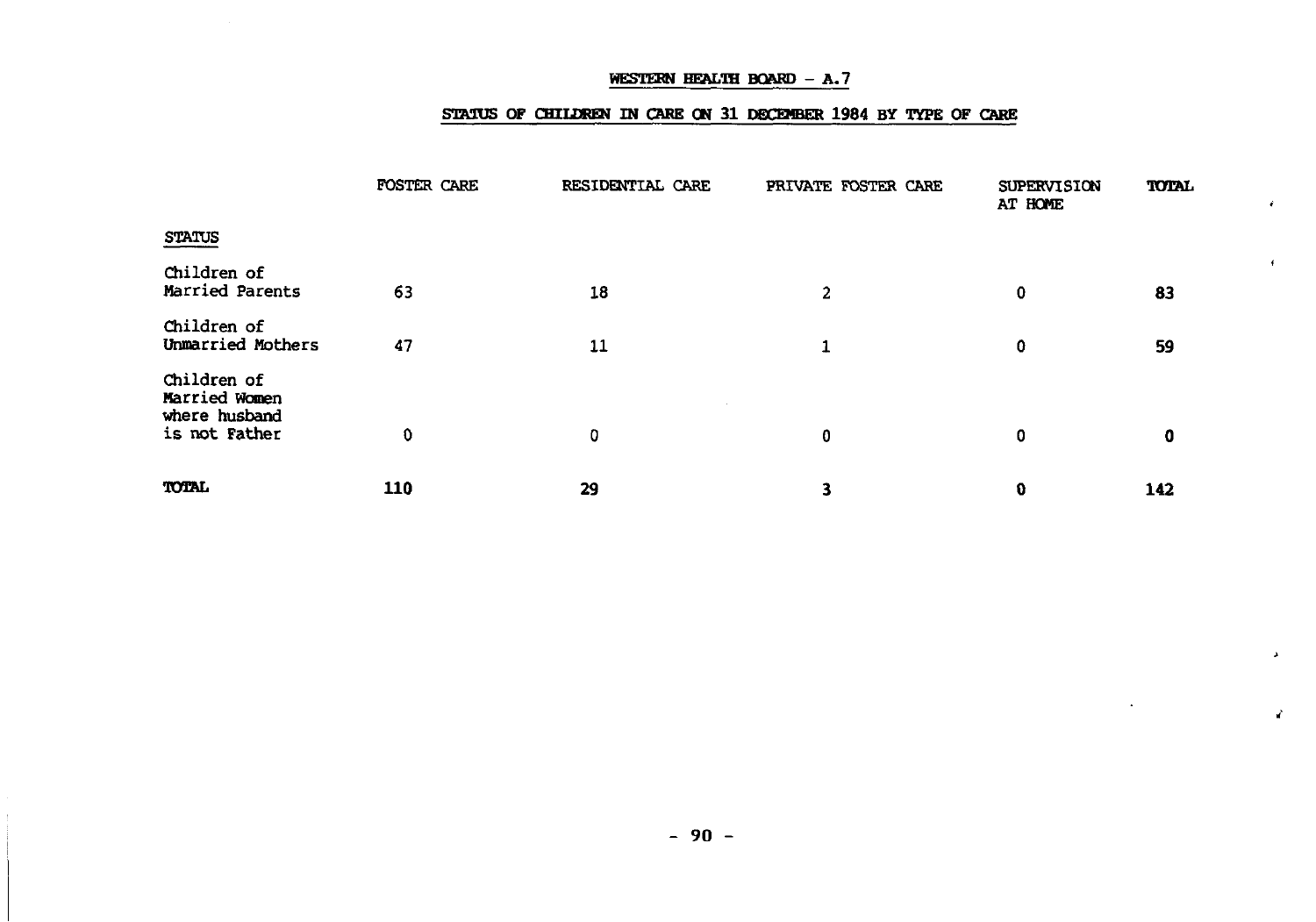## WESTERN HEALTH BOARD - A.9

# LENGTH OF STAY TO DATE OF CHILDREN IN CARE ON 31 DECEMBER 1984 RELATED TO TYPE OF CARE

 $\,$   $\,$ 

 $\Delta$ 

 $\Delta$ 

 $\mathbf{L}$ 

|                     | $0 - 3$<br><b>MONTHS</b> | $3 - 12$<br><b>MONTHS</b> | $1 - 3$<br><b>YEARS</b> | $3 - 5$<br><b>YEARS</b> | <b>OVER 5</b><br><b>YEARS</b> | <b>TOTAL</b> |
|---------------------|--------------------------|---------------------------|-------------------------|-------------------------|-------------------------------|--------------|
|                     |                          |                           |                         |                         | 53                            | 110          |
| FOSTER CARE         | 14                       | 13                        | 15                      | 15                      |                               |              |
| RESIDENTIAL CARE    | $\mathbf 0$              | $\mathbf 0$               | 13                      | 5                       | 11                            | 29           |
| PRIVATE FOSTER CARE | $\bf{0}$                 | 0                         | 0                       | 1                       | 2                             | 3            |
| SUPERVISION AT HOME | $\mathbf{0}$             | $\bf{0}$                  | 0                       | 0                       | 0                             | $\mathbf 0$  |
| <b>TOTAL</b>        | 14                       | 13                        | 28                      | 21                      | 66                            | 142          |
| As & of Total       | 9.9                      | .9.13                     | 19.7%                   | 14.8%                   | 46.5%                         | 100.0%       |

 $\mathbf{r}$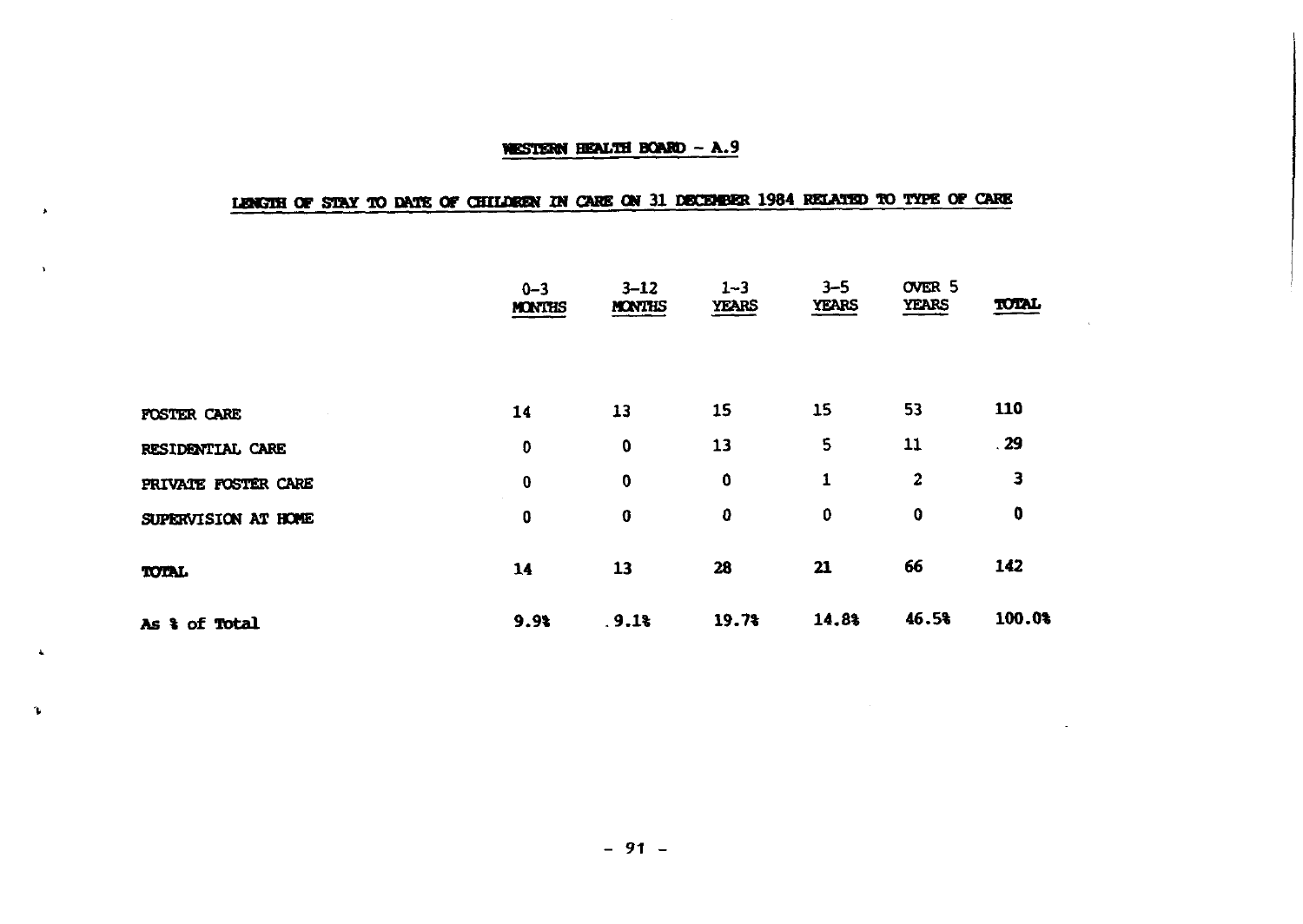#### WESTERN HEALTH BOARD - B.1

## NUMBER OF CHILDREN IN CARE DURING 1984 BY TYPE OF CARE BY COMMUNITY CARE AREA

 $\epsilon$ 

 $\epsilon$ 

Ĵ.

 $\mathbf{d}$ 

 $\sim 100$ 

|                                      | FOSTER CARE | RESIDENTIAL CARE | PRIVATE FOSTER CARE | SUPERVISION AT HOME | <b>TOTAL</b> |
|--------------------------------------|-------------|------------------|---------------------|---------------------|--------------|
| <b>COMMUNITY CARE</b><br><b>AREA</b> |             |                  |                     |                     |              |
| <b>GALWAY</b>                        | 97          | 16               | 3                   | $\mathbf 0$         | 116          |
| <b>MAYO</b>                          | 58          | $\overline{7}$   | $\bf{0}$            | 1                   | 66           |
| <b>ROSCOMMON</b>                     | 18          | 18               | $\boldsymbol{0}$    | $\mathbf 0$         | 36           |
| <b>TOTAL</b>                         | 173         | 41               | 3                   | $\mathbf 1$         | 218          |
| As % of Total                        | 79.3%       | 18.8%            | 1.43                | 0.5%                | 100.00%      |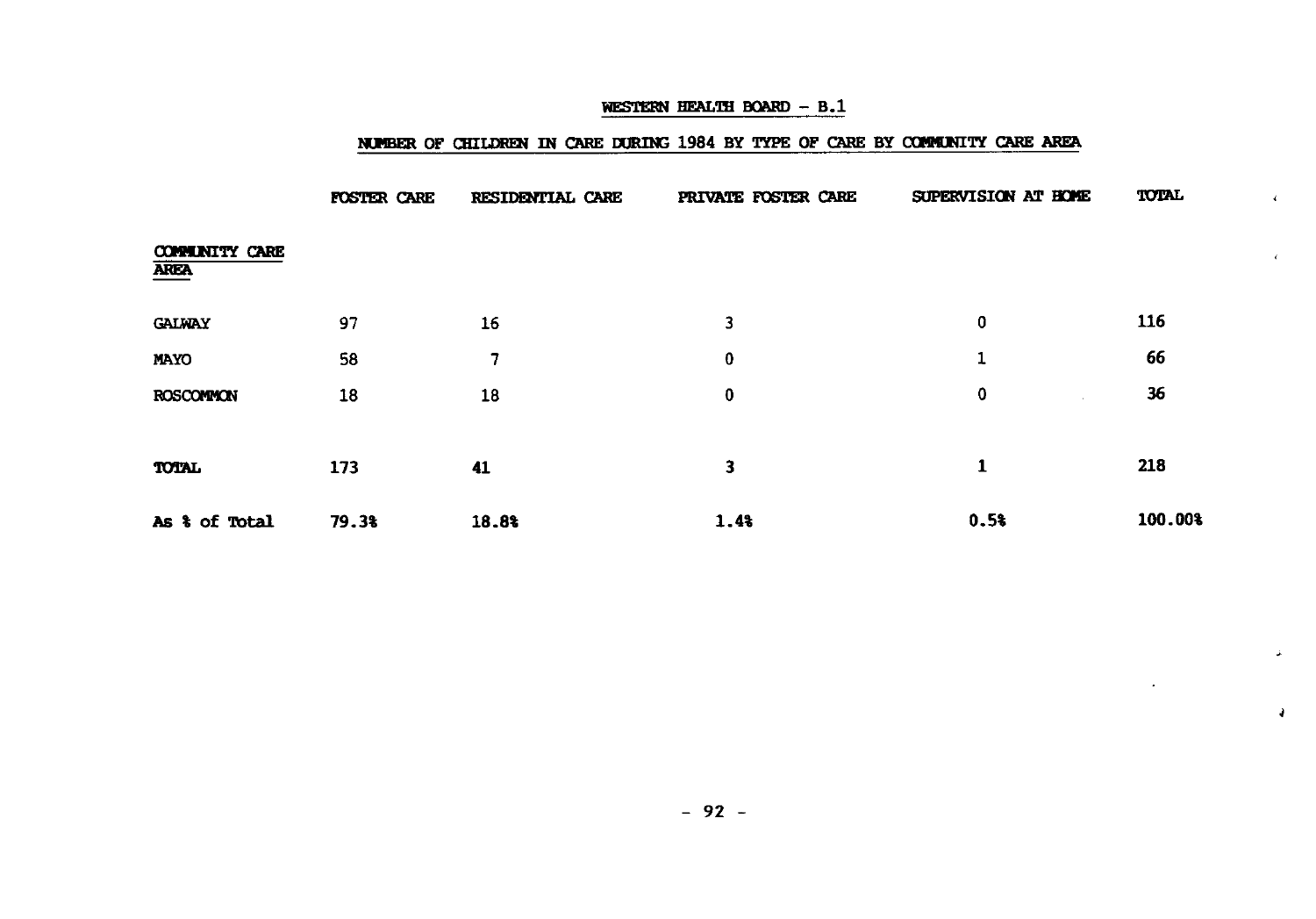## WESTERN HEALTH BOARD - B.2

# REASON FOR PLACEMENT IN RESIDENTIAL CARE OF CHILDREN IN CARE DURING 1984

|                                                     | <b>GALWAY</b> | MAXO | <b>ROSCOMMON</b> | <b>TOTAL</b> | As & of Total |
|-----------------------------------------------------|---------------|------|------------------|--------------|---------------|
| NO SHORT TERM FOSTER HOME<br><b>AVAILABLE</b>       | 0             | 0    | 0                | 0            | 0.03          |
| NO LONG-TERM FOSTER<br>HOME AVAILABLE               |               | 0    |                  |              | 4.9%          |
| BREAKDOWN IN FOSTER<br>PLACEMENT                    | 0             | 0    | 0                | 0            | 0.0%          |
| SIBLINGS IN SAME<br>RESIDENTIAL HOME                | 6             | 0    | 5                | 11           | 26.8%         |
| <b>AWAITING ADOPTION</b>                            | 0             | 0    |                  |              | 2.43          |
| PARENTS REFUSE TO ALLOW<br>CHILD TO BE FOSTERED     | $\mathbf{2}$  | 0    | 2                | 4            | 9.8%          |
| RESIDENTIAL CARE MOST<br>SUITABLE FOR CHILD'S NEEDS | 6             | 7    | 9                | 22           | 53.7%         |
| OTHER REASONS                                       | 1             | 0    | 0                | 1            | 2.43          |
| TOTAL                                               | 16            |      | 18               | 41           | 100.0%        |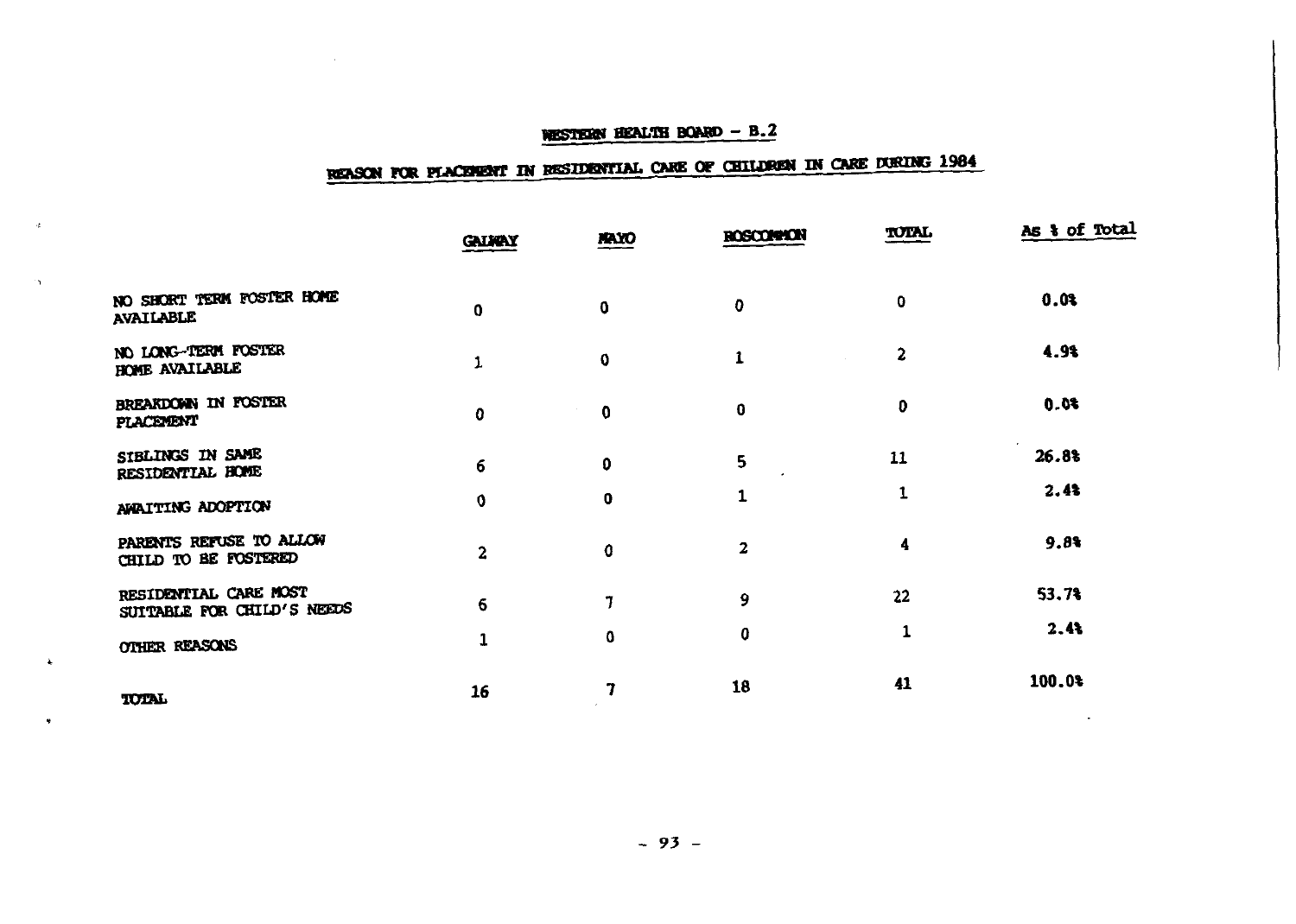## WESTERN HEALTH BOARD - B.3

#### PRIMARY REASON FOR CURRENT ADMISSION OF CHILDREN IN THE CARE DURING 1984

 $\epsilon$ 

 $\hat{\mathbf{z}}$ 

|                                               | <b>GALWAY</b>           | <b>MAYO</b>             | <b>ROSCOMMON</b> | <b>TOTAL</b>     |
|-----------------------------------------------|-------------------------|-------------------------|------------------|------------------|
|                                               |                         |                         |                  |                  |
| PHYSICAL ABUSE                                | 1                       | $\mathbf 0$             | 1                | $\boldsymbol{2}$ |
| SEXUAL ABUSE                                  | 5                       | $\mathbf 0$             | 0                | 5                |
| ENOTIONAL ABUSE                               | $\mathbf{1}$            | 5                       | $\overline{c}$   | 8                |
| <b>NEGLECT</b>                                | 16                      | $17\,$                  | 3                | 36               |
| <b>ONE PARENT</b><br>FAMILY UNABLE<br>TO COPE | 34                      | 21                      | 10               | 65               |
| <b>MARITAL</b><br><b>DISHARMONY</b>           | 9                       | 4                       | 4                | 17               |
| CHILD OUT OF<br><b>CONTROL</b>                | 2                       | 1                       | $\mathbf{1}$     | 4                |
| CHILD<br>ABANDONED                            | 4                       | $\overline{\mathbf{c}}$ | 7                | 13               |
| BOTH PARENTS<br><b>DEAD</b>                   | $\overline{\mathbf{z}}$ | 4                       | 0                | 11               |
| SHORT TERM CRISIS                             | 12                      | 8                       | $\mathbf 0$      | 20               |
| AWAITING ADOPTION                             | 25                      | 4                       | 8                | 37               |
| TOTAL                                         | 116                     | 66                      | 36               | 218              |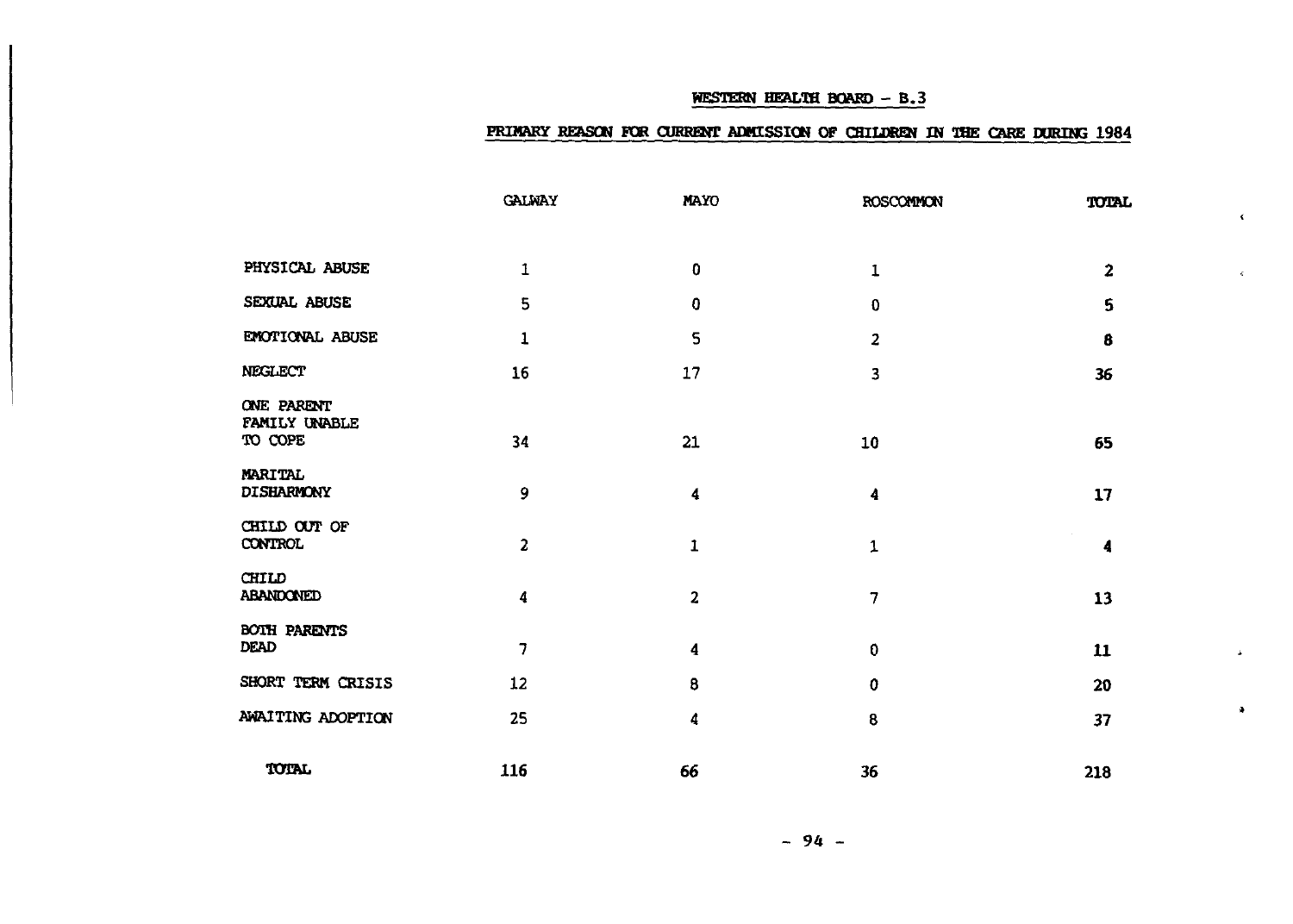#### WESTERN HEALTH BOARD - B.7

## AGE ON ADMISSION OF CHILDREN IN CARE DURING 1984

|                               | $0 - 1$<br><b>YEAR</b> | $1 - 2$<br>YEARS        | $2 - 4$<br><b>YEARS</b> | $4 - 7$<br><b>YEARS</b> | $7 - 12$<br><b>YEARS</b> | $12 - 15$<br><b>YEARS</b> | $15+$<br><b>YEARS</b> | TOTAL  |
|-------------------------------|------------------------|-------------------------|-------------------------|-------------------------|--------------------------|---------------------------|-----------------------|--------|
| COMMUNITY CARE<br><b>AREA</b> |                        |                         |                         |                         |                          |                           |                       |        |
| <b>GALWAY</b>                 | 59                     | $\mathbf{9}$            | 11                      | 21                      | 10                       | 5                         | $\mathbf{1}$          | 116    |
| <b>MAYO</b>                   | 19                     | $\overline{\mathbf{2}}$ | 12                      | 14                      | 10                       | 6                         | 3                     | 66     |
| <b>ROSCOMMON</b>              | 21                     | $\ddot{\bf{4}}$         | $\overline{\mathbf{2}}$ | 0                       | 7                        | $\overline{\mathbf{2}}$   | 0                     | 36     |
| TOTAL                         | 99                     | 15                      | 25                      | 35                      | 27                       | 13                        | $\ddot{\mathbf{4}}$   | 218    |
| As & of Total                 | 45.4%                  | 6.9%                    | 11.5%                   | 16.0%                   | 12.4%                    | 6.0%                      | 1.8%                  | 100.0% |

 $\langle \sigma_{\rm S} \rangle$ 

 $\hat{\mathbf{r}}$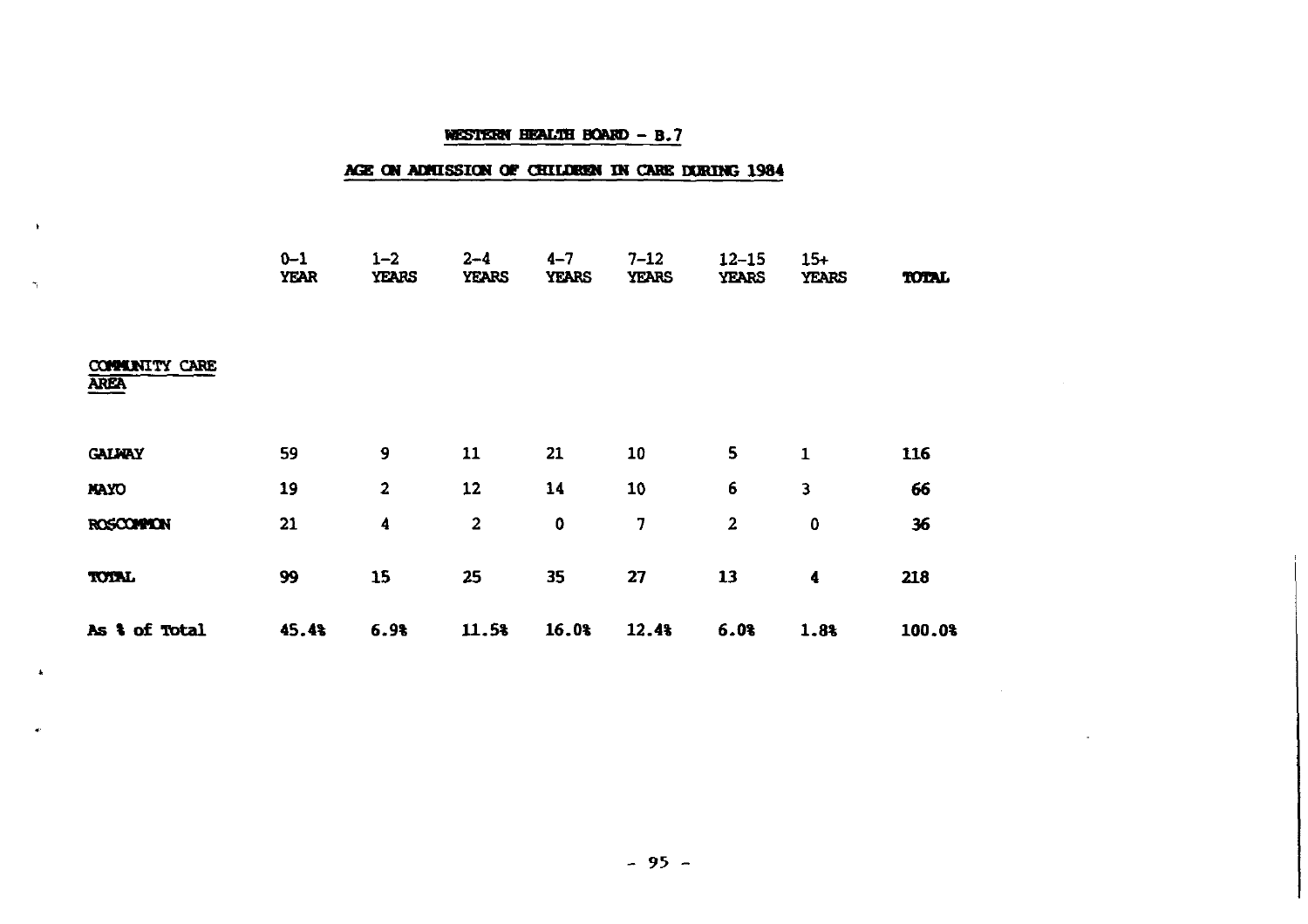## Western Health Board  $-$  C.1

#### NUMBER OF CHILDREN ADMITTED TO CARE DURING 1984 (1983) BY SEX

 $\epsilon$ 

 $\epsilon$ 

 $\bullet$ 

 $\hat{\mathbf{z}}$ 

|                                          | Males    | Females  | Total    |  |
|------------------------------------------|----------|----------|----------|--|
| Community Care Area                      |          |          |          |  |
| Galway                                   | 20       | 22       | 42       |  |
| Mayo                                     | 11       | 12       | 23       |  |
| Roscammon                                | 4        | 5        | 9        |  |
| Total for 1984                           | 35 (50)  | 39 (57)  | 74 (107) |  |
| % Increase/Decrease<br>From 1983 To 1984 | $-30.0%$ | $-31.6%$ | $-30.8%$ |  |